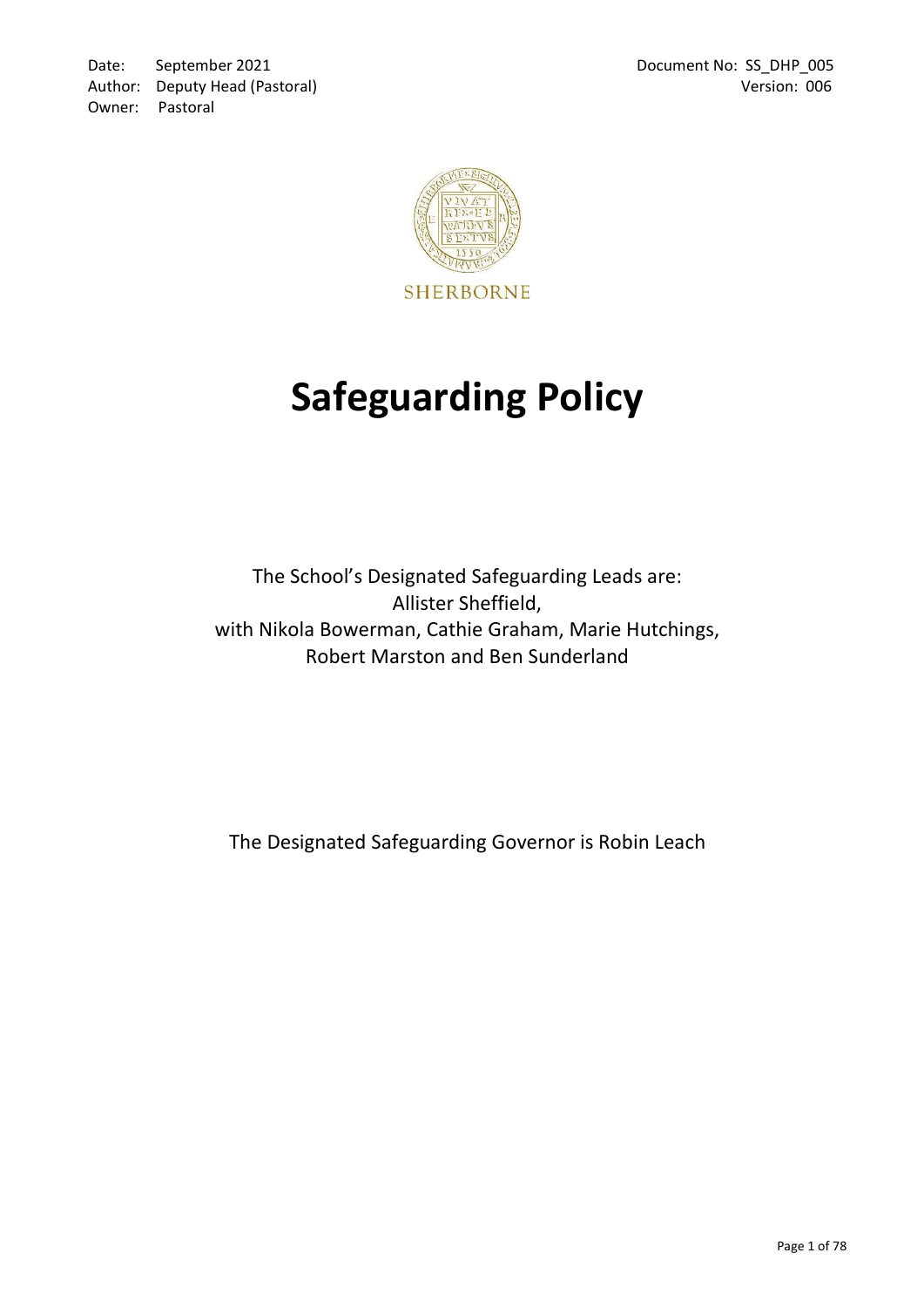## **Contents**

| 1.1  |                                                                                                 |    |
|------|-------------------------------------------------------------------------------------------------|----|
| 1.2  |                                                                                                 |    |
|      |                                                                                                 |    |
|      |                                                                                                 |    |
|      |                                                                                                 |    |
|      |                                                                                                 |    |
| 2.1  |                                                                                                 |    |
| 2.2  |                                                                                                 |    |
| 2.3  |                                                                                                 |    |
|      |                                                                                                 |    |
| 3.1  |                                                                                                 |    |
| 3.2  |                                                                                                 |    |
| 3.3  |                                                                                                 |    |
| 3.4  |                                                                                                 |    |
|      |                                                                                                 |    |
| 4.1  | Responding to the child who discloses (talks about) abuse  18                                   |    |
| 4.2  |                                                                                                 |    |
| 4.3  | Responding to concerns reported by parents or others in the community 21                        |    |
| 4.4  |                                                                                                 |    |
| 4.5  |                                                                                                 |    |
| 4.6  | Response from Children's Services Social Care to a School referral23                            |    |
| 4.7  | Responding to allegations or concerns about staff or volunteers  24                             |    |
| 4.8  | Low level concerns: Responding to allegations or concerns about staff or volunteers that do not | 28 |
| 4.9  | Responding to allegations or concerns about former staff or volunteers  29                      |    |
| 4.10 | Responding to allegations or concerns about peer on peer abuse 30                               |    |
|      |                                                                                                 |    |
| 4.12 | Responding to suspicions of harm occurring outside of School 33                                 |    |
| 4.13 |                                                                                                 |    |
| 4.14 |                                                                                                 |    |
| 4.15 |                                                                                                 |    |
| 4.16 |                                                                                                 |    |
| 4.17 |                                                                                                 |    |
| 4.18 |                                                                                                 |    |
| 4.19 |                                                                                                 |    |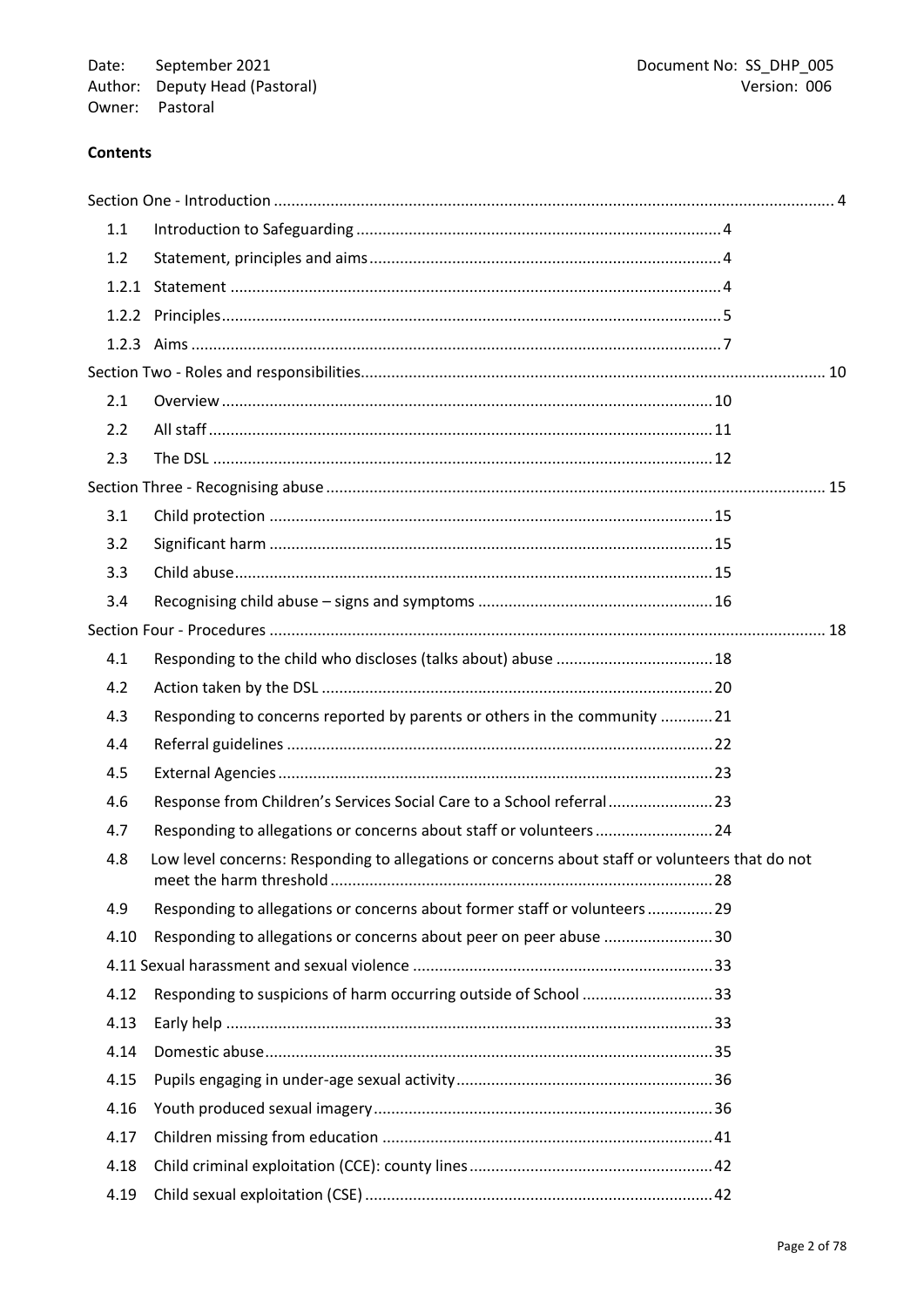| Date:             | September 2021<br>Deputy Head (Pastoral)                                  | Document No: SS_DHP_005<br>Version: 006 |  |
|-------------------|---------------------------------------------------------------------------|-----------------------------------------|--|
| Author:<br>Owner: | Pastoral                                                                  |                                         |  |
| 4.20              |                                                                           |                                         |  |
| 4.21              |                                                                           |                                         |  |
| 4.22              |                                                                           |                                         |  |
| 4.23              |                                                                           |                                         |  |
| 4.24              |                                                                           |                                         |  |
| 4.25              |                                                                           |                                         |  |
| 4.26              |                                                                           |                                         |  |
| 4.27              |                                                                           |                                         |  |
| 4.28              |                                                                           |                                         |  |
| 4.29              |                                                                           |                                         |  |
| 4.30              |                                                                           |                                         |  |
| 4.31              |                                                                           |                                         |  |
| 4.32              |                                                                           |                                         |  |
| 4.33              |                                                                           |                                         |  |
| 4.34              |                                                                           |                                         |  |
| 4.35              | Raising concerns about safeguarding practice in School (Whistleblowing)52 |                                         |  |
| 4.36              |                                                                           |                                         |  |
| 4.37              |                                                                           |                                         |  |
|                   |                                                                           |                                         |  |
|                   |                                                                           |                                         |  |
|                   |                                                                           |                                         |  |
|                   |                                                                           |                                         |  |
|                   |                                                                           |                                         |  |
|                   |                                                                           |                                         |  |
|                   |                                                                           |                                         |  |
|                   |                                                                           |                                         |  |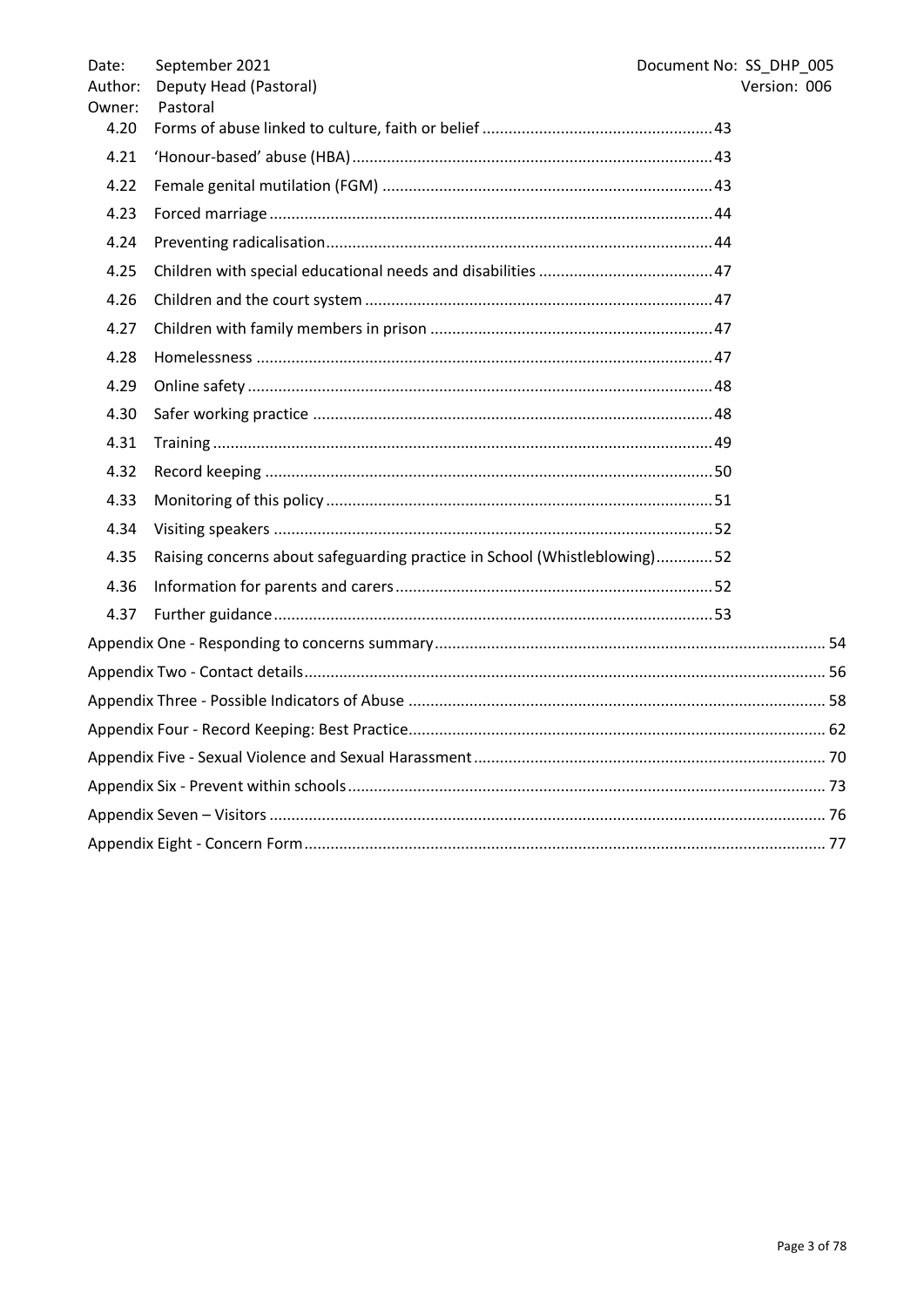## <span id="page-3-0"></span>**Section One - Introduction**

## <span id="page-3-1"></span>**1.1 Introduction to Safeguarding**

Sherborne School fully recognises that the welfare of the child is paramount and takes seriously its responsibility to safeguard and promote the welfare of the children and young people in its care. This means that we are committed to protecting children from maltreatment; preventing impairment of children's health or development; ensuring that children grow up in circumstances consistent with the provision of safe and effective care; and taking action to enable all children at Sherborne School to have the best outcomes. We will always endeavour to act in the best interests of the child.

Sherborne School appreciates that safeguarding and promoting the welfare of children is everyone's responsibility. Staff recognise that everyone has a role to play in identifying concerns, sharing information and taking prompt action to safeguard and promote the welfare of the children and young people in its care. The approach taken throughout the School is coordinated and child-centred meaning that what is in the best interests of the child will be considered at all times.

The Sherborne School Safeguarding Policy reflects the Pan-Dorset Multi-Agency Safeguarding Children Partnership (PDSCP) procedures (https://pandorsetscb.proceduresonline.com) and national statutory guidance 'Working Together to Safeguard Children' (Jul 2018) including 'Information Sharing' (Mar 2015), 'Keeping Children Safe in Education', KCSiE (Sep 2021), 'Prevent Duty Guidance for England and Wales' (Jul 2015) , 'The Prevent Duty: Departmental advice for schools and childminders' (Jun 2015), 'The use of social media for on-line radicalisation' (Jul 2015), 'Disqualification under the Childcare Act 2006' (Jun 2016), 'Mental Health and Behaviour in Schools' (Mar 2016), and 'Counselling in Schools; a blueprint for the future' (Feb 2016); 'Sexual Violence & Sexual Harassment Between Children in Schools and Colleges' (May 2018). The government guidance 'What to do if you're Worried a Child is Being Abused – Advice for Practitioners' (Mar 2015) has also been consulted.

The Safeguarding Policy will be reviewed annually by the Governing Body, unless new legislation or an incident indicates that an intermediate review is necessary.

## <span id="page-3-3"></span><span id="page-3-2"></span>**1.2 Statement, principles and aims**

#### **1.2.1 Statement**

Sherborne School recognises that the welfare of the child is paramount: the needs and wishes of each child will be put first. Throughout this document, 'child' refers to a young person under the age of 18. All children have the right to be safeguarded from harm or exploitation whatever their age, health or disability, gender or sexual orientation, race, religion, belief or first language and political or immigration status. Safeguarding includes online safety. Within this document the term 'must' involves a legal requirement to do something and the term 'should' mean that the advice set out should be followed unless there is good reason not to.

Sherborne School is committed to actively promoting and ensuring the well-being of pupils in the broadest sense. Well-being is defined with reference to the Children Act 2004, which lists the following factors: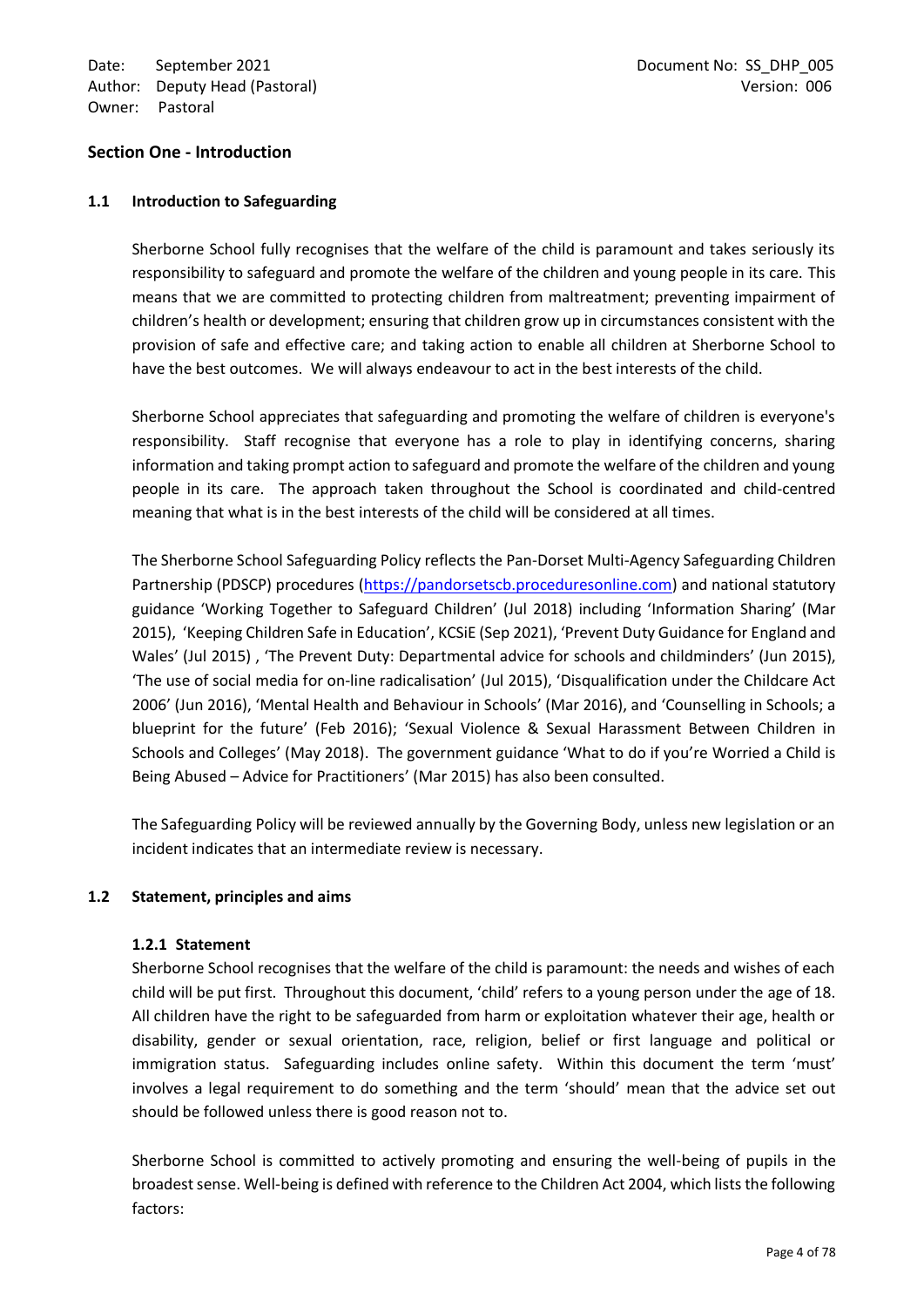- physical and mental health and emotional well-being;
- protection from harm and neglect;
- education, training and recreation;
- the contribution made by them to society;
- social and economic well-being.

We take seriously our duty to safeguard and promote the welfare of the children and young people in our care. The pupils and parents of Sherborne School have a right to expect that the School will provide a safe and secure environment where all are respected and valued. In addition, the School acts *in loco parentis* and recognises its moral responsibility towards those in its care.

Governors, staff and regular volunteers in this School understand the importance of taking appropriate action and working in partnership with children, their parents/carers and other agencies in order to safeguard children and promote their welfare.

The purpose of this policy is to:

- afford protection for all pupils
- enable staff and volunteers to safeguard and promote the welfare of children
- promote a culture which makes this School a safe place to learn and in which children feel safe

## <span id="page-4-0"></span>**1.2.2 Principles**

Safeguarding children is everyone's responsibility and hence all staff have an equal responsibility to act. 'Working Together to Safeguard Children' (Jul 2018), HM Government statutory guidance, defines safeguarding as:

- protecting children from maltreatment;
- preventing impairment of children's health or development;
- ensuring that children grow up in circumstances consistent with the provision of safe and effective care; and
- taking action to enable all children to have the best life chances.

All children have the right to be safeguarded from harm or exploitation whatever their:

- age
- health or disability
- gender or sexual orientation
- race, religion, belief or first language
- political or immigration status

The Governors recognise also their responsibility to ensure that the staff have the skills, knowledge and understanding necessary to keep safe children who are looked after by the local authority, including ensuring that staff have the information they need about the child's status, contact arrangements with parents, care arrangements and delegated authority to carers and information available to the DSL.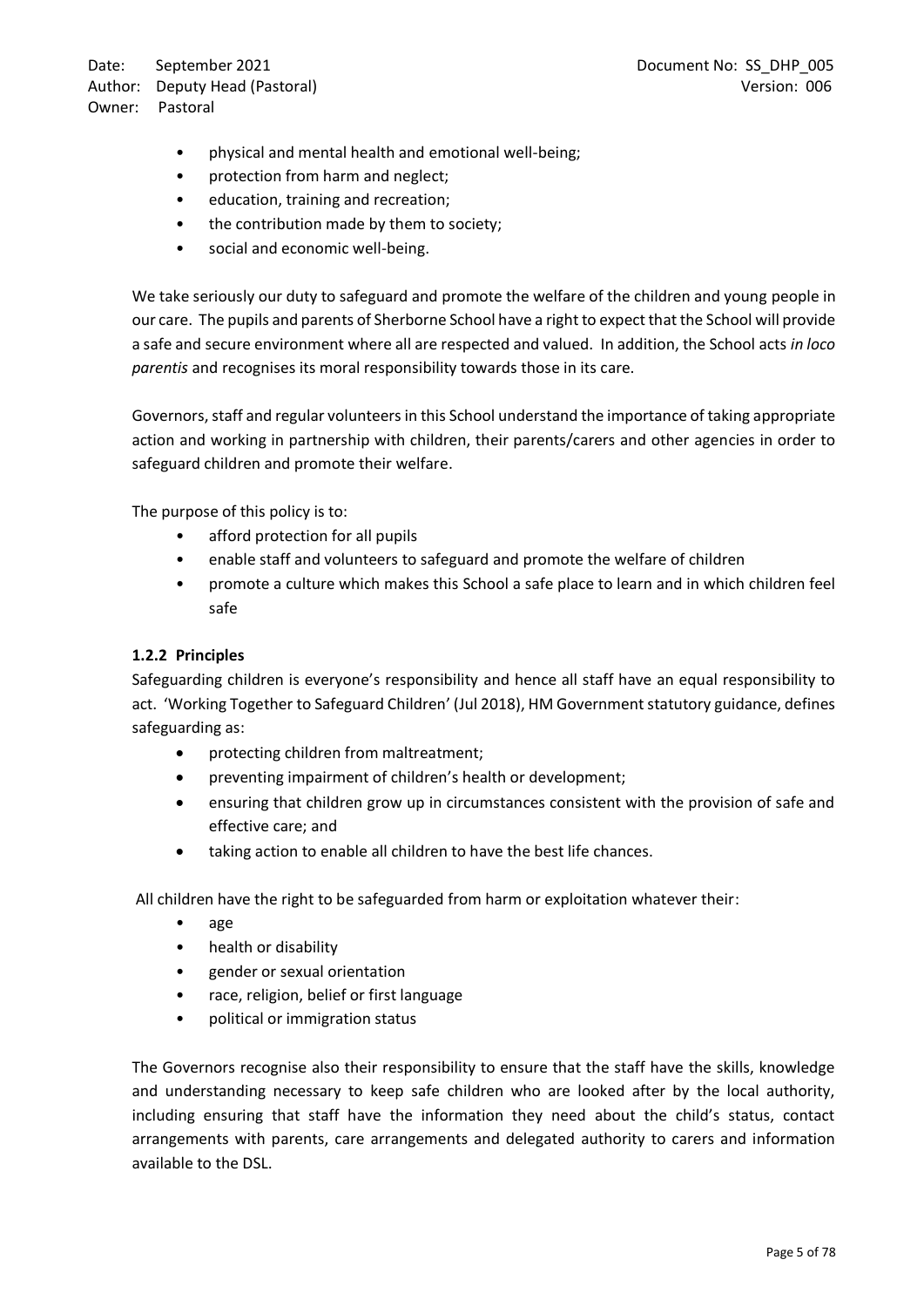The Governing Body is accountable for ensuring that the School meets its statutory responsibilities for safeguarding and that all policies and procedures are in place and effective. The Governing Body will act in accordance with Section 175/Section 157 of the Education Act 2002 and the supporting statutory guidance 'KCSiE' (Sep 2021) to lead, safeguard and promote the welfare of children in this School.

The Governing Body recognises its legal responsibility for undertaking an annual review of this Policy and of the appropriateness with which the related duties have been completed. As part of this annual review the Governing Body will receive and carefully consider an annual Safeguarding Report which will be produced by the Designated Safeguarding Governor following interview with the Headmaster, Designated Safeguarding Leads (the Lead and at least one Deputy DSL) and other relevant members of staff which will be recorded in writing. This Report will include reference to the Dorset annual safeguarding audit, its associated action plan and will be used to ensure that the pupils are taught about safeguarding, through the curriculum and Wellbeing Programme, and other learning opportunities. Taking into account this Report, the Governors will then conduct its annual review in order to ensure that all members of the Governing Body, as part of their legal responsibilities, are satisfied that the Policy is fully appropriate and compliant, and that the related duties have been discharged fully and efficiently. The discussions by the Governors will be minuted in sufficient detail to demonstrate the breadth and depth of the annual review and to show the outcomes of the review. In addition, further review of the policies and procedures will be undertaken by the Governors whenever required to ensure compliance with new legislation or updated best practice guidelines or legislation.

The Dorset Safeguarding Standards (recommended by the PDSCP) also include that each School and college completes and submits to the SCP an annual audit of its safeguarding and child protection arrangements, including an action plan. The audits are completed in the Lent Term each year.

This policy applies to all staff working in or for the School. The School defines a member of staff as: Any person working at the School whether under a contract of employment, under a contract for services or otherwise than under a contract as set down by the DfE. Staff includes teachers, supply and peripatetic teachers and coaches, trainee teachers, teaching assistants, part-time staff, gap students, administrative staff, support staff, caretakers and other ancillary staff, staff appointed from overseas and pupils paid to work at the School. It also applies to regular volunteers (i.e. those who come into School once a week or more, or on more than 3 daysin a 30-day period), Governors or anyone working on behalf of the School.

This Policy, along with all the policies listed below, is available to all pupils, parents, prospective parents, members of staff and volunteers by its publication on the School's website. A hard copy is always available to view in the Pastoral Team Office and is also available upon request to the Pastoral & Safeguarding Co-ordinator [\(cathie.graham@sherborne.org\)](mailto:cathie.graham@sherborne.org).

This Safeguarding Policy forms part of a suite of policies and other documents which relate to the safeguarding responsibilities of the School. The Governing body ensures that there are appropriate policies and procedures in place in order for appropriate action to be taken in a timely manner to safeguard and promote children's welfare. This Policy should be read in conjunction with the: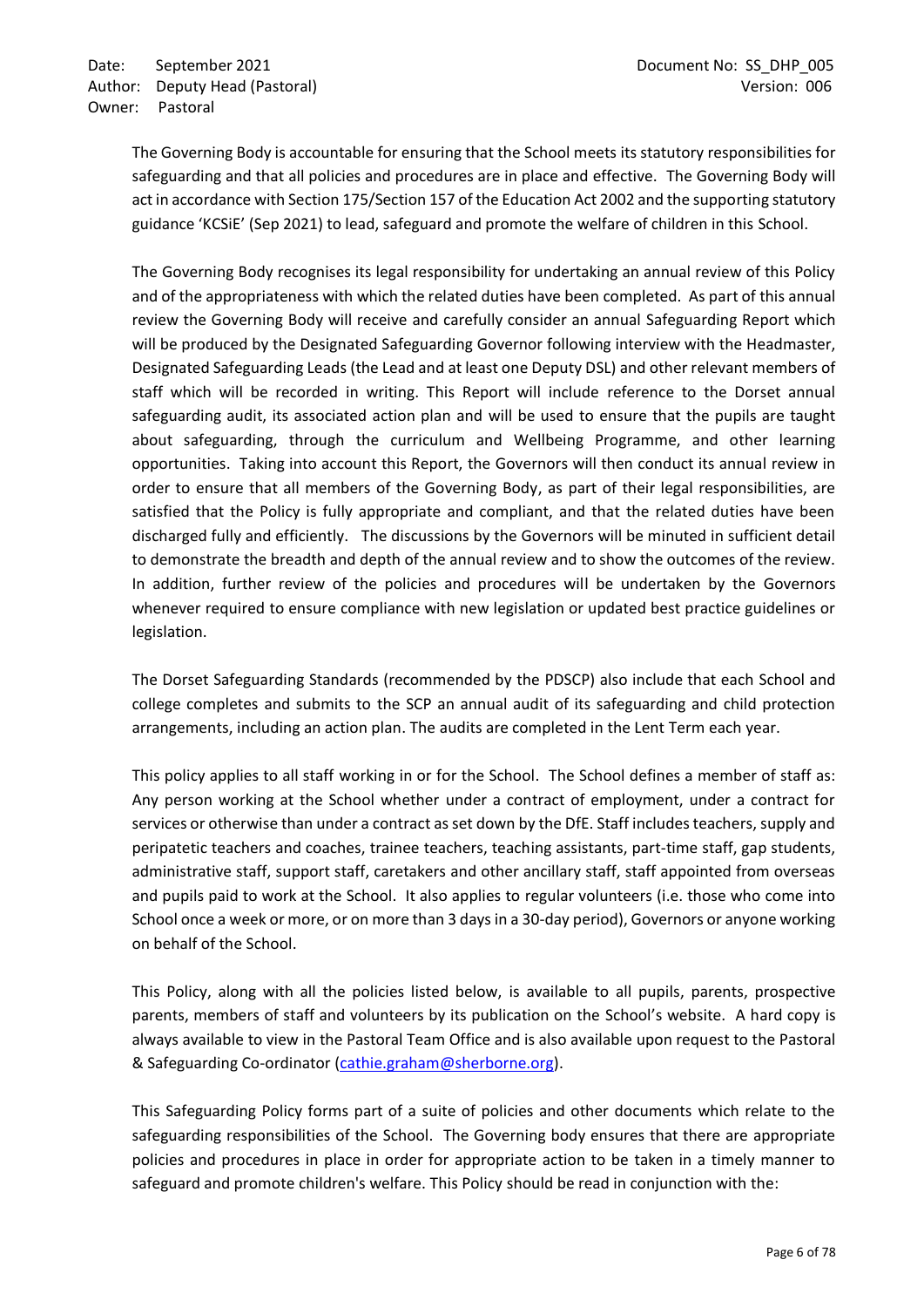- staff behaviour policy (Code of Conduct)
- e-safety policies for pupils and staff, which include use of mobile technology
- safer recruitment policy and procedures
- whistleblowing policy
- procedures to respond appropriately when children are missing education
- anti-bullying policy
- pupil behaviour policies which include *Behaviour Management Policy, Procedure for Conducting a Search, Mobile Device Policy and Use of Force to Control or Restrain a Pupil*

## <span id="page-6-0"></span>**1.2.3 Aims**

We will endeavour to safeguard children and young people by:

- always acting in their best interests
- valuing them, listening to and respecting them
- involving them in decisions which affect them
- maintaining a safe environment in which children can learn and develop, both on and offsite
- creating an environment where children know they can approach adults, are encouraged to talk, and are listened to
- never tolerating bullying, homophobic behaviour, racism, sexism or any other forms of discrimination, including through the use of technology
- ensuring the curriculum affords a range of opportunities to learn about keeping themselves safe, particularly when using technology, helping the pupils to adjust their behaviours in order to reduce risks and build resilience, including to radicalisation
- safeguarding the pupils from potentially harmful and inappropriate online material by ensuring that appropriate filters and monitoring systems are in place
- operating robust and sensible Health and Safety procedures
- operating clear and supportive policies on drugs, alcohol and substance misuse
- exercising our duties under the Counterterrorism and Security Act 2015 by ensuring all staff undergo 'Prevent' training in respect of radicalisation and extremist behaviour and by assessing the risk of our pupils being drawn into terrorism
- supporting attendance and taking action if a child is missing School regularly
- appointing a member of the Senior Leadership Team (SLT) as the Lead DSL and ensuring this person has the time, funding, training, resources and support to perform the role effectively
- ensuring that there is always cover for the DSL role during School hours for staff to discuss any safeguarding concerns
- ensuring that all staff working with Looked-After Children have information appropriate to their role regarding, e.g. the child's care arrangements, legal status and contact with birth parents
- ensuring that all staff read at least KCSiE Part One and Annex B if they work directly with children
- putting in place mechanisms to assist staff to understand and discharge their role and responsibilities as set out in KCSiE Part One/Annex B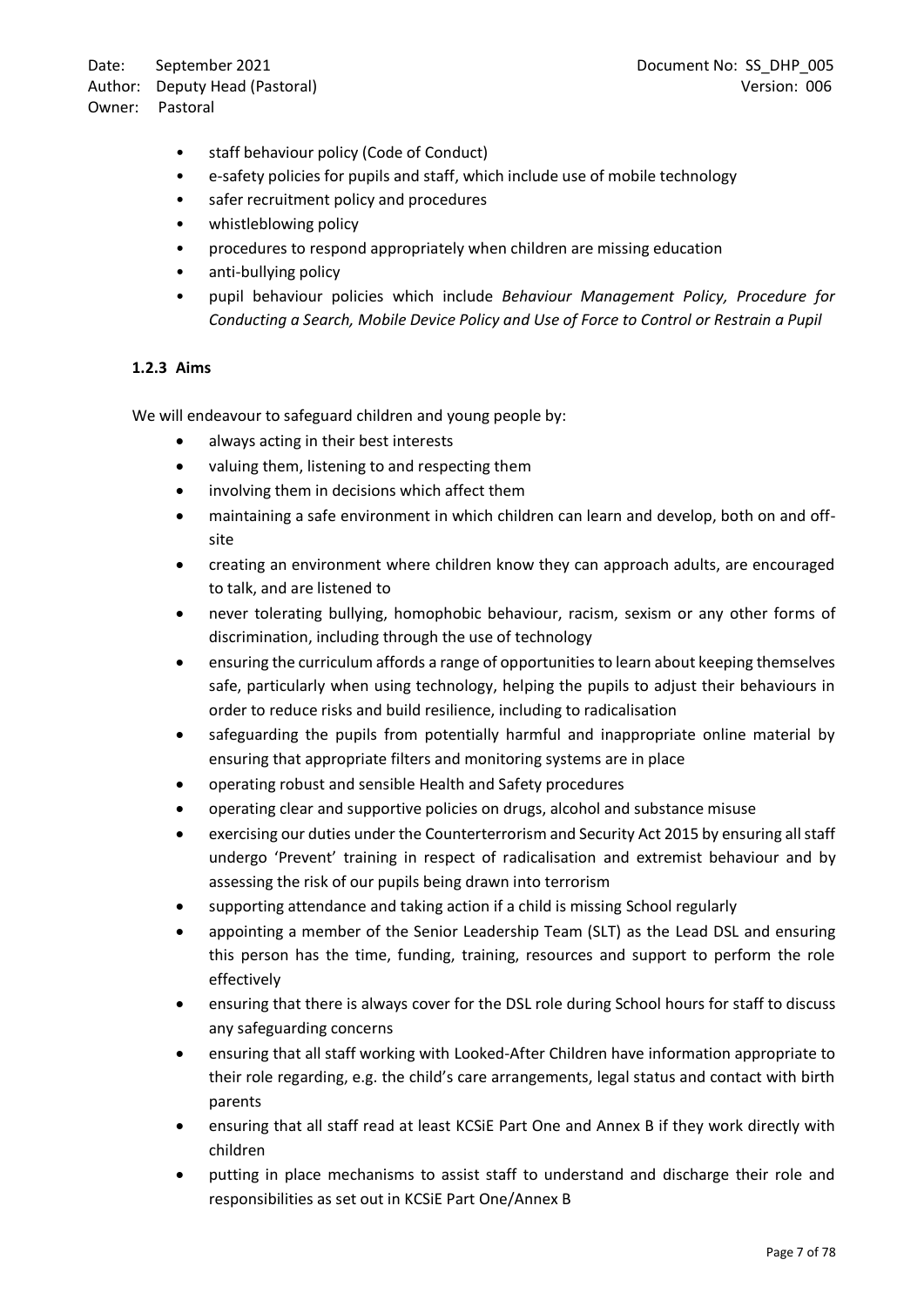- making sure all staff and volunteers are aware of and committed to the Safeguarding Policy to ensure that staff are able to identify children at risk and understand their individual responsibility to take action
- providing appropriate training for staff, on an annual basis, to provide them with the relevant skills and knowledge to safeguard children effectively
- to establish an ethos of mutual support amongst all staff, so that any questions and concerns may be shared
- identifying any concerns early and ensuring that that those children considered to be at risk are provided with the necessary care, support and appropriate help to prevent those concerns from escalating. Such help includes working with parents/carers, the School Counsellor and other agencies as appropriate
- sharing information about child safeguarding concerns with agencies who need to know and involving children and their parents/carers appropriately. Fears about sharing information cannot be allowed to stand in the way of the need to promote the welfare and protect the safety of children
- to work with individual practitioners and agencies concerned with child protection
- acknowledging and actively promoting that multi-agency working is the best way to support children and their families to promote the welfare of children and to protect them from harm as no single professional can have a full picture of a child's needs and circumstances
- maintaining a close working relationship with Dorset Social Care ensuring open communication that facilitates the use of no name referrals where appropriate. The importance of information sharing between professionals and local agencies is recognised by the Governors
- taking the right action, in accordance with the PDSCP multi-agency safeguarding procedures, if a child discloses or there are indicators of abuse
- promoting a culture in which staff feel able to report to senior leaders what they consider to be unacceptable behaviour or breaches of the Code of Conduct at Sherborne School by their colleagues, having faith that they will be listened to and appropriate action taken
- dealing appropriately with any allegations/concerns about the behaviour of staff or volunteers in accordance with the process set out in statutory guidance
- keeping clear, accurate and contemporaneous safeguarding and child protection records
- recruiting staff and volunteers (including host families) safely, ensuring all necessary checks are made in accordance with statutory guidance and legal requirements and also making sure that at least one appointment panel member has undertaken safer recruitment training. We check the suitability of staff and volunteers to work with children and ensure that other organisations who provide staff to the School also operate appropriate checks and procedures
- checking that appropriate child protection procedures are in place when pupils attend offsite activities. All staff are bound by the Educational Visits Policy when arranging such trips. Those members of staff responsible for organising exchange visits where pupils are accommodated by host families are required to check host families and gain appropriate reassurances from partner schools whether in the UK or abroad.
- ensuring all the necessary checks are carried out on the suitability of people serving on the governing body of the School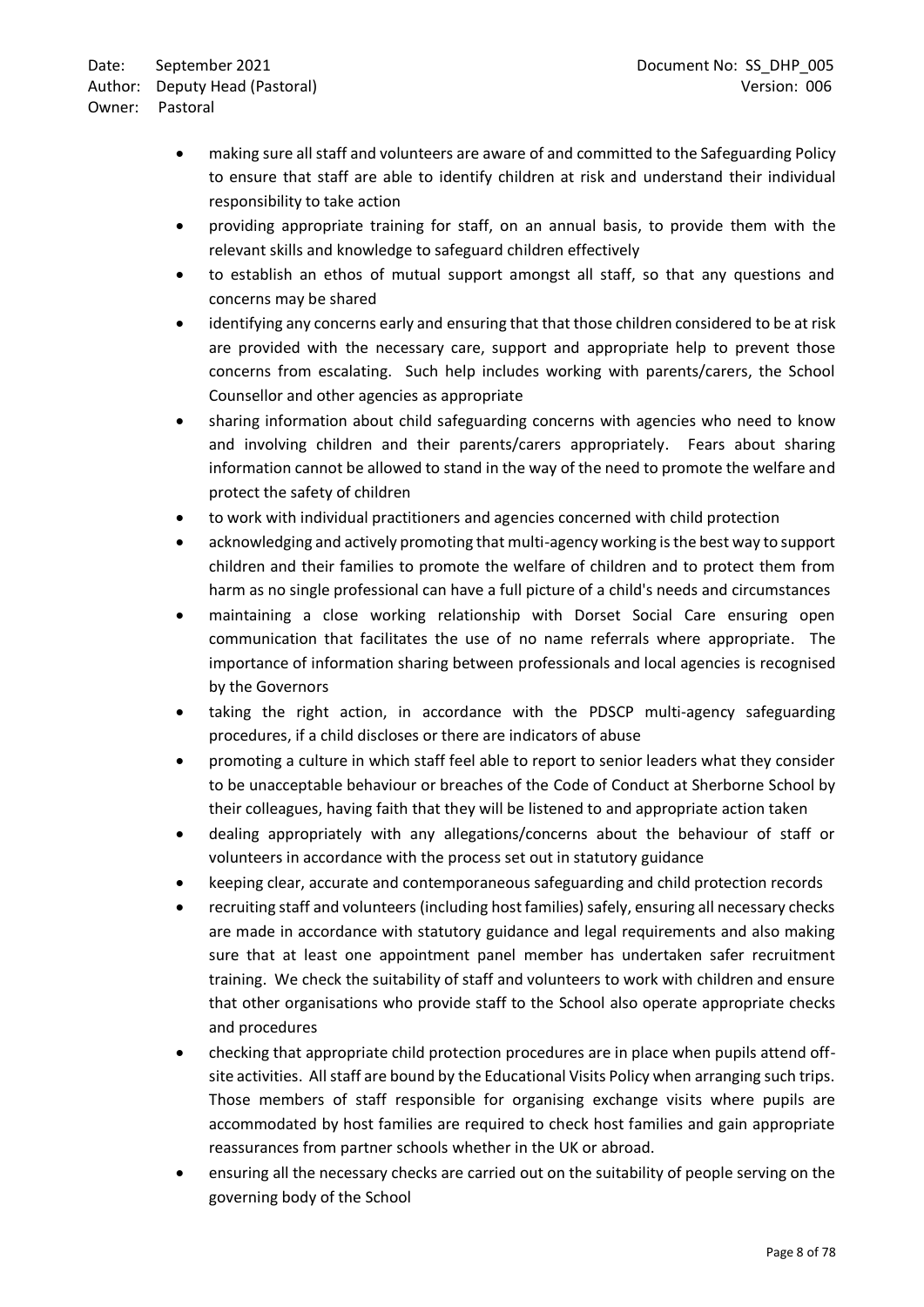- adopting a code of conduct for all staff and volunteers which includes acceptable use of technologies, staff/pupil relationships and communications including the use of social media
- ensuring staff and volunteers understand about 'whistleblowing' (*Whistleblowing Policy*) and how to escalate concerns about pupils or staff if they think the right action has not been taken to safeguard children
- providing effective management for the above through induction, support and regular training appropriate to role
- making prompt and detailed reports to the Disclosure and Barring Service and the National College of Teachers and Leadership when appropriate, having consulted the Local Authority Designated Officer (LADO)

We recognise that because of the day to day contact with children, all School staff are well placed to observe the outward signs of abuse. The School will therefore:

- establish and maintain an environment where children feel secure, are encouraged to talk, and are listened to
- ensure children know that there are many different adults in the School whom they can approach if they are worried
- include opportunities in the Wellbeing curriculum for children to develop the skills they need to recognise and stay safe from abuse, particularly when using technology and where appropriate in respect of radicalisation and extremist behaviour
- be alert, in particular, to the potential need for early help for children who have additional needs (e.g. medical needs, family circumstances, disability or specific learning needs)
- take account of the all-boys, 13-18 age range, boarding environment provided by adjusting its staff and pupil safeguarding training to reflect the greatest risks posed to the pupils of our School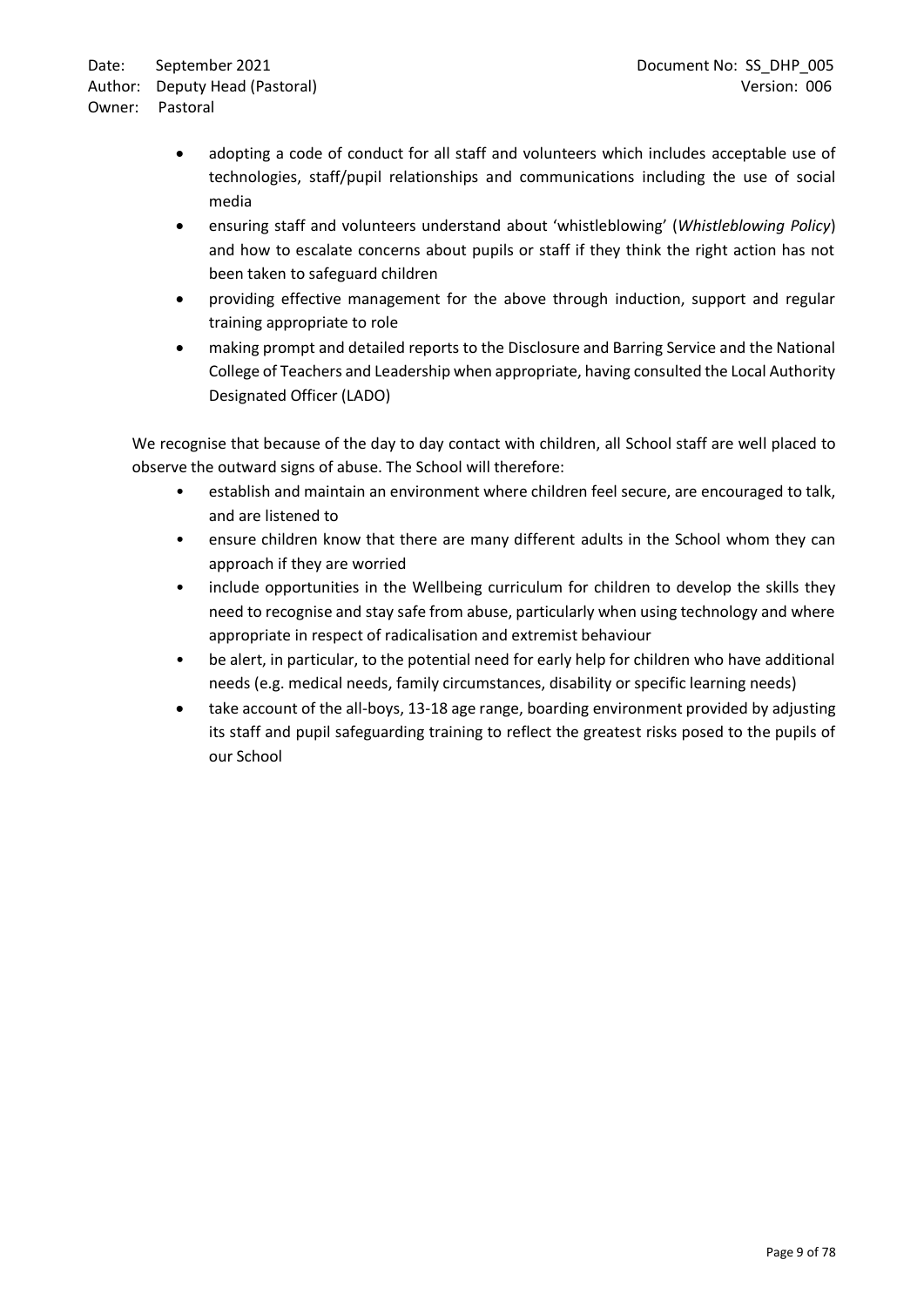Date: September 2021 **Date:** September 2021 Author: Deputy Head (Pastoral) Version: 006 Owner: Pastoral

## <span id="page-9-0"></span>**Section Two - Roles and responsibilities**

#### <span id="page-9-1"></span>**2.1 Overview**

All adults in the School have an individual responsibility to safeguard and promote the welfare of children by taking appropriate action. This includes taking action where there are child protection concerns.

The Governing Body is accountable for ensuring the School has an effective safeguarding policy which should be reviewed annually and available publicly. The PDSCP recommends that each governing body should nominate an individual member to work closely with the Lead DSL and to provide a link between the School and the governing body to take leadership responsibility for the School's safeguarding arrangements and to monitor whether mandatory policies, procedures and training are in place and are effective.

The Designated Safeguarding Governor for Sherborne School is Robin Leach

The School's safeguarding policies and procedures are reviewed annually by the Governing body and amended as appropriate to ensure full compliance with relevant legislation. Regular meetings between the nominated governor and the DSLs review the efficiency with which the relevant policies and procedures are operating, and any deficiencies or weaknesses are remedied without delay. These meetings and other safeguarding issues are discussed and appropriately recorded in the minutes of Governing Body meetings.

This School has a Lead DSL. This is the person who takes lead responsibility for safeguarding. Any concerns about children should be discussed with/reported to the DSL who will decide what action to take including referring to Children's Social Care or the Police as appropriate. In addition, the Dorset Family Support Teams (incorporating Children's Social Care and Early Intervention Services) can provide advice and guidance on safeguarding and child protection matters. See both Appendix One and Appendix Two for contact details.

The DSL takes lead responsibility for child protection and the prevention of radicalisation. The DSL will direct and provide advice and support to staff members in carrying out their all their safeguarding duties and will liaise closely with other safeguarding services and agencies.

If the DSL is absent, such as through illness, his or her duties will be carried out by one of the Deputy DSLs who have all received appropriate training in child protection and inter-agency working and attend refresher training at two-yearly intervals.

Throughout this policy, reference to the DSL includes the Deputy DSLs where the DSL is unavailable.

The DSL is also the Prevent Lead.

Le Poidevin

The Designated Safeguarding Lead for Sherborne School is Allister Sheffield

The Deputy DSLs are Nikola Bowerman, Cathie Graham, Marie Hutchings, Robert Marston and Ben Sunderland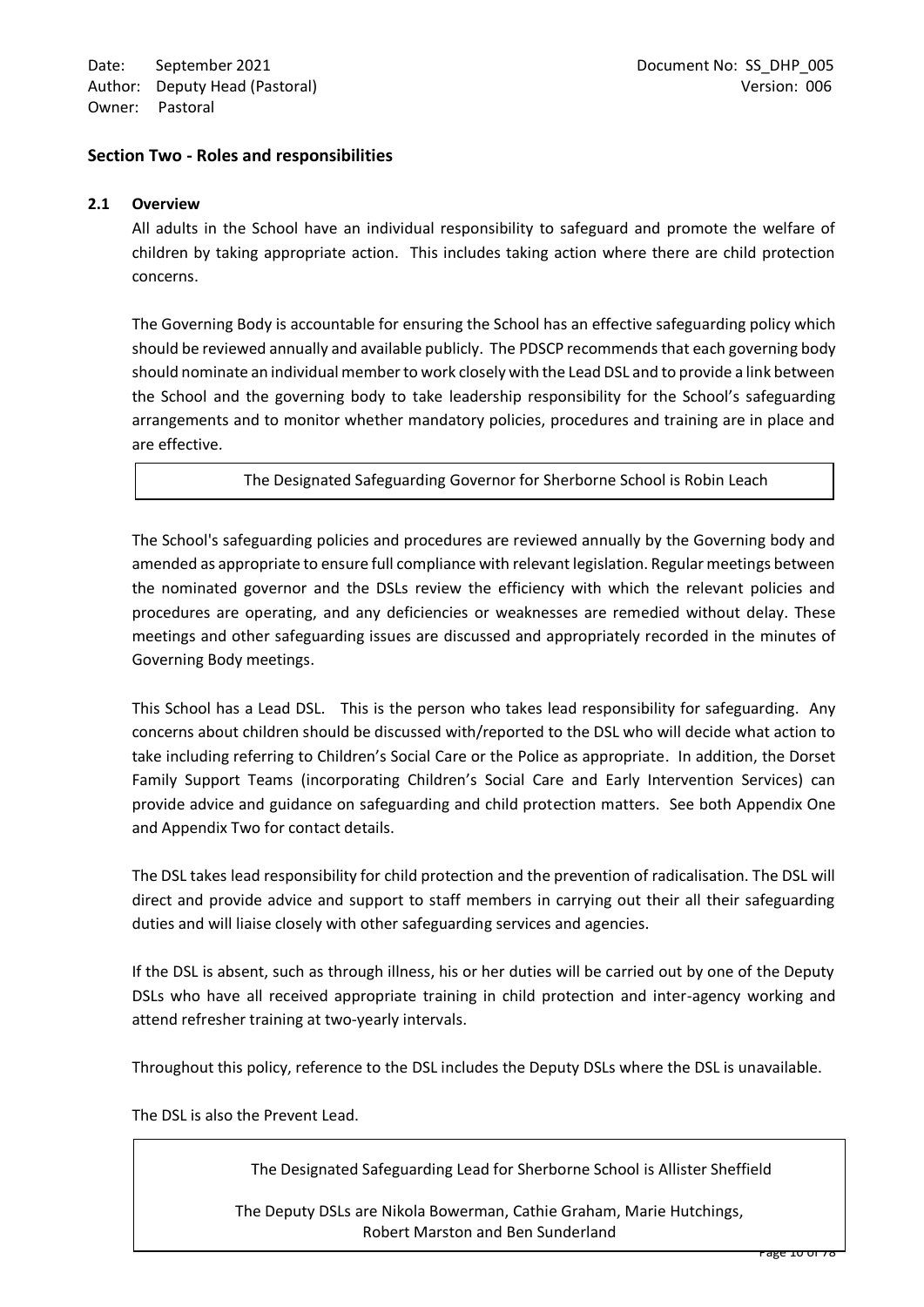If the DSL is the subject of a complaint the DSL duties will be carried out by the Headmaster. The Headmaster will have received appropriate training in child protection and inter-agency working and attend refresher training at two-yearly intervals.

All action is taken in line with KCSiE (Sep 2021), 'Working Together to Safeguard Children' (2018), the PDSCP procedures and 'What to do if you're Worried a Child is Being Abused – Advice for Practitioners' (Mar 2015).

## <span id="page-10-0"></span>**2.2 All staff**

Sherborne School is committed to taking all reasonable measures to safeguard and promote the welfare of each pupil in its care and expects all staff and volunteers to share this commitment by:

- reading, understanding and applying policies and procedures within the School which support safeguarding
- knowing how to implement the safeguarding procedures as everyone who comes into contact with children and their families has a role to play in identifying concerns, sharing information and taking prompt action regarding any concerns
- considering at all times what is in the best interests of the child
- protecting each pupil from any form of abuse, whether from an adult or another pupil
- being alert to changes in behaviour of pupils remembering that abuse could happen here
- being alert to signs of abuse both in the school and from outside
- being alert to the medical needs of children with medical conditions
- ensuring that their behaviour and actions do not place pupils or themselves at risk of harm or allegations of harm to a pupil, for example, in one-to-one tuition, sports coaching or transporting a pupil by car
- reporting any matters of concern to the DSL or, if the complaint involves the DSL or an allegation is made against a member of staff or volunteer, to the Headmaster
- keeping a full record of any significant complaint, conversation or event
- all evidence (including scribbled notes, text messages, clothing etc.) must be preserved
- working with the DSL as no single professional can have a full picture of a child's needs and circumstances
- identifying children who may benefit from early help i.e. those who would benefit from support as soon as a problem emerges
- attending appropriate safeguarding training upon appointment and subsequent annual school training
- ensuring that we practise safe recruitment procedures in checking the suitability of all staff and volunteers (including staff employed by another organisation) working with our pupils. The School's recruitment procedures are set out in the recruitment policy. This Policy outlines the appropriate checks to be carried out to confirm the suitability of a member of staff for appointment including:
	- $\circ$  satisfactory checks concerning identity, self-declaration of medical fitness, right to work in the UK, previous employment history, character references, professional references (where appropriate) and qualifications (where appropriate);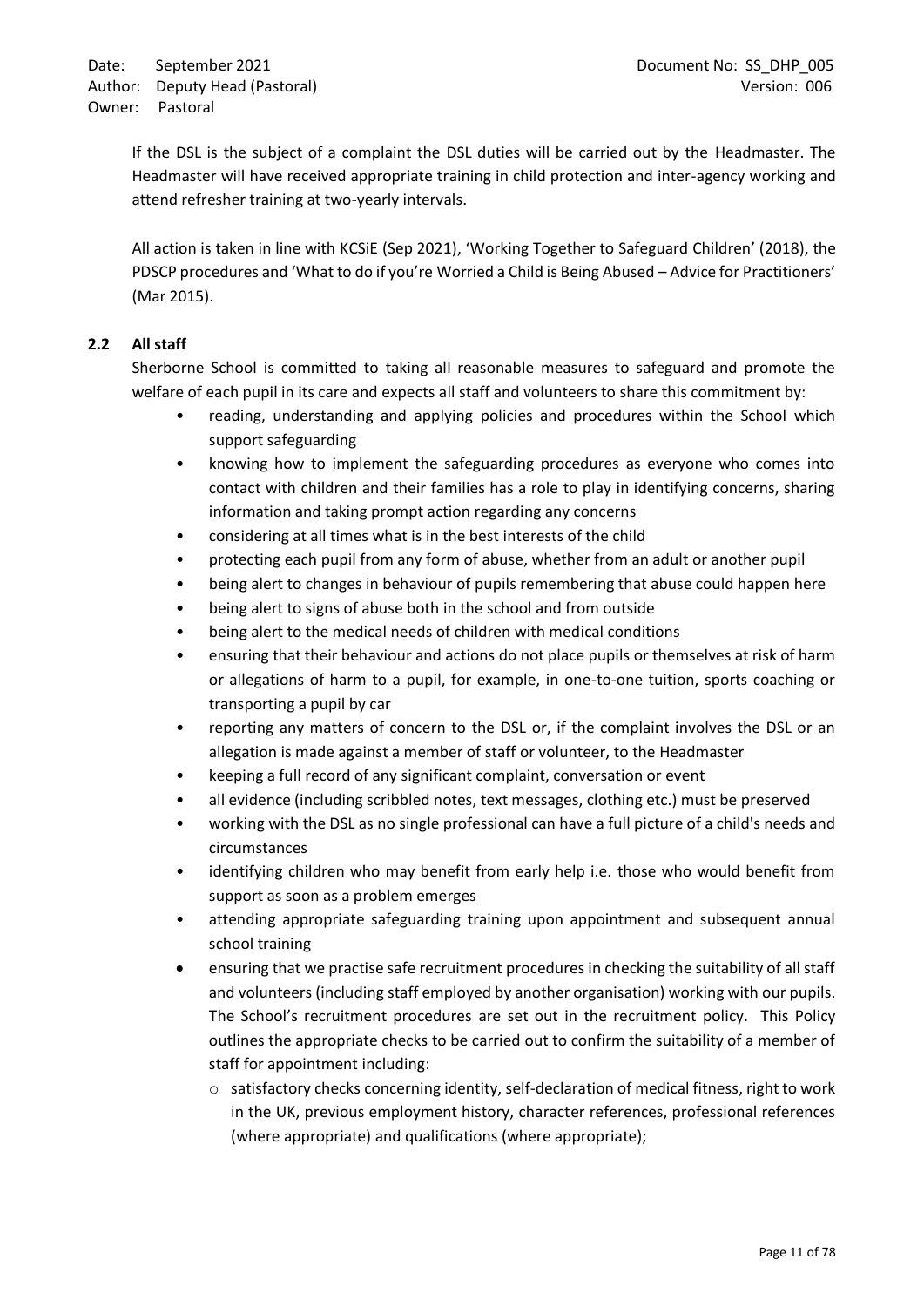- o satisfactory completion of an enhanced disclosure with barred list information or an enhanced disclosure check for regular volunteers and others as required, such as thirdparty employees, by the DBS. The DBS disclosure certificate which is the subject of the application is obtained before appointment. In accordance with the National Minimum Standards for Boarding Schools (NMSBS) guidance a successful applicant will not be permitted, under any circumstances, to commence employment which involves boarding duties until the School is in receipt of the successful applicant's satisfactory DBS disclosure certificate;
- $\circ$  in the case of any person for whom, by reason of living or having lived outside the UK, obtaining a DBS disclosure certificate is not sufficient to establish suitability to work in a school, such further checks are made as the School considers appropriate;
- $\circ$  where the appointee is a foreign national or has lived or worked overseas for a period of three months or more in the previous five years, the appointee will be required to provide a Certificate of Good Conduct from the relevant country/countries;
- $\circ$  in accordance with DBS guidelines the DBS disclosure certificate must be obtained before or as soon as practicable after appointment. The original DBS disclosure certificate must be provided to the School within one week of it being received by the applicant;
- o satisfactory checks that anyone employed as a teacher (including sports coaching) is not subject to a Prohibition Order issued by the Secretary of State;
- o satisfactory checks to ensure that individuals from countries in the European Economic Area (EEA) who will be carrying out teaching work are not subject to a sanction or restriction imposed by another EEA professional regulating authority for teachers;
- o satisfactory checks that anyone appointed to management positions after 12 August 2015 is not subject to a section 128 direction. Since May 2018 this also applies to staff promoted internally. The School considers a management position to include the Headmaster, members of a School Senior Leadership Team (including support staff), housemasters, teaching positions with departmental headship, and all Governors;
- $\circ$  ensuring that we carry out all necessary checks on the suitability of people who serve as volunteers;
- o making a direct referral to Dorset Children's Services immediately, if at any point, there is an immediate risk of harm.

## <span id="page-11-0"></span>**2.3 The DSL**

The Designated Safeguarding Lead (DSL) must be an appropriate senior member of staff, from the school leadership team. They have a legal responsibility for dealing with safeguarding issues, providing advice and support to staff, liaising with the Local Authority, and working with a range of other agencies. The DSL need not be a teacher but must have the status and authority within the management structure to carry out the duties of the post.

The DSL is expected to:

## **Manage referrals**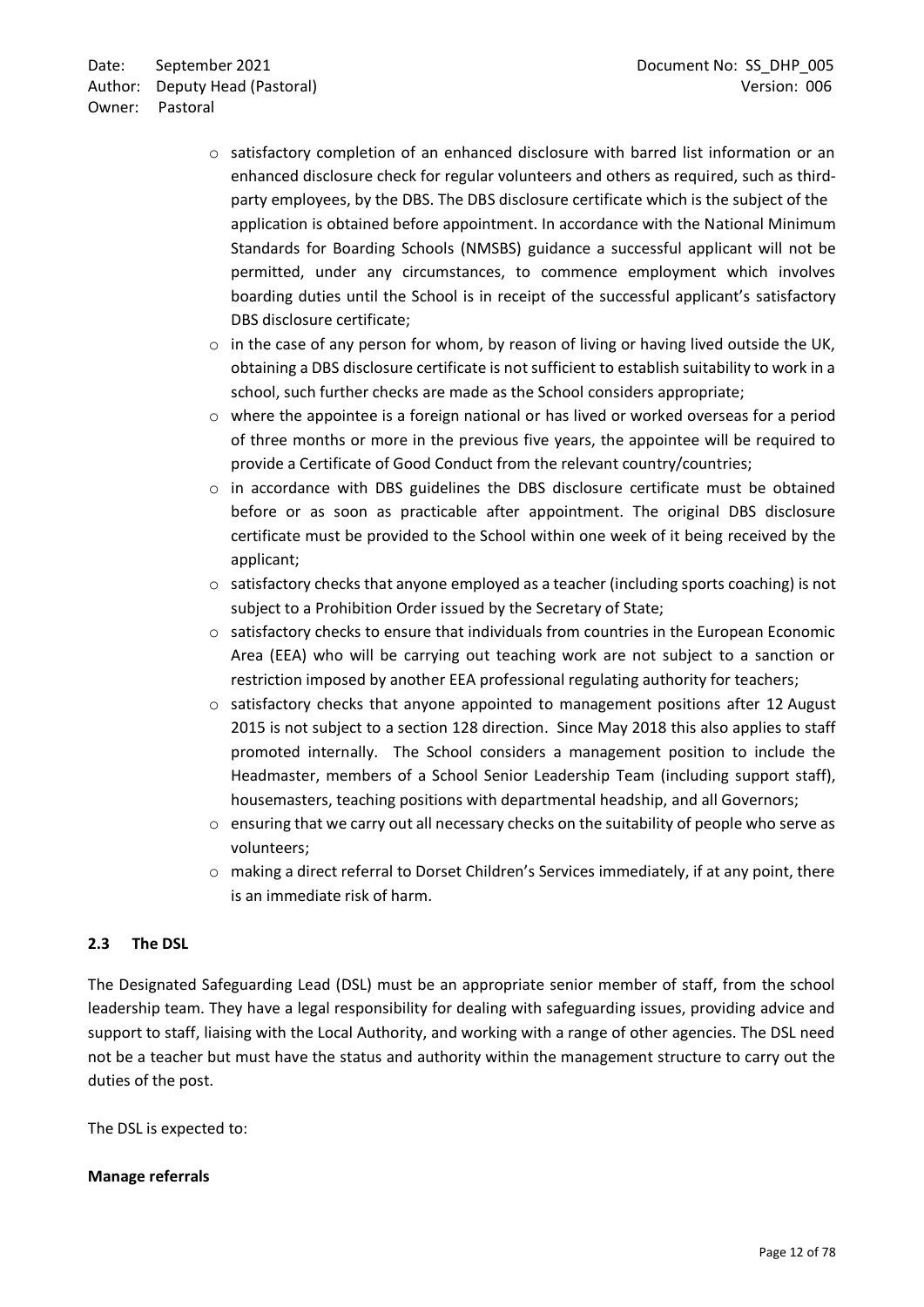Date: September 2021 **Document No: SS\_DHP\_005** Author: Deputy Head (Pastoral) and the control of the control of the Version: 006 Owner: Pastoral

- Be the first point of contact for parents, pupils, teaching and non-teaching staff, external agencies and any other in all matters of child protection
- refer cases of suspected abuse to the local authority children's social care (Pan-Dorset Mult-Agency Safeguarding Children Partnership – PDSCP) as required;
- support staff who make referrals to local authority children's social care;
- refer cases to the Channel programme where there is a radicalisation concern as required;
- support staff who make referrals to the Channel programme;
- refer cases where a person is dismissed or left due to risk/harm to a child to the Disclosure and Barring Service as required; and
- refer cases where a crime may have been committed to the Police as required.

## **Work with others**

The DSL is expected to:

- liaise with the headteacher to inform him or her of issues especially ongoing enquiries under section 47 of the Children Act 1989 and police investigations;
- as required, liaise with the "case manager" and the designated officer(s) at the local authority for child protection concerns in cases which concern a staff member;
- liaise with staff (especially pastoral support staff, school nurses, IT Technicians, and SENCOs or the named person with oversight for SEN in the School) on matters of safety and safeguarding (including online and digital safety) and when deciding whether to make a referral by liaising with relevant agencies; and
- act as a source of support, advice and expertise for all staff.

## **Training**

The DSL (and any deputies) should undergo training to provide them with the knowledge and skills required to carry out the role. This training should be updated at least every two years. The DSL should undertake Prevent awareness training.

In addition to the formal training set out above, their knowledge and skills should be refreshed (this might be via e-bulletins, meeting other DSLs, or simply taking time to read and digest safeguarding developments) at regular intervals, as required, and at least annually, to allow them to understand and keep up with any developments relevant to their role so they:

- understand the assessment process for providing early help and statutory intervention, including local criteria for action and local authority children's social care referral arrangements.
- have a working knowledge of how local authorities conduct a child protection case conference and a child protection review conference and be able to attend and contribute to these effectively when required to do so;
- ensure each member of staff has access to, and understands, the School's child protection policy and procedures, especially new and part time staff;
- are alert to the specific needs of children in need, those with special educational needs and young carers;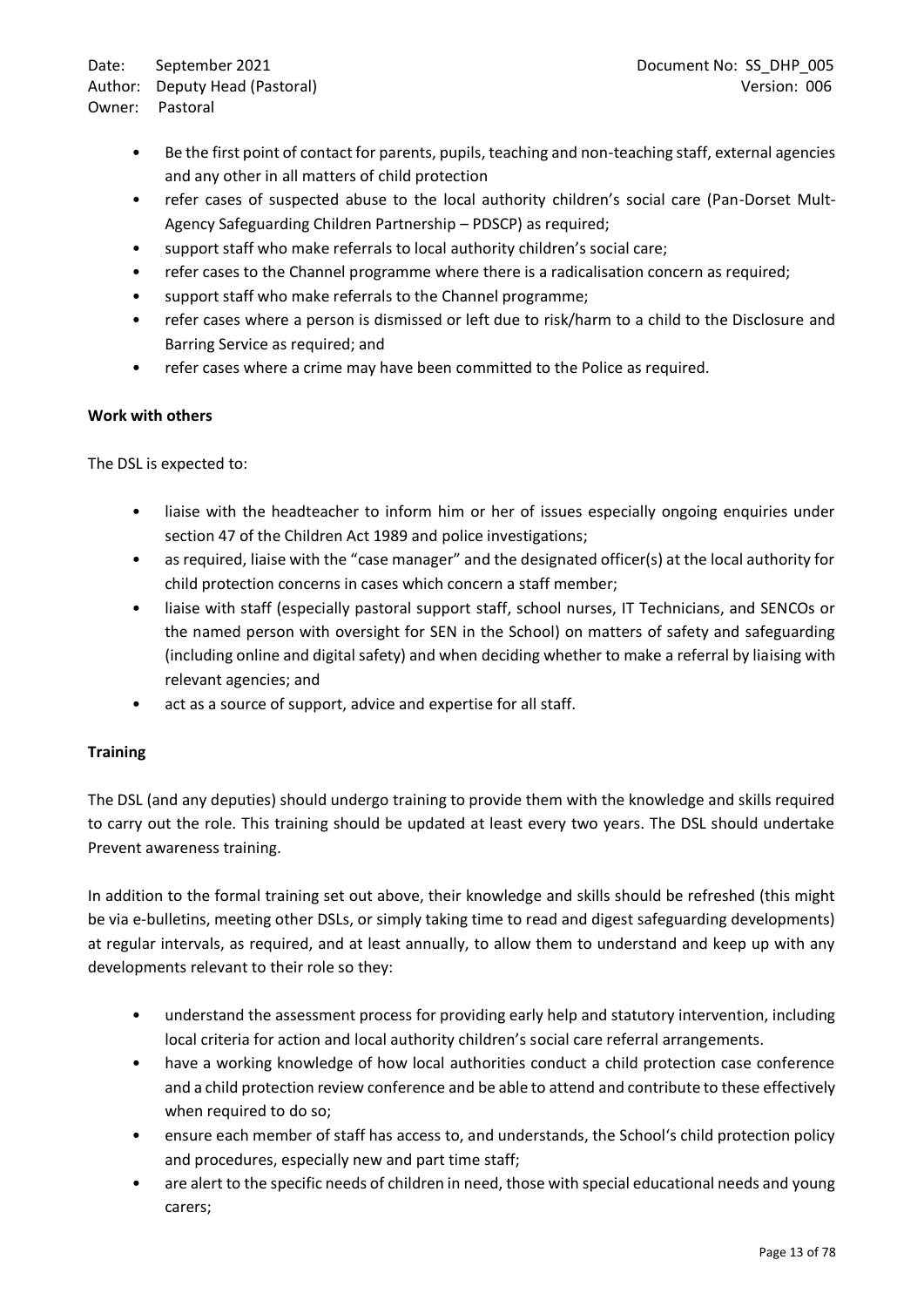- are able to keep detailed, accurate, secure written records of concerns and referrals;
- understand and support the School with regards to the requirements of the Prevent duty and are able to provide advice and support to staff on protecting children from the risk of radicalisation;
- are able to understand the unique risks associated with online safety and be confident that they have the relevant knowledge and up to date capability required to keep children safe whilst they are online at School;
- obtain access to resources and attend any relevant or refresher training courses; and
- encourage a culture of listening to children and taking account of their wishes and feelings, among all staff, in any measures the school may put in place to protect them.

## **Raise Awareness**

The DSL should:

- ensure the School's child protection policies are known, understood and used appropriately;
- ensure the school's child protection policy is reviewed annually (as a minimum) and the procedures and implementation are updated and reviewed regularly, and work with governing bodies or proprietors regarding this;
- ensure the child protection policy is available publicly and parents are aware of the fact that referrals about suspected abuse or neglect may be made and the role of the School in this; and
- link with the PDSCP to make sure staff are aware of any training opportunities and the latest local policies on local safeguarding arrangements.

## **Child protection files**

Where children leave the School ensure their child protection file is transferred to the new school or college as soon as possible. This should be transferred separately from the main pupil file, ensuring secure transit, and confirmation of receipt should be obtained. Receiving schools and colleges should ensure key staff such as designated safeguarding leads and SENCOs or the named person with oversight for SEN in colleges, are aware as required.

In addition to the child protection file, the DSL should also consider if it would be appropriate to share any information with the new school or college in advance of a child leaving. For example, information that would allow the new school or college to continue supporting victims of abuse and have that support in place for when the child arrives.

## **Availability**

During term time the DSL (or a deputy) should always be available (during School) for staff in the School to discuss any safeguarding concerns. Whilst generally speaking the DSL (or deputy) would be expected to be available in person, it is a matter for individual schools and colleges, working with the DSL, to define what "available" means and whether in exceptional circumstances availability via phone and or video call or other such media is acceptable.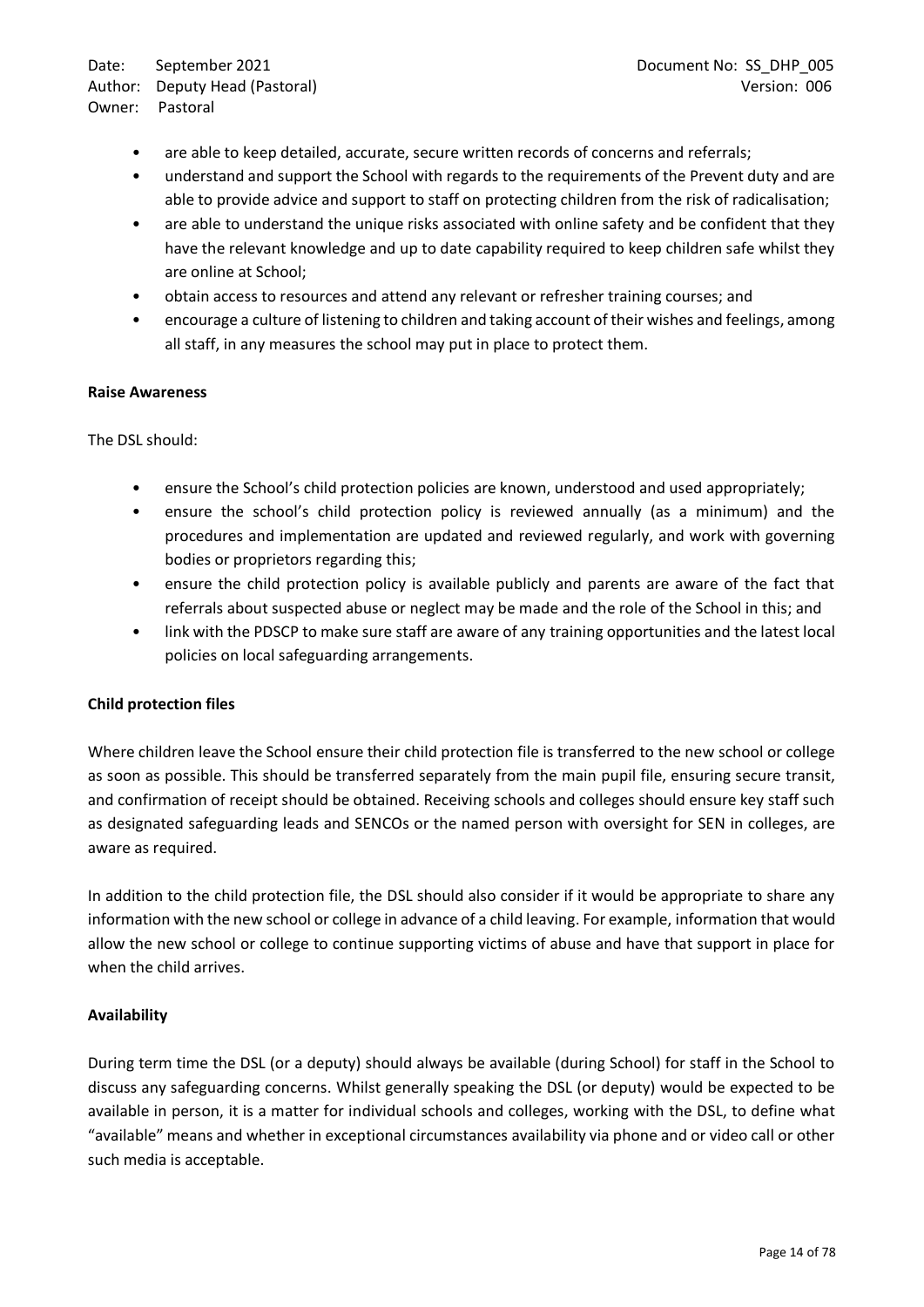Date: September 2021 **Date:** September 2021 Author: Deputy Head (Pastoral) Version: 006 Owner: Pastoral

It is a matter for individual schools and colleges and the DSL to arrange adequate and appropriate cover arrangements for any out of hours/out of term activities.

## <span id="page-14-0"></span>**Section Three - Recognising abuse**

Sherborne School recognises the importance of all staff having an awareness of safeguarding issues including: bullying including cyberbullying, children missing education, child missing from home or care, child sexual exploitation (CSE), domestic violence, drugs, fabricated or induced illness, faith abuse, female genital mutilation (FGM), forced marriage, gangs and youth violence, gender-based abuse/violence against women and girls (VAWG), hate, mental health, private fostering, preventing radicalisation, relationship abuse, sexting and trafficking. It is recognised that behaviours linked to activities such as drug taking, alcohol abuse, truanting and sexting put children in danger.

## <span id="page-14-1"></span>**3.1 Child protection**

Child protection is one very important aspect of safeguarding. It refers to the activity which is undertaken to protect specific children who are suffering, or are likely to suffer, significant harm.

## <span id="page-14-2"></span>**3.2 Significant harm**

The Children Act 1989 introduced the concept of significant harm as the threshold that justifies compulsory intervention by statutory agencies in family life in the best interests of children. There are no absolute criteria on which to rely when judging what constitutes significant harm. Sometimes it might be a single traumatic event but more often it is a compilation of significant events which damage the child's physical and psychological development. Decisions about significant harm are complex and, in each case, require discussion with the statutory agencies: Children's Social Care and Police.

## <span id="page-14-3"></span>**3.3 Child abuse**

Staff should be aware that abuse, neglect and safeguarding issues are rarely standalone events that can be covered by one definition or label. In most cases multiple issues will overlap with one another.

Abuse is a form of maltreatment of a child. Somebody may abuse or neglect a child by inflicting harm, or by failing to act to prevent harm. Children may be abused in a family or in an institutional or community setting by those known to them, or more rarely, by others (e.g. via the internet). They may be abused by an adult or adults or another child or children.

It is generally accepted that there are four main forms of abuse. It is accepted that in all forms of abuse there are elements of emotional abuse, and that some children are subjected to more than one form of abuse at any one time. The following definitions are from Working Together to Safeguard Children (July 2018).

## **i) Physical abuse**

A form of abuse which may involve hitting, shaking, throwing, poisoning, burning or scalding, drowning, suffocating, or otherwise causing physical harm to a child. Physical harm may also be caused when a parent or carer fabricates the symptoms of, or deliberately induces, illness in a child.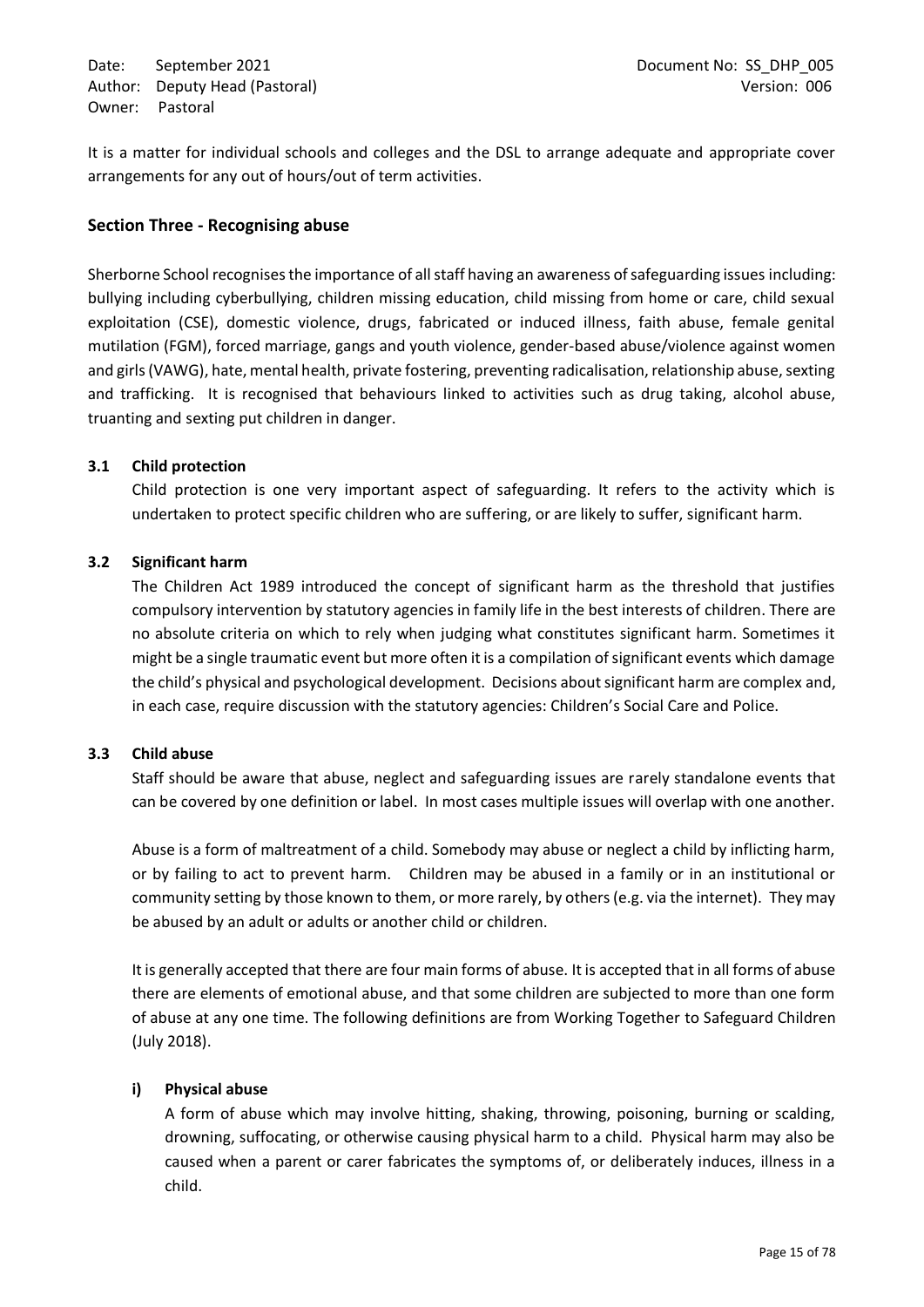## **ii**) **Emotional abuse**

The persistent emotional maltreatment of a child such as to cause severe and persistent adverse effects on the child's emotional development. It may involve conveying to a child that they are worthless or unloved, inadequate, or valued only insofar as they meet the needs

of another person. It may include not giving the child opportunities to express their views, deliberately silencing them or 'making fun' of what they say or how they communicate. It may feature age or developmentally inappropriate expectations being imposed on children. These may include interactions that are beyond the child's developmental capability, as well as overprotection and limitation of exploration and learning, or preventing the child participating in normal social interaction. It may involve seeing or hearing the ill-treatment of another. It may involve serious bullying (including cyberbullying), causing children frequently to feel frightened or in danger, or the exploitation or corruption of children. Some level of emotional abuse is involved in all types of maltreatment of a child, though it may occur alone.

## **iii**) **Sexual abuse**

Involves forcing or enticing a child or young person to take part in sexual activities, not necessarily involving a high level of violence, whether or not the child is aware of what is happening. The activities may involve physical contact, including assault by penetration (for example rape or oral sex) or non-penetrative acts such as masturbation, kissing, rubbing and touching outside of clothing. They may also include non-contact activities such as involving children in looking at, or in the production of, sexual images, watching sexual activities, encouraging children to behave in sexually inappropriate ways, or grooming a child in preparation for abuse (including via the internet). Sexual abuse is not solely perpetrated by adult males. Women can also commit acts of sexual abuse, as can other children.

## **iv**) **Neglect**

The persistent failure to meet a child's basic physical and/or psychological needs, likely to result in the serious impairment of the child's health or development. Neglect may occur during pregnancy as a result of maternal substance use. Once a child is born, neglect may involve a parent or carer failing to: provide adequate food, clothing and shelter (including exclusion from home or abandonment); protect a child from physical and emotional harm or danger; ensure adequate supervision (including the use of inadequate care-givers); or ensure access to appropriate medical care or treatment. It may also include neglect of, or unresponsiveness to, a child's basic emotional needs.

## <span id="page-15-0"></span>**3.4 Recognising child abuse – signs and symptoms**

KCSiE (Sep 2021) is clear: 'All School and college staff members should be aware of the signs of abuse and neglect so that they are able to identify cases of children who may be in need of help or protection'. Recognising child abuse is not always easy, and it is not the responsibility of School staff to decide whether or not child abuse has definitely taken place or if a child is at significant risk. We do, however, have a clear responsibility to act if we have a concern about a child's welfare or safety or if a child talks about (discloses) abuse. We must maintain an attitude of 'it could happen here'.

Staff should be concerned (on questioning) when: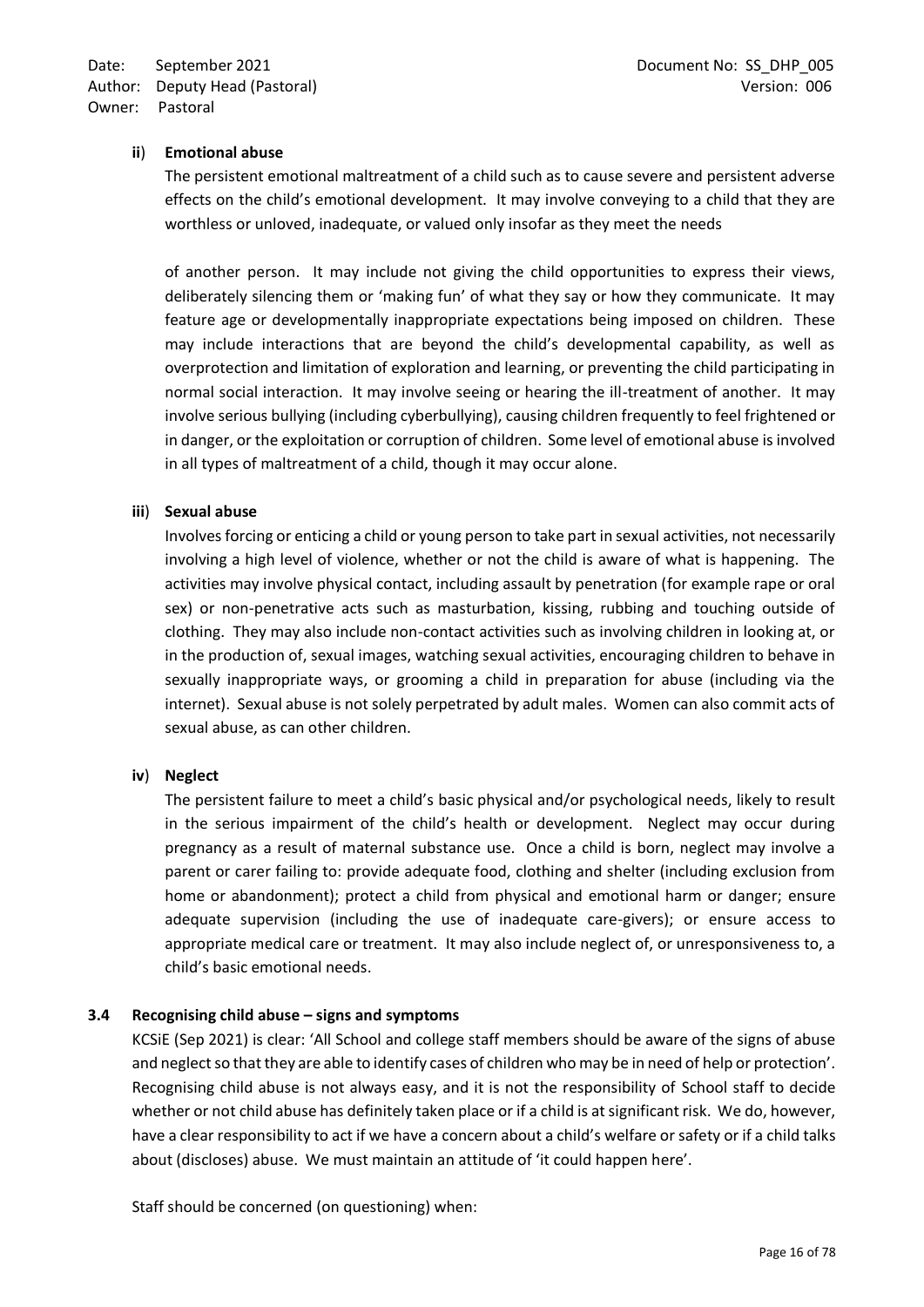Date: September 2021 and the contract of the Document No: SS\_DHP\_005 Author: Deputy Head (Pastoral) Version: 006 Owner: Pastoral

- explanation for injuries is superficially plausible, but may be inappropriate, or inaccurate in detail
- given varying explanations of an injury
- vague explanations are offered, e.g.: "fell off bike", "bruises easily"
- a history of repeated episodes is evident.

Appendix Three details examples of possible indicators of each of the four kinds of abuse. The government guidance 'What to do if you're worried a child is being abused' (March 2015): [\(https://www.gov.uk/government/publications/what-to-do-if-youre-worried-a-child-is-being](https://www.gov.uk/government/publications/what-to-do-if-youre-worried-a-child-is-being-abused--2)[abused--2\)](https://www.gov.uk/government/publications/what-to-do-if-youre-worried-a-child-is-being-abused--2) provides more information on understanding and identifying abuse and neglect. The NSPCC website [\(https://www.nspcc.org.uk/\)](https://www.nspcc.org.uk/) provides information upon the types and indicators of abuse. Knowing what to look for is vital to the early identification of abuse and neglect. If staff are unsure, they should always speak to the DSL.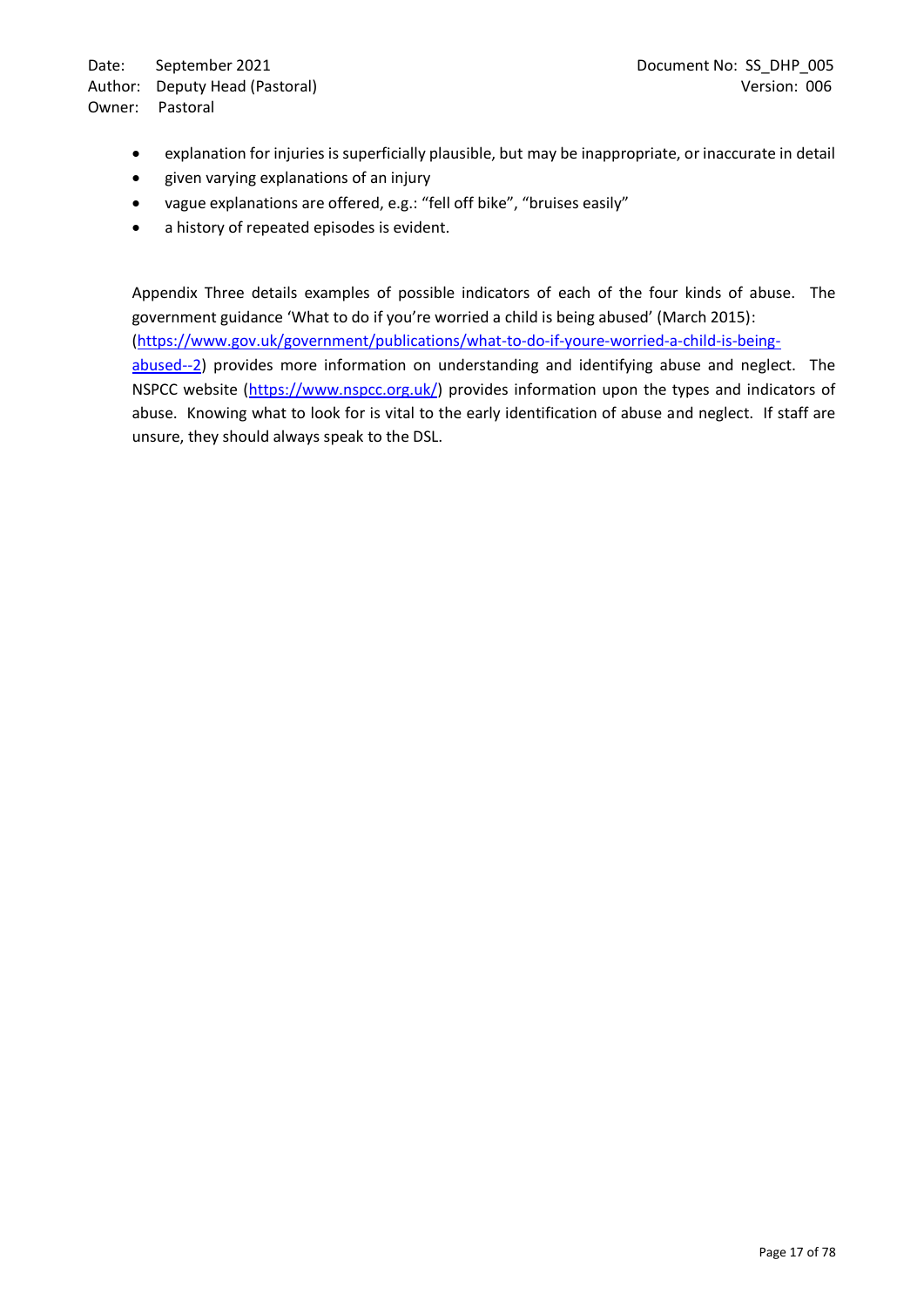## <span id="page-17-0"></span>**Section Four - Procedures**

These procedures explain what action should be taken if there are concerns that a child is or might be suffering harm. A 'child' is a person under 18 years, but the principles of these procedures apply to all pupils at this School, including those over 18.

## <span id="page-17-1"></span>**4.1 Responding to the child who discloses (talks about) abuse**

All staff, volunteers and senior pupils will:

- listen carefully to what is said, keeping an open mind and not making a decision as to whether or not abuse has taken place even if unsubstantiated allegations have been made previously
- maintain an attitude of 'it could happen here' and act in the best interests of the child
- avoid showing shock or disbelief
- observe the child's demeanour
- find an appropriate opportunity to explain that the information will need to be shared with others to ensure that the correct action is taken and state who that will be. They will not promise to keep the information confidential or a 'secret'. If you are told about abuse, you have a responsibility to report it, so that action can be taken
- allow the child to continue at his/her own pace and do not interrupt if the child is freely recalling events. They will not stop him/her in order to find a 'witness' as this could inhibit the child from saying more
- avoid asking questions or pressing for more information. Ask for clarification only. If questions are necessary, they should be framed an open manner and not 'lead' the child in any way. Remember TED: Tell me…. Explain…. Describe…
- reassure the child, if necessary, that he/she has done the right thing in telling
- explain what will happen next and with whom the information will be shared
- not ask the child to repeat the disclosure to anyone else in School including the DSL or ask him/her or any other children who were present to write a written account or 'statement'
- not make a judgement about whether or not abuse has occurred and will not conduct an 'investigation' to establish whether the child is telling the truth. That is a task for social workers and the Police following a referral to them of concern about a child. The role of School staff is to act promptly on the information received
- make an immediate, careful record of what has been said using the child's actual words wherever possible (not an interpretation of them). The written record will ideally be made on the standard School 'concern' form (this is available in Appendix Seven). The record should include the date, time, place and those present during the conversation and be signed by the person taking the record. The record will be kept securely and handed to the DSL unless the allegation involves the Headmaster or a member of staff, including the DSL
- preserve all evidence, for example scribbled notes, text messages, clothing and mobile devices
- where physical injuries have been observed, these will be carefully noted but not photographed. The staff member will not ask to see injuries that are said to be on an intimate part of the child's body
- immediately tell the DSL unless someone has made an accusation about a member of staff in which case the Headmaster will be informed. If someone has made an accusation about the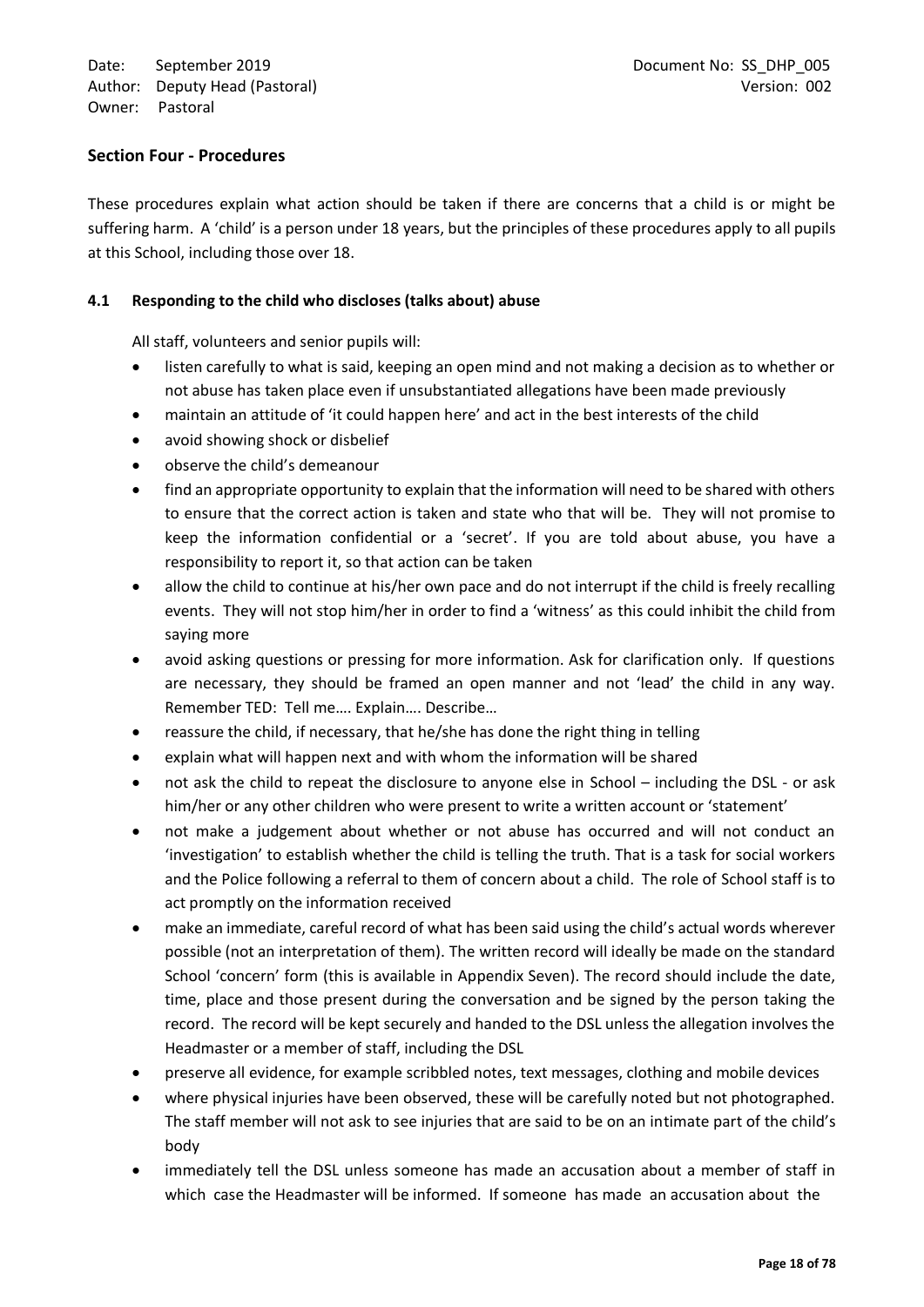Headmaster, the Chair of Governors and the LADO will be informed. In all cases, this information will not be discussed with other adults (this includes the parents/carers) or young people. The Chair of Governors, David Leakey, can be contacted via David Cole, Bursar and the Clerk to the Governors. Staff should state that the contact is required as the result of an allegation against a member of staff/volunteer; no details of that allegation will be sought by the Clerk to the Governors

- discuss with the DSL whether any steps need to be taken to protect the person who has told you about the abuse. This may need to be discussed with the person who disclosed.
- liaise as necessary with all relevant professionals including the DSL and Children's Social Care
- understand that such issues necessitate a high degree of confidentiality, not only out of respect for those concerned but also to ensure that evidence is not compromised by discussion in the public domain
- never attempt to carry out an investigation of suspected or alleged abuse by interviewing people or asking other people, such as parents. Social Care and Health and Police staff are the people trained to do this. Such action could cause more damage and interfere with possible criminal proceedings
- remember that anyone can make a referral if necessary. Staff have a right and duty to refer potential or actual child abuse direct to the Local Authority Children's Services or the Police if the situation is an emergency and the DSL, the Headmaster, Chair of Governors or the Safeguarding Governor are not available and they are convinced that a direct report is the only way to ensure the pupil's safety or if they feel that senior staff action is/has been inadequate and/or inappropriate
- Dorset Social Care (Help and Protection Teams) telephone number is:
	- o PDSCP Multi Agency Safeguarding Hub (Mash Team) 01202 228866
	- o Out of hours service 01202 228558
		- Where a member of staff makes a referral directly, s/he should inform the DSL as soon as possible thereafter
- the LADO can be contacted on 01305 221122. Sherborne Police Station is 01305 222222. Where a member of staff makes a referral directly, s/he should inform the DSL as soon as possible thereafter.
- **if a child is in immediate danger or is at risk of harm a referral should be made to Children's Social Care and/or the Police immediately**. Anyone can make the referral. Where a member of staff makes a referral directly, s/he should inform the DSL as soon as possible thereafter
- remember that any suspicion or concern that a child or young person may be suffering or at risk of suffering significant harm, MUST be acted on. Doing nothing is not an option, safeguarding and promoting the welfare of children is everyone's responsibility. Any suspicion or concerns will be reported without delay to the DSL or Deputy. During term time the DSL should always be available to discuss any safeguarding concerns. However, if for whatever reason they are not available the staff member will discuss their concerns as soon as possible with either another senior member of staff or the duty worker in the Help and Protection Team (contact the MASH team or their local team for advice 01305 221450)
- if a staff member has concerns about a child (as opposed to a direct disclosure or a child who is in immediate danger) a decision will need to be made as to the most appropriate action. Staff should seek advice from the DSL in such situations as options such as referral to social care, referral to specialist services or early help services are available.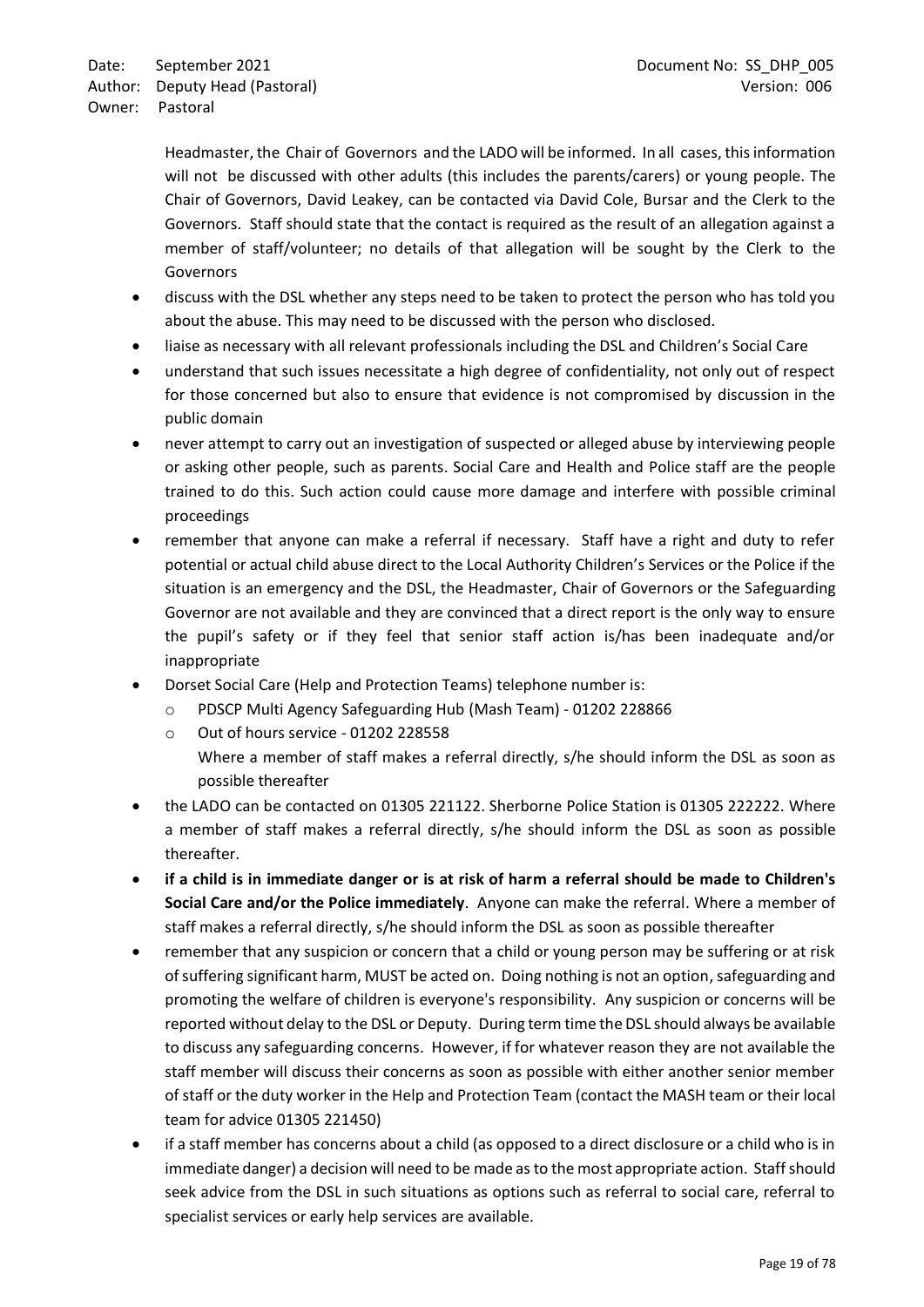## <span id="page-19-0"></span>**4.2 Action taken by the DSL**

Any disclosure or indicators of abuse will be reported verbally to the DSL or Deputy straight away. Within 24 hours, the DSL will refer the matter to Dorset Social Care or the Police without further investigation within the School. The School will follow their guidance about what to do next. Their statutory responsibility is to initiate any necessary investigations, and they will want relevant School staff to assist in the way appropriate to the circumstances and will advise on this. Anyone who feels that their concerns have not been dealt with seriously must contact Dorset Social Care.

Where the child already has an allocated social worker, that person or a manager or duty worker in the same team will be contacted promptly.

The DSL will keep a record of the conversation with the duty worker and other social workers, noting what actions will be taken and by whom, giving the date and time of the referral. The referral will be confirmed in writing on the inter-agency referral form (available on the PDSCP website) as soon as possible and at least within 24 hours. Any pre-existing assessments such as through the Common Assessment Framework will be attached.

A School child protection file will be started in the child's name, where the child is not already known to social workers. If a file already exists, the new information will be added to the chronology.

Appendix Four contains detailed record keeping guidance.

If the child can understand the significance and consequences of making a referral to social workers, they will be asked for their views. It will be explained that whilst their views will be taken into account, the School has a responsibility to take whatever action is required to ensure the child's safety and that of other children.

The DSL will decide whether to contact parents at this stage, judging whether do so is likely to place the child at risk of harm from their actions or reactions - for example in circumstances where there are concerns that a serious crime such as sexual abuse, domestic violence or induced illness has taken place. If in any doubt, the DSL or staff member will call the duty worker first and agree with him/her when parents/carers should be contacted and by whom. The reason for the decision not to contact parents first will be recorded in the child's School child protection file.

A child protection referral from a professional cannot be treated as anonymous.

It is important to ensure that even allegations that appear less serious are followed up and taken seriously, and that they are examined objectively by someone independent of the School. Consequently, the LADO will be informed of all child protection allegations or suspicions against a member of staff or volunteer at the School that come to the School's attention and appear to meet the criteria for referral, so that he or she can consult Police and social care colleagues as appropriate.

Any child protection allegation or suspicion against anyone outside the School will be referred to PDSCP. The relevant criteria are that one or more persons have: behaved in a way that has caused a child to suffer or are at risk of suffering serious harm to a child or may have caused serious harm to a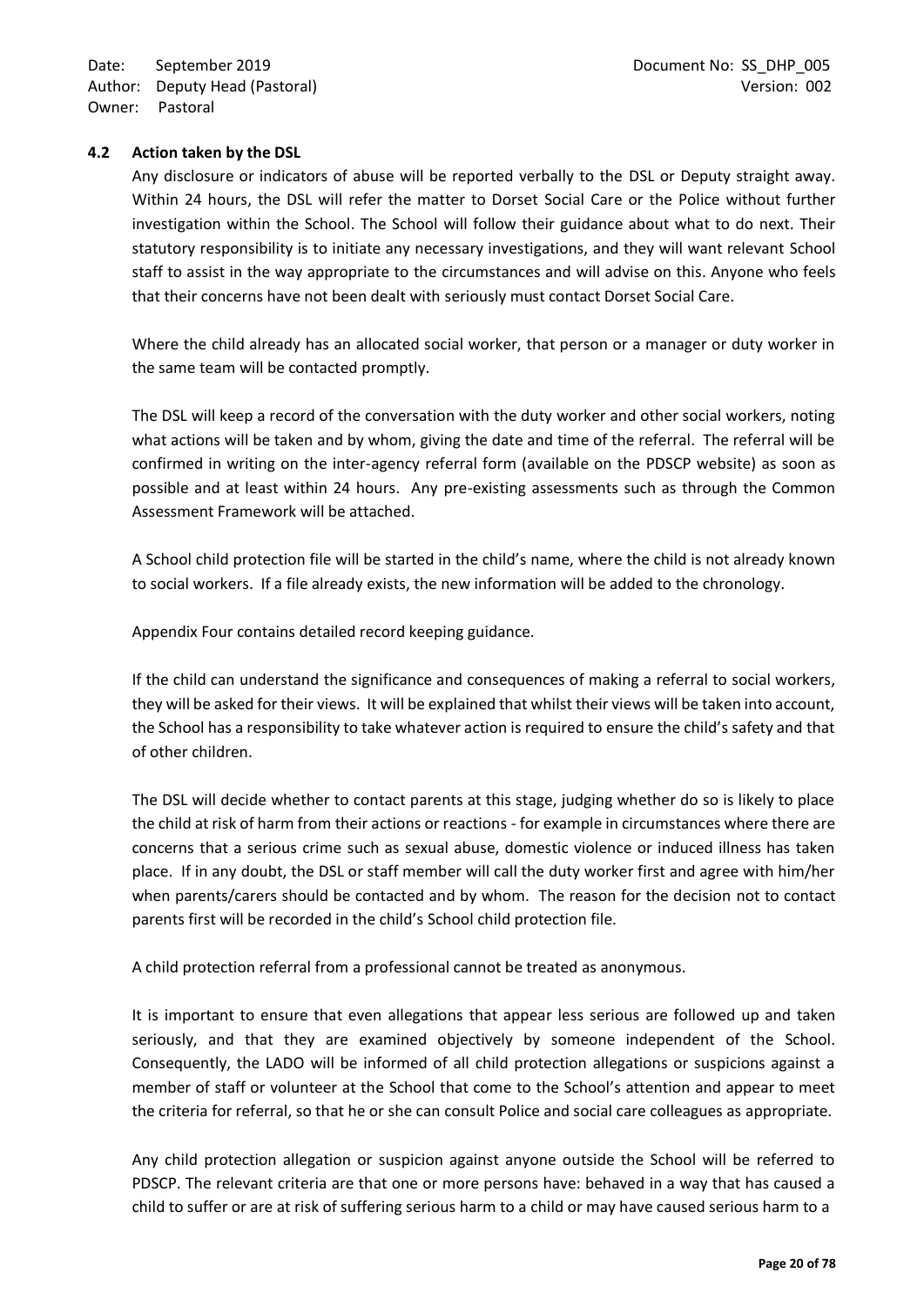child; or possibly committed a criminal offence against or related to a child; or behaved towards a child or children in a way that indicates that they are unsuitable to work with children.

When deciding whether to make a referral, following an allegation or suspicion of abuse, the Headmaster and DSL should not make their own decision over what appear to be borderline cases, but rather the doubts and concerns should be discussed with the LADO/PDSCP. This may be done tentatively and without giving names in the first instance. What appears trivial at first can later be revealed to be much more serious, and an allegation of child abuse or neglect may lead to a criminal investigation. Thus, the School should not do anything that may jeopardise a Police investigation, such as asking a child leading questions or attempting to investigate the allegations of abuse but should discuss their doubts and concerns with the LADO on a no names basis without identifying the family. If the LADO advises that sufficient concern exists that a child may be at risk of significant harm, a referral will be made without delay. If the initial referral is made by telephone, the DSL will keep a dated and timed record of the conversation, noting what actions are to be taken and by whom. The DSL will then confirm the referral in writing to PDSCP within 24 hours by using the inter-agency referral form (available on the PDSCP website). Any pre-existing assessments such as a CAF will be attached. If no response or acknowledgment is received within one working day, the DSL will contact PDSCP again.

Where the child is not already known to social workers, a child protection file will be started in the pupil's name. If a file already exists, the new information will be added to the chronology. Where there is no disclosure by a child but concerns are accumulating, such as in relation to neglect or emotional abuse, the DSL will ensure that all information is brought together and that s/he makes a professional judgement about whether to refer to outside agencies; use will be made of the PDSCP threshold document available on the PDSCP website. Such an approach helps to identify the pathway required for the pupil; whether concerns will be managed within the School; or with the help of other agencies as part of early help which may include use of the Common Assessment Framework (CAF) and the Team around the Family (TAF) approach; or whether they require specialised support such as a social work assessment or referral to CAMHS.

The DSL will reassess the concerns following action when the situation does not improve for the child and, where appropriate, challenge inaction by external agencies.

A member of staff who reports concerns to the DSL should expect some feedback, although confidentiality might mean in some cases that this is not detailed. If the member of staff is not happy with the outcome s/he can press for reconsideration and if following this, s/he still believes the correct action has not been taken, will refer the concerns directly to social workers.

## <span id="page-20-0"></span>**4.3 Responding to concerns reported by parents or others in the community**

Occasionally parents or other people in the local community tell School staff about an incident in or accumulation of concerns they have about the family life of a child who is also a pupil at the School.

If the incident or concern relates to child protection, the information cannot be ignored, even if there are suspicions about the motives for making the report. Members of staff will therefore need to pass the information to the DSL in the usual way.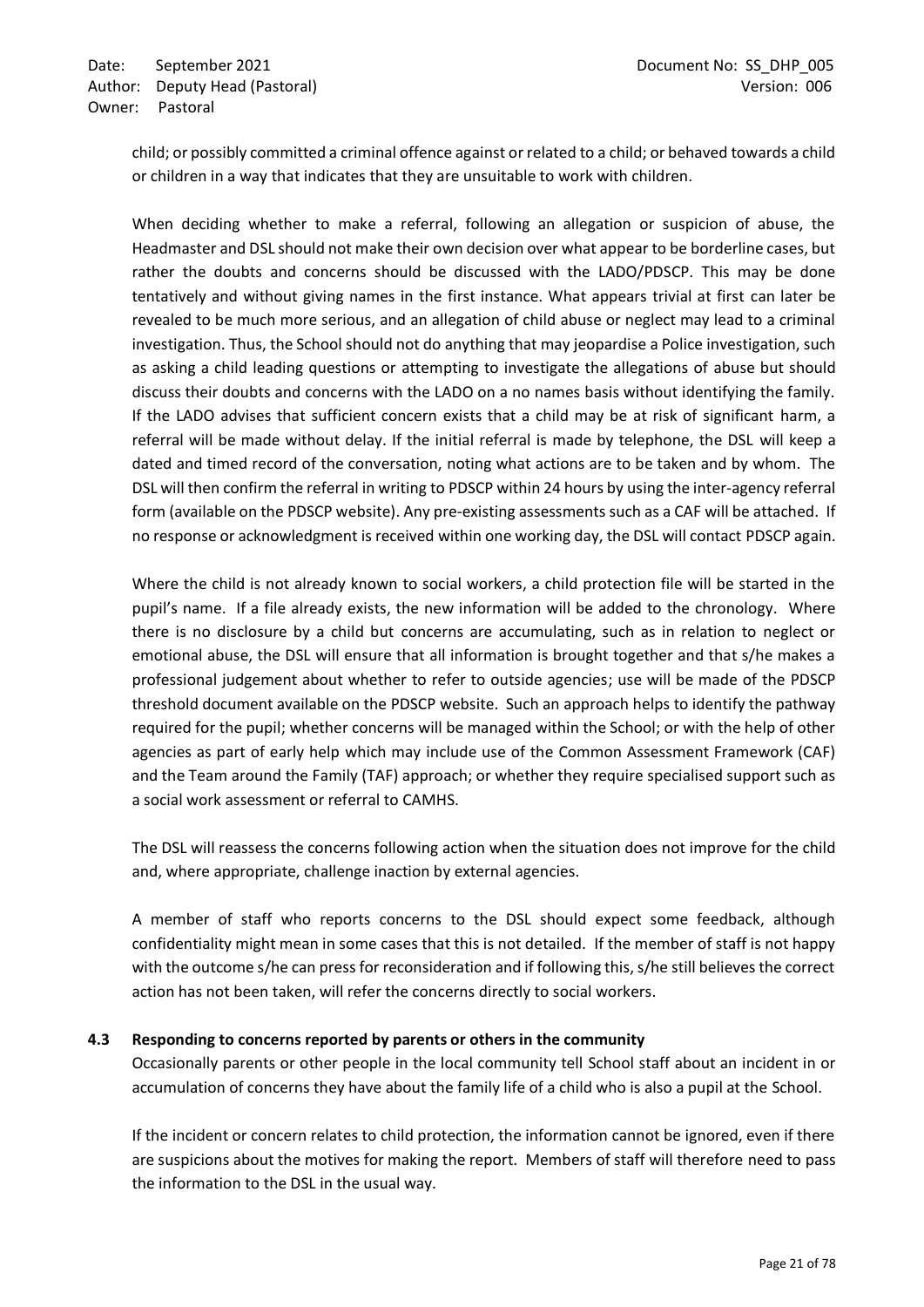It is preferable if the parent / community member who witnessed or knows about the concerns or incident makes a call to Children's Social Care themselves as they will be better able to answer any questions. They can ask for their name not to be divulged if a visit is made to the family. The DSL will advise accordingly and later confirm that this referral has been made.

If the parent / community member refuses to make the referral, the DSL will clarify that s/he has a responsibility to do so and will also need to pass on to social workers how s/he is aware of the information.

This process also applies to parents/community members who are also School staff. As professionals who work with children, they cannot be anonymous when making the referral but can ask for the situation to be managed sensitively and, if necessary, for their identity to be withheld from the family if it will cause difficulties in their private life.

## <span id="page-21-0"></span>**4.4 Referral guidelines**

The DSL will have regard for the criteria set out in KCSiE (Sep 2021) when determining whether to make a referral to the LADO or DSC (Dorset Social Care) as appropriate where a pupil or another person has:

- behaved in a way that caused a child to suffer or are at risk of suffering serious harm
- or
- possibly committed a criminal offence against or related to a child
- or
- behaved towards a child or children in a way that indicates he or she is unsuitable to work with children

or

- if there are concerns about a child's welfare and there are signs that a child:
	- o is experiencing or may already have experienced abuse or neglect;
	- $\circ$  is likely to suffer significant harm in the future

In considering a referral the DSL will differentiate between safeguarding children who have suffered or are at risk of suffering serious harm and those who are in need of additional support from one or more agencies.

A child who is considered to have suffered or is at risk of suffering serious harm will be referred to Dorset Social Care (DSC) immediately. A referral should be made within one working day of the recognition of risk.

A child who is considered to be in need of additional support from one or more agencies will be referred to one or more external agencies as required and an inter-agency assessment using local processes, which may include use of the Common Assessment Framework (CAF) and the Team around the Family (TAF), will be sought. In such situations the parents will be kept fully informed, as appropriate.

The safety of children is paramount in all decisions in relation to the welfare of children and members of staff should take all reasonable steps to offer a child immediate protection from an aggressive parent.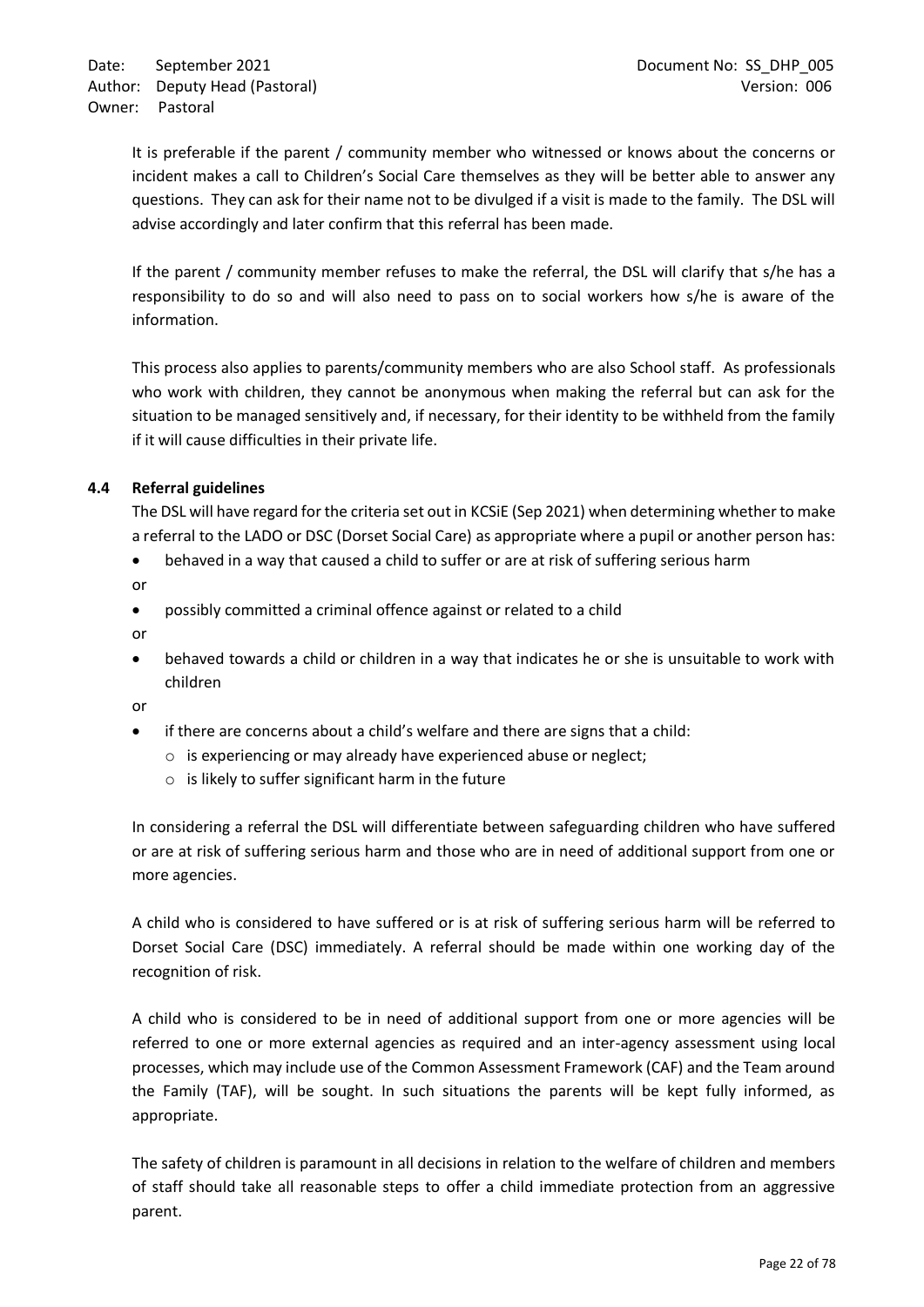An allegation against a member of staff or volunteer will be discussed with the LADO whose advice will be followed. A referral to DSC or the Police of a child protection allegation or suspicion against a member of staff or volunteer at the School will not normally be made where the case is one which, upon the advice of the LADO, can be satisfactorily investigated and dealt with under the School's internal procedures. In such situations additional support from one or more external agencies will be sought and the parents will be kept fully informed, as appropriate.

A referral to DSC or Police of a child protection allegation or suspicion against a person who is from outside the School and not a member of staff or volunteer at the School will be made and the advice of DSC followed.

A complaint or suspicion of abuse involving the identification of someone who may already be engaged in illegal terrorist–related activity, will always be referred to PDSCP and, if appropriate, the Police. The relevant contact details for preventing terrorism and radicalisation referrals in Dorset are [PreventReferral@dorset.pnn.police.uk.](mailto:MASH@dorset.pnn.police.uk)

In relation to Channel referrals, the DSL will consider seeking the consent of the child (or their parent/guardian) when determining what information can be shared. Whether or not consent is sought will be dependent on the circumstances of the case but may relate to issues such as the health of the individual, law enforcement or protection of the public.

## <span id="page-22-0"></span>**4.5 External Agencies**

Whether or not the School decides to refer a particular complaint to DSC or the Police, the parents and pupil will be informed in writing of their right to make their own complaint or referral and will be provided with contact names, addresses and telephone numbers, as appropriate. These are held in Appendix Two.

Where a member of staff makes a referral directly, s/he should inform the DSL as soon as possible thereafter.

Other External Agencies for reporting Prevent concerns relating to terrorism and extremism are also held in Appendix Two.

## <span id="page-22-1"></span>**4.6 Response from Children's Services Social Care to a School referral**

## • **Referral**

Once a referral is received by the relevant team, a manager will decide on the next course of action within one working day. When there is concern that a child is suffering, or likely to suffer significant harm, this will be decided more quickly, and a strategy discussion held with the Police and Health professionals and other agencies as appropriate (section 47 Children Act 1989).

The DSL should be told within three working days of the outcome of the referral. If this does not happen s/he will contact the duty worker again.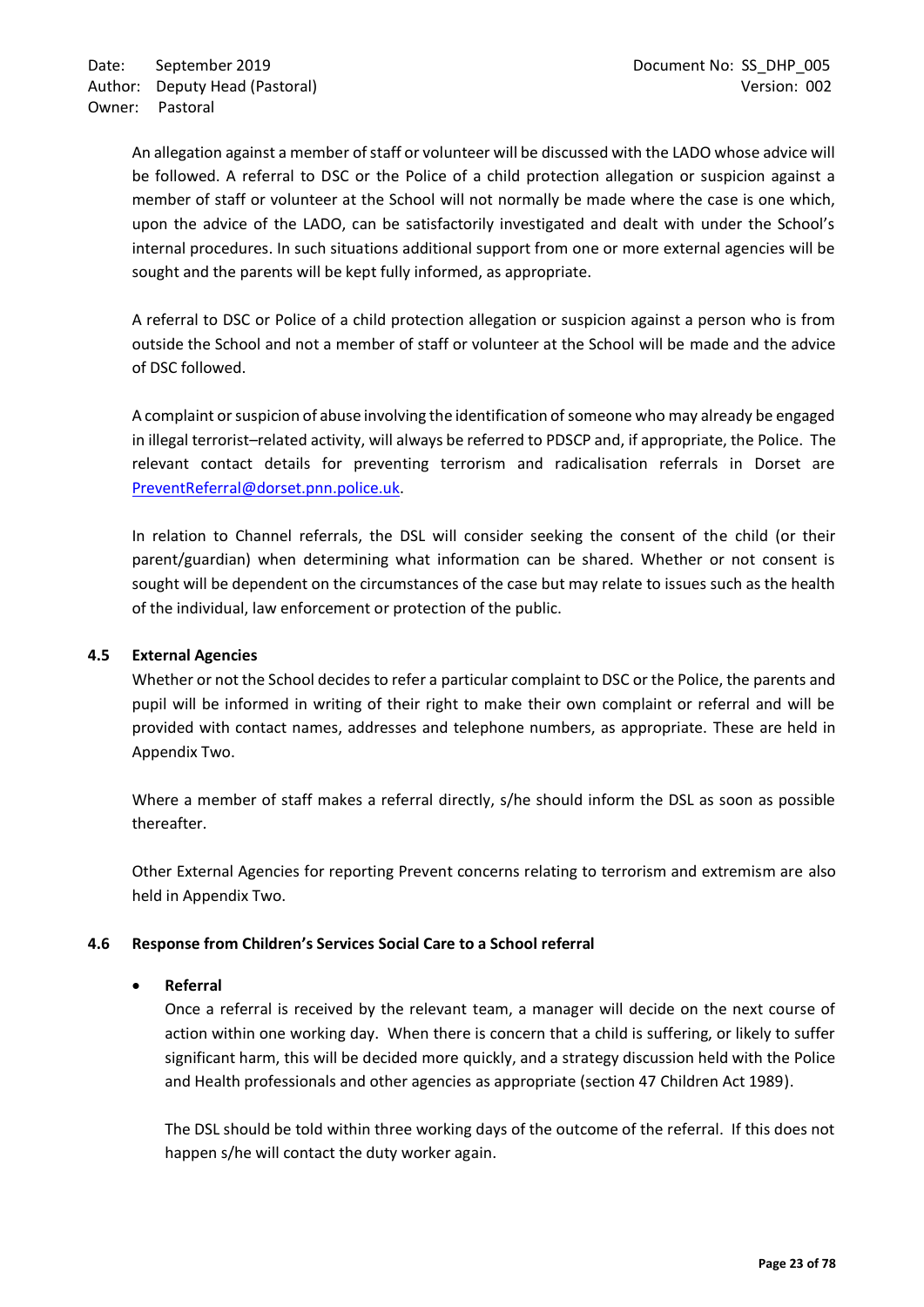## • **Assessment**

All assessments should be planned and co-ordinated by qualified social worker. They should be holistic, involving other professionals, parents/carers and the children themselves as far as practicable. Assessments should show analysis, be focused on outcomes and usually take no longer than 45 working days from the point of referral. School staff have a responsibility to contribute fully to the assessment.

## • **S47 Enquiries** (regarding significant harm)

The process of the investigation is determined by the needs of the case, but the child/young person will always be seen as part of that process and sometimes without parents' knowledge or permission. On occasions, this will mean the child/young person is jointly interviewed by the Police and social workers, sometimes at a special suite where a videorecording of the interview is made.

## • **The Child Protection Conference**

If, following the S47 enquiries, the concerns are substantiated and the child is judged to be at risk of significant harm, a Child Protection Conference (CPC) will normally be convened. The CPC must be held within 15 days of the first strategy discussion and School staff will be invited to attend normally the DSL or Headmaster. This person will produce a written report in the correct format (a pro forma is available on the PDSCP website). This will be shared with the child/young person and his/her family before the conference is held. A copy will also be sent to the person chairing the initial CPC at least 24 hours in advance.

More information is in the inter-agency safeguarding procedures 'Child Protection Conferences' on the PDSCP website:

<https://www.pdscp.co.uk/working-with-children/child-protection-conferences/>

If the DSL disagrees with the decisions made by social workers regarding the outcome of the referral, the conclusions of the assessment or any actions taken, the matter should be discussed and if necessary escalated to more senior managers (under the escalation policy available on the PDSCP website), *particularly* if the child's situation does not appear to be improving.

## <span id="page-23-0"></span>**4.7 Responding to allegations or concerns about staff or volunteers**

It is expected that all staff and Governors involved in the management of allegations of abuse made against a member of staff (including supply staff and volunteers) or former member of staff (including supply staff and volunteers) will comply at all times with DfE statutory guidance contained within KCSiE (Sep 2021) (the procedure to follow is to be found in Part four of KCSiE).

The use of rigorous recruitment and selection procedures in addition to adhering to the School's Code of Conduct will mean that there are relatively few allegations against, or concerns about, staff or volunteers. If a member of staff, or any other person, has any reason to believe that another adult (whether staff, volunteer, DSL or Deputy DSL) has acted inappropriately or abused a child or young person, they will take action by reporting to the Headmaster (not the DSL) immediately. The Headmaster will inform the Chair of Governors.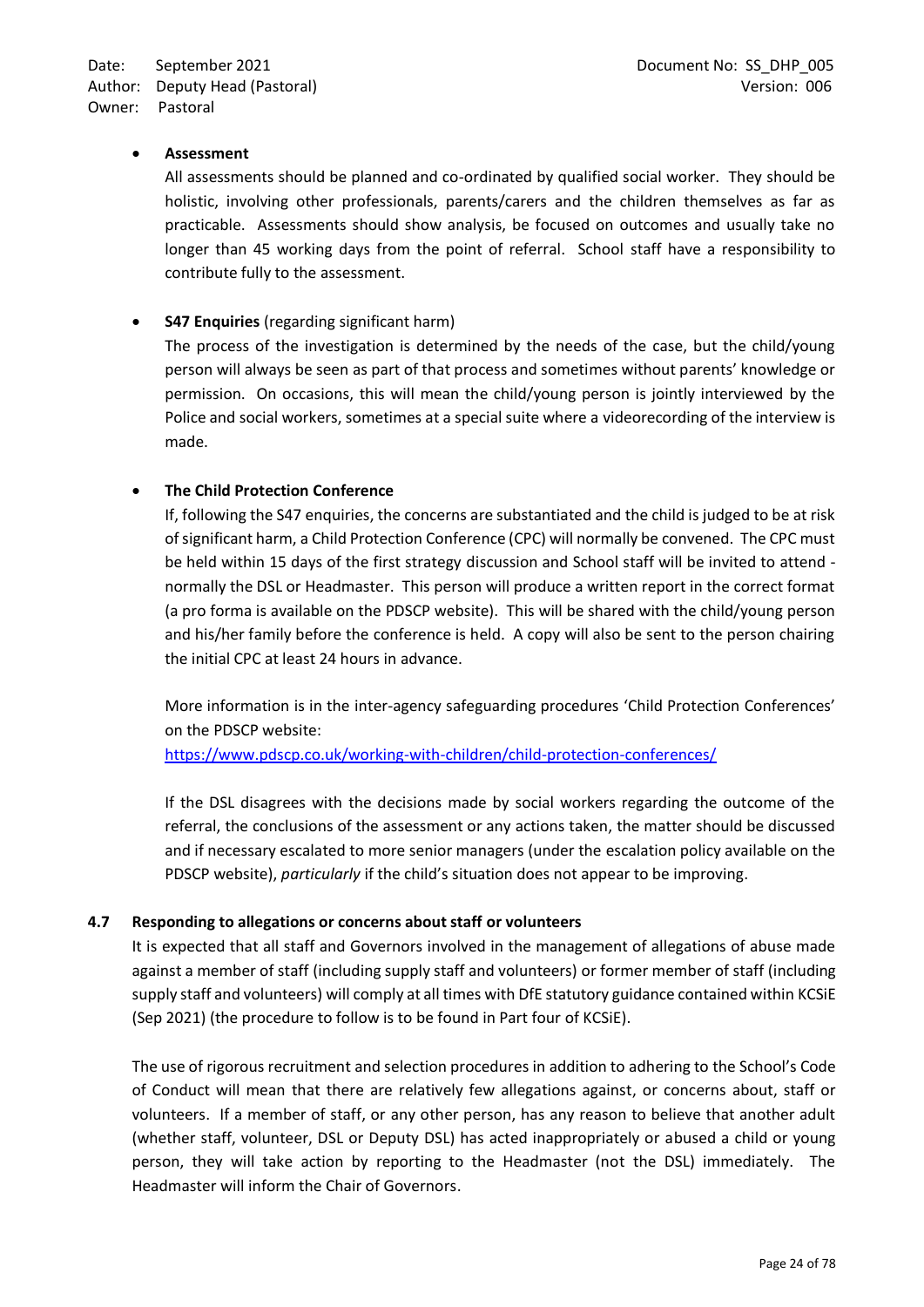The following must be reported to the Headmaster: allegations of behaviour that a member of staff or volunteer has harmed a child, or may have harmed a child; the possibility of a criminal offence against or related to a child; and behaviour towards a child or children in a way that indicates he or she would pose a risk of harm if they work regularly or closely with children. Even though it may seem difficult to believe that a colleague may be unsuitable to work with children, the risk is far too serious for any member of staff themselves to dismiss such a suspicion without taking action. Doing nothing is not an option; safeguarding and promoting the welfare of children is everyone's responsibility. We all have a role to play in identifying concerns, sharing information and taking prompt action so as to act in the best interest of the child.

The person suspected of abuse must not be approached on the matter. In cases where serious harm is suspected, the Police should be informed from the outset.

This procedure relates to members of staff who are currently working in the School regardless of where the abuse is alleged to have taken place.

Should the initial allegation first be made to any other member of staff, that member of staff must either request the person raising the allegation to report it to the Headmaster or if that is not possible, to pass details of the allegation to the Headmaster immediately. If the Headmaster is absent, the allegation should be passed to the Chair of Governors.

The Chair of Governors, David Leakey, can be contacted via David Cole, Bursar and the Clerk to the Governors. Staff should state that the contact is required as the result of an allegation against a member of staff/volunteer; no details of that allegation will be sought by the Clerk to the Governors.

If the allegation or concern is about the Headmaster, the person with concerns will contact the Chair of Governors or the LADO in the Local Authority Safeguarding and Standards Team immediately (without informing the Headmaster). All allegations about the Chair of Governors should be reported to the LADO without the Chair of Governors being informed.

The Dorset LADO can be contacted on 01305 221122.

If an allegation requires immediate attention, but is received outside normal office hours, the allegation should be referred to the Dorset Social Care out of hours service (Tel: 01202 657279) or the local police and the LADO informed as soon as possible.

See also Appendix Two for all contact numbers.

Any allegation against a member of staff or volunteer will be dealt with as quickly as possible and without unnecessary delay. The School's priority will be to achieve a quick resolution of that allegation in a fair and consistent way that provides effective protection for any child involved and at the same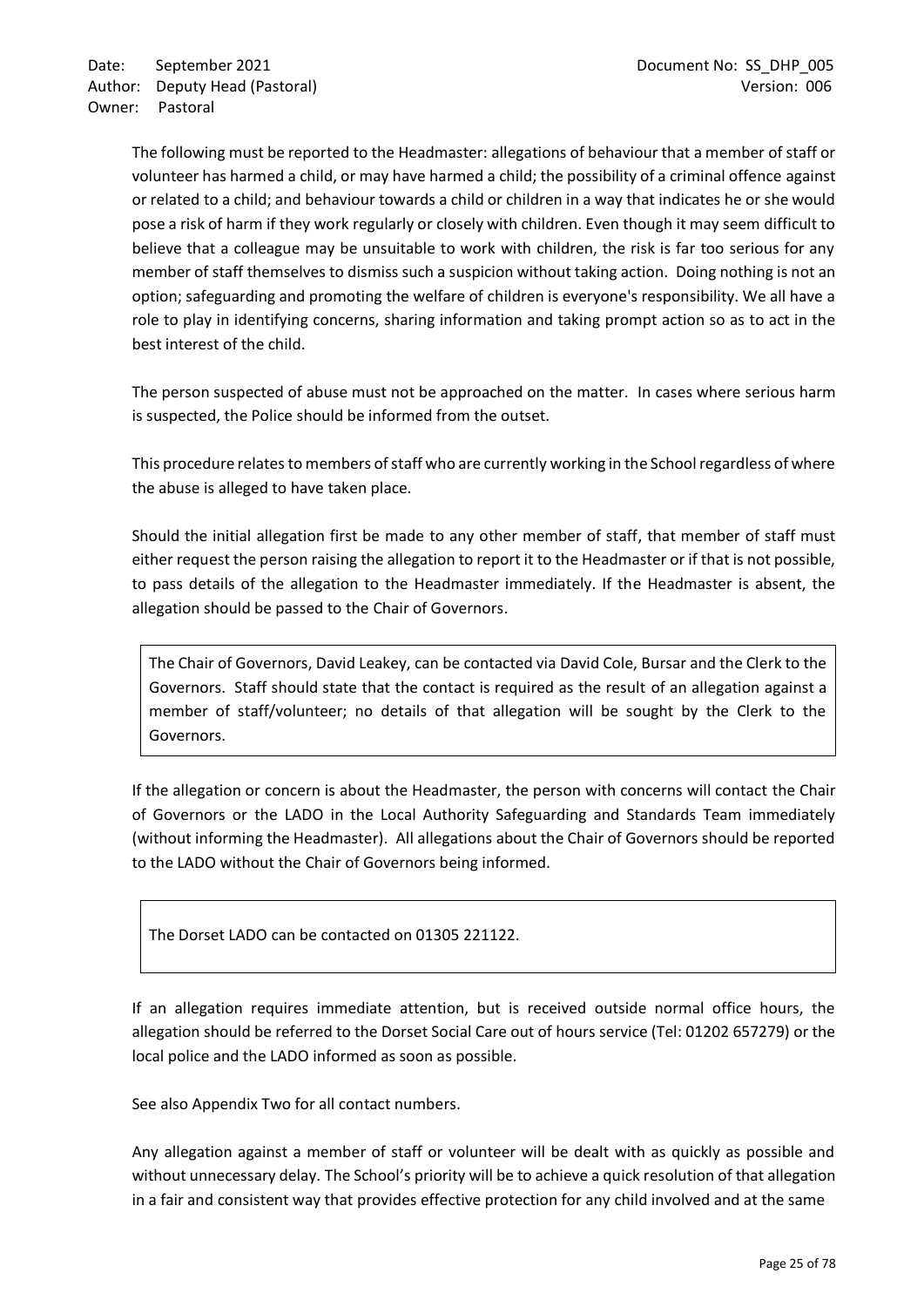time supports the person who is the subject of the allegation. All such allegations will be dealt with as a priority without delay.

In all cases of allegations against staff or volunteers, the Headmaster and Chair of Governors, will contact the LADO immediately and within one working day at the latest. There will be no unnecessary delay in referring an allegation.

The LADO will provide advice and preside over the investigation of any allegation or suspicion of abuse directed against anyone working in the School. The discussion with the LADO will include the nature, content and context of the allegation. A course of action will be agreed with the LADO, including any involvement of the Police. Any communication with both the individual and the parents of the child (or children) will be agreed with the LADO.

Advice will be sought from the LADO, Police and DSC to agree the following:

- who needs to know and, importantly, exactly what information can be shared;
- how to manage speculation, leaks and gossip;
- what, if any information can be reasonably given to the wider community to reduce speculation; and
- how to manage press interest if and when it should arise.

All discussions, including those with the LADO will be recorded in writing any communication with the individual and the parents of the child concerned will be agreed.

The School will not investigate allegations nor undertake actions within an investigation, before speaking to the LADO so as not to jeopardise statutory investigations. If a crime may have been committed, the matter will be reported to the Police and their advice followed.

The School has a duty of care towards its employees and as such, it must ensure that effective support is provided for anyone facing an allegation. Individuals will be informed of concerns or allegations as soon as possible and given an explanation of the likely course of action unless external agencies object to this. The individual concerned will be advised to contact their trade union representative, if they have one, or a colleague for support. S/he will also be given access to welfare counselling and medical advice.

If the Police decide to take the case further and the allegation is against a member of staff, it is possible that he or she might be suspended or, where the circumstances are considered to warrant it, dismissed. Suspension will not be an automatic response to an allegation.

The School aims to strike a balance between the need to protect children from abuse and the need to protect staff from false or unfounded allegations. However, the School must consider the following when assessing its actions:

- Is the pupil at risk?
- Are other pupils at risk?
- Will the presence in School of the member of staff impede an investigation?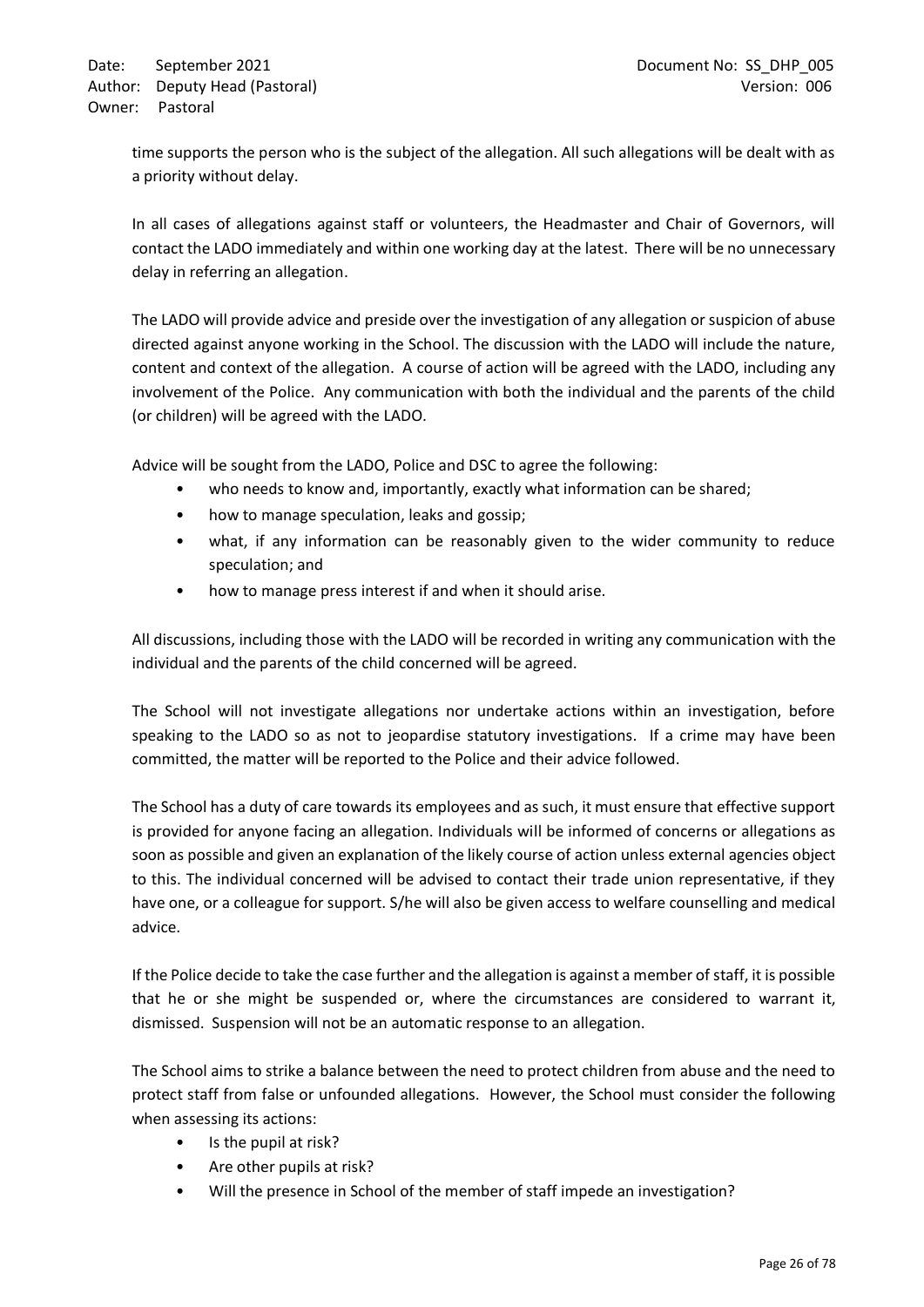The School will always consider alternative arrangements that would achieve the same result as suspension of the member of staff. This could include either redeployment so that the member of staff

does not have direct contact with the child concerned, or by providing an assistant to be present when the individual has contact with children. Full consideration will be given to all the options, subject to the need to ensure the safety and welfare of the pupil concerned and the need for a full and fair investigation. The School will give due weight to the views of the LADO.

A member of staff will only be suspended if there is no reasonable alternative. If suspension is deemed appropriate, the reasons and justification will be recorded, and the member of staff notified of those reasons in writing within one working day. Appropriate support will be provided for the suspended individual and contact details provided. Social contact with colleagues and friends should not be prevented unless there is evidence to suggest that such contact is likely to be prejudicial to the gathering and presentation of evidence.

Accommodated staff who are being investigated following an allegation will be provided with alternative accommodation away from children. Accommodated staff who are suspended will be required to remain off-site for the duration of their suspension and will be provided with alternative accommodation away from children.

If the allegation is made against a supply agency worker, contractor or other person not directly employed by the School, the organisation or agency of employment will be informed in addition to following the procedures outlined in this policy.

The School will have regard to the guidance and restriction on the reporting or publishing of allegations made against teachers and make all reasonable effort to maintain confidentiality and guard against unwanted publicity. The School will not make any statement about an allegation without consulting Social Care and Health and the Police. This includes statements to parents. This will apply up to the point at which the alleged perpetrator is charged with an offence, or the DfE/TRA publish information about an investigation or reach a decision in a disciplinary case.

If there has been a substantiated allegation against a member of staff, the School will work with the LADO to determine whether there are any improvements to be made to the School's procedures or practice to help prevent similar events in the future.

There is a legal requirement for employers to make a referral to the DBS where they think that an individual has engaged in conduct that harmed (or is likely to harm) a child; or if a person otherwise poses a risk of harm to a child. If an allegation is substantiated and the member of staff / contractor / volunteer / student is dismissed or the School ceases to use the his/her service or the member of staff resigns or otherwise ceases to provide his/her services, the LADO should discuss with the School whether a referral should be made to the Disclosure and Barring Service (DBS) for consideration of whether inclusion on the barred lists is required.

If an allegation is substantiated and the member of staff / contractor / volunteer / student is dismissed or the School ceases to use his/her service or the member of staff resigns or otherwise ceases to provide his/her services, before a disciplinary process is completed, the Headmaster should inform the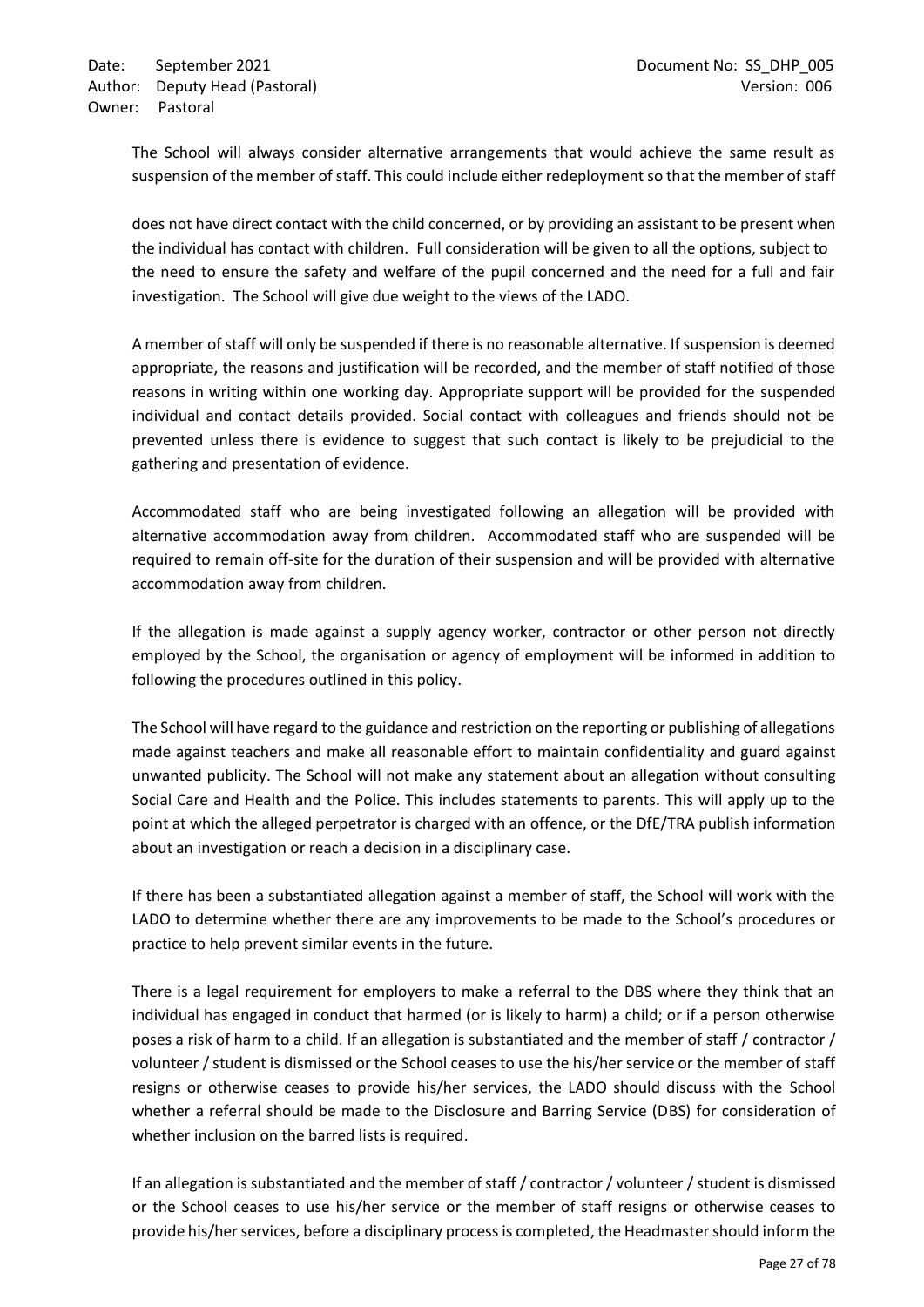person about the employer's statutory duty to report the case to the DBS and will so inform the Authority.

If an allegation is substantiated and the member of staff/contractor/volunteer/student is dismissed or the School ceases to use the his/her service or the member of staff resigns or otherwise ceases to provide his / her services, and a judgement is made that a disciplinary process would have been instituted if the person had remained in post, the Headmaster should similarly inform the person about the employer's statutory duty to report the case to the DBS and will so inform the Authority.

Ceasing to use a person's services includes: dismissal, non-renewal of a fixed-term contract, no longer engaging or refusing to engage a supply teacher provided by an employment agency, terminating the placement of a student teacher or other trainee, no longer using staff employed by contractors, no longer using volunteers, resignation, and voluntary withdrawal from supply teaching, contract working, a course of initial teacher training or volunteering.

If a referral is to be made it should be submitted within one month of the allegation being substantiated and as much evidence about the circumstances of the case as possible will be included in the report. If the member of staff being referred to the DBS is a teacher in England, they should also be referred to the National College for Teaching and Leadership (TRA) to consider prohibiting the individual from teaching. Failure to report constitutes an offence.

Referral to the DBS cannot be prevented by a compromise agreement when referral is legally required nor can an individual's refusal to cooperate with an investigation prevent referral. The School has a responsibility to respond to requests from the DBS for information that is already held.

The School also has a duty to refer to the TRA where a teacher has been dismissed (or would have been dismissed if he or she had not resigned) and a prohibition order may be appropriate. Reasons for a prohibition order include 'unacceptable professional conduct', 'conduct that may bring the profession into disrepute' and a 'conviction, at any time, for a relevant offence'. Advice about whether an allegation against a teacher is sufficiently serious to refer to the TRA can be found in Teacher Misconduct: the prohibition of teachers (April 2018). Further guidance is published on the TRA website.

More information is available in the inter-agency procedures ('Allegations Against Staff') on the PDSCP website [\(https://www.pdscp.co.uk/working-with-children/allegations-against-staff/\)](https://www.pdscp.co.uk/working-with-children/allegations-against-staff/).

## <span id="page-27-0"></span>**4.8 Low level concerns: Responding to allegations or concerns about staff or volunteers that do not meet the harm threshold**

A culture in which all concerns about adults (**including allegations that do not meet the harms threshold** (referred to the Local Authority) are shared responsibly and with the right person, recorded and dealt with appropriately, is critical.

This will enable the School to identify concerning, problematic or inappropriate behaviour early; minimise the risk of abuse; and ensure that adults working in or on behalf of the school are clear about professional boundaries and act within these boundaries, and in accordance with the ethos and values of Sherborne.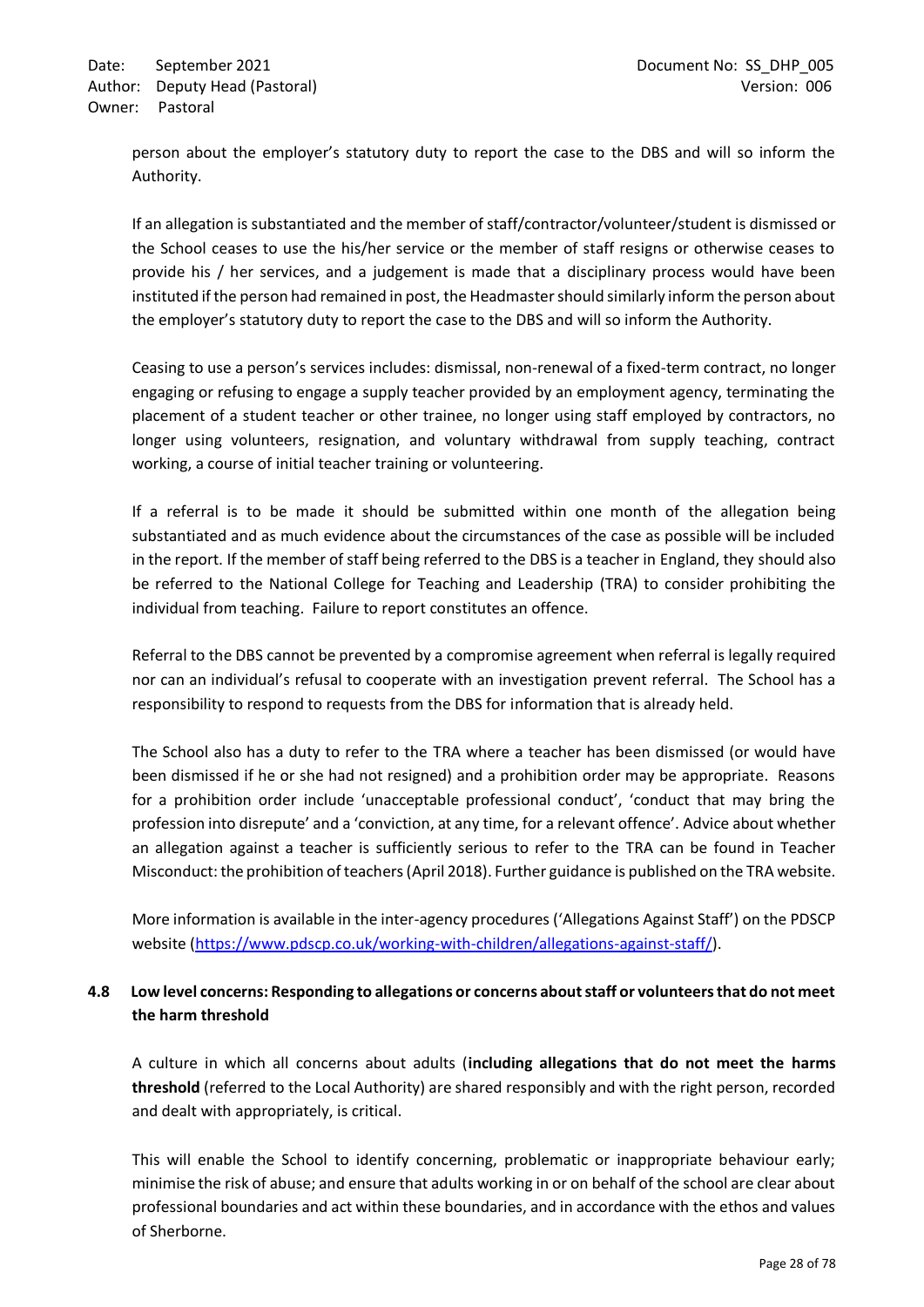Concerns may arise in several ways and from a number of sources. For example: suspicion; complaint; or disclosure made by a child, parent or other adult within or outside of the School; or as a result of vetting checks undertaken. It is important that appropriate action to safeguard pupils in response to low level concerns.

## What is a low-level concern?

The term 'low-level' concern does not mean that it is insignificant, it means that the behaviour towards a child does not meet the threshold set out at paragraph.

A low-level concern is any concern – no matter how small, and even if no more than causing a sense of unease or a 'nagging doubt' - that an adult working in or on behalf of the school or college may have acted in a way that:

- is inconsistent with the staff code of conduct, including inappropriate conduct outside of work; and
- does not meet the allegations threshold or is otherwise not considered serious enough to consider a referral to the LADO.

Examples of such behaviour could include, but are not limited to:

- being over friendly with children;
- having favourites;
- taking photographs of children on their mobile phone;
- engaging with a child on a one-to-one basis in a secluded area or behind a closed door; or,
- using inappropriate sexualised, intimidating or offensive language.

Such behaviour can exist on a wide spectrum, from the inadvertent or thoughtless, or behaviour that may look to be inappropriate, but might not be in specific circumstances, through to that which is ultimately intended to enable abuse.

It is crucial that any such concerns, including those which do not meet the harm threshold are shared responsibly and with the right person, and recorded and dealt with appropriately. Ensuring they are dealt with effectively should also protect those working in or on behalf of schools and colleges from potential false allegations or misunderstandings

Therefore, if staff have ANY safeguarding concerns (including low level concerns) or an allegation is made about another member of staff (including supply staff, volunteers, and contractors) posing a risk of harm to children, then:

- this should be referred to the Headmaster;
- where there are concerns / allegations about the Headmaster, this should be referred to the chair of governors as detailed above.

## <span id="page-28-0"></span>**4.9 Responding to allegations or concerns about former staff or volunteers**

Allegations against former members of staff or volunteers who are no longer working at the School or concerns or suspicions about applicants for positions at the School should be referred to the Headmaster. The Headmaster will inform the LADO and/or the Police.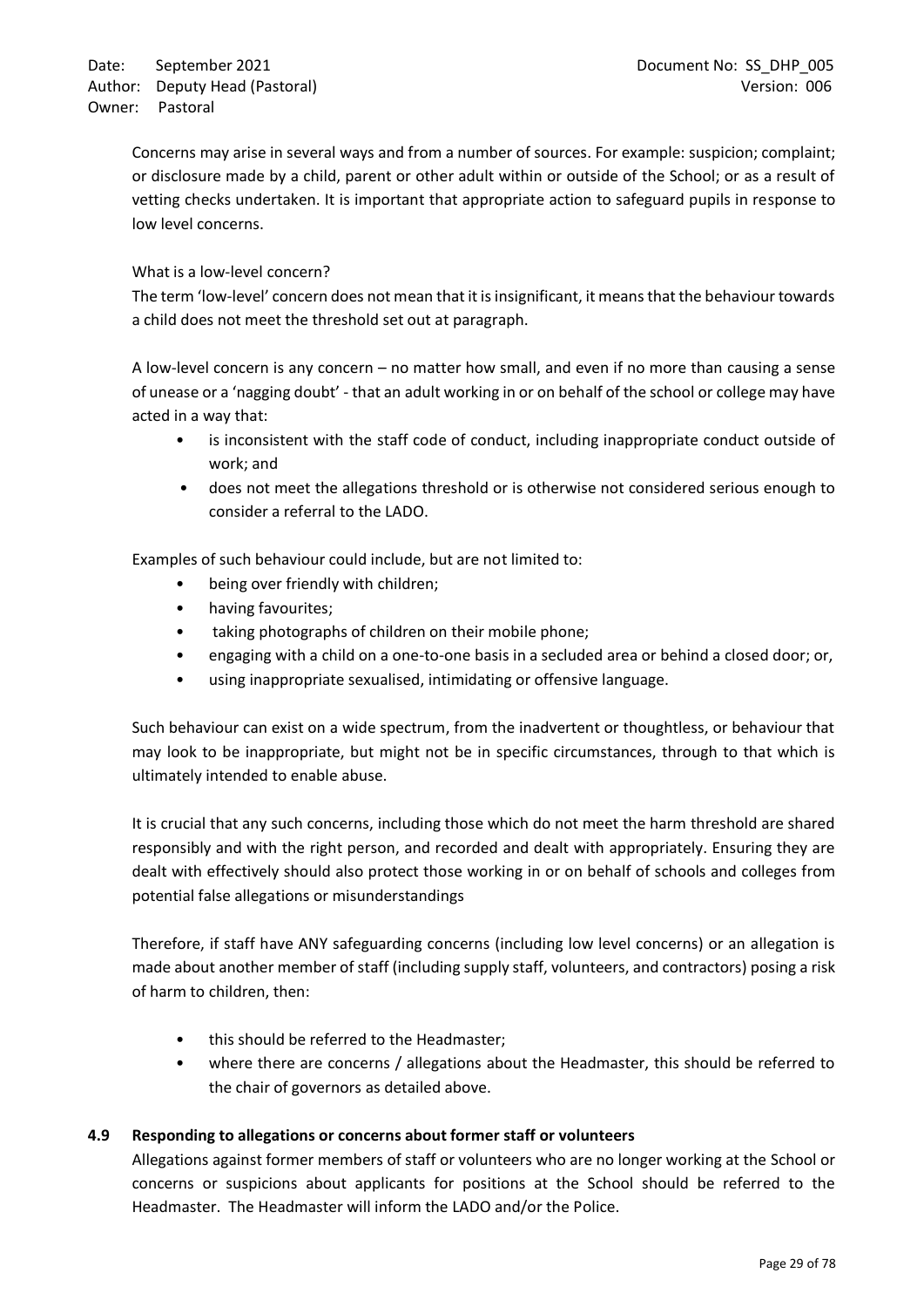Date: September 2021 **Date:** September 2021 Author: Deputy Head (Pastoral) **Version: 006** Version: 006 Owner: Pastoral

## <span id="page-29-0"></span>**4.10 Responding to allegations or concerns about peer on peer abuse**

Staff at Sherborne School recognise that safeguarding issues can manifest themselves via peer on peer abuse meaning that children may be harmed by other pupils. This is likely to include (but is not limited to):

- bullying (including cyberbullying)
- gender based violence
- physical abuse
- sexual violence and sexual harassment
- sexting
- upskirting

Upskirting is a criminal offence – the offence of upskirting came into force in April 2019 and it is important for staff to look out for it as an example of peer-on-peer abuse. Upskirting involves taking a picture under a person's clothing without them knowing, with the intention of viewing their genitals or buttocks to obtain sexual gratification, or cause the victim humiliation, distress or alarm. Perpetrators could face up to two years in prison if convicted.

The nature of the allegation or concern will determine whether staff should implement the School's anti-bullying procedures or whether a referral needs to be made to social workers.

The School recognises its responsibility to minimise the risk of peer on peer abuse and ensures that:

- information on the School's Anti-bullying Policy is provided to parents and known to staff, as well as being available and known to the pupils themselves
- no 'initiation' ceremonies' intended to cause pain, anxiety or humiliation to pupils are allowed, with all pupils and staff being made aware of the fact that such ceremonies are strictly and absolutely forbidden
- chapels, assemblies, external speakers, Wellbeing Programme and training of older pupils promote the anti-bullying message
- effective measures are in place to prevent bullying and to deal effectively with bullying should it arise, in order that pupils feel safe and do not identify bullying as a problem in the school
- pastoral care structures support staff in preventing incidents of bullying
- appropriate measures are in place to ensure that any pupil who is being bullied is suitably supported and that pupils who may bully others are given appropriate help, support and guidance
- all incidents will be taken seriously, parents/carers will be contacted, and appropriate action taken

Concerns must always be shared as no single professional can have a full picture of a child's needs and circumstances and what might appear to one member of staff as a one-off minor incident may very well not be. Everyone has a role to play in identifying concerns, sharing information and taking prompt action so as to act in the best interests of the child.

Bullying is a subset of abuse that can take many forms, all of which can be seen in the bullying of boys, including physical, sexual harassment and sexual violence, emotional, verbal, ostracism, homophobic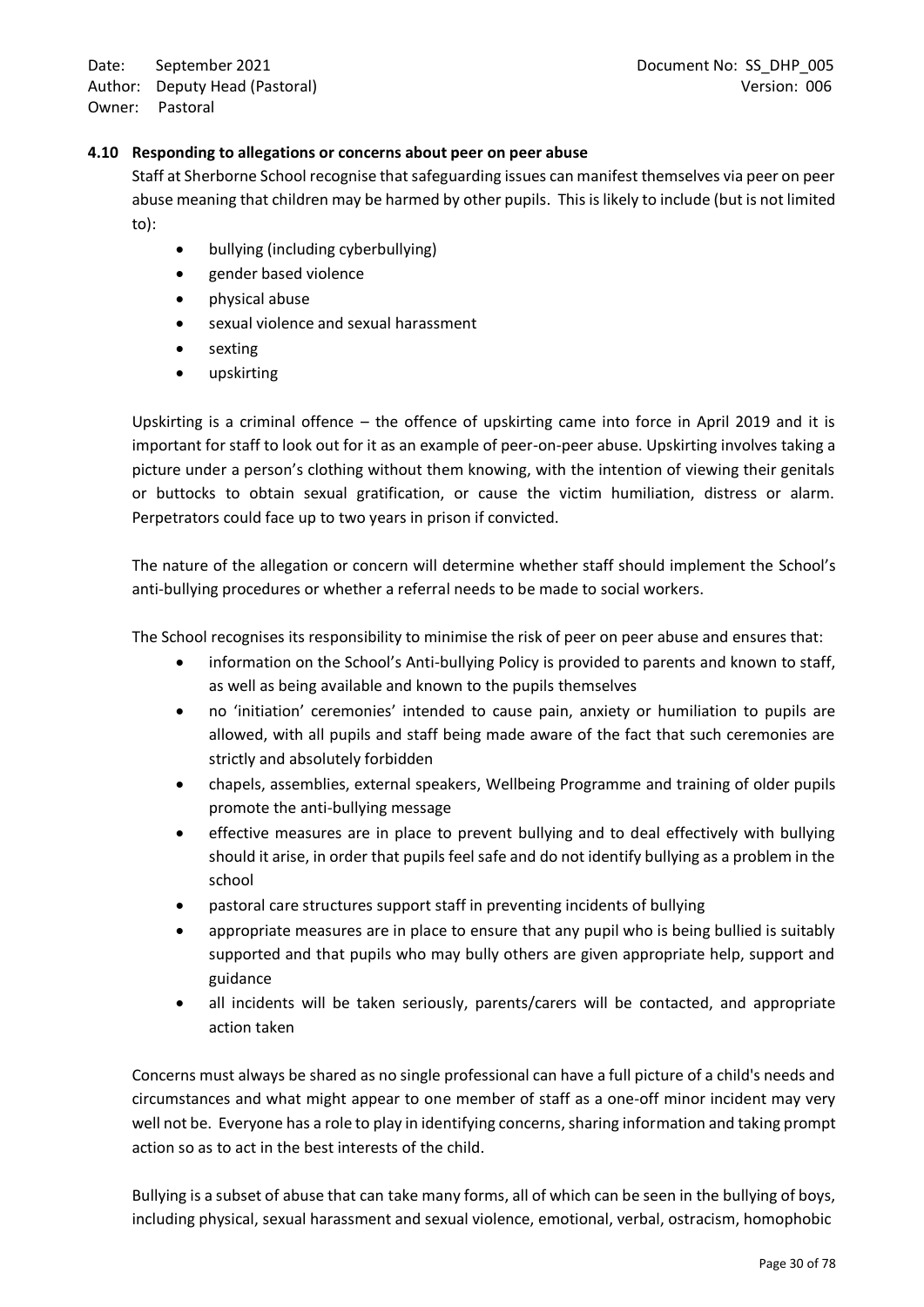and gender-related bullying and/or cyber bullying (which includes abusive messages posted online or sent by SMS or email or via other electronic means using technology). In addition, boys may be subject to initiation or hazing type violence; such practices may include:

- forced activities for new 'recruits' to 'prove' their worth to join
- forced or required consumption of alcohol, spicy foods or other substances
- requirement to endure hardships such as staying awake, menial tasks, physical labour, running while blindfolded, etc.
- humiliation
- **isolation**
- beatings, paddling, or other physical acts
- requirements for new or potential members to do things established members are not required to do
- illegal activities such as requirement to steal items from local shops

Bullying will often involve more than one form. The School is determined that no type of bullying will be tolerated by staff, pupils, or parents at Sherborne; abuse is abuse and will not be tolerated or passed off as 'banter' or 'part of growing up'. Staff will intervene in such cases and will inform the Housemaster (HsM) and Deputy Head Pastoral (DHP).

Further information is available in the School's Anti-bullying Policy and the Behaviour Management Policy. This Policy applies to bullying behaviour outside of the School of which the School becomes aware.

All incidents of bullying behaviour must be reported to the HsM, DHP and a DSL. All reports, however minor, will be coordinated by the DHP and investigated by the HsM (unless the seriousness of the incident warrants an investigation by the DHP) to ensure that a potentially serious case does not develop. Parents will be informed by the HsM of such incidents. Records of interviews, correspondence and summaries of follow-up actions are to be kept by the relevant HsM and / or the DHP. Use of the School Pastoral Notes system on iSAMS is expected alongside emails being kept for reference.

In serious cases a summary of the interviews and findings, will be forwarded to the Headmaster for consideration to determine the appropriate course of action and possible sanctioning response for the perpetrator. An appropriate record of the incident, investigation and sanction is placed in the School file of all those pupils involved.

Both the victims of bullying and those who have been involved in bullying behaviour themselves can expect the support of the School. The motivation behind the bullying behaviour will be considered. If this gives rise to concerns that the perpetrator of the behaviour is at risk of harm, then the School will follow the Safeguarding and Child Protection procedures.

The support for the victim of bullying behaviour will seek to help them recover from the unpleasant and upsetting effects of bullying and to begin once more to enjoy their experience of being a member of the School. This process will involve thorough discussion with the pupil, his parents, HsM and DHP. As part of this process it may be appropriate for the School Chaplain and/or the School Counsellor to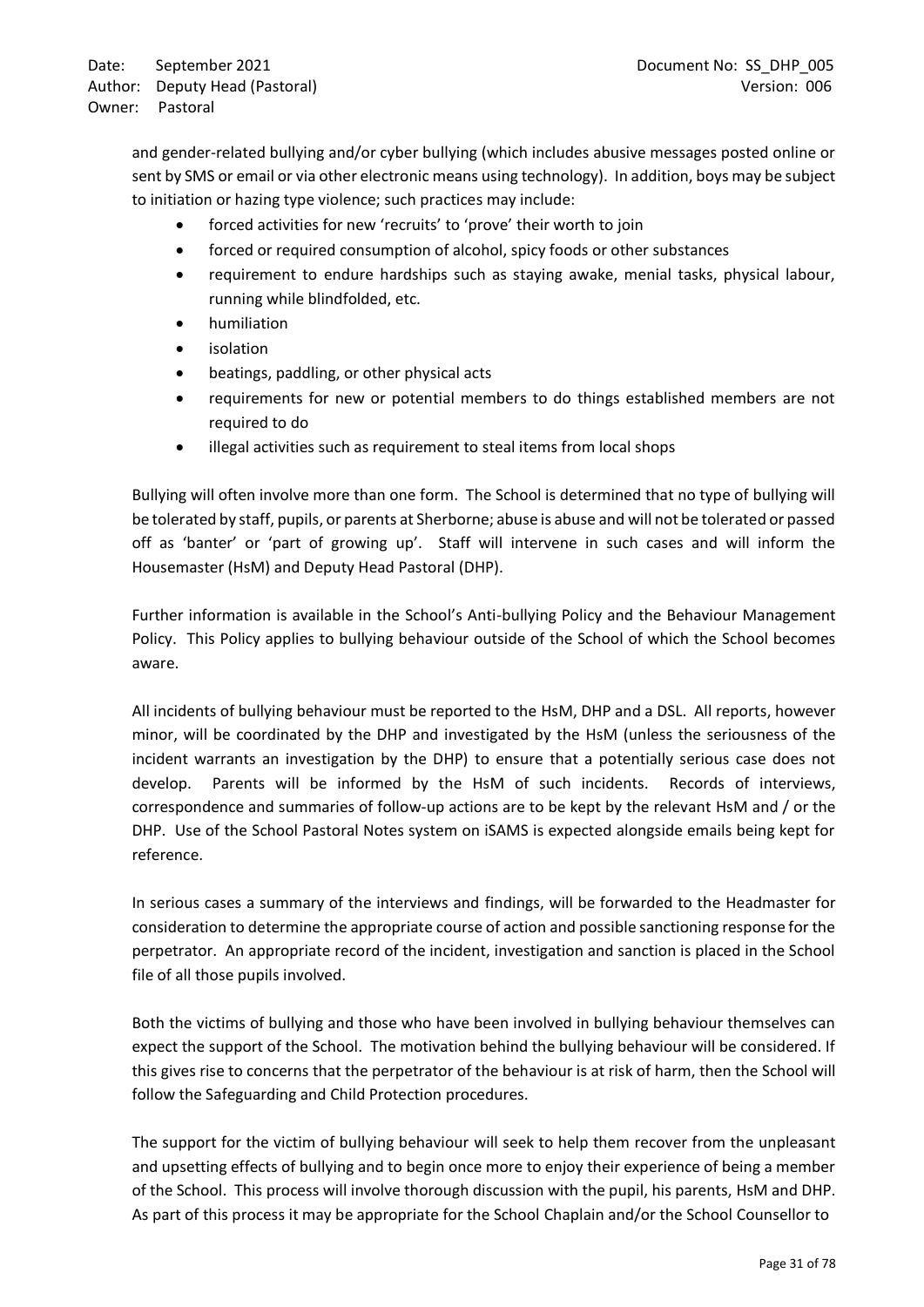become involved. Support from external services such as Social care and CAMHS will also be sought if appropriate as it might be that early help or additional support is needed.

The support for the perpetrator of the bullying behaviour will involve efforts to help them change their behaviour. Other than in the cases of those required to leave the School (including those who have been permanently excluded as a result of their bullying), this will be through discussion with the pupil concerned, his parents, HsM and DHP. As part of this process it may be appropriate for the School Counsellor to become involved. Support from external services will also be sought if appropriate as it might be that early help or additional support is needed for the perpetrator. Whilst the School recognises the need to support those who have been involved in bullying behaviour in changing their behaviour, it also accepts that sanctions will often be necessary and appropriate as part of its response to bullying incidents.

An annual report is made to the governing body through the Governors' Pastoral Committee on the prevention of bullying and the anti-bullying strategies being followed by the School.

All School staff, parents and pupils should be aware that engaging in bullying behaviour or condoning or failing to challenge or report bullying could lead to the application of child protection procedures. In the case of a member of staff being complicit, or otherwise involved, in bullying behaviour, the procedure outlined in section 4.7 Responding to allegations or concerns about staff or volunteers above will be applied.

Under the Children Act 1989, a bullying incident (including cyber bullying) will be treated as a child protection concern where there is 'reasonable cause to suspect that a child is suffering, or is likely to suffer, significant harm'. The School will refer to local agencies and take advice from the PDSCP as to the appropriate action to take, including the timing of informing parents. Parents will be informed as soon as possible, unless it is not in the best interests of the child to do so. It is an expectation that in the event of disclosures about pupil on pupil abuse that all children involved, whether as perpetrator or victim, are treated as being at risk. Child protection concerns involving an allegation against a pupil when there is reasonable cause to suspect that a child is suffering, or likely to suffer significant harm will be referred to the LADO.

A pupil against whom an allegation of abuse has been made may be suspended from the School during the investigation and the School's policies on behaviour and discipline will apply.

A referral to Children's Social care will be made in all cases of domestic abuse whether physical, emotional, sexual and/or financial abuse, or coercive control.

These child protection procedures will be followed if a child or young person displays sexually harmful behaviour. This involves one or more children engaging in sexual discussions or acts that are inappropriate for their age or stage of development. It is also considered harmful if it involves coercion or threats of violence or one of the children is much older than the other.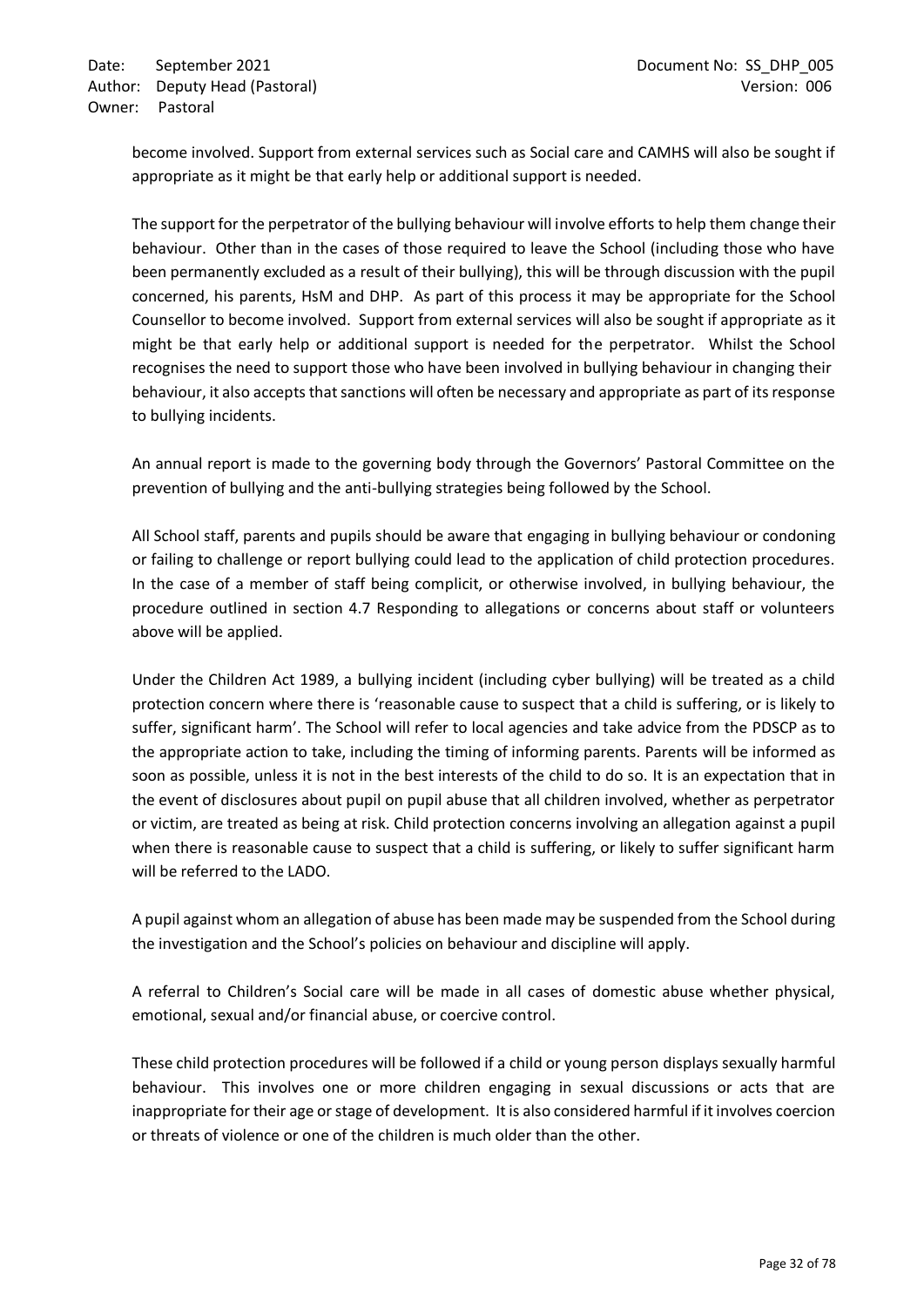## <span id="page-32-0"></span>**4.11 Sexual harassment and sexual violence**

Staff should not dismiss abusive behaviour as 'normal' between young people and should not develop high thresholds before taking action.

# **They should make it clear that sexual violence and sexual harassment is not acceptable and will never be tolerated**.

It is essential that all staff understand the importance of challenging inappropriate behaviours between peers and that they are actually abusive in nature. Downplaying certain behaviours, for example dismissing sexual harassment as "just banter", "just having a laugh", "part of growing up" or "boys being boys" and so behaviours (potentially criminal in nature), such as grabbing bottoms, breasts or genitalia, flicking bras and lifting up skirts must be challenged. If not challenged, it can lead to a culture of unacceptable behaviours, an unsafe environment for children and in worst case scenarios a culture that normalises abuse leading to children accepting it as normal and not coming forward to report it.

All staff should be able to reassure victims that they are being taken seriously and that they will be supported and kept safe. A victim should never be given the impression that they are creating a problem by reporting abuse, sexual violence or sexual harassment. Nor should a victim ever be made to feel ashamed for making a report.

If staff have a concern about a pupil or a pupil makes a report to them, they should follow the safeguarding referral process as set out in section 4.10 (**Responding to allegations or concerns about peer on peer abuse** ) of this policy.

In addition, the updated 'KCSiE (Sep 2021) Part five: Child on Child Sexual Violence and Sexual Harassment' gives greater detail regarding the process of managing reports of peer on peer sexual violence and sexual harassment. Further support may be found in 'Sexual Violence and Sexual [Harassment Between Children in Schools and Colleges' \(September 20](https://assets.publishing.service.gov.uk/government/uploads/system/uploads/attachment_data/file/1014224/Sexual_violence_and_sexual_harassment_between_children_in_schools_and_colleges.pdf)21).

Details of how to proceed with an allegation of sexual harassment or sexual violence can be found in Appendix 5 of this policy.

## <span id="page-32-1"></span>**4.12 Responding to suspicions of harm occurring outside of School**

A member of staff who suspects that a pupil is suffering harm from outside the School should seek information from the child with tact and sympathy using 'open' and not leading questions. A sufficient record should be made of the conversation and if the member of staff continues to be concerned, he or she should follow the appropriate guidelines as set out in this policy.

## <span id="page-32-2"></span>**4.13 Early help**

A member of staff who believes that a pupil would benefit from early help (taking action to support a child, young person or their family as soon as a problem emerges) should speak to the Pastoral Team including the DSL. Early help means providing support as soon as a problem emerges, at any point in a child's life, from the foundation years through to the teenage years. The School listens to the voice of the child, puts its pupils at the centre of its care and recognises the importance of pupils receiving the right help at the right time to address risks and prevent issues escalating. The School provides a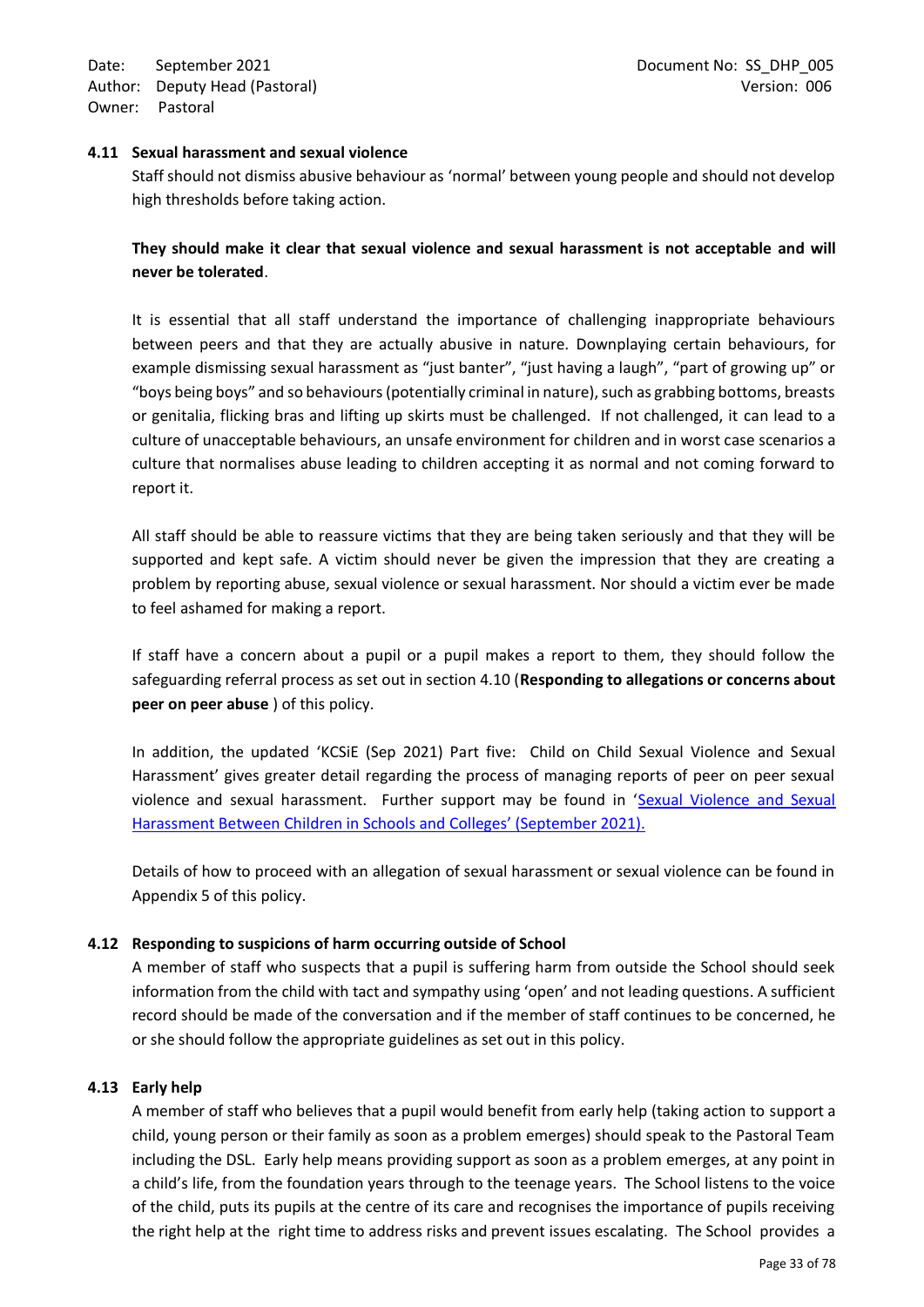wide range of early help options including those interventions that are put in place by the Tutor and HsM, the Chaplain, Health Centre, School Counsellor, Independent Listener and Pastoral Team.

Effective early help relies upon local agencies working together and hence the DSL will provide support throughout the PDSCP early help assessment process. This process involves the use of the Common Assessment Framework (CAF), the PDSCP threshold tool and the Team around the Family (TAF) approach. These early help assessments are designed to identify what help the child and family require to prevent needs escalating to a point where intervention would be needed via a statutory assessment under the Children Act 1989.

Early help will not be appropriate if a child may be suffering, or likely to suffer, significant harm, and/or may be in immediate danger and in need of immediate protection (where referrals to the police and/or children's social care should be made immediately).

All staff should, in particular, be alert to the potential need for early help for a child who:

- is disabled and has specific additional needs;
- has special educational needs;
- is a young carer;
- is showing signs of engaging in anti-social or criminal behaviour;
- Is in a family circumstance presenting challenges for the child, such as substance abuse, adult mental health problems and domestic violence;
- has returned home to their family from care;
- is showing early signs of abuse and/or neglect.

In addition to identifying emerging problems and liaising with the DSL to share information with other professionals so to support early identification and assessment staff may be asked, in some cases, to act as the lead professional in undertaking the early help assessment. The lead professional provides support to the child and family, acts as an advocate on their behalf and coordinates the delivery of support services. The lead professional role could be undertaken by a General Practitioner (GP), family support worker, teacher, health visitor and/or special educational needs coordinator. Decisions about who should be the lead professional will be taken on a case by case basis and will be informed by the child and their family.

For an early help assessment to be effective:

- the assessment should be undertaken with the agreement of the child and their parents or carers. It should involve the child and family as well as all the professionals who are working with them;
- a teacher, GP, health visitor, early years' worker or other professional should be able to discuss concerns they may have about a child and family with a social worker in the local authority. Local authority children's social care should set out the process for how this will happen; and
- if parents and/or the child do not consent to an early help assessment, then the lead professional should make a judgement as to whether, without help, the needs of the child will escalate. If so, a referral into local authority children's social care may be necessary.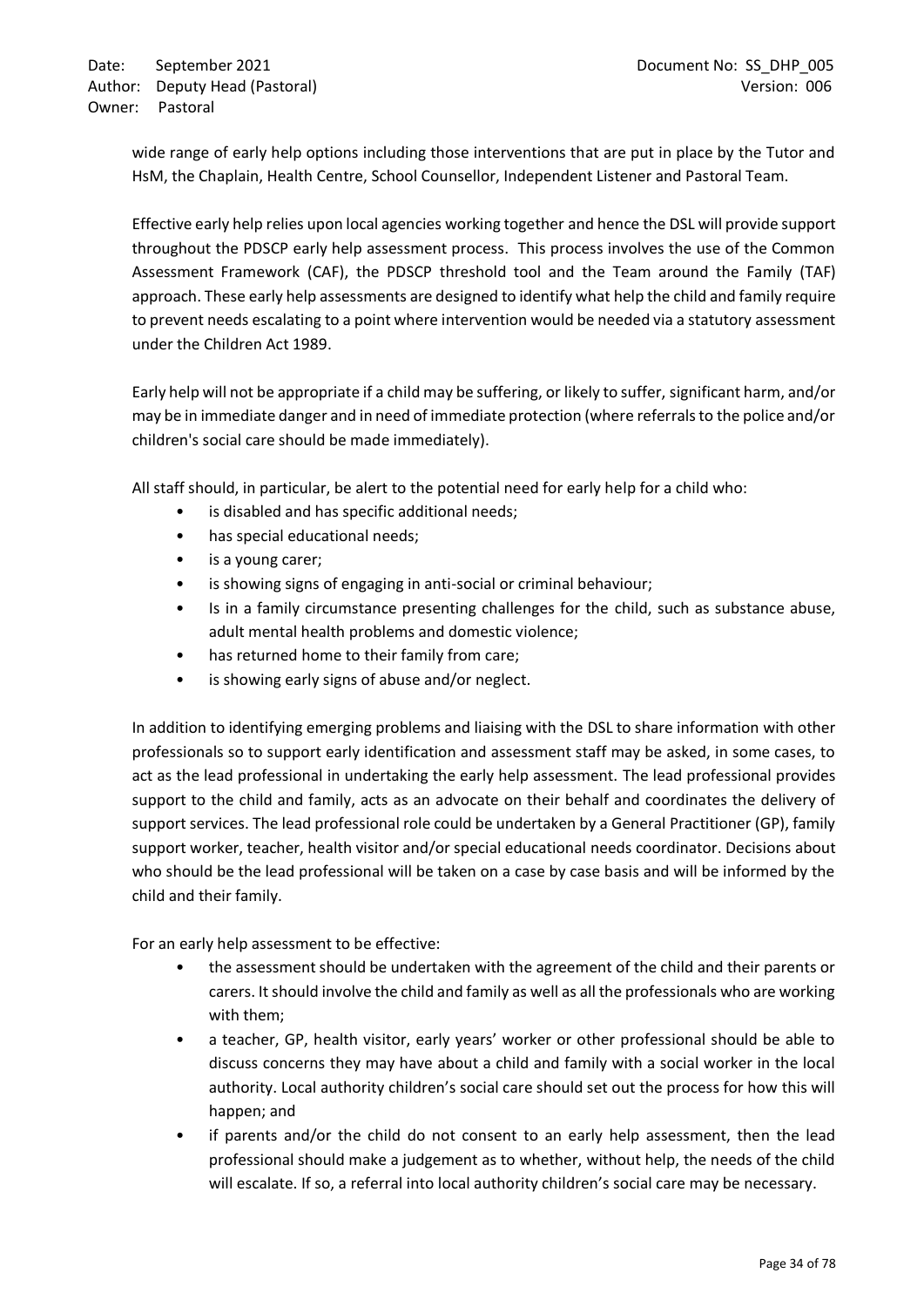The agreement of the child and their parents or carers will be sought by the person within the School who has the closest working relationship with them; this might be the DSL, HsM, Tutor, a teacher or another member of staff. Each case will be judged individually and the decision as to the most appropriate person to undertake this will be made by the DSL in consultation. If agreement is refused by the child and/or their parents or carers the advice of Children's Social Care will be sought by the DSL.

If early help is considered to be appropriate, the situation will be kept under constant review and a referral made to Children's Social Care if the child's situation does not appear to be improving.

If at any time it is considered that the child may be a child in need as defined in the Children Act 1989, or that the child has suffered significant harm or is likely to do so, a referral should be made immediately to Children's Social Care. This referral can be made by any professional.

Further guidance can be found in Chapter One of Working Together to Safeguard Children (July 2018).

## <span id="page-34-0"></span>**4.14 Domestic abuse**

The cross-government definition of domestic violence and abuse is:

Any incident or pattern of incidents of controlling, coercive, threatening behaviour, violence or abuse between those aged 16 or over who are, or have been, intimate partners or family members regardless of gender or sexuality. The abuse can encompass, but is not limited to:

- psychological;
- physical;
- sexual;
- financial; and
- emotional

Exposure to domestic abuse and / or violence can have a serious, long lasting emotional and psychological impact on children. In some cases, a child may blame themselves for the abuse or may have had to leave the family home as a result. Domestic abuse affecting young people can also occur within their personal relationships, as well as in the context of their home life.

Sherborne School is part of Operation Encompass. This is a police and education early intervention safeguarding partnership which supports children and young people who experience Domestic Abuse. Operation Encompass means that the police will share information about Domestic Abuse incidents with our school PRIOR to the start of the next school day when they have been called to a domestic incident.

This information will be received by a Key Adult (DSL/DDSL) who has completed an Operation Encompass Key Adult briefing. They will then assess the types of support needed for the pupil.

Information regarding the incident will be shared with key staff relating to that pupil, but only as widely as necessary, in line with other child protection information.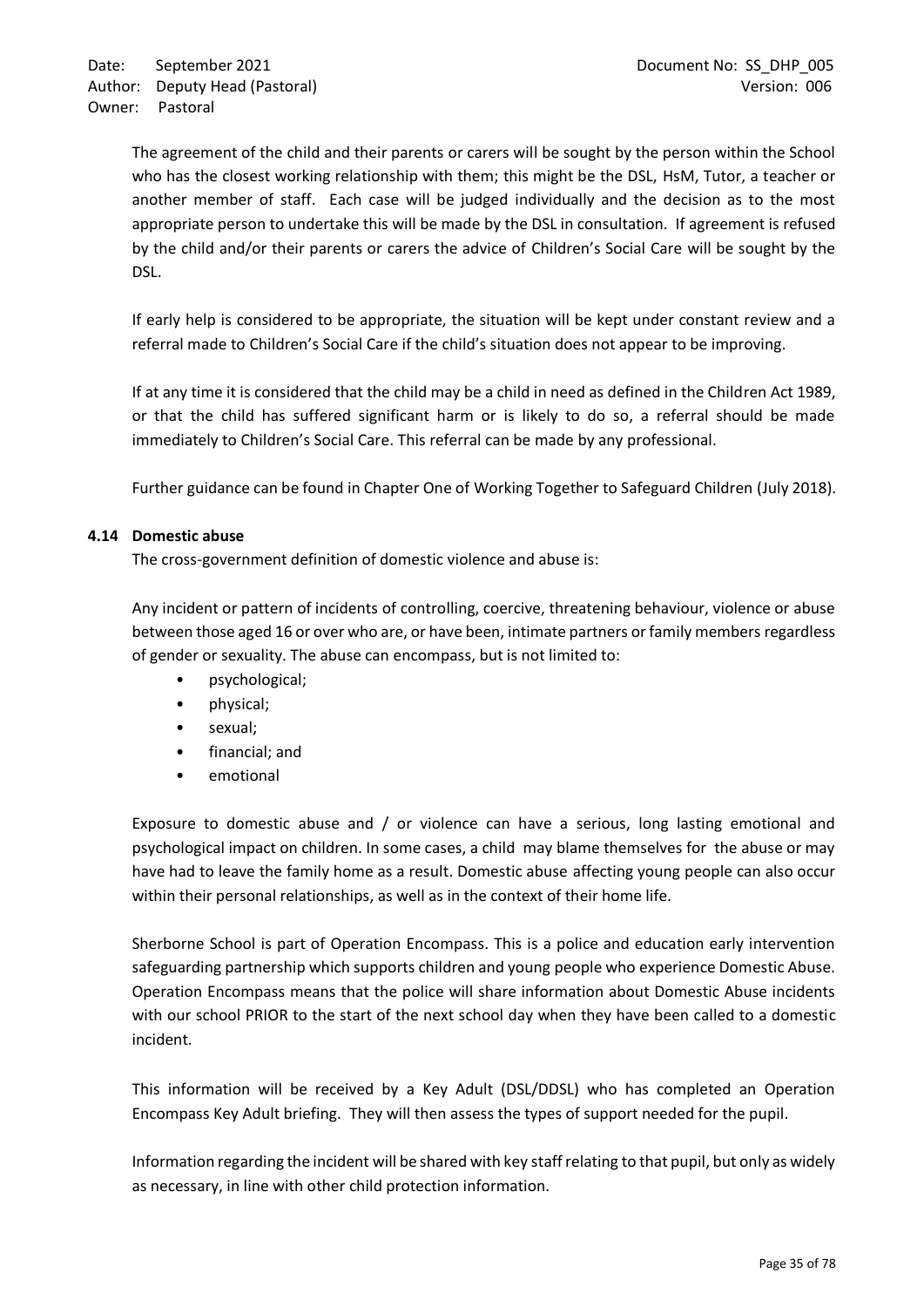Operation Encompass information is stored in line with all other confidential safeguarding and child protection information and actions taken by the School must do nothing that puts the child or the nonabusing adult at risk.

The Safeguarding Governor will report on Operation Encompass in the termly report to Governors. All information is anonymised for these reports.

## <span id="page-35-0"></span>**4.15 Pupils engaging in under-age sexual activity**

Sexual activity where one of the partners is under the age of 16 is illegal. Whilst it is not usual for consenting partners of a similar age to be criminalised if a pupil reveals that they are sexually active it may be a child protection matter. The DSL involved will exercise professional judgement when deciding whether to refer to social workers, taking into account such things as the age of the pupils, imbalance of power, wide difference in ages or developmental stages and the possibility of peer abuse, etc.

Where a child is under the age of 13 penetrative sex is classified as rape under the Sexual Offences Act 2003 so must be reported to social workers in every case.

Sexual activity may also be considered a disciplinary matter.

## <span id="page-35-1"></span>**4.16 Youth produced sexual imagery**

School staff are advised to use the term 'youth produced sexual imagery' rather than 'sexting' to ensure clarity surrounding this issue. The [KCSiE 2021 guidance](https://assets.publishing.service.gov.uk/government/uploads/system/uploads/attachment_data/file/1014057/KCSIE_2021_September.pdf) and [UKCIS guidance](https://www.gov.uk/government/publications/sharing-nudes-and-semi-nudes-advice-for-education-settings-working-with-children-and-young-people/sharing-nudes-and-semi-nudes-advice-for-education-settings-working-with-children-and-young-people) refers to YPSI as the consensual and non-consensual sharing of nude and semi-nude images and/or videos.

Professionals consider youth produced sexual imagery to be 'sending or posting sexually suggestive images, including nude or semi-nude photographs, via mobiles or over the Internet.' Young people, however, are more likely to interpret youth produced sexual imagery as 'writing and sharing explicit messages with people they know'. Similarly, many parents think of youth produced sexual imagery as flirty or sexual text messages rather than images.

This section covers the sharing of sexual imagery by young people. Creating and sharing sexual photos and videos of under-18s is illegal and therefore causes the greatest complexity for schools and other agencies when responding. It also presents a range of risks, particularly if the imagery is shared further, including embarrassment, bullying and increased vulnerability to sexual exploitation, which need careful management.

The types of incidents covered are:

- a person under the age of 18 who creates and shares sexual imagery of themselves with a peer under the age of 18
- a person under the age of 18 who shares sexual imagery created by another person under the age of 18 with a peer under the age of 18 or an adult
- a person under the age of 18 who is in possession of sexual imagery created by another person under the age of 18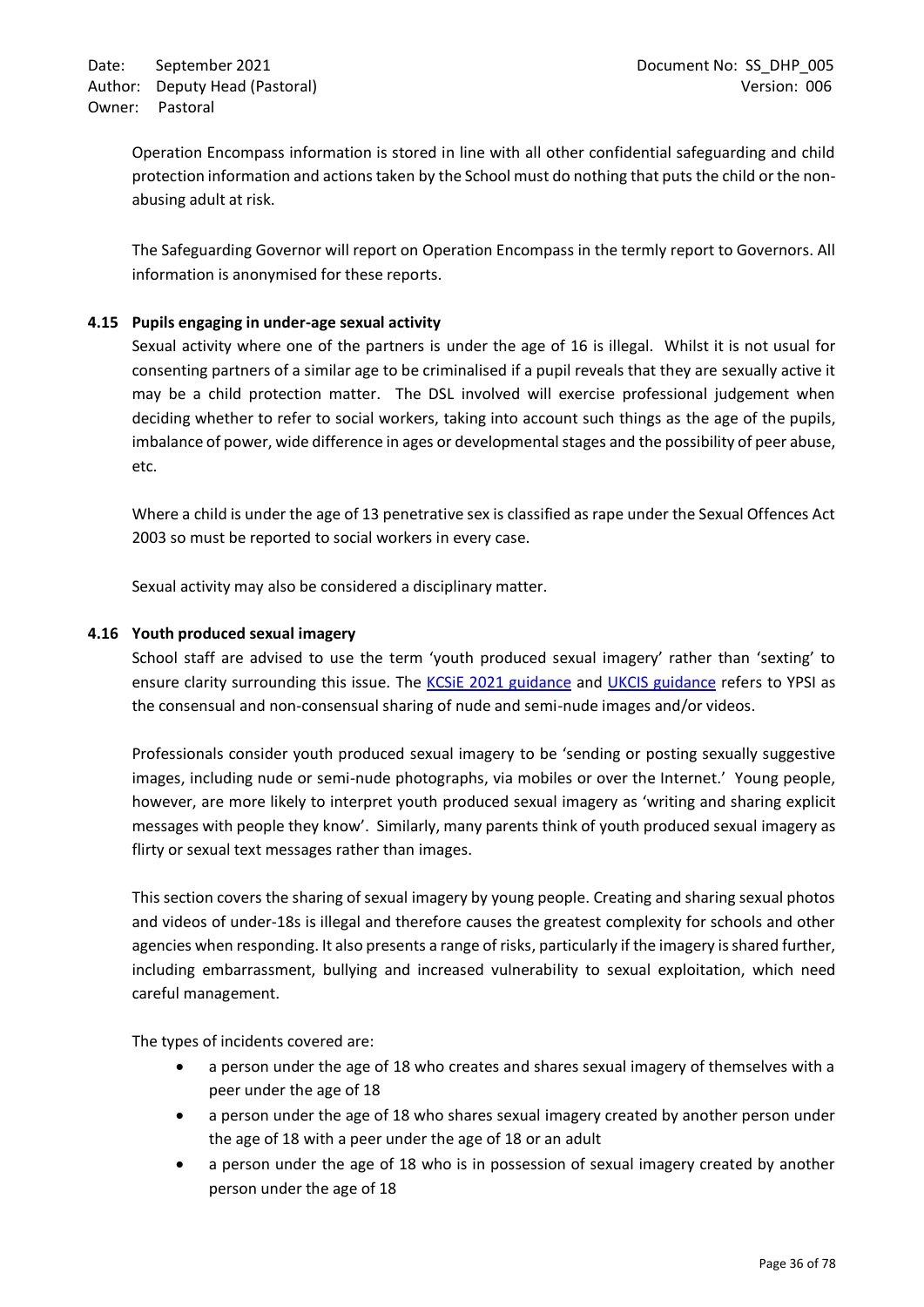This section does not cover the sharing of sexual imagery of people under 18 by adults as this constitutes child sexual abuse. In this instance, the School will use the reporting procedures described earlier in the Policy.

All incidents of youth produced sexual imagery must be dealt with as a safeguarding concern and [guidance](https://www.gov.uk/government/publications/sharing-nudes-and-semi-nudes-advice-for-education-settings-working-with-children-and-young-people) from the UK Council for Internet Safety will be followed. The procedure for dealing with such incidents is:

- if staff become aware of such an incident, they must report it to the DSL as soon as possible. Disclosures about such incidents can happen in a variety of ways. The young person affected may inform a member of staff, or a friend or parent may inform someone in School, or inform the Police directly
- any direct disclosure by a young person should be taken very seriously and handled sensitively. A young person who discloses they are the subject of sexual imagery is likely to be embarrassed and worried about the consequences. It is likely that disclosure in School is a last resort and they may have already tried to resolve the issue themselves
- where an electronic device is involved staff should confiscate the device and hand it to the DSL without any content first being viewed
- the DSL will hold an initial review meeting with appropriate School staff. This initial review meeting aims to establish:
	- o whether there is an immediate risk to a young person or young people
	- o if a referral should be made to the Police and/or Children's Social Care
	- $\circ$  if it is necessary to view the imagery in order to safeguard the young person in most cases, imagery should not be viewed
	- o what further information is required to decide on the best response?
	- $\circ$  whether the imagery has been shared widely and via what services and/or platforms. This may be unknown
	- o whether immediate action should be taken to delete or remove images from devices or online services
	- o any relevant facts about the young people involved which would influence risk assessment
	- o if there is a need to contact another school, college, setting or individual
	- $\circ$  whether to contact parents or carers of the pupils involved in most cases parents should be involved
- an immediate referral to the Police and/or Children's Social Care (via the Dorset MASH team) will be made if at this initial stage;
	- o the incident involves an adult
	- o there is reason to believe that a young person has been coerced, blackmailed or groomed, or if there are concerns about their capacity to consent (for example, owing to special educational needs)
	- $\circ$  what is known about the imagery suggests the content depicts sexual acts which are unusual for the young person's developmental stage, or are violent
	- o the imagery involves sexual acts and any pupil in the imagery is under 13
	- $\circ$  we have reason to believe a young person is at immediate risk of harm owing to the sharing of the imagery, for example, the young person is presenting as suicidal or selfharming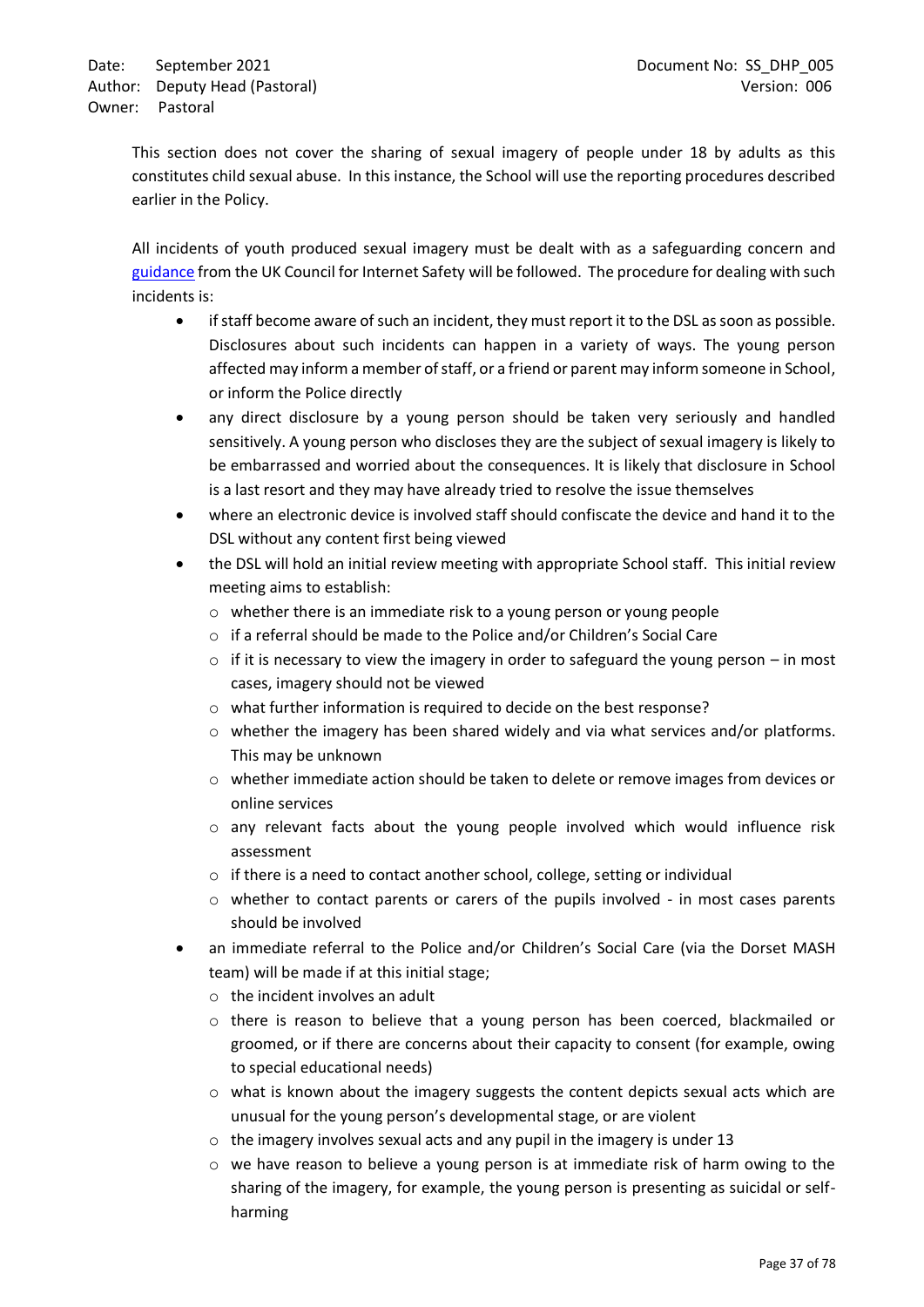If none of the above apply, then the School may decide to respond to the incident without involving the Police or Children's Social Care (the School can choose to escalate the incident at any time if further information/concerns come to light).

- if at the initial review stage, a decision has been made not to refer to the Police and / or Children's Social Care, the DSL should conduct a further review. This will include subsequentinterviews with the young people involved (if appropriate) to establish the facts and assess the risks. The risks considered include:
	- $\circ$  why was the imagery shared? Was the young person coerced or put under pressure to produce the imagery?
	- $\circ$  who has shared the imagery? Where has the imagery been shared? Was it shared and received with the knowledge of the pupil in the imagery?
	- o are there any adults involved in the sharing of the imagery?
	- o what is the impact on the young people involved?
	- o do the young people involved have additional vulnerabilities?
	- o does the young person understand consent?
	- o has the young person taken part in this kind of activity before?
- parents will be informed at an early stage and involved in the process unless there is good reason to believe that involving parents would put the young person at risk of harm. Any decision not to inform the parents would generally be made in conjunction with other services such as Children's Social Care and/or the Police, who would take the lead in deciding when the parents should be informed.

If, at any point in the process if there is a concern a young person has been harmed or is at risk of harm, a referral will be made to Children's Social Care and/or the Police immediately.

If the DSL is aware that Children's Social Care are currently involved with a young person involved in an incident of youth produced sexual imagery, then they will contact Children's Social Care. They will also contact Children's Social Care if they believe they may be involved or have been involved with a young person in the past.

If as a result of the investigation the DSL believes there are wider issues which meet the threshold for Children's Social Care involvement, then they will make a referral in line with the child protection procedures.

The decision to respond to the incident without involving the Police or Children's Social Care would be made in cases when the DSL is confident that they have enough information to assess the risks to pupils involved and the risks can be managed within the School's pastoral support and disciplinary framework and, if appropriate, their local network of support. The School can also seek the advice of the Dorset Safeguarding Standards Advisor. The decision will be made by the DSL after consultation with the Headmaster and input from other members of staff where appropriate. The decision will be recorded.

Suitable consideration will be given to deleting imagery from devices and online services to limit any further sharing of the imagery.

If a young person has shared imagery consensually, such as when in a romantic relationship, or as a 'joke', and there is no intended malice, it is usually appropriate for the School to manage the incident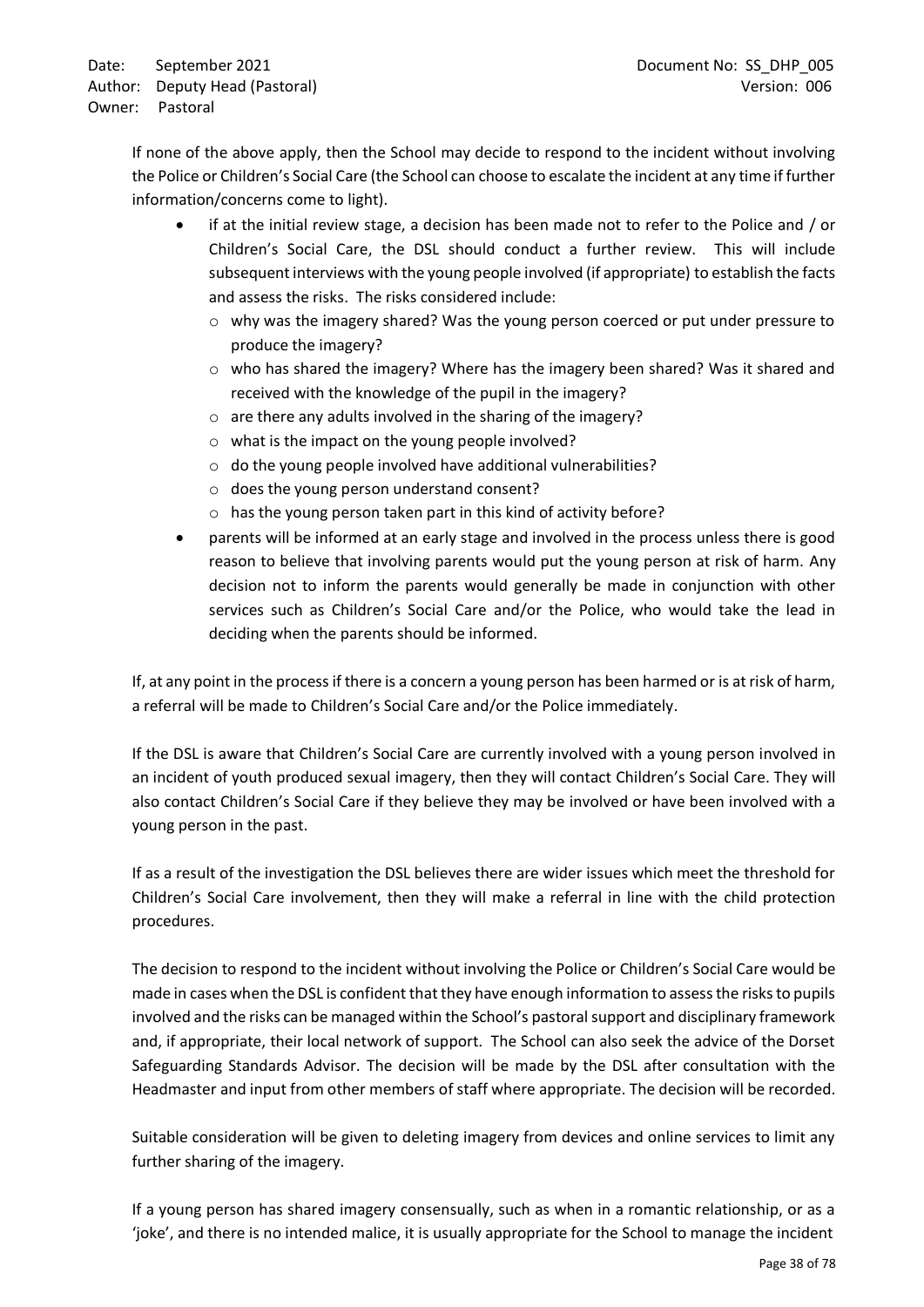directly. In contrast any incidents with aggravating factors, for example, a young person sharing someone else's imagery without consent and with malicious intent, should generally be referred to police and / or Children's Social Care. Where there are doubts about whether to involve other agencies, a referral will be made.

Whilst the School recognises the need to support those who have been involved in youth produced sexual imagery behaviour in changing their behaviour, it also accepts that sanctions will often be necessary and appropriate as part of its response to such incidents. The response of the School is always guided by the principle of proportionality and the primary concern at all times is the welfare and protection of the young people involved.

Adults should not view youth produced sexual imagery unless there is good and clear reason to do so. Wherever possible responses to incidents should be based on what DSLs have been told about the content of the imagery.

The decision to view imagery should be based on the professional judgement of the DSL. Imagery should never be viewed if the act of viewing will cause significant distress or harm to the pupil. If a decision is made to view imagery, the DSL needs to be satisfied that viewing:

- is the only way to make a decision about whether to involve other agencies (i.e. it is not possible to establish the facts from the young people involved)
- is necessary to report the image to a website, app or suitable reporting agency to have it taken down, or to support the young person or parent in making a report
- is unavoidable because a young person has presented an image directly to a staff member or the imagery has been found on a School device or network

If it is necessary to view the imagery, then the DSL will:

- never copy, print or share the imagery; this is illegal
- discuss the decision with the Headmaster
- ensure viewing is undertaken by the DSL or another member of the safeguarding team with delegated authority from the Headmaster
- ensure viewing takes place with two members of staff present in the room, both of whom are ideally members of the Senior Leadership Team with one at least being the same sex as the pupil involved
- ensure wherever possible ensure that viewing takes place on School premises
- record the viewing of the imagery in the School's safeguarding records including the date, who was present, why the image was viewed and any subsequent actions.

If youth produced sexual imagery has been unavoidably viewed by a member of staff either following a disclosure from a young person or as a result of a member of staff undertaking their daily role (such as IT staff monitoring School systems) the DSL will ensure that the staff member is provided with appropriate support.

Once a report is made to the Police, the report has to be recorded and the Police will conduct an investigation. This may include seizure of devices and interviews with the young people involved.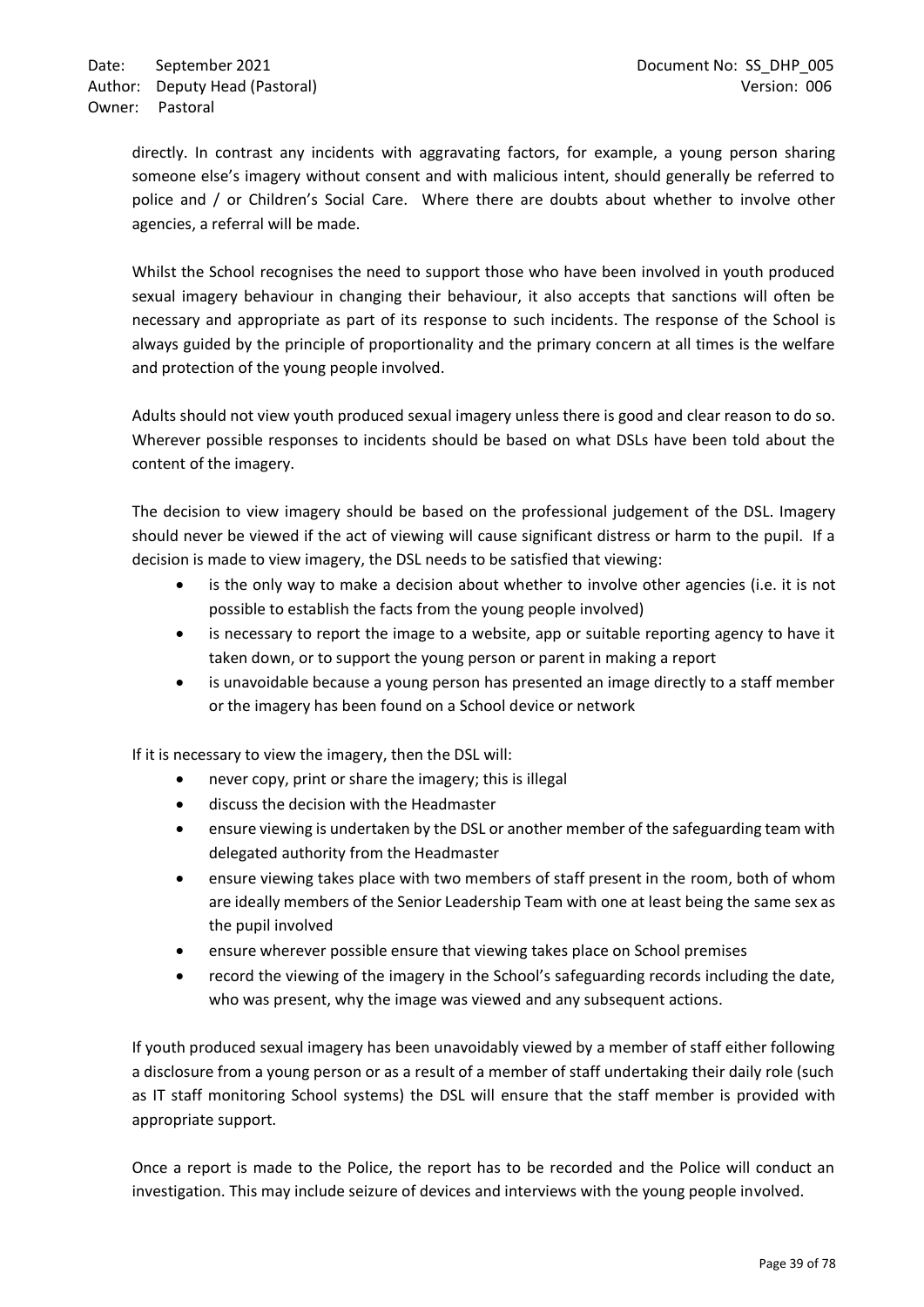The use of Outcome 21 by the Police means that schools can be confident that the Police have discretion to respond appropriately in cases of youth produced sexual imagery and to record incidents in a way which should not have a long-term negative impact on young people. (Outcome 21 states 'further investigation, resulting from the crime report, which could provide evidence sufficient to support formal action being taken against the suspect is not in the public interest. This is a police decision.')

### **Deleting the Imagery**

Whether the image is deleted by the school will depend on the outcome of the incident however a general guide is:

- If the incident is dealt with by the school, then the image will be deleted as much as possible. If this is the case, pupils will be asked to delete the images and then confirm to the DSL that they have done this.
- If the incident is passed on to the police or Dorset Safeguarding, then the imagery should not be deleted. If this is the case, then the device will be disconnected from the Internet to prevent images being deleted remotely.

Whilst young people creating and sharing sexual imagery can be very risky, it is often the result of young people's natural curiosity about sex and their exploration of relationships. Hence, teaching about safeguarding issues can prevent harm by providing young people with skills, attributes and knowledge to help them navigate risks. The School locates learning within computing lessons in the Third Form and within its developmental Wellbeing Programme throughout the age range. The School also uses the Dorset Safer Schools Team to deliver presentations alongside assemblies delivered by CEOP trained staff.

# **Supporting parents / guardians / carers**

Parents / guardians /carers will be:

- given information about the sharing of nudes and semi-nudes, what they can expect to happen next, and who will be their link person within the education setting
- given support to deal with their own feelings of upset and concern including signposting to further resources that can help them to understand the sharing of nudes and semi-nudes or support services they can contact, where appropriate
- given support on how to speak to their child about the incident
- advised on the law around the sharing of nudes and semi-nudes
- kept updated about any actions that have been taken or any support that their child is accessing, unless the child involved has specifically asked for this not to happen and is judged to be old enough to make that informed decision
- informed about sources of support for their child in case they are feeling anxious or depressed about what has happened. This could include speaking to a Childline counsellor *[online](https://www.childline.org.uk/)* or on 0800 11 11, in house counselling services where available, or a GP. If they are concerned that their child is suicidal, they should contact 999
- directed t[o NCA-CEOP](https://www.ceop.police.uk/safety-centre) if the child or young person discloses any further details to them that may suggest they are being groomed or sexually exploited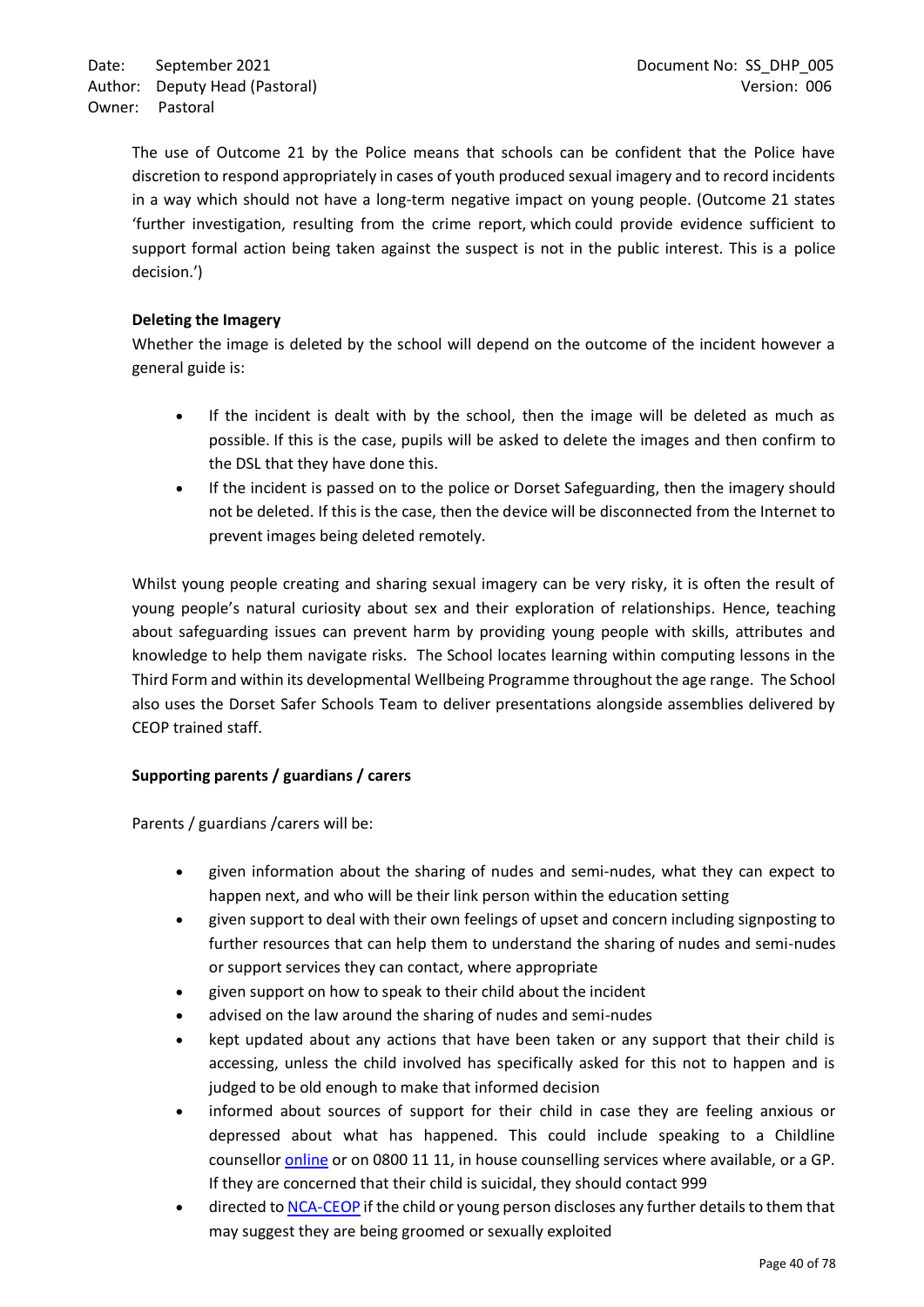Further information may be found in the following documents (both of which have been used in the update of this policy):

Department for Education advice document, 'Searching, screening and confiscation' (Feb 2014) [\(https://assets.publishing.service.gov.uk/government/uploads/system/uploads/attachment\\_data/fil](https://assets.publishing.service.gov.uk/government/uploads/system/uploads/attachment_data/file/674416/Searching_screening_and_confiscation.pdf) [e/674416/Searching\\_screening\\_and\\_confiscation.pdf](https://assets.publishing.service.gov.uk/government/uploads/system/uploads/attachment_data/file/674416/Searching_screening_and_confiscation.pdf)

UK Council for Internet safety, 'Sharing nudes and semi-nudes: advice for education settings working with children and young people in schools and colleges' (December 2020)

Sharing nudes and semi-nudes: advice [for education settings working with children and young people](https://www.gov.uk/government/publications/sharing-nudes-and-semi-nudes-advice-for-education-settings-working-with-children-and-young-people/sharing-nudes-and-semi-nudes-advice-for-education-settings-working-with-children-and-young-people)  - [GOV.UK \(www.gov.uk\)](https://www.gov.uk/government/publications/sharing-nudes-and-semi-nudes-advice-for-education-settings-working-with-children-and-young-people/sharing-nudes-and-semi-nudes-advice-for-education-settings-working-with-children-and-young-people)

Support is available from a number of agencies listed in Appendix Two.

### **4.17 Children missing from education**

All children, regardless of their circumstances, are entitled to a full-time education which is suitable to their age, ability, aptitude and any special educational needs they may have. A child going missing from education is a potential indicator of abuse or neglect.

If a pupil goes missing, then the Missing Boy Procedure must be followed. The DHP and DSL must be informed on all occasions if a pupil is missing to help identify vulnerable pupils and to help to prevent the risks of their going missing in the future. Where a pupil is missing from School staff should also have in mind the potential safeguarding concerns relating to travelling to conflict zones and forced marriage.

The School will notify the local authority within five days when a pupil's name is added to the admission register.

The School will notify the local authority when a pupil's name is added to or removed from the admissions register at non-standard transitions. The School will inform the local authority when a pupil is deleted from its register under any of the fifteen grounds set out in the Education (Pupil Registration) (England) Regulations 2006 as amended, as soon as the ground for deletion is met and not before the pupil's name is deleted from the register.

This is undertaken so that the local authority can, as part of their duty to identify children of compulsory school age who are missing education, follow up with any child who might be in danger of not receiving an education and who might be at risk of being harmed, exploited or radicalised.

The School has a legal duty to inform the local authority of any pupil who fails to attend Schoolregularly or has been absent without the School's permission for a continuous period of 10 school days or more.

Further guidance can be found in the government's Missing children and adults' strategy (Dec 2011) [\(https://www.gov.uk/government/publications/missing-children-and-adults-strategy\)](https://www.gov.uk/government/publications/missing-children-and-adults-strategy) and in Children missing education (Sep 2016) [\(https://www.gov.uk/government/publications/children-missing](https://www.gov.uk/government/publications/children-missing-education)[education\)](https://www.gov.uk/government/publications/children-missing-education).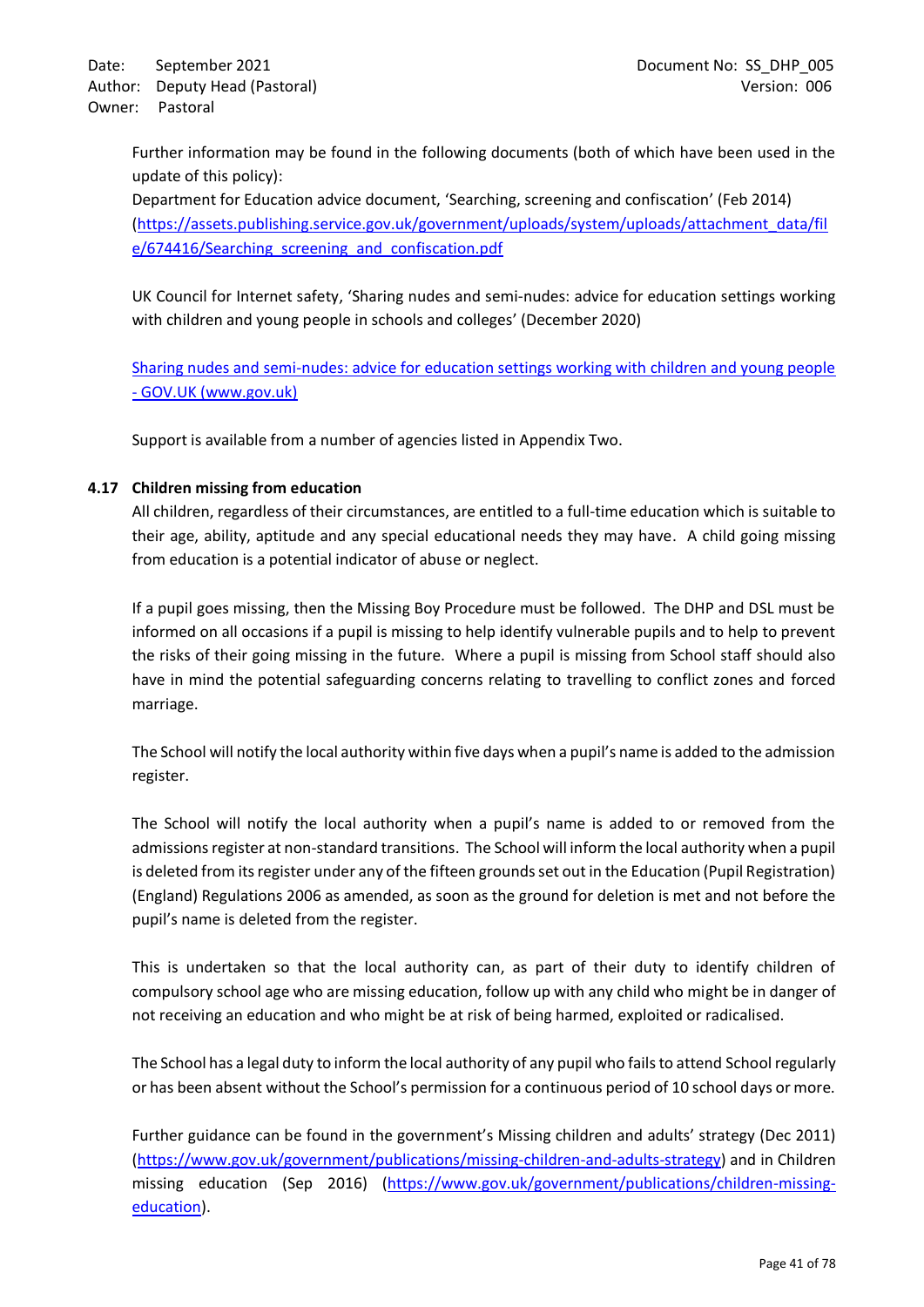Date: September 2021 **Date:** September 2021 Author: Deputy Head (Pastoral) and the control of the control of the control of the version: 006 Owner: Pastoral

## **4.18 Child criminal exploitation (CCE): county lines**

Criminal exploitation of children is a geographically widespread form of harm that is a typical feature of county lines criminal activity: drug networks or gangs groom and exploit children and young people to carry drugs and money from urban areas to suburban and rural areas, market and seaside towns. Key to identifying potential involvement in county lines are missing episodes when the victim may have been trafficked for the purpose of transporting drugs and a referral to the National Referral Mechanism (National Crime Agency Human-Trafficking) should be considered. Like other forms of abuse and exploitation, county lines exploitation:

- can affect any child or young person (male or female) under the age of 18 years;
- can affect any vulnerable adult over the age of 18 years;
- can still be exploitation even if the activity appears consensual;
- can involve force and/or enticement-based methods of compliance and is often accompanied by violence or threats of violence;
- can be perpetrated by individuals or groups, males or females, and young people or adults; and
- is typified by some form of power imbalance in favour of those perpetrating the exploitation. Whilst age may be the most obvious, this power imbalance can also be due to a range of other factors including gender, cognitive ability, physical strength, status, and access to economic or other resources.

#### **4.19 Child sexual exploitation (CSE)**

Child sexual exploitation (CSE) is a form of child sexual abuse. It occurs where an individual or group takes advantage of an imbalance of power to coerce, manipulate or deceive a child or young person under the age of 18 into sexual activity (a) in exchange for something the victim needs or wants, and / or (b) for the financial advantage or increased status of the perpetrator or facilitator.

The victim may have been sexually exploited even if the sexual activity appears consensual. Child sexual exploitation does not always involve physical contact; it can also occur through the use of technology.

CSE is never the victim's fault, even if there is some form of exchange (sexual activity in return for something); all children and young people have a right to be safe and protected from harm.

We recognise that any child or young person may be at risk of sexual exploitation, regardless of family background or other circumstances. Boys may be less likely than females to disclose experiences of CSE and so it is important that we remain alert to CSE. We also recognise that the long-term impact of CSE can lead to significant harm to physical and mental health.

Recognition of CSE is part of staff training. Possible indicators of risk include for example, acquisition of money, clothes, mobile phones etc. without plausible explanation, isolation from peers, inappropriate sexualised behaviour, relationships with controlling older individuals or groups, and increasing secretiveness.

Due to the grooming methods used by abusers, it is common for young people not to recognise they are being abused and may feel they are 'in a relationship' and acting voluntarily. Pupils at this School are educated about CSE to build awareness and we promote resilience via the recognition of healthy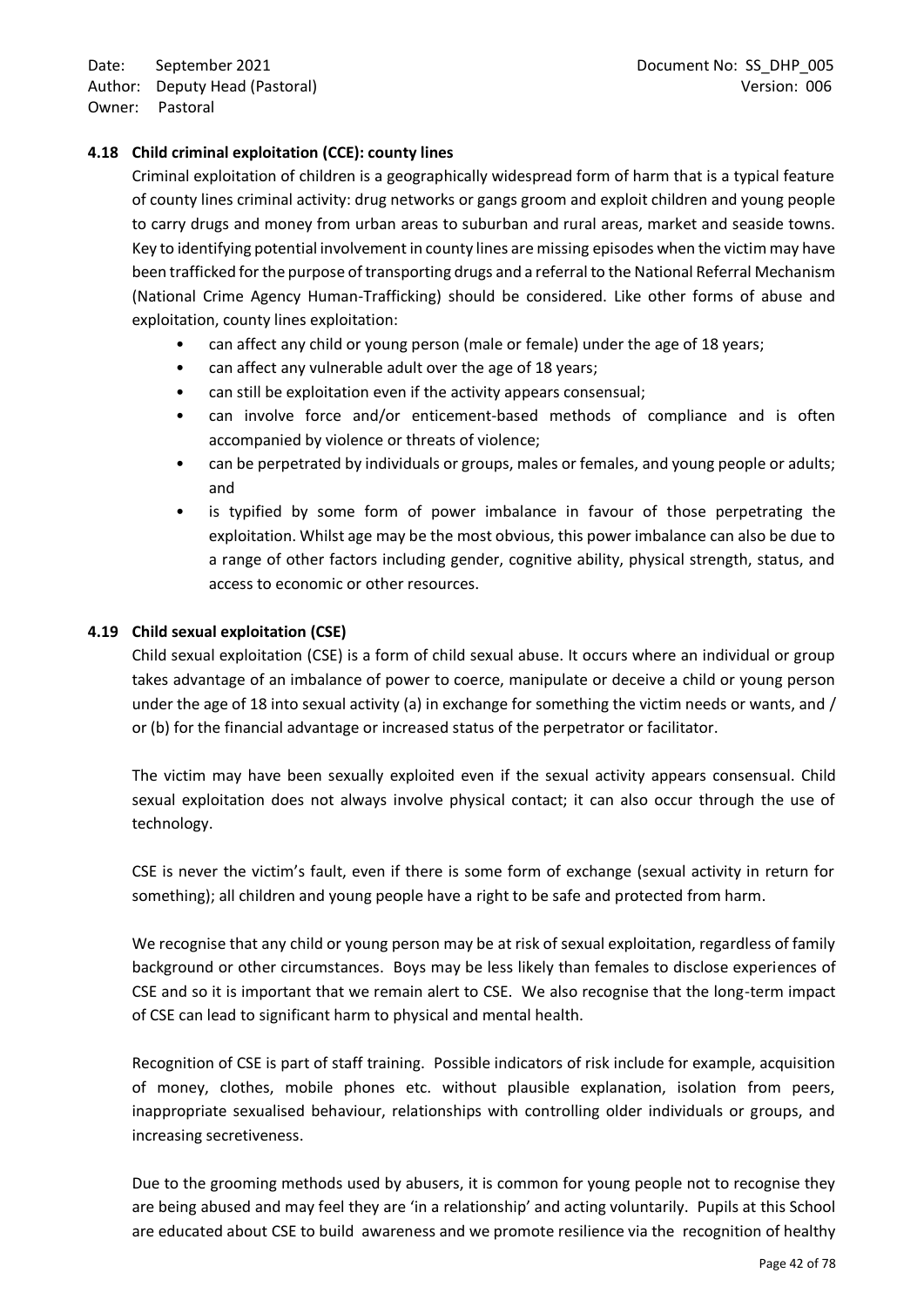relationships. Pupils discuss CSE as part of the Wellbeing Programme and all Third Form see a performance of 'Chelsea's Choice'.

It is also recognised that children can be both experiencing CSE and perpetrating it at the same time.

Any concerns about child sexual exploitation will be discussed with the DSL who will take appropriate action including completing a PDSCP risk assessment form. We recognise that the early sharing of information is key to providing effective help and will work closely with all external agencies involved. There are more detailed local procedures and the risk assessment tool in the multi-agency safeguarding procedures on the PDSCP website (http://www.http://pdscp.proceduresonline.com/). The School has due regard to both the PDSCP procedures and to DfE guidance Child Sexual Exploitation: Definition and a guide for practitioners, local leaders and decision makers working to protect children from child sexual exploitation (Feb 2017).

## **4.20 Forms of abuse linked to culture, faith or belief**

All staff in this School will promote mutual respect and tolerance of those with different faiths and beliefs. Staff should strive to suspend professional disbelief (i.e. that it 'could not happen here') as some forms of abuse are linked to a lack of respect and tolerance. All staff should report promptly any concerns to the DSL who will seek further advice from statutory agencies, prior to contacting parents/carers. There are more detailed local procedures in the inter-agency safeguarding procedures on the PDSCP website.

### **4.21 'Honour-based' abuse (HBA)**

So called 'honour-based' abuse (HBA) is a crime or incident which has or may have been committed to protect or defend the honour of the family and/or community. It can exist in all communities and cultures and occurs when perpetrators perceive that a relative has shamed the family and / or community by breaking their honour code. Females are predominantly, but not exclusively, the victims and the violence is often committed with some degree of approval and/or collusion from family or community members. HBA includes female genital mutilation and forced marriage; it is abuse and should be handled and escalated as such.

### **4.22 Female genital mutilation (FGM)**

Female genital mutilation (FGM) is illegal as it is a form of child abuse. It involves intentionally altering or injuring female genital organs for non-medical reasons. It can have serious and long-lasting implications for physical health and emotional well-being. There is a range of possible indicators, including taking the girl out of school / country for a prolonged period or talk of a 'special procedure' or celebration, which individually may not indicate risk but if two or more indicators are present this could signal a risk. Victims of FGM are likely to come from a community that is known to practice FGM, such as Somali, Kenyan, Sudanese, Sierra Leonean, Egyptian, Nigerian, Eritrean, Yemeni, Kurdish and Indonesian communities.

If any member of staff has a concern about a girl, including those from other local schools they are teaching, the local safeguarding procedures must be activated. Evidence of FGM may come from disclosure or from visual evidence. Such visual evidence must not come from an individual examining the girl. Section 5B of the Female Genital Mutilation Act 2003 (as inserted by section 74 of the Serious Crime Act 2015) placed a statutory duty upon **teachers** along with regulated health and social care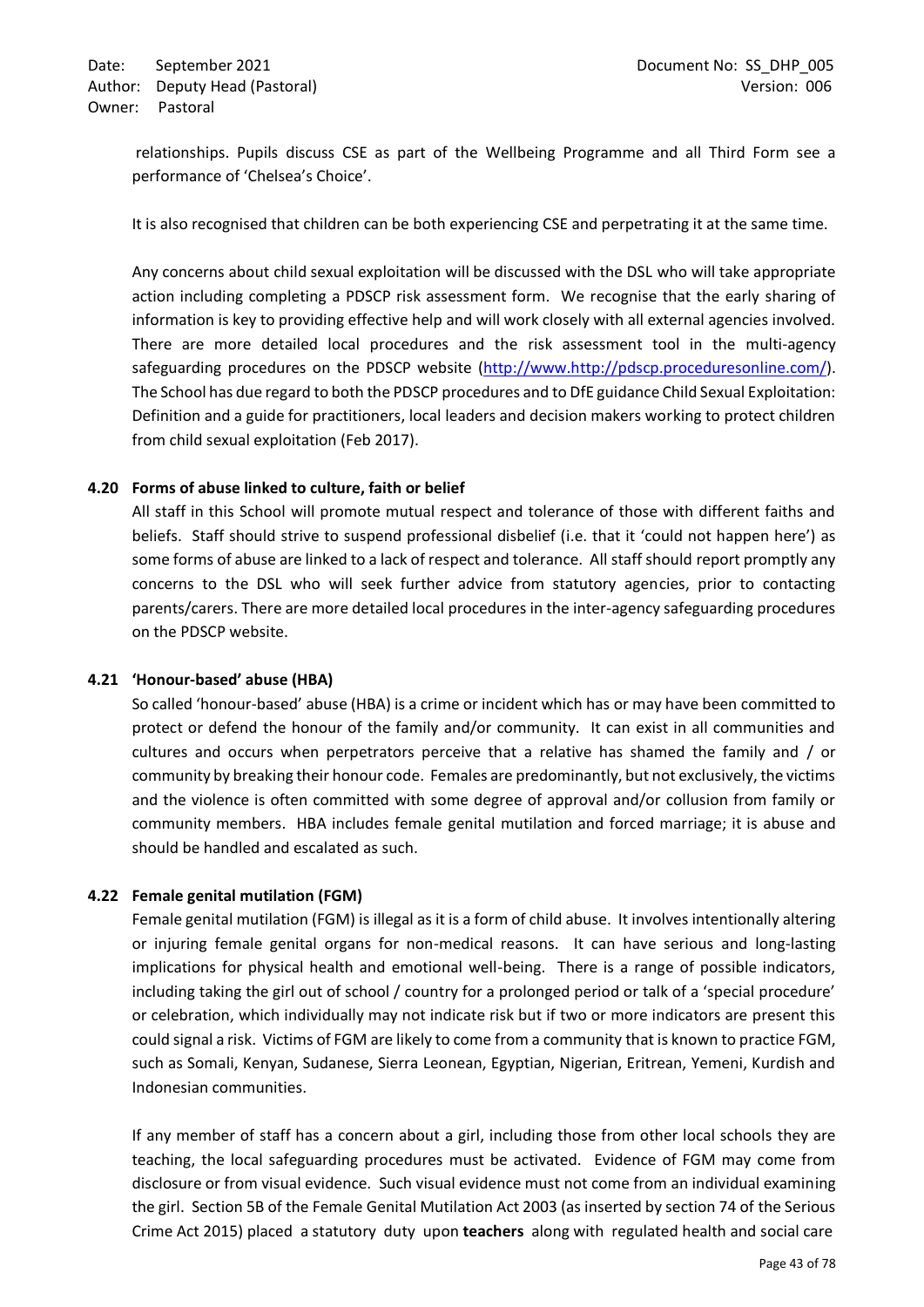professionals. In addition to reporting any concerns to the DSL, teachers along with regulated health and social care professionals have a statutory duty to report personally to the Police if they discover that FGM has or appears to have been carried out on a girl under 18. Those failing to report such cases will face disciplinary sanctions.

## Further information on reporting can be found at:

[https://www.gov.uk/government/publications/mandatory-reporting-of-female-genital-mutilation](https://www.gov.uk/government/publications/mandatory-reporting-of-female-genital-mutilation-procedural-information)[procedural-information](https://www.gov.uk/government/publications/mandatory-reporting-of-female-genital-mutilation-procedural-information)

In those cases where a teacher merely suspects that an act of FGM may have been carried out or that a girl may be at risk of FGM (as opposed to cases where the teacher discovers an act of FGM) and in cases relating to girls aged 18 or over, teachers should discuss their concerns with the DSL who will follow the School's normal safeguarding procedures and involve children's social care as appropriate.

## **4.23 Forced marriage**

Forced marriage is also illegal and occurs where one or both people do not or, in cases of people with learning disabilities, cannot consent to the marriage and pressure or abuse is used. It is not the same as arranged marriage. Young people at risk of forced marriage might have their freedom unreasonably restricted or being 'monitored' by siblings. There might be a request for extended absence from School or might not return from a holiday abroad. We recognise that School staff can play an important role in safeguarding children from forced marriage.

### **4.24 Preventing radicalisation**

Schools are subject to a duty under section 26 of the Counterterrorism and Security Act 2015 to have due regard to the need to prevent people from being drawn into terrorism. This duty is known as the

'Prevent' duty. Paragraphs 57-76 of the Revised Prevent duty guidance: for England and Wales are specifically concerned with schools. In this School we recognise that safeguarding against radicalisation and extremism is no different from safeguarding against any other vulnerability.

Radicalisation refers to the process by which a person comes to support terrorism and extremist ideologies associated with terrorist groups. During the process of radicalisation, it is possible to intervene to prevent vulnerable people being radicalised.

Extremism is defined by HM Government as 'Vocal or active opposition to fundamental British values, including democracy, the rule of law, individual liberty and mutual respect and tolerance of different faiths and beliefs; and/or calls for the death of members of our armed forces, whether in this country or overseas'.

There is no single way of identifying an individual who is likely to be susceptible to an extremist ideology. Specific background factors may contribute to a vulnerability which, when combined with other influences mean that an extremist or terrorist group may appear to provide an answer. The internet and social media in particular have become major factors in the radicalisation of young people.

Our curriculum promotes respect, tolerance and diversity. Pupils are encouraged to share their views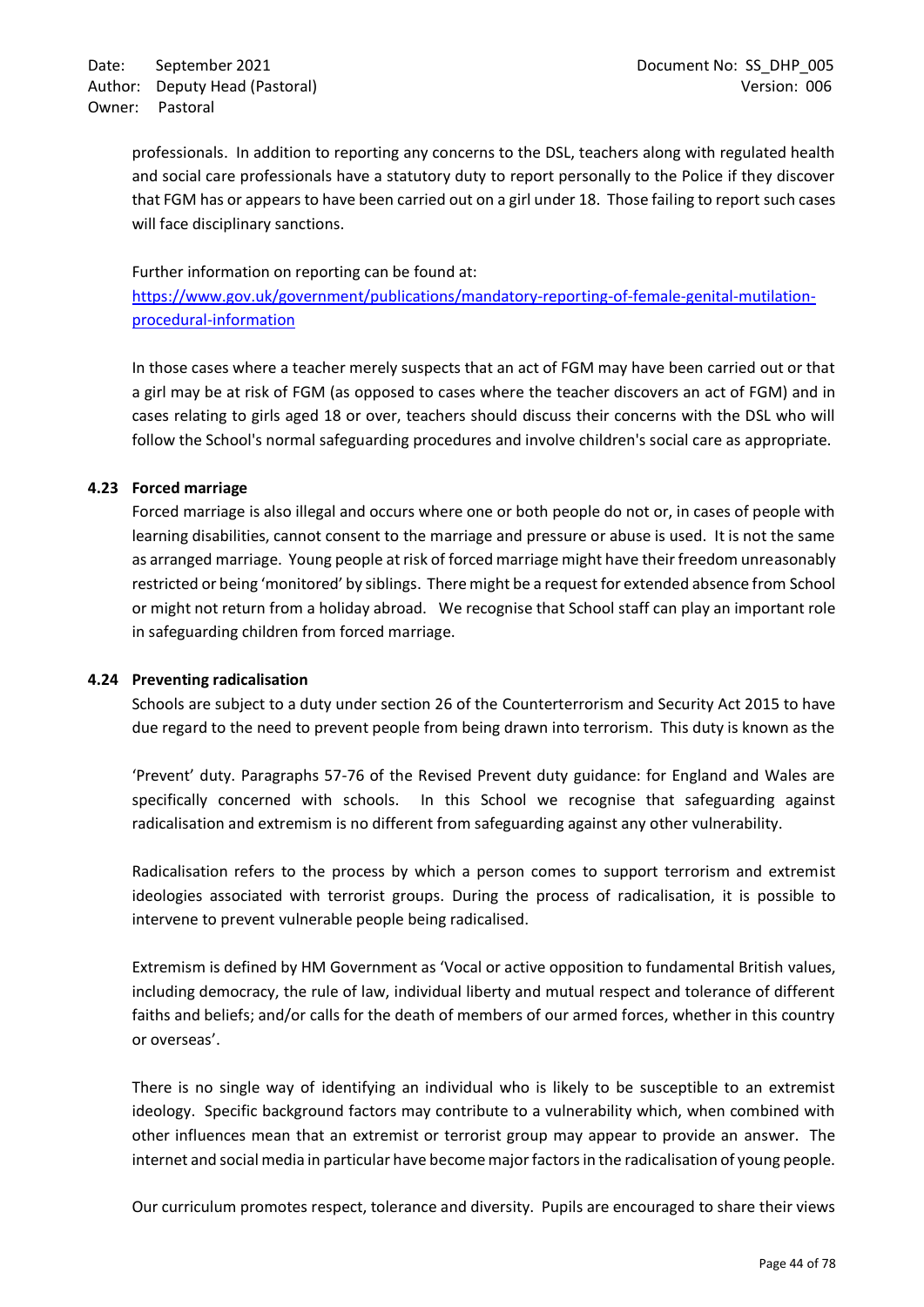and to understand that they are entitled to have their own different beliefs which should not be used to influence others.

Appendix Five identifies the indicators that we should be aware of.

The Prevent Strategy has three main objectives;

- response to the ideological challenge of terrorism and the threat we face from those who promote it;
- prevent people from being drawn into terrorism and ensure that they are given appropriate advice and support;
- work with sectors and institutions where there are risks of radicalisation which we need to address.

The School has statutory requirements in four key areas: risk assessment, working in partnership, staff training and ICT policies:

- the School has assessed the risk of pupils being drawn into terrorism. Any pupils who are considered at risk of radicalisation will be identified and supported
- the School works in partnership with PDSCP to ensure that our safeguarding arrangements take into account the policies and procedures at a local level
- the School recognises the importance of 'Prevent' awareness training to equip staff to identify children at risk of being drawn into terrorism and to challenge extremist ideas. The DSL is able to provide advice and support to staff on protecting children from the risk of radicalisation
- pupils are taught about how to stay safe when using the internet and are encouraged to recognise that people are not always who they say they are online. They are taught to seek adult help if they are upset or concerned about anything they read or see on the internet. The School ensures that suitable filtering is in place so that the pupils are safe from terrorist and extremist material when accessing the internet via the School system.

The School aims to build pupils' resilience to radicalisation by actively promoting fundamental British values and enabling them to challenge extremist views. The School provides safe spaces in which children and young people can understand and discuss sensitive topics, including terrorism and the extremist ideas that are part of terrorist ideology, and learn how to challenge these ideas. The School is committed to ensuring appropriate emphasis in its curriculum to promote fundamental British values as an essential aspect to counter radicalisation and enable staff and pupils to develop the knowledge and skills to challenge extremist arguments. The School recognises that effective engagement with parents and the family of those at risk if radicalisation is key to the identification of signs of radicalisation. The School will also assist and advise families who raise concerns and point them to the right support mechanisms.

As with managing other safeguarding risks, staff should be alerted to changes in pupil's behaviour which could indicate that they may be in need of help or protection. School staff should use their professional judgement in identifying children who might be at risk of radicalisation and act proportionately. This may include making a referral to the 'Channel' programme, which focuses on providing support at an early stage to people who are identified as being vulnerable to being drawn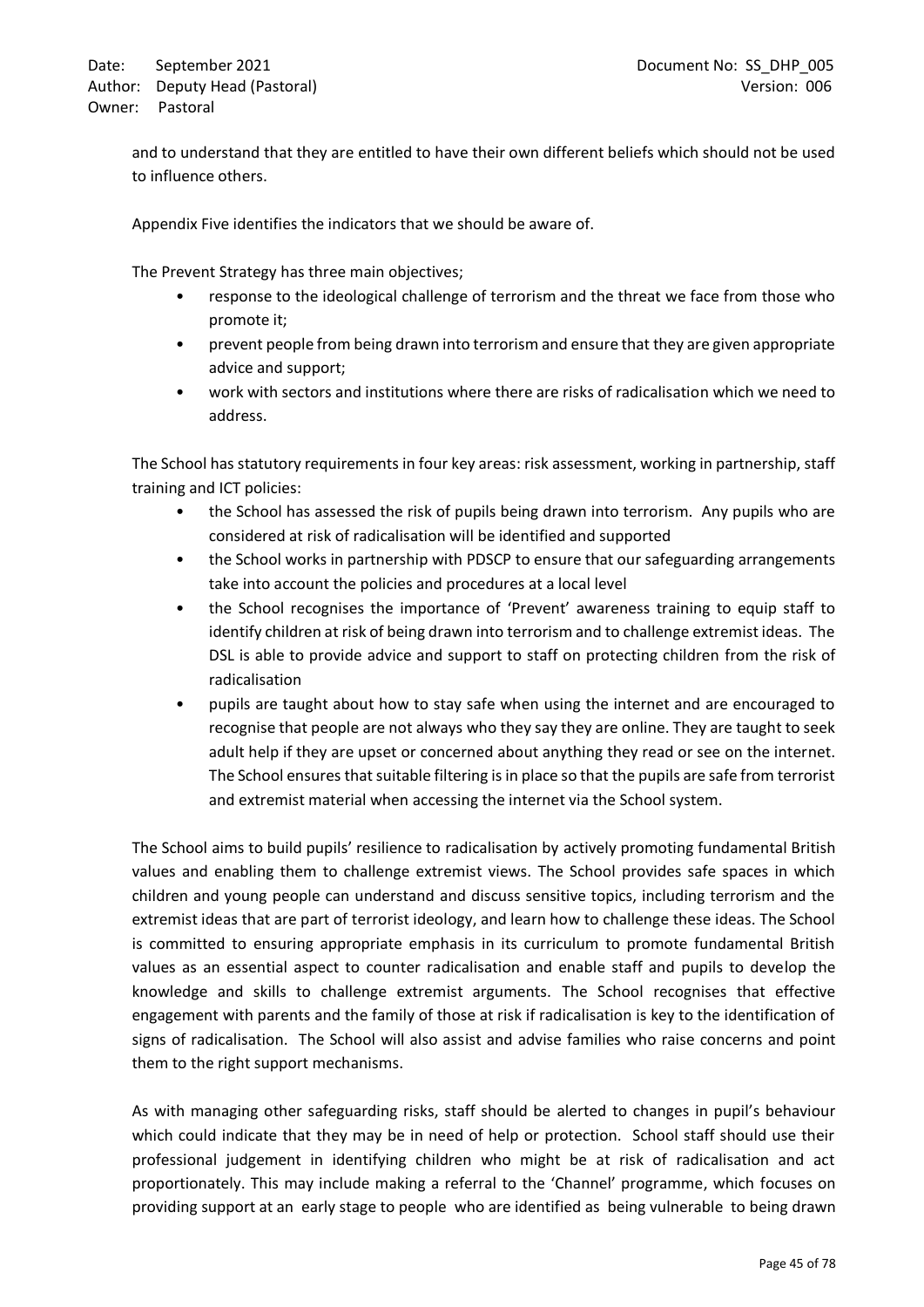into terrorism. Outward expressions of faith, in the absence of any other indicator of vulnerability, will not be regarded as a reason to make a referral to Channel.

Dorset has a 'Channel Panel' in place, in accordance with its duties under the Counterterrorism and Security Act 2015. This is a multi-agency meeting which discusses individuals who have been referred by the Police as being vulnerable to being drawn into terrorism. Where pupils at School are being discussed, the DSL or Headmaster will attend the Panel meetings.

Any concerns about pupils becoming radicalised or being drawn into extremism should be reported to the DSL who will not speak to parents/carers or other family members at this stage but will take prompt advice from the PDSCP as to the most appropriate referral given the level of risk. This may include a referral to Children's Social Care, or Channel via Dorset Police (Safeguarding Referral Unit: [DorsetReferrals@dorset.pnn.police.uk\)](mailto:DorsetReferrals@dorset.pnn.police.uk).

Although decisions to seek support for a child about whom there are concerns relating to radicalisation, would normally be taken in consultation with parents and pupils, parental consent is

not required for a referral when there are reasonable grounds to believe that a child is at risk of significant harm.

Further information may be found in: *The prevent duty: for schools and childcare providers* (June 2015) [https://www.gov.uk/government/publications/protecting-children-from-radicalisation-the-prevent](https://www.gov.uk/government/publications/protecting-children-from-radicalisation-the-prevent-duty)[duty,](https://www.gov.uk/government/publications/protecting-children-from-radicalisation-the-prevent-duty)

*Revised Prevent Duty Guidance* (July 2015)

[https://www.gov.uk/government/uploads/system/uploads/attachment\\_data/file/445977/3799\\_Revi](https://www.gov.uk/government/uploads/system/uploads/attachment_data/file/445977/3799_Revised_Prevent_Duty_Guidance__England_Wales_V2-Interactive.pdf) sed Prevent Duty Guidance England Wales V2-Interactive.pdf

*The use of social media for online radicalisation* (July 2015) <https://www.gov.uk/government/publications/the-use-of-social-media-for-online-radicalisation>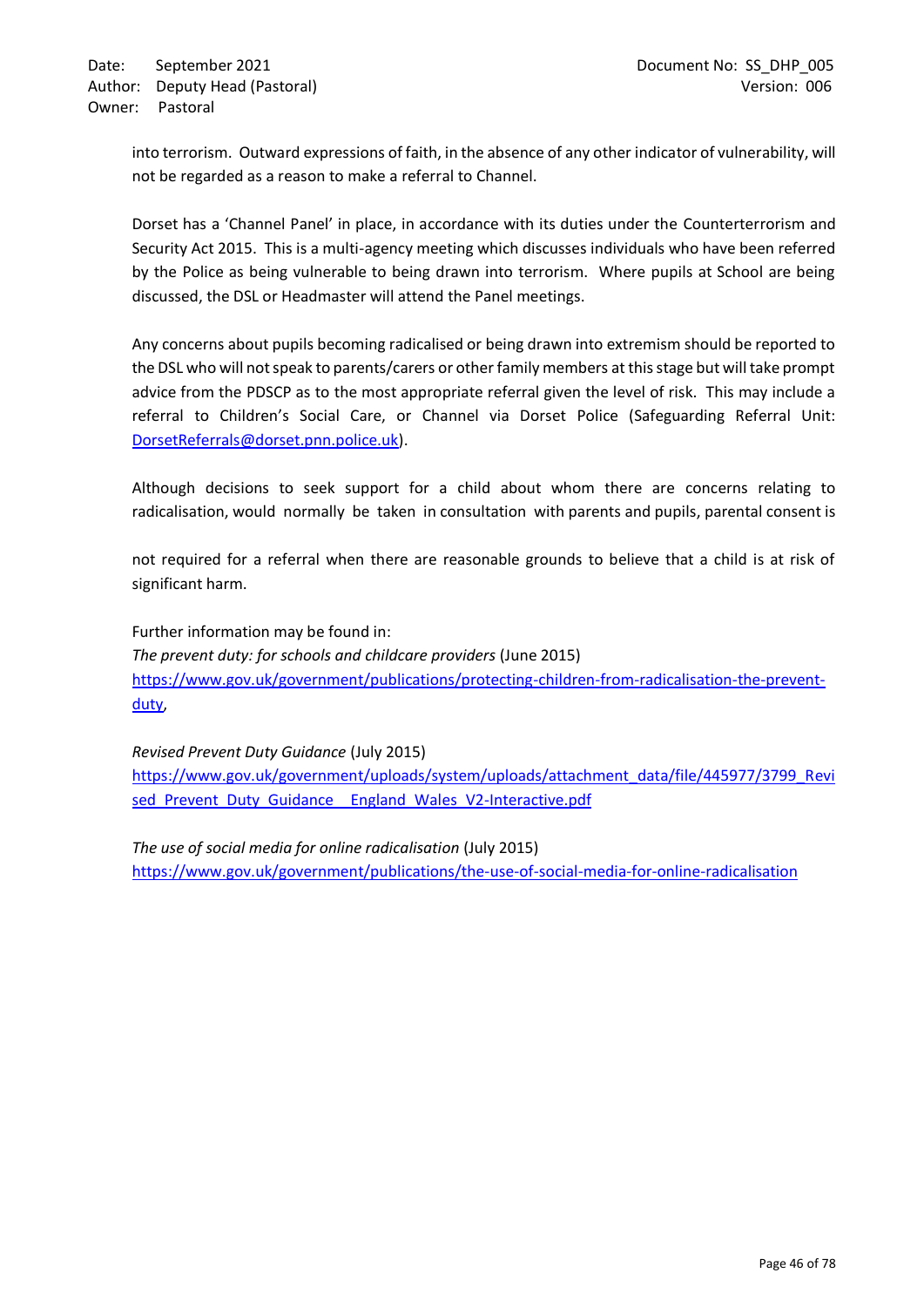### **4.25 Children with special educational needs and disabilities**

The School's child protection procedures will be followed if a child with special educational needs and disabilities discloses abuse or there are indicators of abuse. There are no separate procedures for such children. Research shows that children who are have special educational needs and disabilities are especially vulnerable to abuse and adults who work with them need to be vigilant and take extra care when interpreting apparent signs of abuse or neglect.

Additional barriers can exist when recognising abuse and neglect in this group of children. This can include: (a) assumptions that indicators of possible abuse such as behaviour, mood and injury relate to the child's disability without further exploration; (b) children with SEN and disabilities can be disproportionally impacted by things like bullying - without outwardly showing any signs; and (c) communication barriers and difficulties in overcoming these barriers.

Staff responsible for intimate care of children will undertake their duties in a professional manner at all times in accordance with the relevant procedures.

#### **4.26 Children and the court system**

Children are sometimes required to give evidence in criminal courts, either for crimes committed against them or for crimes they have witnessed. Making child arrangements via the family courts following separation can be stressful and entrench conflict in families. This can be stressful for children. The Ministry of Justice has launched an online child arrangements information tool with clear and concise information on the dispute resolution service. This may be useful for some parents and carers and is found at<https://helpwithchildarrangements.service.justice.gov.uk/>

### **4.27 Children with family members in prison**

Approximately 200,000 children have a parent sent to prison each year. These children are at risk of poor outcomes including poverty, stigma, isolation and poor mental health. NICCO (National Information Centre on Children of Offenders) provides information designed to support professionals working with offenders and their children, to help mitigate negative consequences for those children.

#### **4.28 Homelessness**

Being homeless or being at risk of becoming homeless presents a real risk to a child's welfare. The DSL (and any deputies) should be aware of contact details and referral routes into the Local Housing Authority so they can raise / progress concerns at the earliest opportunity. Indicators that a family may be at risk of homelessness include household debt, rent arrears, domestic abuse and anti-social behaviour, as well as the family being asked to leave a property. Whilst referrals and or discussion with the Local Housing Authority should be progressed as appropriate, and in accordance with local procedures, this does not, and should not, replace a referral into children's social care where a child has been harmed or is at risk of harm.

The Homelessness Reduction Act 2017 places a new legal duty on English councils so that everyone who is homeless or at risk of homelessness will have access to meaningful help including an assessment of their needs and circumstances, the development of a personalised housing plan, and work to help them retain their accommodation or find a new place to live. The new duties shift focus to early intervention and encourage those at risk to seek support as soon as possible before they are facing a homelessness crisis.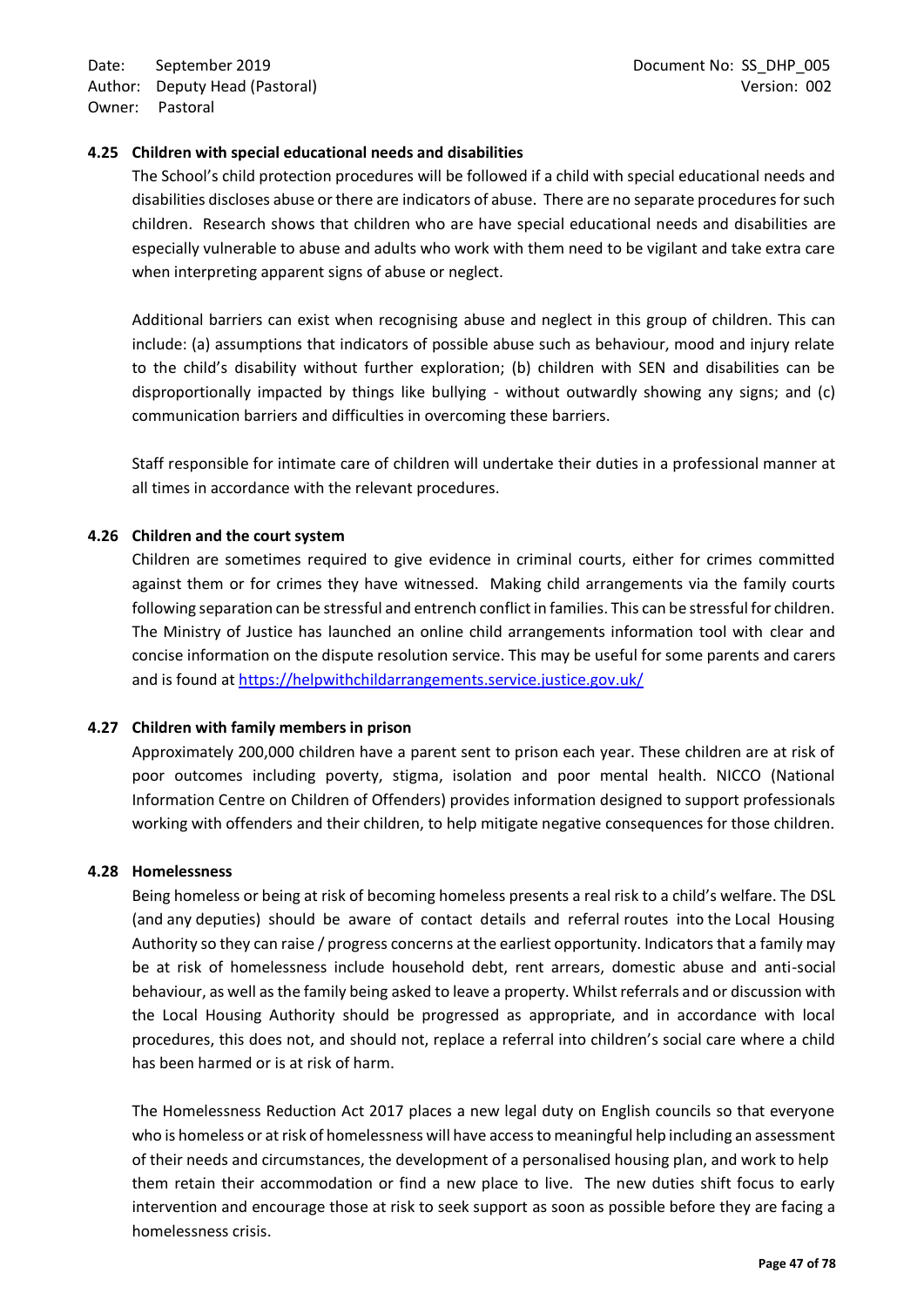In most cases school and college staff will be considering homelessness in the context of children who live with their families, and intervention will be on that basis. However, it should also be recognised in some cases 16- and 17-year olds could be living independently from their parents or guardians, for example through their exclusion from the family home, and will require a different level of intervention and support. Children's Services will be the lead agency for these young people and the designated safeguarding lead (or a deputy) should ensure appropriate referrals are made based on the child's circumstances.

## **4.29 Online safety**

Mobile devices and computers are important tools for communication, education, recreation and socialising. However, the use of technology has become a significant component of many safeguarding issues including CSE, radicalisation and sexual predation. There are three broad areas of risk, (i) online content (being exposed to illegal, inappropriate or harmful material); (ii) contact (being subjected to harmful interaction with others online); and (iii) conduct (personal online behaviour that increase the likelihood of, or causes, harm).

The School recognises its responsibility to do all that it reasonably can to limit the pupil's exposure to the three broad areas of risk when using the School's IT system. The School has appropriate filters and monitoring systems in place that do not lead to 'overblocking'. The filters and monitoring systems used have been informed in part by the risk assessment undertaken as part of the Prevent Duty. As part of the risk assessment process the management of access to the internet whilst on School premises via 3G and 4G personal technology was considered.

The School's staff Code of Conduct and the e-safety policies for both staff and pupils explain the responsibilities of each group when online.

Staff receive online safety training and clear guidance to enable them to identify children who may be at risk of harm as a result of their or others' use of technology or the internet, to intervene in such cases appropriately and with sensitivity, and to escalate such cases in accordance with the School's child protection procedures.

Pupils receive guidance on the safe use of the web (including anti bullying and youth produced sexual imagery) through the ICT and Wellbeing curricula, in assemblies and in presentations given by Dorset Police Safer Schools Team. Presentations are also run for parents.

### **4.30 Safer working practice**

All adults who come into contact with children at this School will behave at all times in a professional manner which secures the best outcomes for children and also prevents allegations being made.

The School's Code of Conduct separately sets out expectations of staff. All staff are expected to adhere to this Code of Conduct.

Staff at Sherborne School should ensure that their behaviour and actions do not place pupils or themselves at risk of harm or allegations of harm to a pupil. Special care should be taken to be highly professional at all times and mindful of the duty of care responsibility when dealing with pupils and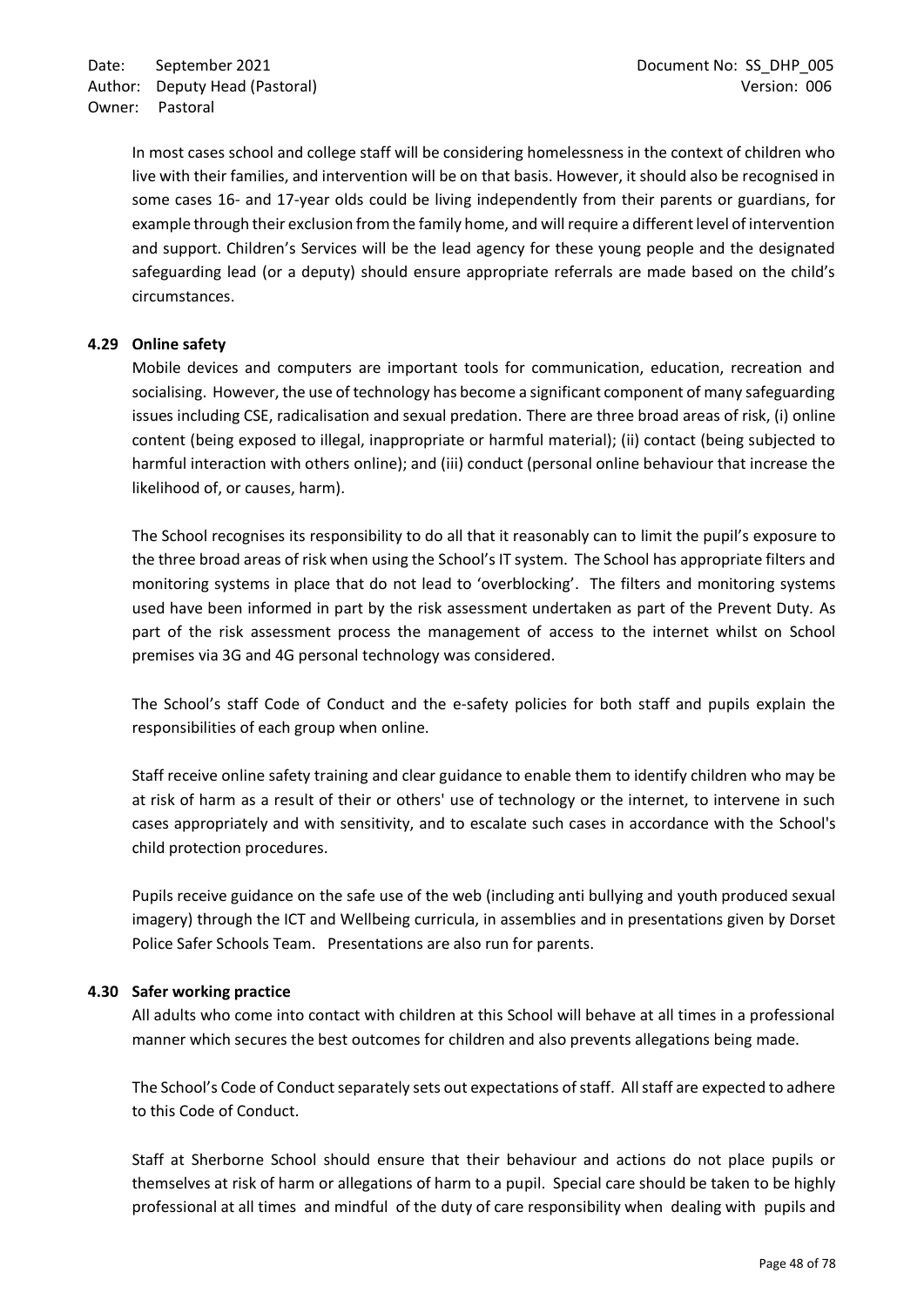particularly so during, for example, one-to-one tuition, music, performing arts or sports coaching, conveying a pupil by car and all forms of electronic communication.

We promote a culture whereby members of the School community should feel able to raise with the Headmaster, or any member of the SLT, any concerns about staff conduct. If the reporter feels that the issue has not been addressed, they should contact the Chair of the Governors or the LADO.

### **4.31 Training**

As part of the School's commitment to safeguarding the children in its care, all members of staff including part time staff and volunteers are supported, trained and involved in safeguarding within the School.

The Headmaster and Designated Safeguarding Governor will receive Advanced training in safeguarding incorporating the role of the DSL every two years.

When DSLs and Deputies take up the role, they attend Advanced training provided through the PDSCP multi-agency course and includes local inter-agency working protocols, early help and intervention, participation in child protection case conferences, supporting children in need, identifying children at risk of radicalisation, record keeping and promoting a culture of listening to children. The Deputies are trained to the same standard as the Lead DSL.

Advanced training is undertaken at two-yearly intervals; the DSL and Deputies in School have all undertaken this training with the PDSCP. In addition, knowledge and skills are refreshed on a regular basis, at least annually, to allow the DSL to understand and keep up to date with any developments relevant to the role. This includes, for example, attending PDSCP training, the local DSL forum group and completing on-line training.

Child protection will be part of induction for all staff (including temporary staff) and volunteers new to the School. This training is given as soon as he or she starts at the School or earlier where possible. This induction training includes an explanation of this policy, the signs of abuse or neglect, the staff Code of Conduct, the Whistleblowing Policy, the Behaviour Management Policy, Part One of KCSiE and Annex B and details about the role of the DSL. The DSL (and / or a deputy) meets with all staff at induction and contact information (including photographs) for the DSLs is widely available throughout the School.

The induction training will be followed up by basic child protection training that equips individuals to recognise and respond appropriately to concerns about pupils. All staff will also have training in preventing radicalisation and extremism.

Staff who do not have designated responsibility for safeguarding and child protection, will undertake suitable refresher training at appropriate intervals. Appropriate update training in child protection procedures and safeguarding is provided at least annually and, whenever possible, is conducted by the trainer recommended by the PDSCP. Such training is designed to provide staff with the relevant skills and knowledge to safeguard children effectively. Updates will also be provided when new duties are introduced, such as the requirement to read Part One of KCSiE or the introduction of Prevent. Such training, when arranged, is a priority.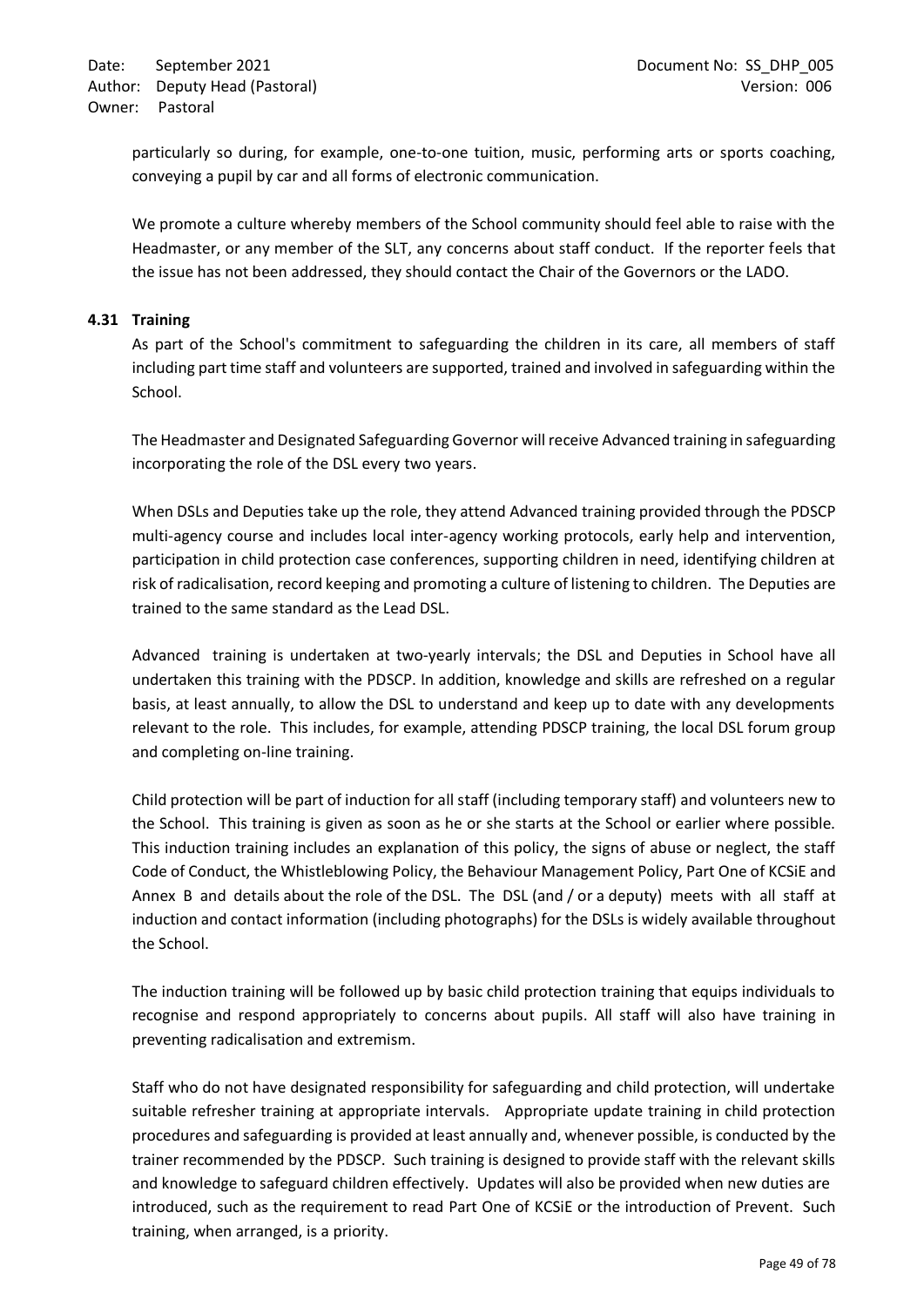The School has put in place mechanisms to assist staff to understand and discharge their role and responsibilities as set out in KCSiE Part One in addition to ensuring that all staff read at least Part One. This includes asking line managers to identify those who may find the understanding of such documents difficult due to such factors as eyesight, literacy or learning difficulties, providing written summary documents and undertaking group discussions.

Attendance records are maintained for all training events; the records are held by Human Resources and are regularly checked by the DSL to ensure that all staff remain up to date.

It is recommended by the PDSCP that all Governors attend training, briefings or other input which equips them to understand fully and comply with their legal safeguarding duties as governors, set out in KCSiE (Sep 2021). Attendance includes those who also work with children and have attended child protection training in that role.

Prefects and Chapel Wardens are also provided with child protection training on appointment because children and young people often tell other young people, rather than staff or other adults, about abuse. All senior pupils are trained to know the main points on dealing with allegations of abuse as the House system provides many opportunities for support across the year groups.

The Headmaster, members of the SLT and a number of Governors have completed safer recruitment training.

### **4.32 Record keeping**

The importance of good, clear child welfare and child protection record keeping has been highlighted repeatedly in national and local Serious Case Reviews.

Record-keeping guidance in *Information sharing: advice for practitioners (Jul 2018)* highlights the fact that the Seven Golden Rules for Information Sharing are still current and that, 'GDPR and Data Protection Act 2018 do not prevent, or limit, the sharing of info for the purposes of keeping children and young people safe'.

On the 7th July 2015 the School received authority from the PDSCP to hold particular child protection records lawfully within the Data Protection Act for the foreseeable future. The School must not destroy any records for the foreseeable future which could potentially come within the scope of the Independent Inquiry into Child Sexual Abuse established by the Home Secretary.

Any member of staff who receives a disclosure of abuse (when a child talks about abuse) must make a record applying the following guidelines:

• the record should be made as soon as possible after the individual hearing the disclosure has reported it verbally to the DSL. The facts, not opinions (unless of particular relevance), should be accurately recorded in a non-judgemental way. It is important to remember that expressing an opinion as to whether the child is telling the truth is not helpful and can prejudice how a case proceeds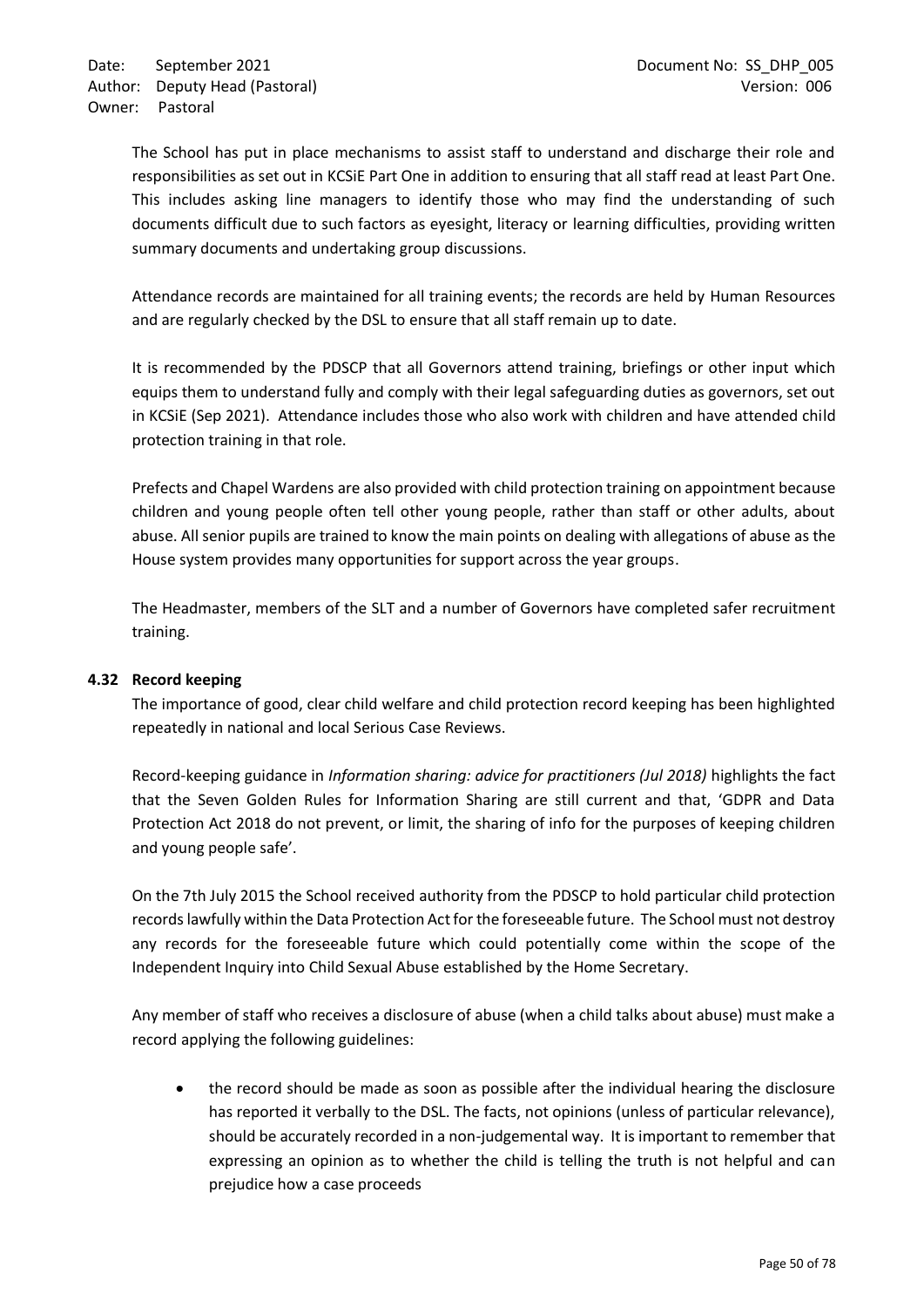- the record should ideally be on the standard 'concerns' form (see Appendix Seven) but if this is not used, should include:
	- o The child's name, gender and date of birth
	- o date and time of the conversation
	- o what was the context and who was present during the disclosure?
	- o what did the child say? (verbatim if possible)
	- o what questions were asked? (verbatim if possible)
	- o responses to questions (verbatim if possible)
	- o any observations concerning child's demeanour and any injuries
	- o the name of the person to whom the disclosure was reported
	- o printed name and job title of the author, followed by signature and date

The record about a disclosure of abuse should be passed to the DSL. It will be retained in the pupil's child protection file in its original and contemporaneous form (as it could be used as evidence in court proceedings), even if later typed or if the information is incorporated into a report. Such a record is kept confidentially by the DSL in a specified locked filing cabinet.

Any member of staff who has concerns about a pupil (but who has not received a disclosure of abuse) should also make a record using the concern form in Appendix Seven. It is important that all concerns, discussions and decisions made and the reasons for those decisions should be recorded in writing. If in doubt about recording requirements staff should discuss this with the DSL.

In cases of concern (as opposed to disclosure) the concern form should be passed to the DSL who will make a judgement about what action needs to be taken, in accordance with local multi-agency safeguarding procedures. The decision about any action, whether or not a referral is made to Social Care, will be recorded clearly by the DSL.

Concerns which initially seem trivial may turn out to be vital pieces of information later, so it is important to give as much detail as possible. A concern raised may not progress further than a conversation by the DSL with the parent, or, at the other end of the scale, could lead to matters being heard in a court. Such a record is kept confidentially by the DSL in a specified locked filing cabinet and reviewed regularly so that concerning patterns of behaviour can be spotted.

### **4.33 Monitoring of this policy**

The Headmaster will monitor the operation of this policy and the effectiveness of its procedures taking into account any improvements advised by the LADO following a substantiated allegation against a member of staff or volunteer.

The Designated Safeguarding Governor responsible for overseeing the implementation of this Policy will make an annual report on safeguarding and child protection to the Board of Governors. Any deficiency that is noted in the School's safeguarding and child protection arrangements will be remedied without delay.

The Governors recognise the expertise staff build by undertaking safeguarding training and managing concerns on a daily basis. Hence, when the Governors undertake their thorough annual review of this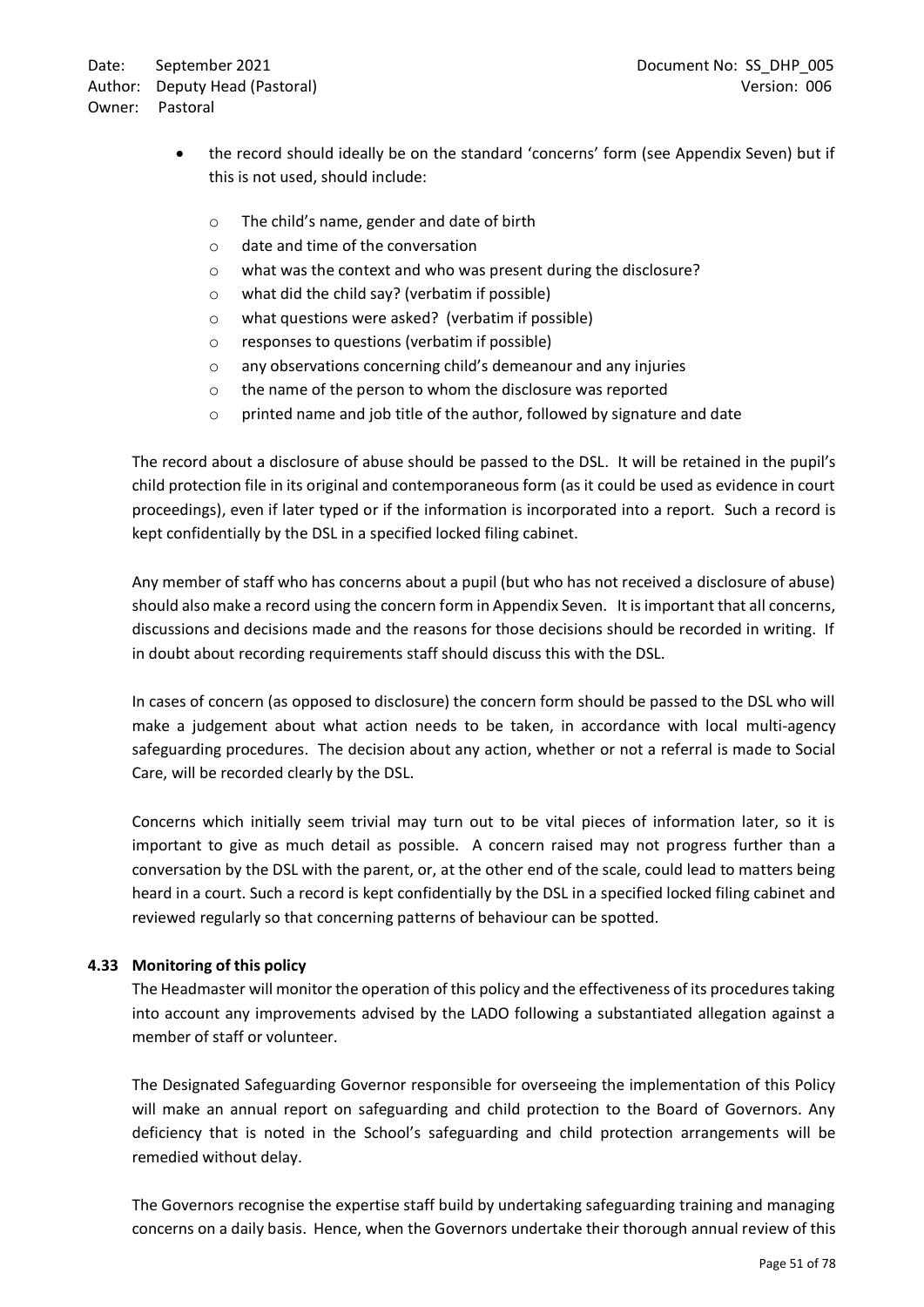Policy opportunity is provided for staff to contribute to and shape both the safeguarding arrangements in place and the Policy itself.

### **4.34 Visiting speakers**

The School recognises its duty to establish clear protocols for ensuring that any visiting speakers, whether invited by staff or by the pupils, are suitably and appropriately supervised.

A visiting speaker will only be invited with the permission of the Headmaster or, in the Headmaster's absence, a Deputy Head. The member of staff who has invited the speaker will obtain such formal or informal background information about the visiting speaker as is reasonable in the circumstances to decide whether to invite and/or permit a speaker to attend the School. A central register of speakers is maintained. When assessing suitability of speakers, the School will always have regard to the Prevent Duty Guidance and the definition of "extremism" set out in KCSiE (Sep 2021). All visiting speakers will be subject to the School's Visitor Policy and it is the responsibility of the member of staff who invited the speaker to ensure that this happens. The Visitor Policy includes signing in and out at the School, the wearing of a visitor's badge at all times and being escorted by a fully vetted member of staff between appointments.

### **4.35 Raising concerns about safeguarding practice in School (Whistleblowing)**

In this School we promote a culture where any staff or volunteer feels able to raise with the Headmaster (or member of the School's SLT) any concerns about safeguarding or child protection practice whether about poor or unsafe practice or about potential failures. Such concerns will always be taken seriously by the School's SLT.

All staff and volunteers are required to report to the DSL any concern or allegations about School practices which are likely to put pupils at risk of abuse or other serious harm. Any concern with the behaviour of colleagues or allegation made against a member of staff or volunteer or the DSL should immediately be reported to the Headmaster or, if the Headmaster is absent, the allegation should be passed directly to the Chairman of Governors. If an allegation is made against the Headmaster, the member of staff receiving the allegation must immediately inform the Chairman of the Governors.

The School has a Whistleblowing Policy in place and those who report in good faith are protected by it. Staff should refer to the School's Whistleblowing Policy for more information.

### **4.36 Information for parents and carers**

At this School we are committed to keeping our pupils safe. Our first priority is your child's welfare and we will usually discuss with you any concerns we have about your child. There might be rare occasions, however, when we have to provide information to or consult other agencies such as Children's Services Social Care before we contact you. This will include situations where we judge that to tell you first will or might put your child at risk of significant harm.

Our responsibilities are set out in this policy. It reflects statutory guidance and the multi-agency safeguarding procedures, which can be found on the PDSCP website.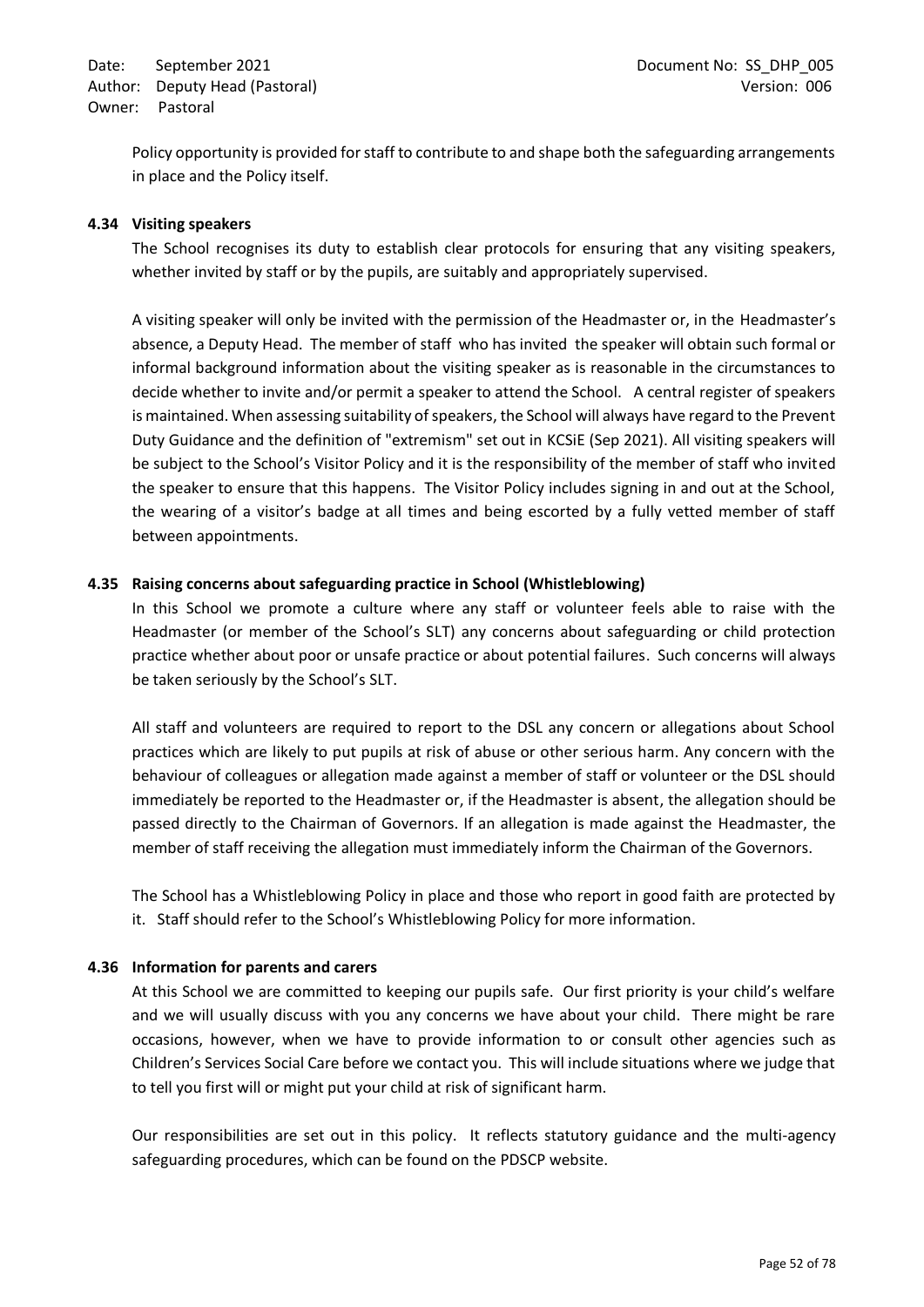Date: September 2021 <br>Author: Deputy Head (Pastoral) discussed by the control of the Document No: SS\_DHP\_005 Author: Deputy Head (Pastoral) Owner: Pastoral

### **4.37 Further guidance**

If you have any questions about this Policy, please speak to the Designated Safeguarding Lead: Allister Sheffield.

This policy can be made available in larger print or more accessible format if required.

A Sheffield Deputy Head Pastoral and Lead DSL September 2021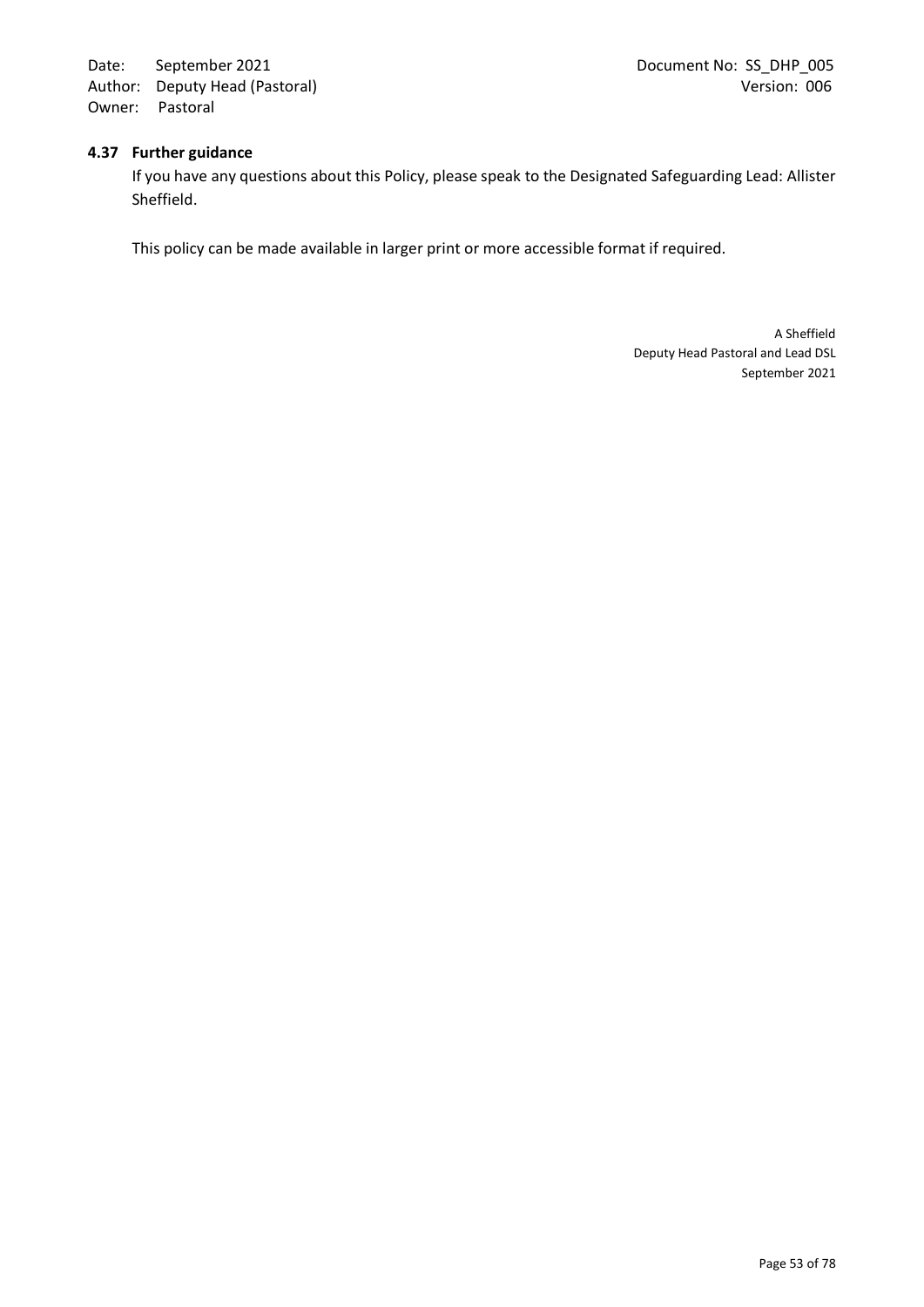### **Appendix One - Responding to concerns summary**

#### **SAFEGUARDING**

Please remember the following if a pupil should approach you with a problem:

- **Stop and Listen** (if it is not convenient to do so immediately, let the pupil know when they can talk to you)
- **Do not agree to talk in confidence** (agree only to speak in private, because we have a duty to pass on information)
- **Take seriously what the pupil tells you** (do not hint that you do not believe what they are telling you, or that you are dismissing what they say)
- **Avoid asking leading questions** (ask questions for clarification only. If questions are necessary, they should be open and not 'lead' the child in any way. Remember TED: Tell me…. Explain…. Describe…)
- **Write down what is said** (please do this as soon as possible after the conversation and not in front of the pupil)
- **Report the conversation to somebody who can help** (take the notes, or report the conversation to one of the people listed below)
- **Avoid suggesting ways of dealing with the problem** (listen and offer to find out a possible way forward from somebody who can help)
- **Do not keep to yourself information that might prove critical** (in certain cases, the law requires that information be passed to the Designated Safeguarding Leads or Headmaster)
- **If you overhear conversations that concern you, pass on the information** (all sorts of information can be overheard, some of it might have serious consequences, and we need to know as much information as possible).

**Please always remember … Don't think - 'What if I am wrong?' Think - 'What if I am right?'**

#### **When in doubt, seek help or reassurance from one of the School's DSLs:**

| <b>Allister Sheffield</b> | Nikola Bowerman  | <b>Cathie Graham</b> | <b>Marie Hutchings</b> | <b>Robert Marston</b> | <b>Ben Sunderland</b> |
|---------------------------|------------------|----------------------|------------------------|-----------------------|-----------------------|
| (Lead)                    | (Deputy)         | (Deputy)             | (Deputy)               | (Deputy)              | (Deputy)              |
| allister.sheffield@       | nikola.bowerman@ | cathie.graham@       | marie.hutchings@       | robert.marston@       | ben.sunderland@       |
| sherborne.org             | sherborne.org    | sherborne.org        | sherborne.org          | sherborne.org         | sherborne.org         |
| 01935 810421              | 01935 810432     | 01935 810476         | 01935 810539           | 01935 810544          | 01935 810970          |
| 07717 704871              |                  |                      |                        | 07711 004508          | 07850 653397          |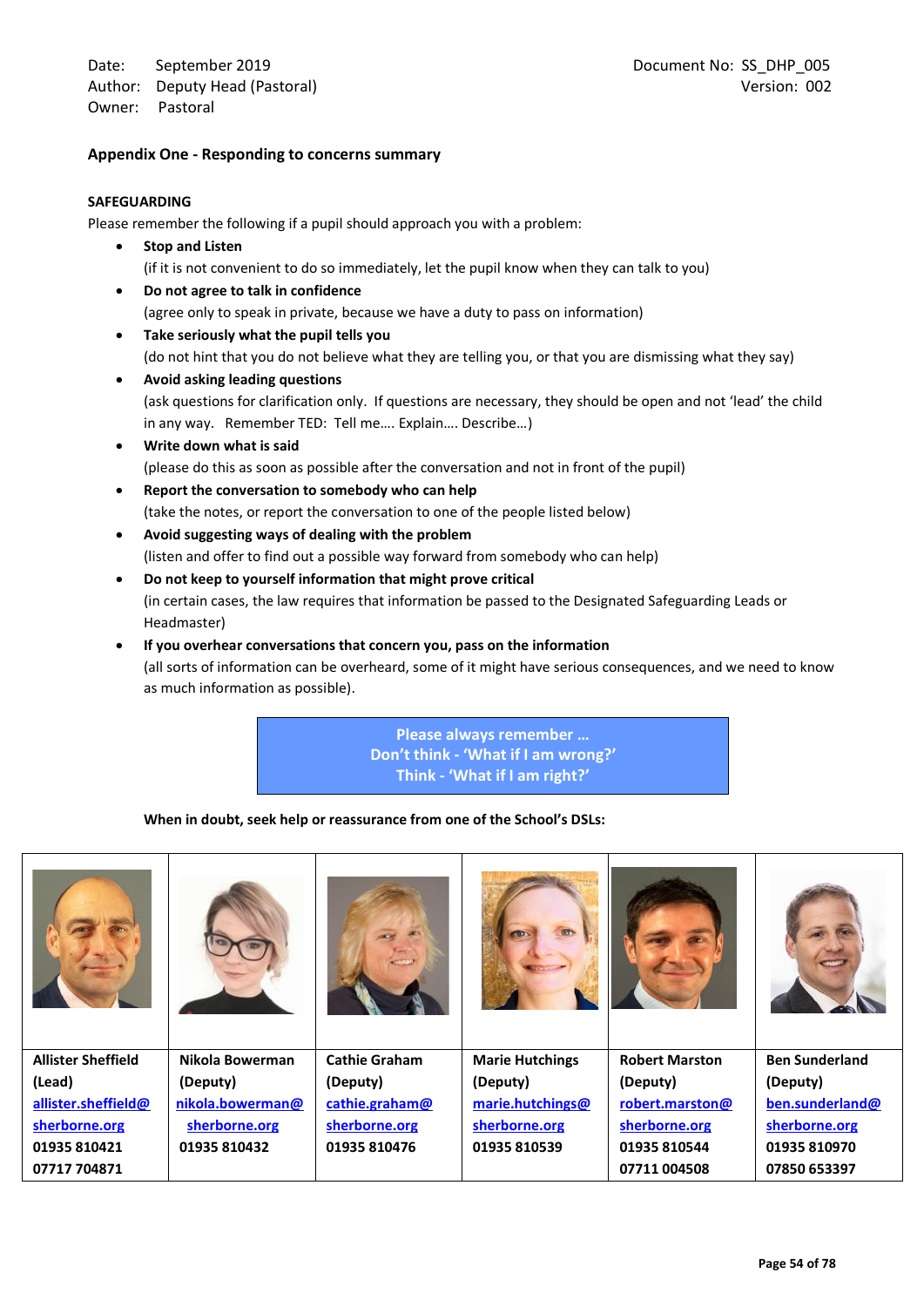

# **SHERBORNE**

### **SAFEGUARDING**

All of us who have contact with children and young people at work have a duty of care to safeguard and promote their welfare.

Safeguarding also keeps us as individuals safe by helping us to make safe and sound decisions about how to conduct our relationships with those for whom we have that duty of care.

The same principles that are there to protect young people also protect us from malicious and unfounded accusations.

- We are all **role models** for the pupils and as such we need to adopt high standards of personal conduct in order to maintain the confidence and respect of our peers, pupils and their parents.
- We should ensure that **our dress and appearance** in School promotes a positive and professional image, is appropriate to our role and status, and is in line with published guidance.
- **Personal contact** details, such as a private email address or private mobile telephone number, should not be given to pupils.
- **Internet or web-based communication channels** should not be used to send personal messages to current Shirburnians, and we must be very wary of doing so to those who have recently left the School. Any of us who do use social networking sites should ensure that our privacy settings are set at the maximum level possible.
- We should avoid any activity that records **pupils' images** unless it is with a clear purpose. Consideration must be given to what will happen to the images at the end of the activity. We should use School-owned devices to take photographs or video footage.
- All pupils have a right to **personal privacy**. Always knock before entering a study, announce your presence before going into any area where pupils might be changing, allow pupils to make private phone calls and obviously we should not read any personal correspondence.
- When working in **one-to-one situations** with pupils we are potentially more vulnerable to allegations. It therefore makes sense to plan and conduct such meetings to ensure that the security of both the pupil and yourself is maintained. It is recommended that such meetings should take place where there is visual access and/or an open door.

Thank you for all that you do to help safeguard the welfare of the pupils in the School. If you have any concerns, please contact your line manager or one of the School's DSLs.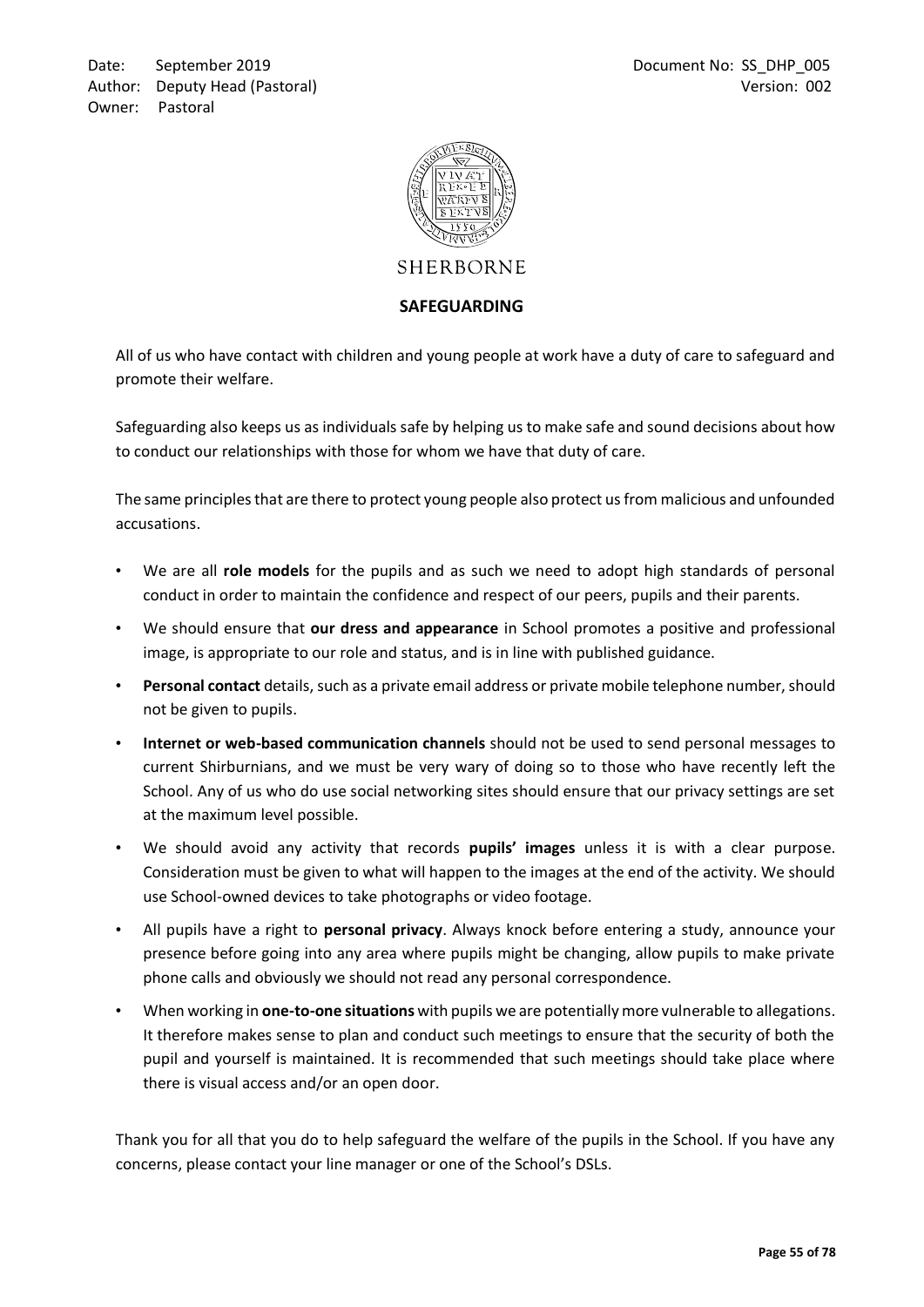Date: September 2019 **Document No: SS\_DHP\_005** Author: Deputy Head (Pastoral) and the control of the control of the Version: 002 Owner: Pastoral

### **Appendix Two - Contact details**

### **1) Dorset Social Care**

To make new referrals to Social Care regarding individual children

PDSCP Multi Agency Safeguarding Hub 01202 228866 MASH Team

### **2) To contact children's allocated social workers:**

| • West Area (Bridport & Dorchester)   | 01305 221450 |
|---------------------------------------|--------------|
| • East Area (Ferndown & Christchurch) | 01202 474106 |
| • Central Area (Purbeck)              | 01929 553456 |
| North Dorset                          | 01258 472652 |
| • South Area (Weymouth & Portland)    | 01305 760139 |
|                                       |              |

**3) Out of Hours Service** 01202 228558

# **4) Dorset Safeguarding and Standards Team**

The team comprises Children's Services managers and advisors including:

The Education Safeguarding Standards Advisor who offers advice and support to Headteachers and Designated Safeguarding Leads in relation to safeguarding and child protection issues

Dorset Safeguarding Standards Advisor 01305 221122

The Designated Officer (also known as the LADO) to whom allegations against adults who work with children in education establishments must be reported

| Dorset LADO                      | 01305 221122              |
|----------------------------------|---------------------------|
|                                  | lado@dorsetcouncil.gov.uk |
| Children's Services Prevent Lead | 01305 221122              |

## **5) Dorset Virtual School for children who are in care/ Looked After**

01305 228309

#### **6) Sexual images**

ChildLine (for children) 0800 1111

<http://www.childline.org.uk/Talk/Chat/Pages/OnlineChat.aspx>

NCA-CEOP (for parents/carers [www.ceop.police.uk/safety-centre](http://www.ceop.police.uk/safety-centre)

concerned that their child is being contacted by adults as a result of having sharing sexual imagery) NSPCC Helpline 0808 800 5000

[help@nspcc.org.uk](mailto:help@nspcc.org.uk)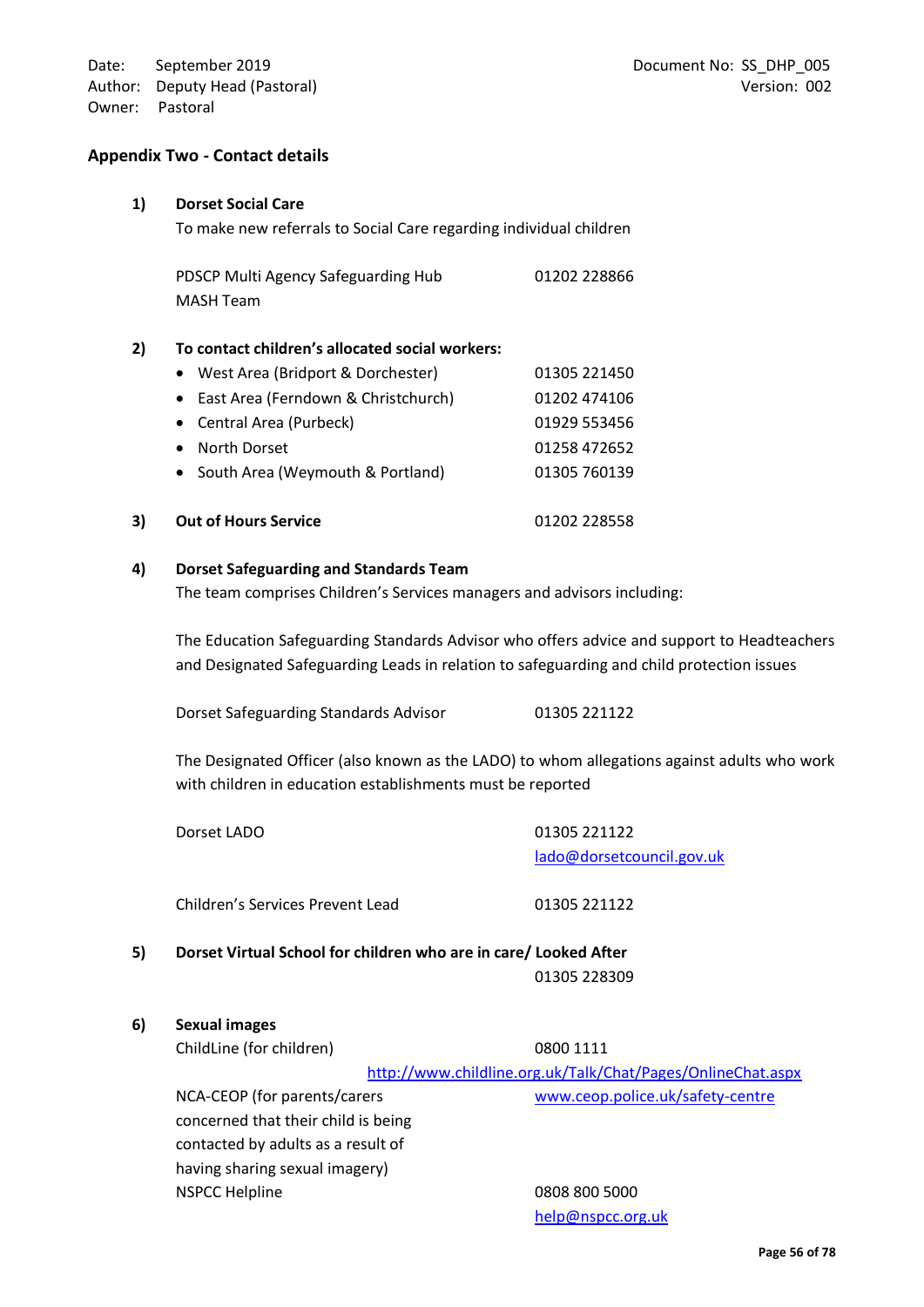Date: September 2021 and the contract of the Document No: SS\_DHP\_005 Author: Deputy Head (Pastoral) Version: 006 Owner: Pastoral

NSPCC Online Safety Helpline 0808 800 5002

**7) Prevent referrals** Preventing terrorism and radicalisation [preventreferrals@dorset.pnn.police.uk](mailto:preventreferrals@dorset.pnn.police.uk) referrals in Dorset

DfE dedicated telephone helpline for 020 7340 7264 [Governors regarding extremism and](mailto:counterGovernors%20regarding%20extremism%20and%20-extremism@education.gsi.gov.uk)  the prevention of radicalisation

non-emergency advice for staff and [counter-extremism@education.gsi.gov.uk](mailto:counterGovernors%20regarding%20extremism%20and%20-extremism@education.gsi.gov.uk)

### **8) Other external agencies**

Sherborne Police Station 01305 222222 or 101 NSPCC 0808 800 5000 NSPCC Whistleblowers Advice Line 0800 028 0285

[help@nspcc.org.uk](mailto:help@nspcc.org.uk)

- **9) Dorset Governor Services (for governor safeguarding training)** 01305 224382
- **10) Other External Agencies for reporting Prevent concerns relating to terrorism and extremism are as follows:**

| Anti-Terrorist hotline                                              | 0800 789 321 |  |  |  |
|---------------------------------------------------------------------|--------------|--|--|--|
| Crime stoppers                                                      | 0800 555 111 |  |  |  |
| Local Police                                                        | 101          |  |  |  |
| https://www.gov.uk/report-suspicious-activity-to-mi5                |              |  |  |  |
| https://www.gov.uk/report-terrorism (for reporting online material) |              |  |  |  |

- **11) Local Housing Authority** <https://www.dorsetforyou.gov.uk/housing/housing.aspx>
- **12) Independent Listener (for Sherborne School Staff)** Jen Kershaw 01935 814525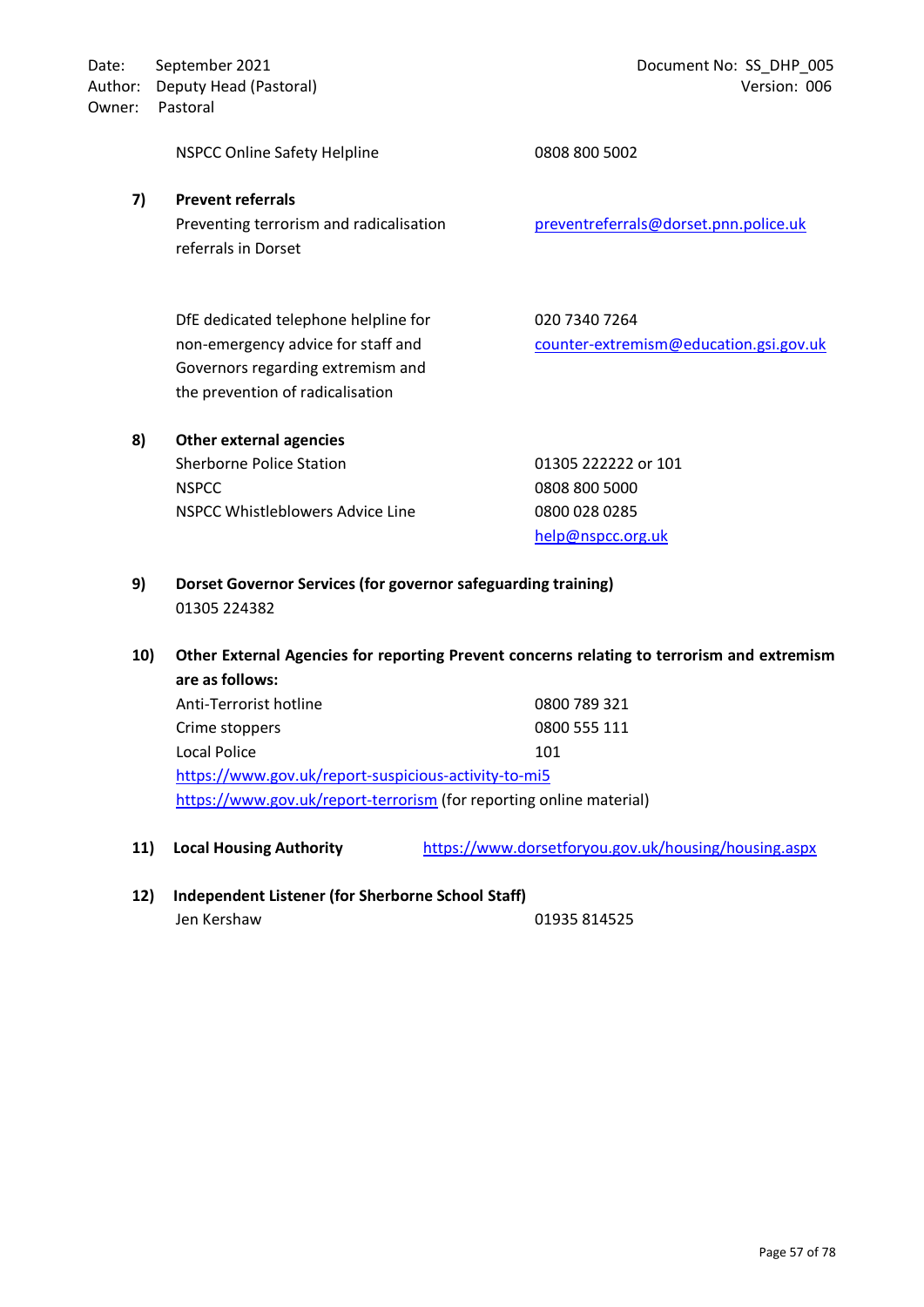Date: September 2021 **Document No: SS\_DHP\_005** Author: Deputy Head (Pastoral) Version: 006 Owner: Pastoral

# **Appendix Three - Possible Indicators of Abuse**

The following information is not designed to turn School staff into experts, but it will help everyone to be more alert to the signs of possible abuse. The examples below are not meant to form an exhaustive list; DSLs and other staff will find it helpful to refer to Government advice 'What to do if you are worried about a child being abused' (2015) and the inter-agency safeguarding procedures on the PDSCP website for more detailed information.

## **i) Physical Abuse**

Most children will collect cuts and bruises in their daily lives. These are likely to be in places where there are bony parts of the body, like elbows, knees and shins. Some children, however, will have bruising which is less likely to have been caused accidentally. An important indicator of physical abuse is where bruises or injuries such as burns are unexplained, or the explanation does not fit the injury or there are differing explanations. A delay in seeking medical treatment for a child when it is obviously necessary is also a cause for concern. Bruising may be more or less noticeable on children with different skin tones or from different ethnic groups and specialist advice may need to be taken.

Patterns of bruising that are suggestive of physical child abuse can include:

- bruising in children who are not independently mobile
- bruises that are seen away from bony prominences
- bruises to the face, back, stomach, arms, buttocks, ears and hands
- multiple bruises in clusters
- multiple bruises of uniform shape
- bruises that carry the imprint of an implement used, hand marks, fingertips or a belt buckle

Although bruising is the commonest injury in physical abuse, fatal non-accidental head injury and nonaccidental fractures can occur without bruising. Any child who has unexplained signs of pain or illness must be seen promptly by a doctor.

Other physical signs of abuse can include:

- cigarette burns, especially burns found on palms, soles of feet, abdomen, buttocks
- immersion burns producing 'stocking' or 'glove' marks on hand and feet
- rope burns
- burns in the shape of common household utensils or appliances
- infected burns indicating delay in treatment
- adult bite marks
- broken bones
- scalds

Changes in behaviour which can also indicate physical abuse:

- fear of parents being approached for an explanation
- aggressive behaviour or severe temper outbursts
- flinching when approached or touched
- withdrawal from physical contact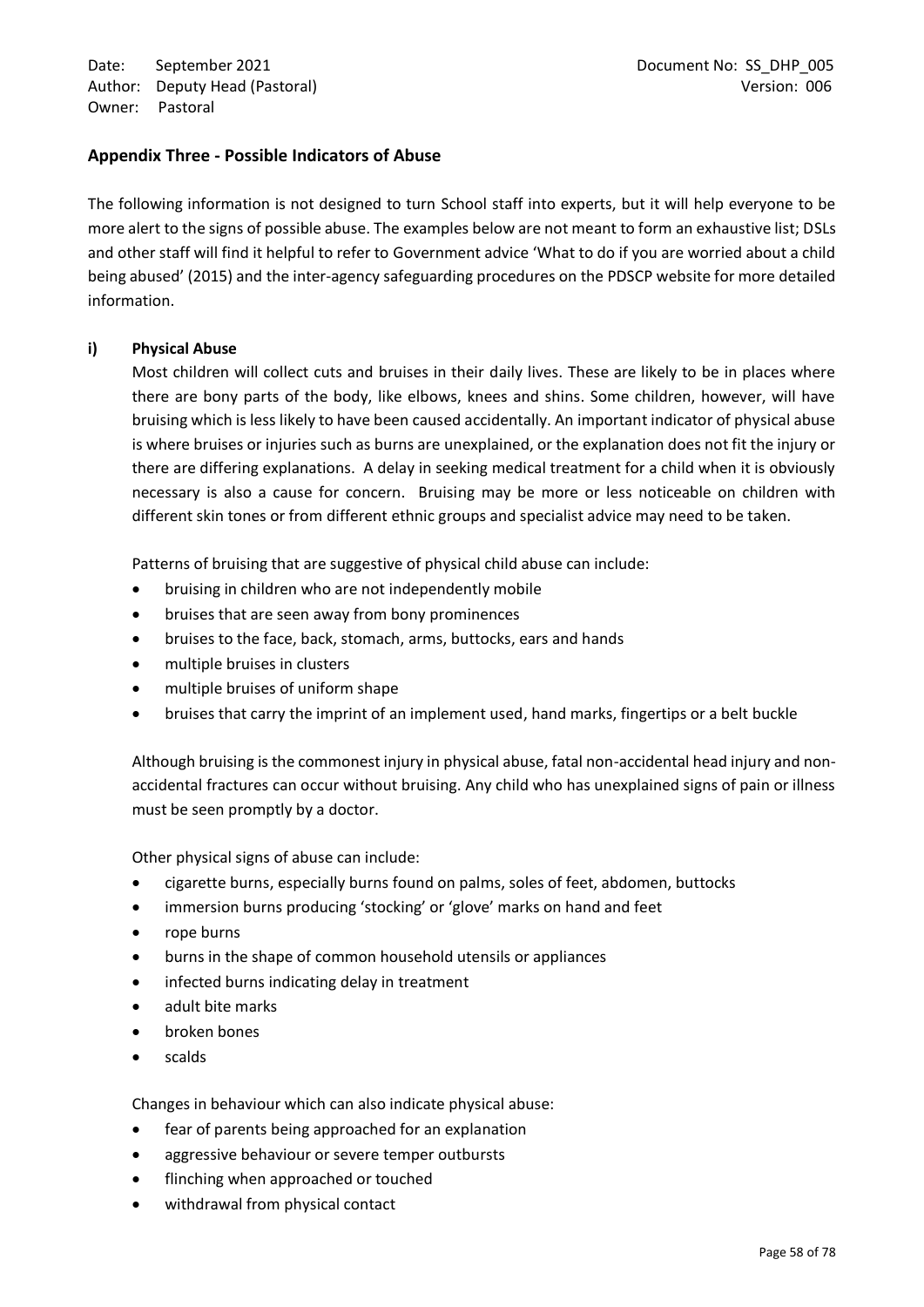Date: September 2021 **Document No: SS\_DHP\_005** Author: Deputy Head (Pastoral) Version: 006 Owner: Pastoral

- bald patches
- self-destructive tendencies
- reluctance to get changed, for example wearing long sleeves in hot weather
- refusal to discuss injuries
- admission of punishment which appears excessive
- missing School
- running away from home

# **ii) Emotional Abuse**

Emotional abuse can be difficult to measure, and often children who appear otherwise well cared for may be emotionally abused by being taunted, put down or belittled. They may receive little or no love, affection or attention from their parents or carers. *Children who live in households where there is domestic violence often suffer emotional abuse.* Emotional abuse can also take the form of children not being allowed to mix/play with other children.

The physical signs of emotional abuse can include:

- a failure to thrive or grow, particularly if the child puts on weight in other circumstances, e.g. in hospital or away from parents' care
- sudden speech disorders
- developmental delay, either in terms of physical or emotional progress.

Changes in behaviour which can also indicate emotional abuse include:

- neurotic behaviour, e.g. sulking, hair twisting, rocking
- being unable to play
- fear of making mistakes
- self-harm
- fear of parents being approached
- fear of new situations
- inappropriate emotional responses to painful situations
- extremes of passivity or aggression
- cruel behaviour, seeming to derive pleasure from hurting others or animals
- drugs/solvent abuse
- chronic running away
- compulsive stealing
- scavenging for food or clothes

### **iii) Sexual Abuse**

Adults who use children to meet their own sexual needs abuse both girls and boys of all ages, including infants and toddlers. Children can also be sexually abused by other children (i.e. those under 18).

Usually, in cases of sexual abuse it is the child's behaviour which may cause concern, although physical signs can also be present. In all cases, children who talk about sexual abuse do so because they want it to stop. It is important, therefore, that they are listened to, taken seriously and appropriate action taken promptly.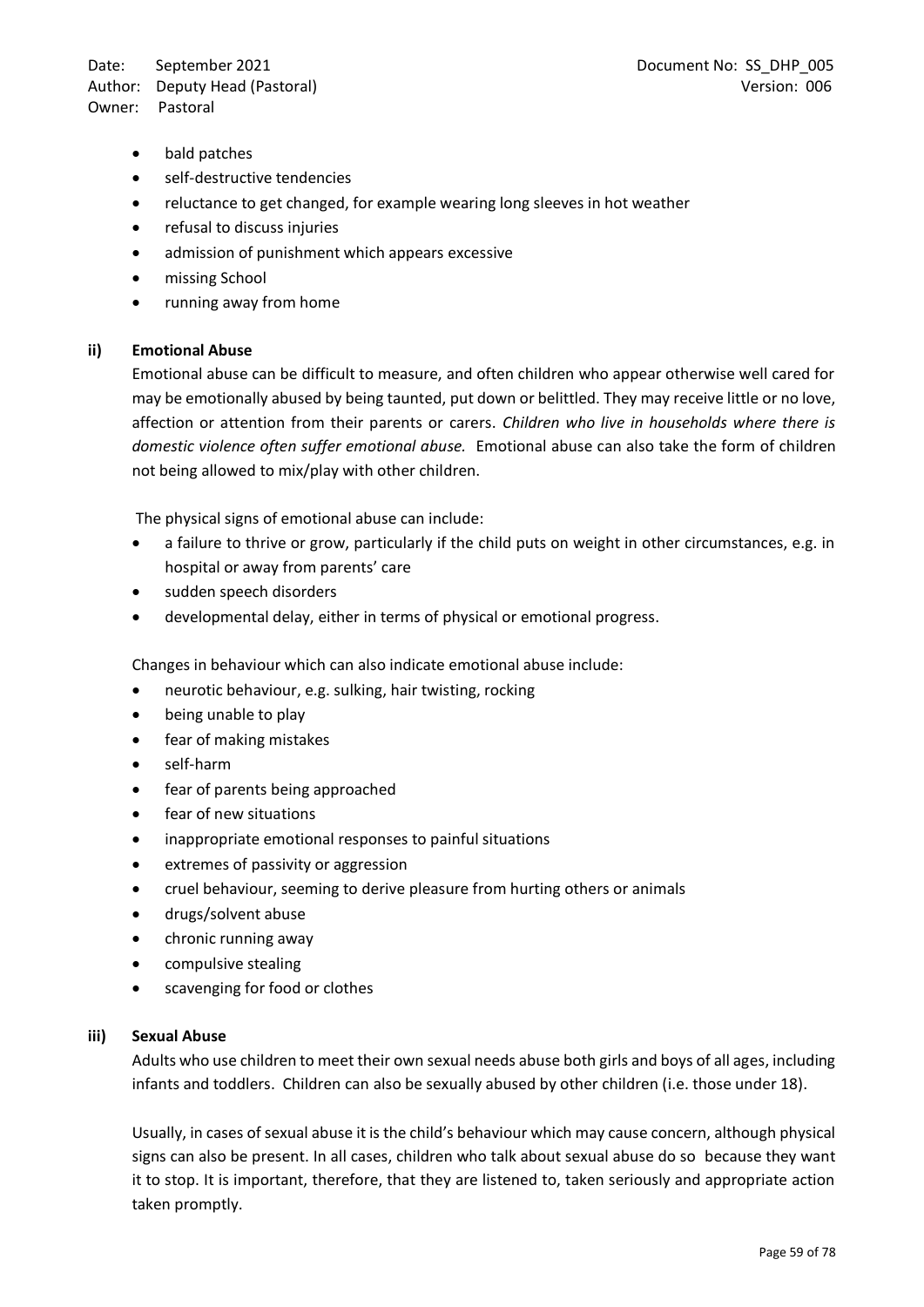The physical signs of sexual abuse can include:

- pain or itching in the genital/anal areas
- bruising or bleeding near genital/anal areas or in the throat
- sexually transmitted diseases
- vaginal discharge or infection
- stomach pains
- discomfort when walking or sitting down
- pregnancy

Changes in behaviour which can also indicate sexual abuse can include:

- sudden or unexplained changes in behaviour, e.g. becoming aggressive or withdrawn
- fear of being left with a specific person or group of people
- be fearful of undressing for gym
- having nightmares
- missing School
- running away from home
- sexual knowledge which is beyond their age or developmental level
- being inappropriately seductive
- sexual drawings or language
- **bedwetting**
- eating problems such as overeating or anorexia
- self-harm or mutilation, sometimes leading to suicide attempts
- saying they have secrets they cannot tell anyone about
- alcohol / substance / drug use
- depression
- suddenly having unexplained sources of money
- not being allowed to have friends (particularly in adolescence)
- acting in a sexually explicit way towards adults or other children
- have chronic ailments such as stomach pains and headaches
- mixing with older people
- sexually abuse a child, sibling or friend

Please also be mindful of the possibility of CSE if you have concerns about sexual abuse.

### **iv) Neglect**

Neglect can be a difficult form of abuse to recognise yet have some of the most lasting and damaging effects on children and young people.

The physical signs of neglect can include:

- constant hunger, sometimes stealing food from other children
- being constantly dirty or smelly
- loss of weight, or being constantly underweight
- inappropriate dress for the conditions
- untreated injury or illness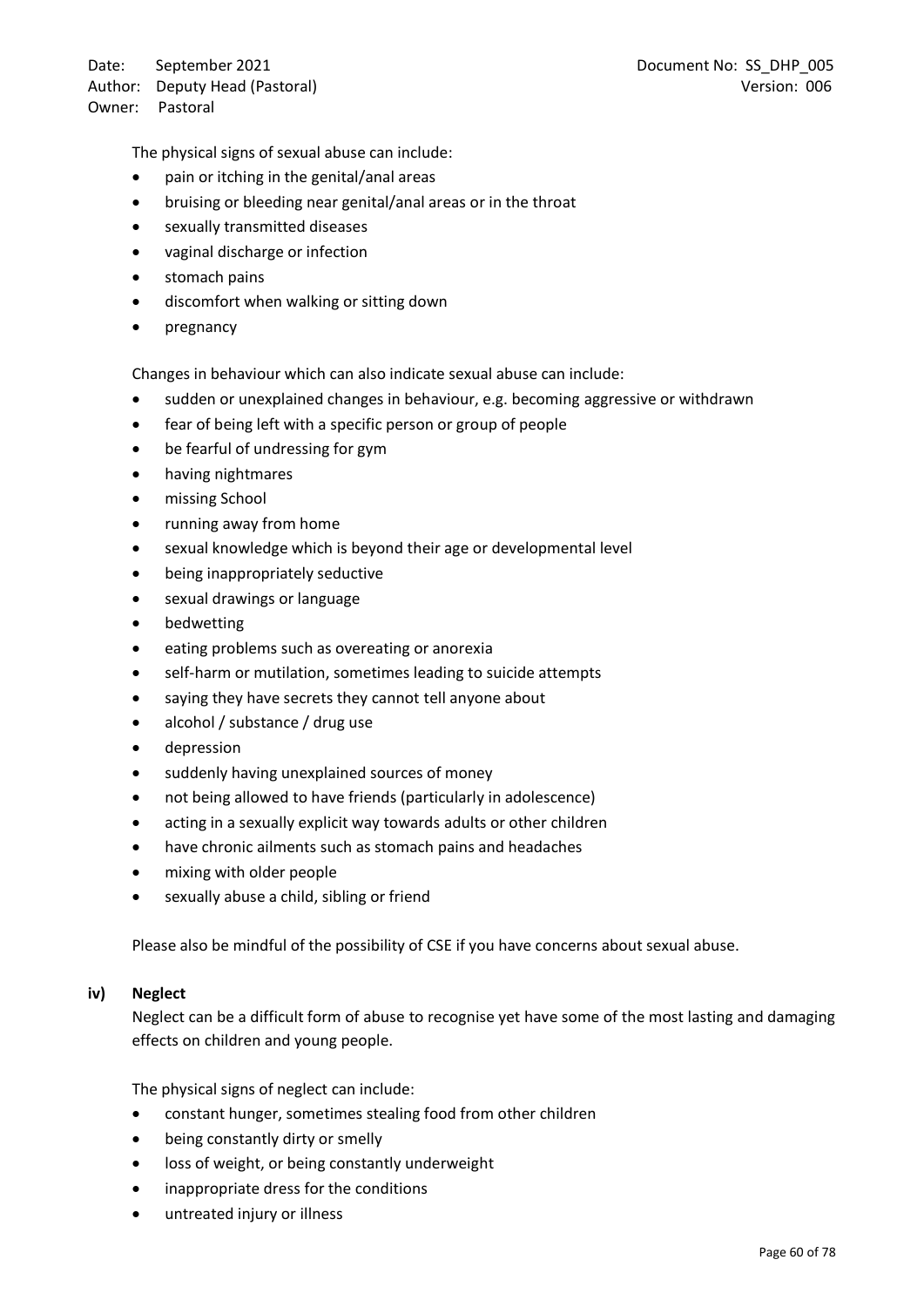Changes in behaviour which can also indicate neglect can include:

- complaining of being tired all the time
- not requesting medical assistance and/or failing to attend appointments
- having few friends
- mentioning being left alone or unsupervised
- assuming adult responsibilities for siblings

It is important that we recognise that providing compensatory care might address the immediate and presenting issue but could cover up or inhibit the recognition of neglect in all aspects of a child's life. Compensatory care is defined as 'providing a child or young person, on a regular basis, help or assistance with basic needs with the aim of redressing deficits in parental care'. This might involve, for example, providing each day a substitute set of clothing because those from home are dirty, or showering a child whose personal hygiene or presentation is such that it is affecting his/her interaction with peers. It does not include isolated or irregular support such as giving lunch money or washing a child who has had an 'accident'. If any adult in School finds s/he is regularly attending to one or more aspects of a child's basic needs, then this will prompt a discussion with the DSL.

The general rule is: the younger the child, the higher the risk in terms of their immediate health. However, serious neglect of older children and adolescents is often overlooked, on the assumption that they have the ability to care for themselves and have made a 'choice' to neglect themselves. Lack of engagement with services should be seen as a potential indicator of neglect.

All staff should be mindful of the above and discuss any concerns with the DSL who will take the appropriate action in accordance with the inter-agency neglect guidance on the PDSCP website.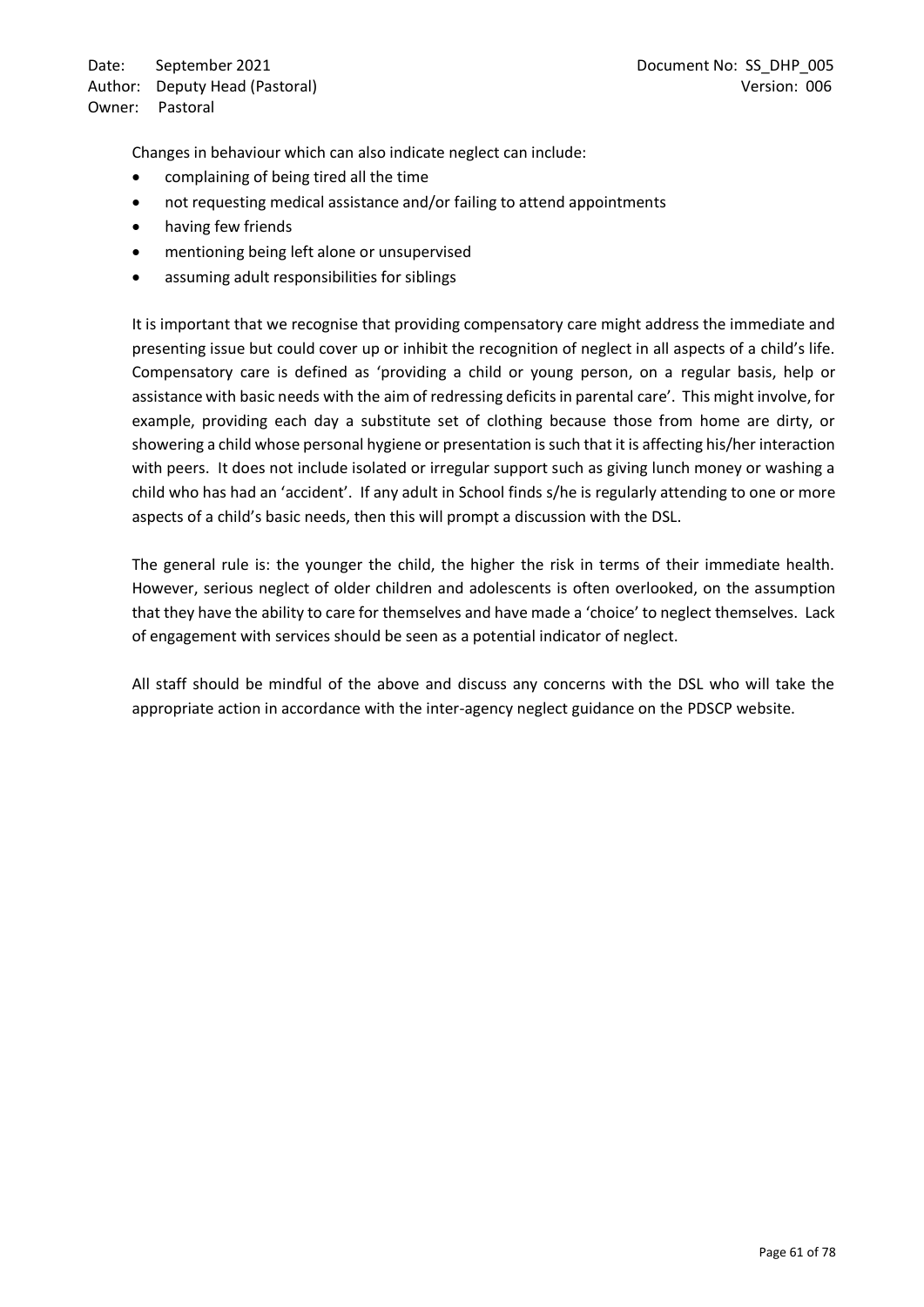## **Appendix Four - Record Keeping: Best Practice**

### **1. Introduction**

- 1.1 The importance of good, clear child welfare and child protection record keeping has been highlighted repeatedly in national and local Serious Case Reviews.
- 1.2 It is the Designated Safeguarding Lead (DSL)'s responsibility to ensure that child protection files, access, storage and transfer meet the required professional standards as detailed in this document.
- 1.3 The common law of confidentiality, Data Protection and Human Rights principles must be adhered to when obtaining, processing or sharing personal or sensitive information or records. Record-keeping guidance in *Information sharing: advice for practitioners (Jul 2018)* highlights the fact that the Seven Golden Rules for Information Sharing are still current and that, 'GDPR and Data Protection Act 2018 do not prevent, or limit, the sharing of info for the purposes of keeping children and young people safe'. Any electronic record keeping system should comply with the general standards set out below.
- 1.4 On the  $7<sup>th</sup>$  July 2015 the School received authority from the PDSCP to hold particular child protection records lawfully within the Data Protection Act for the foreseeable future. The School must not destroy any records for the foreseeable future which could potentially come within the scope of the Independent Inquiry into Child Sexual Abuse established by the Home Secretary.

### **2. Record to be made by an adult receiving a disclosure of abuse (when a child talks about abuse)**

- 2.1 This record should be made as soon as possible **after** the individual hearing the disclosure has reported it verbally to the DSL. The facts, not opinions (unless of particular relevance), should be accurately recorded in a non-judgemental way. It is important to remember that expressing an opinion as to whether the child is telling the truth is not helpful and can prejudice how a case proceeds.
- 2.2 The record should ideally be on a standard 'concerns' form but if this is not used, should include:
	- The child's name, gender and date of birth
	- Date and time of the conversation
	- What was the context and who was present during the disclosure?
	- What did the child say?  $-$  verbatim if possible
	- What questions were asked? verbatim
	- Responses to questions -verbatim
	- Any observations concerning child's demeanour and any injuries
	- The name of the person to whom the disclosure was reported
	- Printed name and job title of the author, followed by signature and date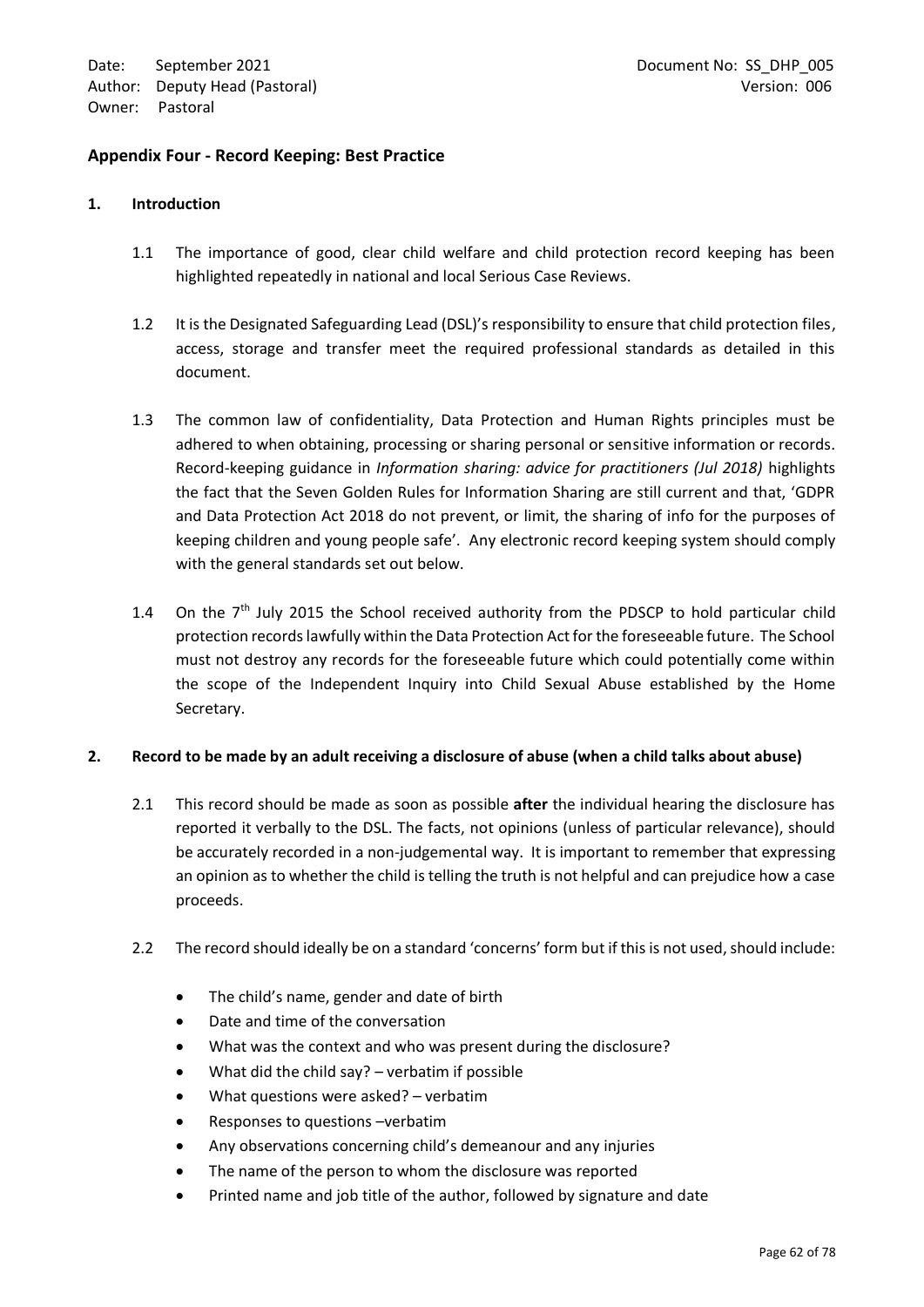- 2.3 The record about a disclosure of abuse should be passed to the DSL and retained in the pupil's child protection file in its original and contemporaneous form (as it could be used as evidence in court proceedings), even if later typed or if the information is incorporated into a report.
- 2.4 Schools should never ask pupils, regardless of their involvement in a child protection matter (i.e. the subject of an allegation, a witness or the alleged 'perpetrator'), to write out their 'statements' of what has happened. In some cases, this could have the unintended consequence of jeopardising a child protection investigation. This applies regardless of whether the incident(s) took place within or outside School.

## **3. Records kept by the DSL**

- 3.1 As stated at 2.2 above it is useful and recommended practice for School staff to have one standard pro forma for recording all 'welfare' and child protection concerns.
- 3.2 The concern form should be passed to the DSL who will make a judgement about what action needs to be taken, in accordance with local inter-agency safeguarding procedures, using the Threshold Tool, if necessary. The decision about any action, whether or not a referral is made to Social Care, will be recorded clearly by the DSL.
- 3.3 Concerns which initially seem trivial may turn out to be vital pieces of information later, so it is important to give as much detail as possible. A concern raised may not progress further than a conversation by the DSL with the parent, or, at the other end of the scale, could lead to matters being heard in a court.
- 3.4 All 'lower level' concerns about a child's welfare, which will generally have been discussed with parents/carers, are kept in the child's main file. Alternatively, some schools have adopted their own systems of collating such welfare concerns, but whichever system is in place, these records should not be labelled 'child protection'.
- 3.5 It is never good practice to keep pupil welfare records in a diary or day-book system. Often it is only when a number of seemingly minor issues relating to an individual pupil over a period of time are seen as a whole that a pattern can be identified indicating a child protection concern.

### **4. Starting a School child protection file**

- 4.1 A School child protection file does not necessarily mean that the pupil is or has been the subject of a child protection conference or plan. 'Child protection file' denotes a high level of School concern which has warranted the involvement of, and in most cases assessment by, childcare social workers.
- 4.2 It is the responsibility of the DSL to start a School child protection file when a social worker is or was involved, e.g.:
	- A formal referral is made by the School to Children's Social Care on an inter-agency referral form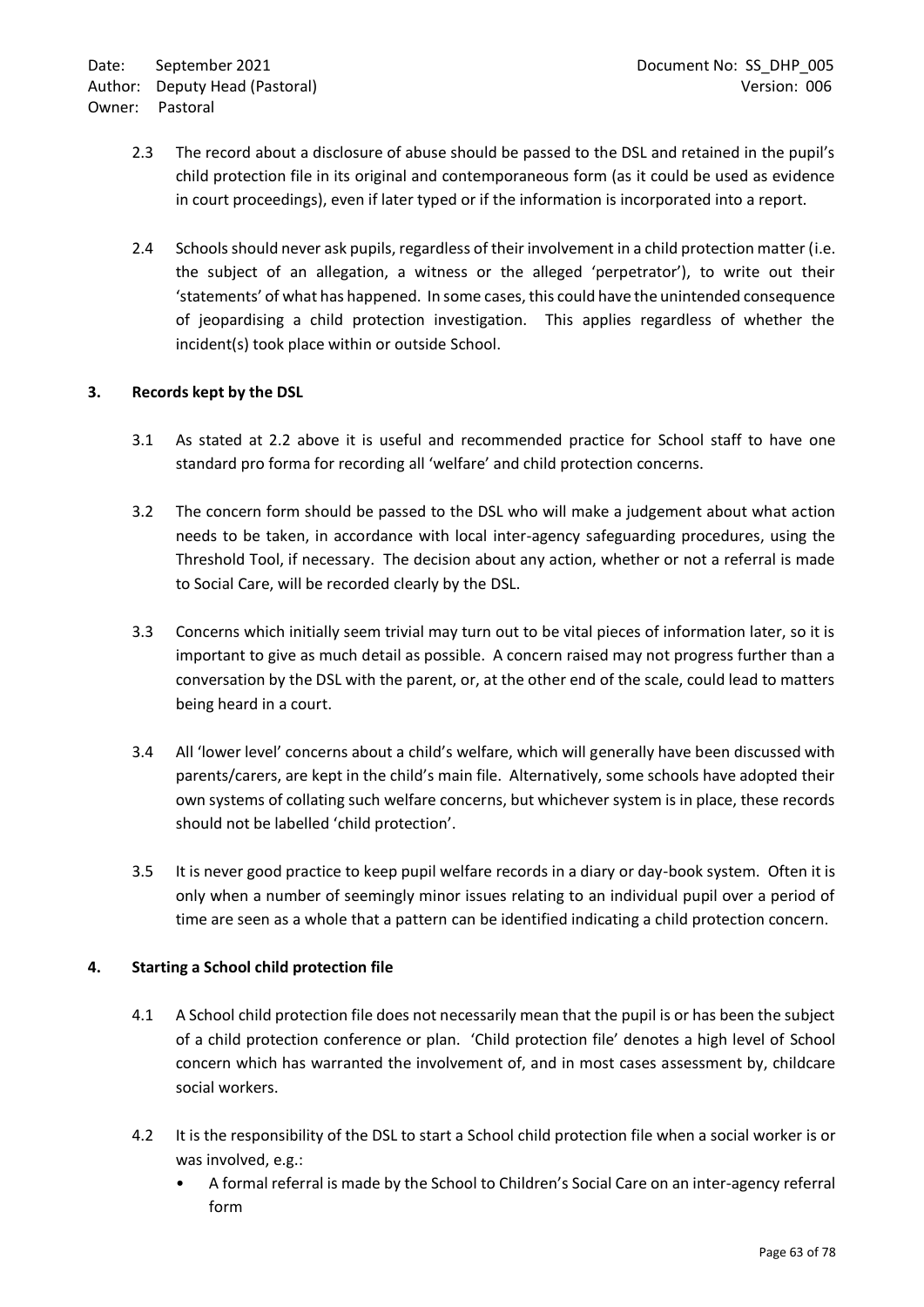- Social Care inform the School they have commenced an assessment in relation to a pupil resulting from information from another source
- A child protection file is forwarded to the School by a previous School or pre-School attended by the pupil
- A child who is in care/looked after transfers into the School
- A pupil is privately fostered
- 4.3 It is not good practice to make 'family files'; each child should have his/her own record which includes information specific to him/her and which will be sent to the next school at the time of transfer. The names of siblings and/or other children who live in the household who also attend the School should be clearly noted on individual files.
- 4.4 If two (or more) pupils at the School are referred to Social Care for the same concern (for example, an allegation of sexually harmful behaviour), then child protection files will be started on both / all pupils.
- 4.5 'Document wallet' type files are not ideal as the papers therein can easily fall out or get 'out of order'.
- 4.6 School child protection files are never 'closed' or de-categorised. Once a school has started a child protection file, it is always a school child protection file and the chronology is maintained so that any future concerns can be considered in the context of past events.
- 4.7 Note If there is an allocated social worker because a child is disabled or a young carer and there are no child protection concerns then a child protection file should not be started.

# **5. Adopted children**

- 5.1 When a pupil is admitted to a school in Reception class and parents provide the information that s/he was adopted prior to commencing education, this should be recorded with their permission on the main school file in order that appropriate support can be provided in future if necessary. In these situations, it is not necessary to start a child protection file **unless** the criteria described above (at 4.2a and 4.2b) also apply.
- 5.2 Some older adopted children will have school child protection files because they were initially in care/looked after and were subsequently adopted. During the period when the child is 'placed for adoption' (prior to an adoption order being made) any file that contains information that identifies both the birth family and the adoptive family must be classed as highly sensitive and this information should only be shared on a strictly 'need to know' basis.
- 5.3 Once the adoption order has been made the DSL in the School that holds the child protection file must overhaul the file. The principle is that there must be nothing that identifies the child's birth name or the birth family. In sifting the file, it is acceptable to destroy documents that will continue to be held by other agencies: for example, child protection conference minutes and LAC review minutes which will be in Social Care records.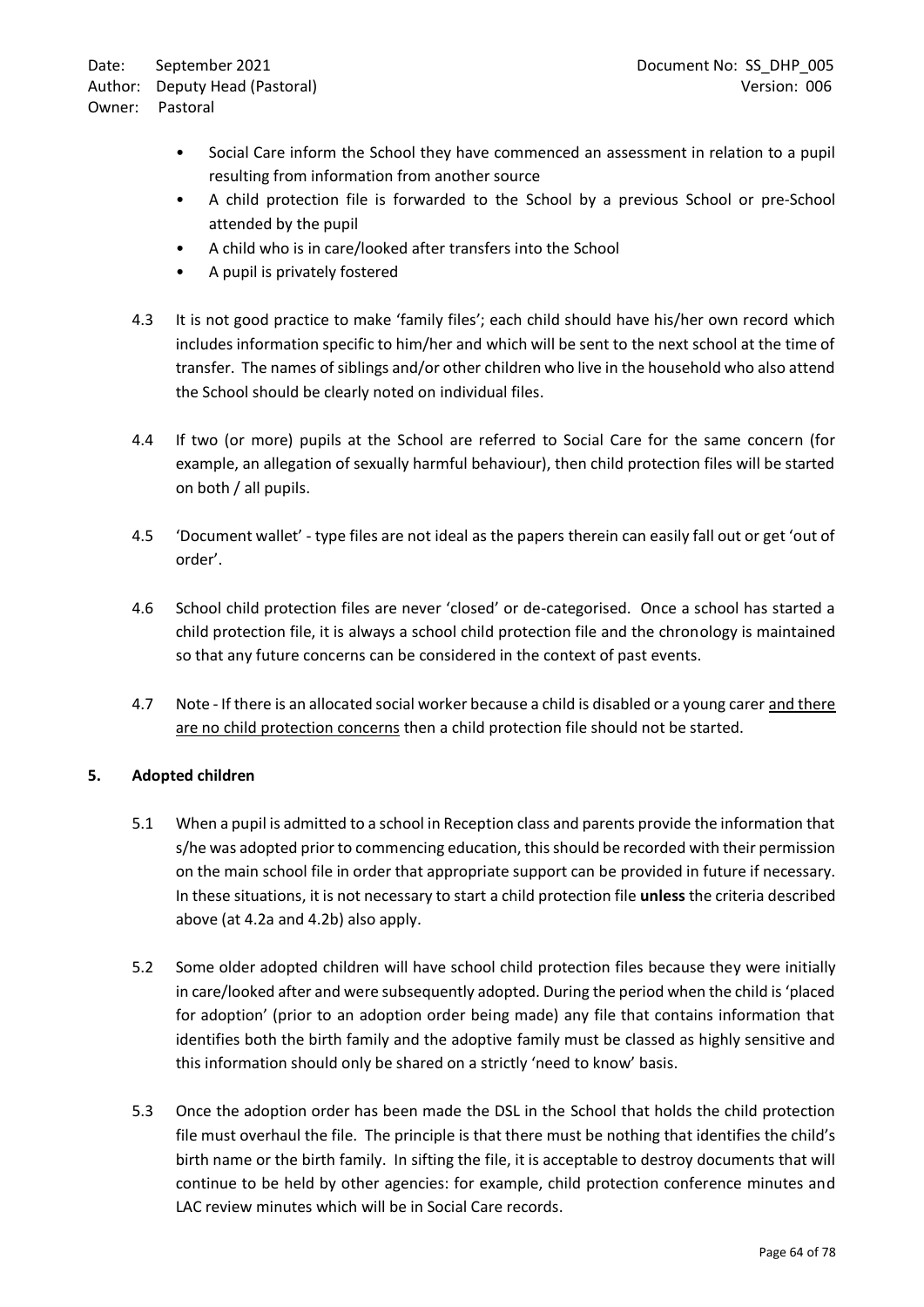- 5.4 A chronology should be prepared that gives an overview of the information previously held in the file but **without giving the child's birth name or any details which would identify the birth family.**
- 5.5 The overhauled file should only contain the new chronology and any information that has originated from within School (for example concern forms). This file should now be in the child's new name, contain no information which identifies the birth name or birth family, will be held in the School as long as the child remains or sent onto a new school as described (at 9) below.
- 5.6 Please note that once a child is adopted, all school records, not just cp files, must be amended so that there is nothing which gives the birth name or identifies the birth family.

## **6. The format of child protection files**

- 6.1 It is helpful if individual files have a front sheet with key information about the pupil and contact details of parents / carers, social worker, and any other relevant professionals.
- 6.2 If the child is Looked-After the front sheet should include important information about legal status, parental responsibility, arrangements for contact with birth parents and extended family, levels of authority delegated to carers and the name of the virtual school head in the authority that looks after the child.
- 6.3 If a pupil is or was subject of a child protection plan or in care / looked after, this should be highlighted in some way to make it immediately obvious to anyone accessing the record.
- 6.4 It is a multi-agency standard that children's child protection files must have at the front an up to date chronology of *significant* incidents or events *and* subsequent actions/outcomes. Maintaining the chronology is an important part of the DSL role; it aids the DSL, Deputy and others to see the central issues 'at a glance' and helps to identify patterns of events and behaviours.
- 6.5 It should make sense as a 'stand-alone' document: anyone else reading the chronology should be able to follow easily what the concerns are/have been, whether the concerns have escalated and why plus the actions taken by the School to support and protect the child. This will be particularly useful for DSLs in receiving schools when pupils transfer, for professionals involved in collating information for Serious Case Reviews and for parents/pupils/ex-pupils if they view the record.
- 6.6 Once a chronology is started it should be updated as appropriate even if Social Care later cease involvement (see 4.6 above).
- 6.6.1 The file should be well organised and include, as appropriate, School 'concern forms', copies of correspondence, School reports to and minutes of child protection conferences, documents relating to children in care / 'looked after' etc. The DSL will decide which relevant information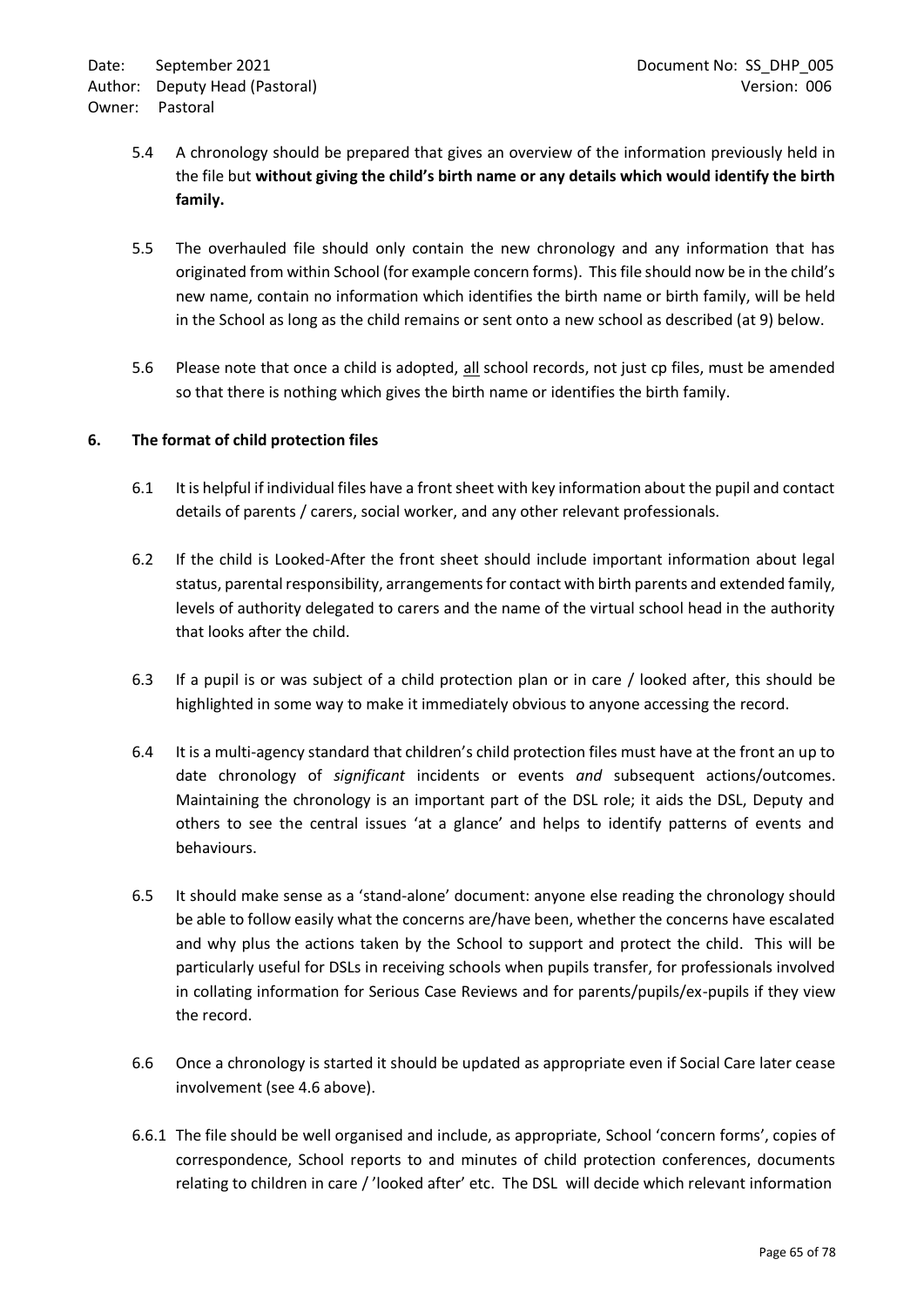which pre-dates the starting of the child protection file, such as CAF or other pastoral care documentation, will also be included.

### **7. Storage**

- 7.1 All records relating to child protection concerns are sensitive and confidential so will be kept in a secure (i.e. locked at all times) filing cabinet, separate from other School files, and accessible through the DSL, the Deputy(s) and other senior staff in larger schools.
- 7.2 The pupil's general School file should be marked in some way (e.g. a yellow star) to indicate that a child protection file exists. All staff that may need to consult a child's School file should be made aware of what the symbol means and to speak to the DSL if necessary if they see this symbol and have concerns. For example, a member of the office staff who is looking in the main file for a parent's contact details because of unexplained absence might decide to report this to the DSL if they see the indicator, in case the absence is significant.

### **8. Sharing of and access to child protection records**

- 8.1 It is highly unlikely that all members of staff need to know the details of a child's situation, or that there should be widespread access to the records. Access to, and sharing of, information should be on a need-to-know basis, decided case by case. The DSL is the best person to decide this. Consideration must also be given to *what* needs to be shared. Generally speaking, the closer the day-to-day contact with the child, the more likely the need to have some information.
- 8.2 The child who is the subject of a child protection record has the right to access the file, *unless* to do so would affect his/her health or well-being or that of another person or would be likely to prejudice a criminal investigation or a Section 47 assessment (which relates to significant harm) under the Children Act 1989.
- 8.3 Parents (i.e. those with parental responsibility in law) are entitled to see their child's child protection file, with the same exemptions as apply to the child's right to access the record. Note that an older pupil may be entitled to refuse access to the record by his/her parents. As a guide, this applies to pupils who are 12 years of age or above if they are of normal development or maturity.
- 8.4 References by name to children other than the pupil who is the subject of the file should be removed when disclosing records, unless consent is obtained from the individual/s concerned (or their parents/carer on their behalf). Care must be taken to ensure all identifying information is removed from the copy of the record to be shared.
- 8.5 Always seek advice from your legal advisor or Dorset Data Protection Officer (01305 838125) if there are any concerns or doubt about a child or parents reading records. However, it is generally good practice to share all information held unless there is a valid reason to withhold it, e.g. to do so would place the child or any other person at risk of harm. Any requests to see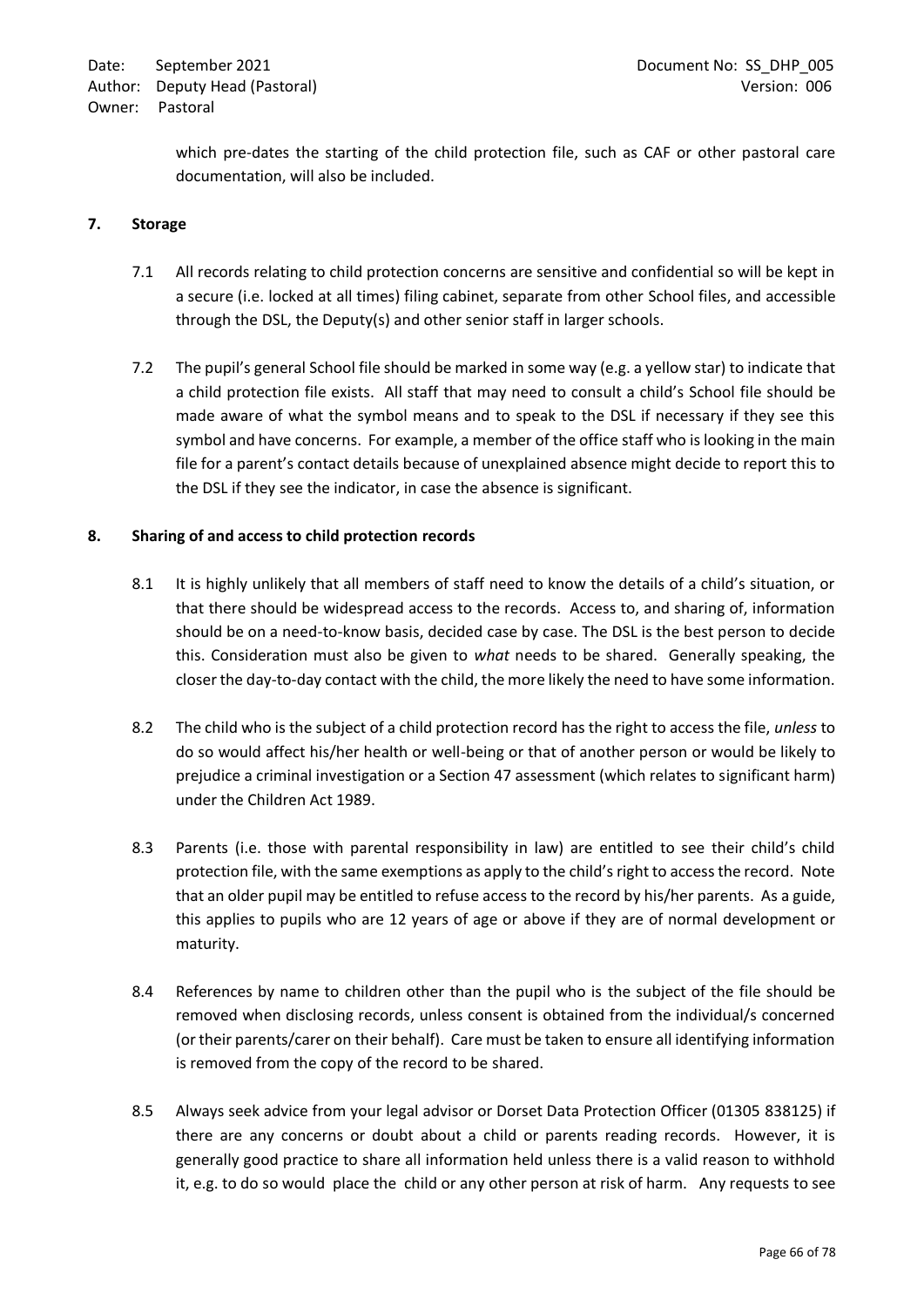the child's record should be made in writing to give time for confidential information, such as any details of other pupils, to be removed.

- 8.6 In respect of requests from pupils or parents for information which wholly or partly consists of an educational record, access should be granted within 15 school days. This might be relevant to 'welfare' concerns in a main School file, for example. Viewing-only access to these records is free but it is reasonable to charge for copies on a sliding scale from £1 - £50 (maximum) depending on the number of pages.
- 8.7 However, should the request only seek access to a child protection file (which is not classed as an educational record), access should be granted within 40 calendar days. A discretionary maximum fee of £10 can be charged for viewing access to or a copy of a child protection record.
- 8.8 If the record to be disclosed contains information about an adult professional, that information can be disclosed if it relates to the performance by that person of their job or other official duties e.g. a reference to a teacher in their teaching role or a school nurse in their nursing role. However, if the reference refers to that individual's private life, it should be removed (unless this relates to a child protection matter which is relevant to the record to be disclosed).
- 8.9 Child protection information should not normally be shared with professionals other than those from Social Care, the Police, Health or the Local Authority. OfSTED and other school inspectors can view individual child protection files. Information should not be released to parents' solicitors on request; advice should be sought from the School's legal advisor in such cases.
- 8.10 Governors, including the Nominated Governor, should not access the records.
- 8.11 Further advice about disclosure of information held in child protection records can be sought from the DCC Data Protection Officer (01305 838125).

### **9. Transfer of child protection records**

- 9.1 When a pupil transfers to another school (including to a Learning Centre because of permanent exclusion) the DSL should inform the receiving school as soon as possible in person or by telephone that child protection records exist. The original records must be passed on either by hand or sent by recorded delivery, separate from the child's main school file. Care must be taken to ensure confidentiality is maintained and the transfer process is as safe as possible.
- 9.2 If the records are to be posted, they should be copied, and these copies retained until there has been confirmation in writing that the originals have arrived at the new school. They can then be shredded.
- 9.3 Whether child protection files are passed on by hand or posted, there should be written evidence of the transfer (such as a form or slip of paper signed and dated by a member of staff at the receiving school.) This receipt should be retained by the originating school for 6 years (in line with guidance from the Records Management Society).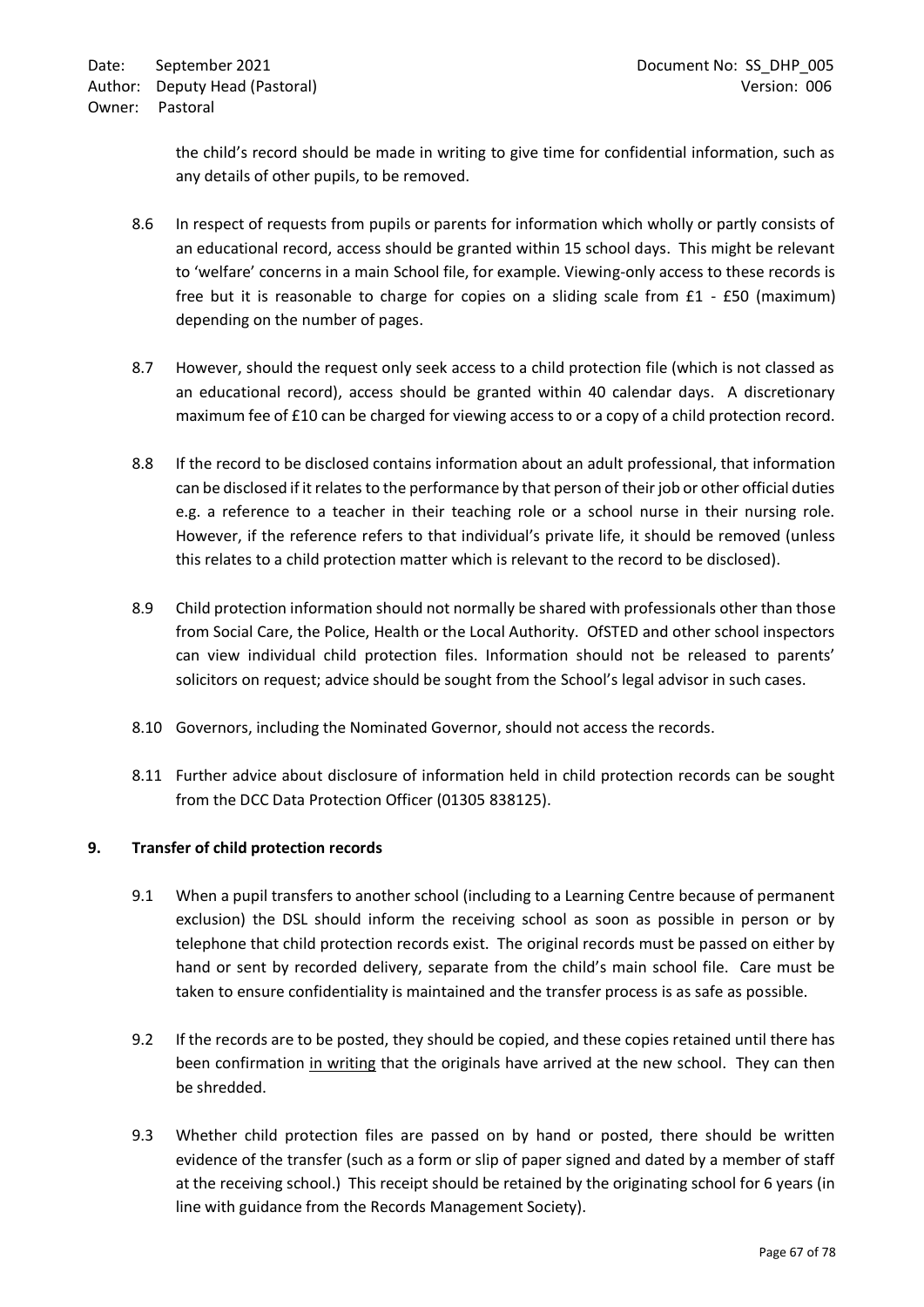- 9.4 If the pupil is removed from the roll to be home educated, the School should pass the child protection file to the LA EHE Administrator and a receipt obtained as described above.
- 9.5 If a pupil with a child protection record leaves the School without a forwarding address and no contact is received from a new school the DSL should follow the School's Child Missing Education (CME) procedures. If there is reason to suspect the pupil is suffering harm, then the DSL will refer to Social Care in the usual way.
- 9.6 If a child arrives in the School in an unplanned way and / or there are concerns about them from the outset, it is worth contacting the previous school for a discussion with the DSL. There might be a CP file which has not been passed on.
- 9.7 School 'welfare' or pastoral records (i.e. where concerns or issues have been raised but there has been no referral to or involvement by a social worker) should also be passed onto the next school for their information and can be included in the main School file, for example. In respect of data protection, parents/carers should be made aware (either individually or through newsletters, for example) that information is transferred in this way to enable the next school to properly support their child. Most parents will understand the reasons for this but if for whatever reason a parent disagrees with you passing on non-child protection documents, you should not do so.

# **10. 'Dual registered' pupils**

10.1 Where a pupil is on roll at the School and starts to attend a Learning Centre (LC), the chronology and other relevant information in the child protection file should be copied and passed to the DSL at the LC at the earliest opportunity. Because of the nature of such 'bespoke' arrangements for individual pupils, the two DSLs should agree on which one of them will keep the chronology updated and how best to communicate to each other significant events and issues in relation to that pupil.

# **11. Retention of records**

- 11.1 The School should retain the record for as long as the pupil remains in School and then transferred as described above.
- 11.2 Guidance from the Records Management Society is that when a pupil with a child protection record reaches statutory school leaving age (or where the pupil completed  $6<sup>th</sup>$  form studies), the last school attended should keep the child protection file until the pupil's 25<sup>th</sup> birthday. It should then be shredded (and a record kept of this having been done, date, and why).
- 11.3 The Independent Inquiry into Child Sexual Abuse has instructed relevant organisations, including schools and colleges, that they should NOT destroy, for the foreseeable future, any of their records that could potentially come into the scope of the inquiry (i.e. any records relating to sexual abuse).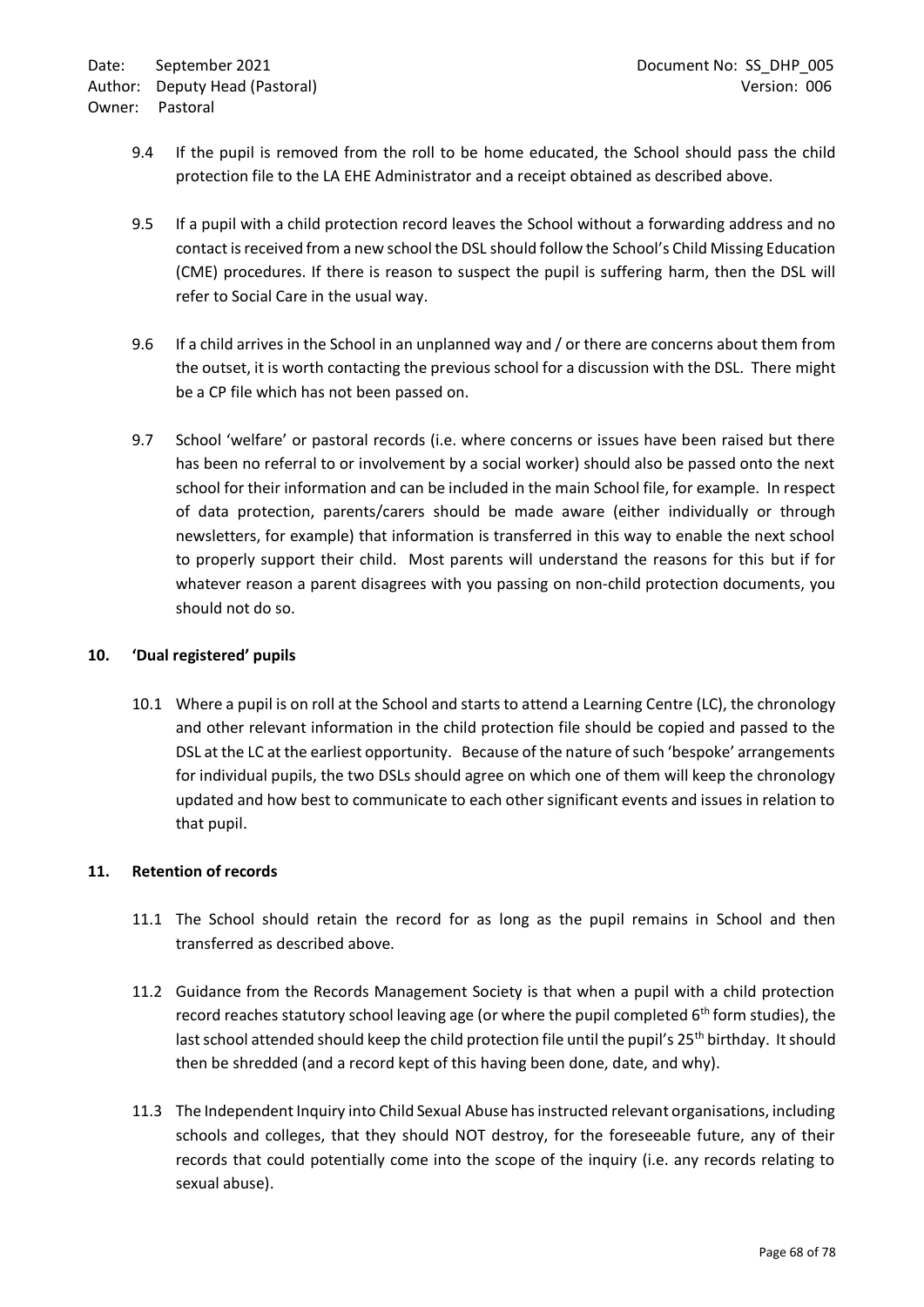### **12. Electronic child protection records**

- 12.1 Electronic records must be password protected with access strictly controlled in the same way as paper records.
- 12.2 They should be in the same format as paper records (i.e. with well-maintained chronologies etc.) so that they are up to date if/when printed, if necessary.
- 12.3 Electronic files must not be transferred electronically to other schools unless there is a secure system in place (such as cjsm, GCSX or IronPort) but should be printed in their entirety, linked with paper documentation such as conference minutes and transferred as described in section 9 above. When the receipt has been returned to confirm that the file has been received at the new school, the computer record should be deleted.

## **13. Sharing information with Further Education (FE) Colleges**

- 13.1 A protocol is in place with DSLs at FE colleges: at the start of each academic year they will send to secondary school DSLs a list of newly enrolled students who have previously attended the School, requesting any relevant information. Secondary school DSLs will use their professional judgement but should always disclose if a young person is in care/looked after, is or has been subject of a child protection plan or is assessed as posing a risk to themselves or other students.
- 13.2 Note this applies only to Dorset schools and FE Colleges with whom the protocol has been agreed.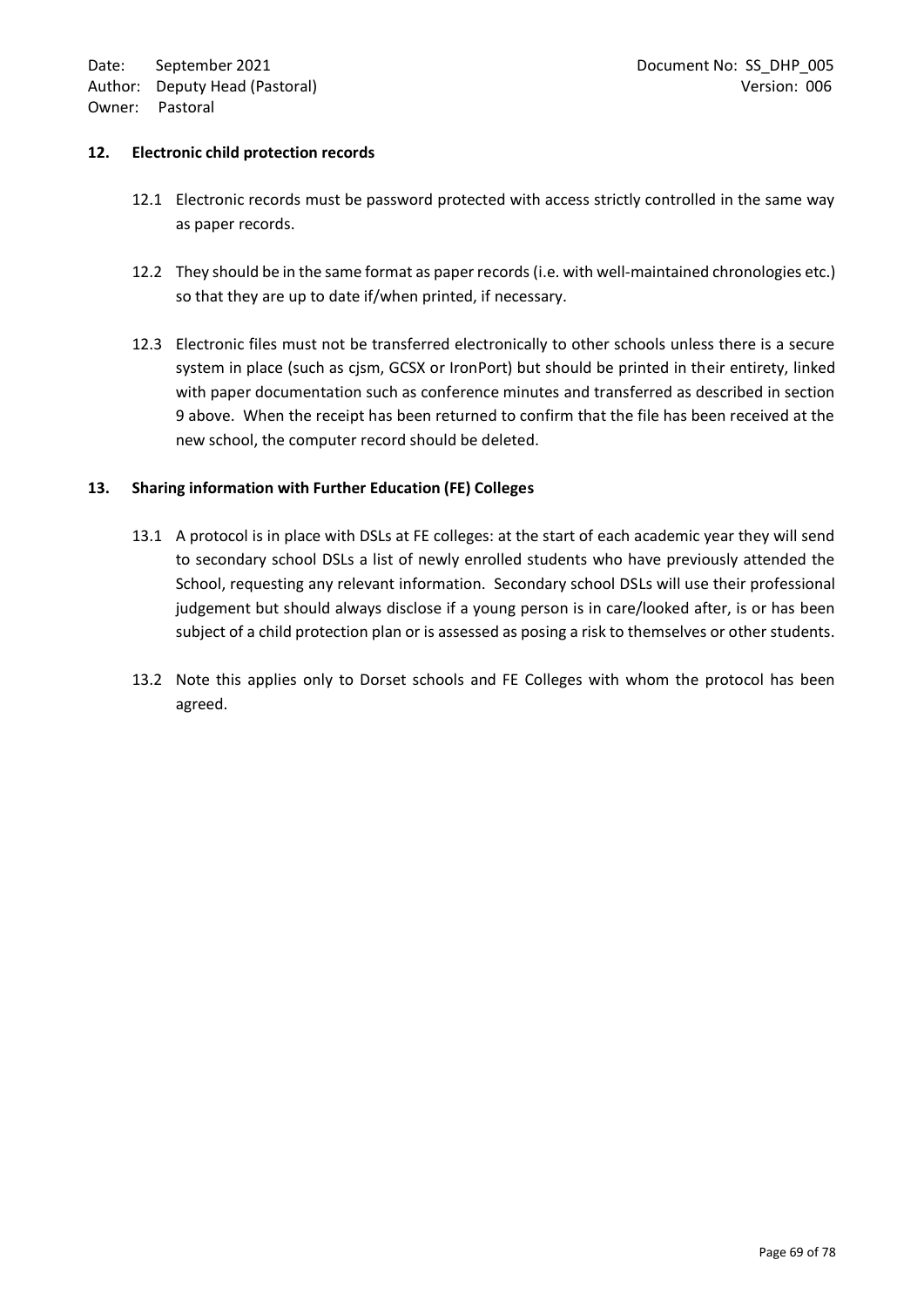Date: September 2019 **Document No: SS\_DHP\_005** Author: Deputy Head (Pastoral) and the control of the control of the Version: 002 Owner: Pastoral

# **Appendix Five - Sexual Violence and Sexual Harassment**

#### **Definitions**

### **Sexual Violence**

Sexual violence are sexual offences under the Sexual Offences Act 2003. They are:

• Rape

Intentional penetration of the vagina, mouth or anus by a penis without consent (and the perpetrator does not believe they have consent).

- Assault by Penetration Intentional penetration of the vagina or anus by a part of the body or something else for sexual purposes without consent (and the perpetrator does not believe they have consent).
- Sexual Assault

Intentional touching of a sexual nature where the victim does not consent, and the perpetrator does not believe they have consent.

Consent is about having the freedom and capacity to choose. Consent may be given for some sexual acts but not others. Consent can be withdrawn at any time.

#### **Sexual Harassment**

Sexual harassment is unwanted conduct of a sexual nature. It can occur online and offline. Sexual harassment is likely to violate a child's dignity and/or make them feel intimidated, degraded or humiliated and/or create a hostile, offensive or sexualised environment.

Sexual harassment can include:

- sexual comments
- sexual 'jokes' or taunting including sexual banter
- physical behaviour such as deliberately brushing against someone, interfering with someone's clothes or displaying images of a sexual nature.
- on-line sexual harassment
- 'Upskirting' (taking a picture under a person's clothing without them knowing, with the intention of viewing their genitals or buttocks to obtain sexual gratification, or cause the victim humiliation, distress or alarm).

#### **Response to an allegation of Sexual Harassment or Sexual Violence**

### Responding to the report

It is important to note that children may not find it easy to tell staff about their abuse verbally. Children can show signs or act in ways that they hope adults will notice and react to. In some cases, the victim may not make a direct report. For example, a friend may make a report, or a member of school staff may overhear a conversation that suggests a child has been harmed, or a child's own behaviour might indicate that something is wrong.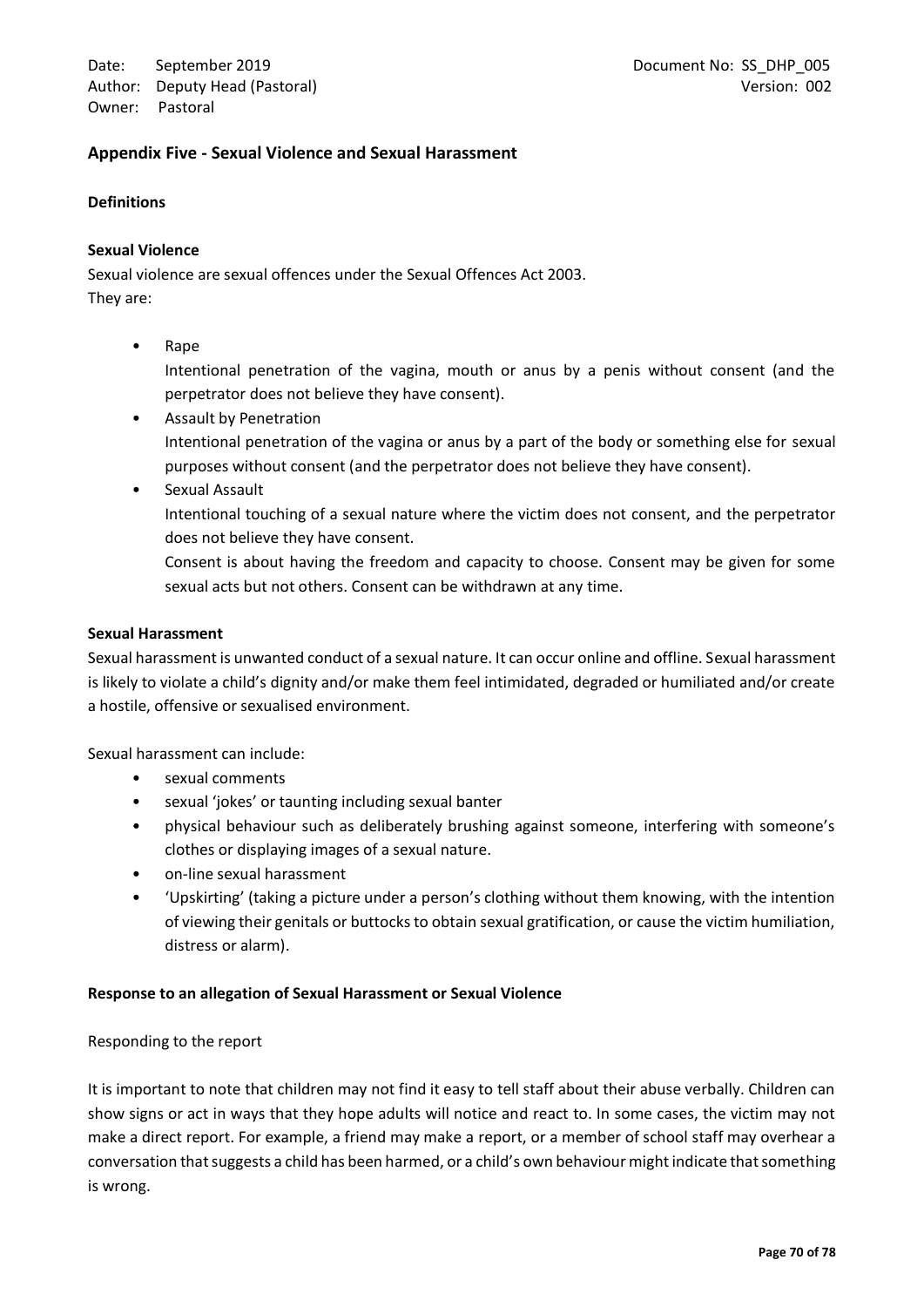It is essential that all victims are reassured that they are being taken seriously, regardless of how long it has taken them to come forward and that they will be supported and kept safe. Abuse that occurs online or outside of the school or college should not be downplayed and should be treated equally seriously. A victim should never be given the impression that they are creating a problem by reporting sexual violence or sexual harassment. Nor should a victim ever be made to feel ashamed for making a report or their experience minimised.

As with all safeguarding concerns, it is important that in such instances staff take appropriate action in accordance with their child protection policy. They should not assume that someone else is responding to any incident or concern. If in any doubt, they should speak to the designated safeguarding lead (or a deputy). In such cases, the basic safeguarding principles remain the same, but it is important for the school or college to understand why the victim has chosen not to make a report themselves. This discussion should be handled sensitively and with the support of children's social care if required.

There may be reports where the alleged sexual violence or sexual harassment involves pupils or students from the same school or college but is alleged to have taken place away from the school or college premises, or online. There may also be reports where the children concerned attend two or more different schools or colleges. The safeguarding principles, and the School's duty to safeguard and promote the welfare of their pupils and students, remain the same. In such circumstances, appropriate information sharing and effective multi-agency working will be especially important.

As per Part one of Keeping children safe in education, if staff have any concerns about a child's welfare, they should act on them immediately rather than wait to be told.

The following safeguarding practice will be followed:

- if possible, managing reports with two members of staff present, (preferably one of them being the designated safeguarding lead or a deputy). However, this might not always be possible;
- where the report includes an online element, being aware of searching screening and confiscation advice (for schools) and the key consideration is for staff not to view or forward illegal images of a child. In some cases, it may be more appropriate to confiscate any devices to preserve any evidence and hand them to the police for inspection;
- not promising confidentiality at this initial stage as it is very likely a concern will have to be shared further (for example, with the designated safeguarding lead or children's social care) to discuss next steps. Staff should only share the report with those people who are necessary in order to progress it. It is important that the victim understands what the next steps will be and who the report will be passed to;
- recognising that a child is likely to disclose information to someone they trust: this could be anyone on the school or college staff. It is important that the person to whom the child discloses recognises that the child has placed them in a position of trust. They should be supportive and respectful of the child;
- recognising that an initial disclosure to a trusted adult may only be the first incident reported, rather than representative of a singular incident and that trauma can impact memory and so children may not be able to recall all details or timeline of abuse;
- keeping in mind that certain children may face additional barriers to telling someone because of their vulnerability, disability, sex, ethnicity and/or sexual orientation;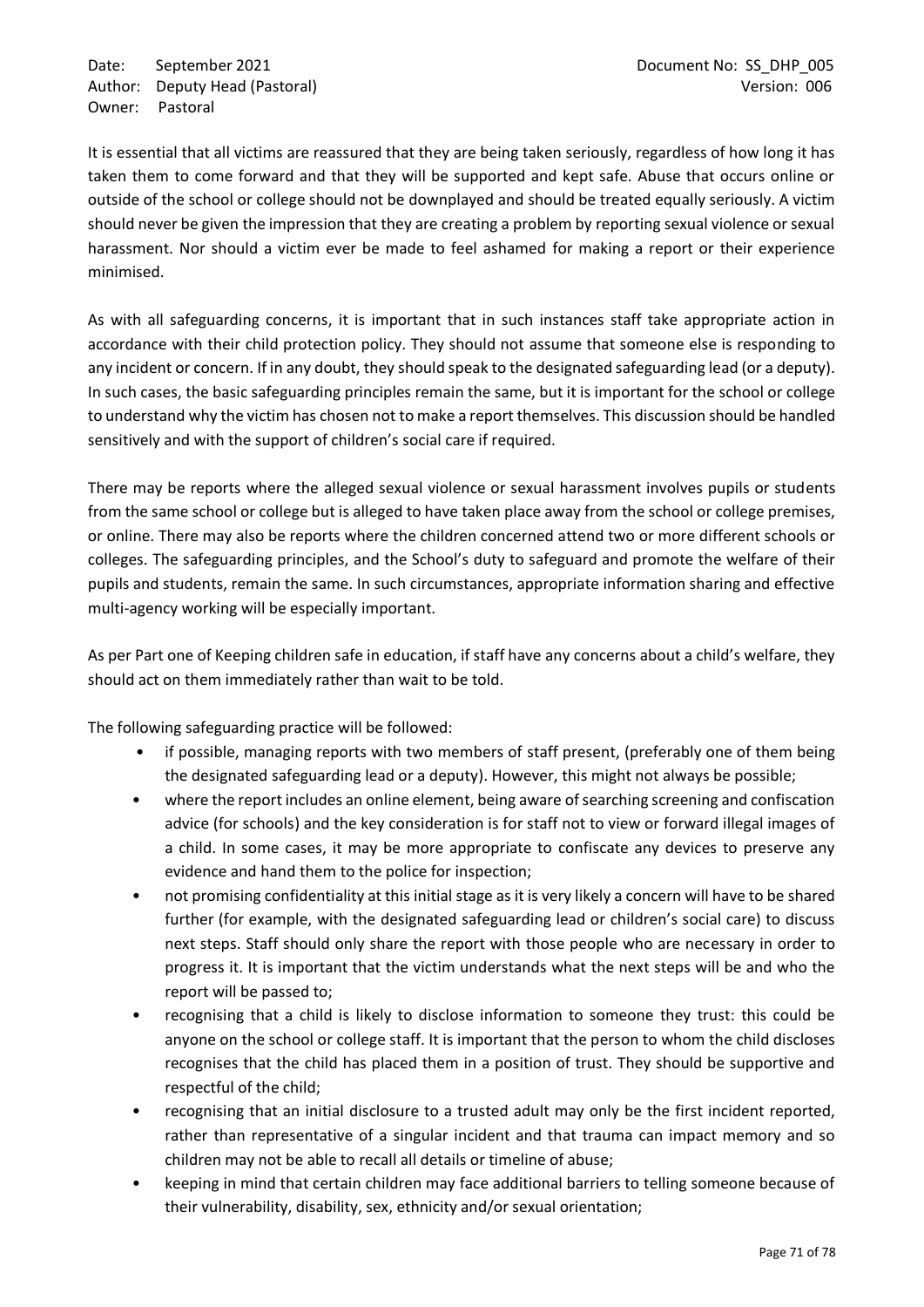- listening carefully to the child, reflecting back, using the child's language, being non-judgmental, being clear about boundaries and how the report will be progressed, not asking leading questions and only prompting the child where necessary with open questions – where, when, what, etc. It is important to note that whilst leading questions should generally be avoided, staff can ask children if they have been harmed and ask what the nature of that harm was;
- considering the best way to make a record of the report. Best practice is to wait until the end of the report and immediately write up a thorough summary. This allows the staff member to devote their full attention to the child and to listen to what they are saying. It may be appropriate to make notes, especially if a second member of staff is present. However, if making notes, staff should be conscious of the need to remain engaged with the child and not appear distracted by the note taking. Either way, it is essential a written record is made;
- only recording the facts as the child presents them. The notes should not reflect the personal opinion of the note taker. Schools and colleges should be aware that notes of such reports could become part of a statutory assessment by children's social care and/or part of a criminal investigation; and
- following the safeguarding referral process as described in the school safeguarding policy which involves informing the designated safeguarding lead (or deputy), as soon as practically possible, if the designated safeguarding lead (or deputy) is not involved in the initial report.

The victim and alleged perpetrator will require on-going support. Substantial details of this can be found in Part 5 of 'Keeping Children Safe in Education (Sept 2021)'. It is recommended that the victim is offered a designated trusted adult to talk to about their needs. This may be a tutor, Housemaster or the DSL but it may also be another adult within the school and should be the choice of the pupil's.

The victim will not be isolated although there may be times when they will feel unable to attend lessons or other activities. This will be supported by the school and will be because the victim wants to, not because it makes it easier for the school to deal with the situation.

Support of the perpetrator will also be considered. Any child will likely experience stress as a result of being the subject of allegations and may have unmet needs as well as posing a risk to other children. Advice will be taken as appropriate from children's social care, specialist sexual violence services and the police where relevant.

Further guidance may be found in '[Sexual Violence and Sexual Harassment Between Children in Schools and](https://assets.publishing.service.gov.uk/government/uploads/system/uploads/attachment_data/file/1014224/Sexual_violence_and_sexual_harassment_between_children_in_schools_and_colleges.pdf)  [Colleges' \(September 2021\).](https://assets.publishing.service.gov.uk/government/uploads/system/uploads/attachment_data/file/1014224/Sexual_violence_and_sexual_harassment_between_children_in_schools_and_colleges.pdf)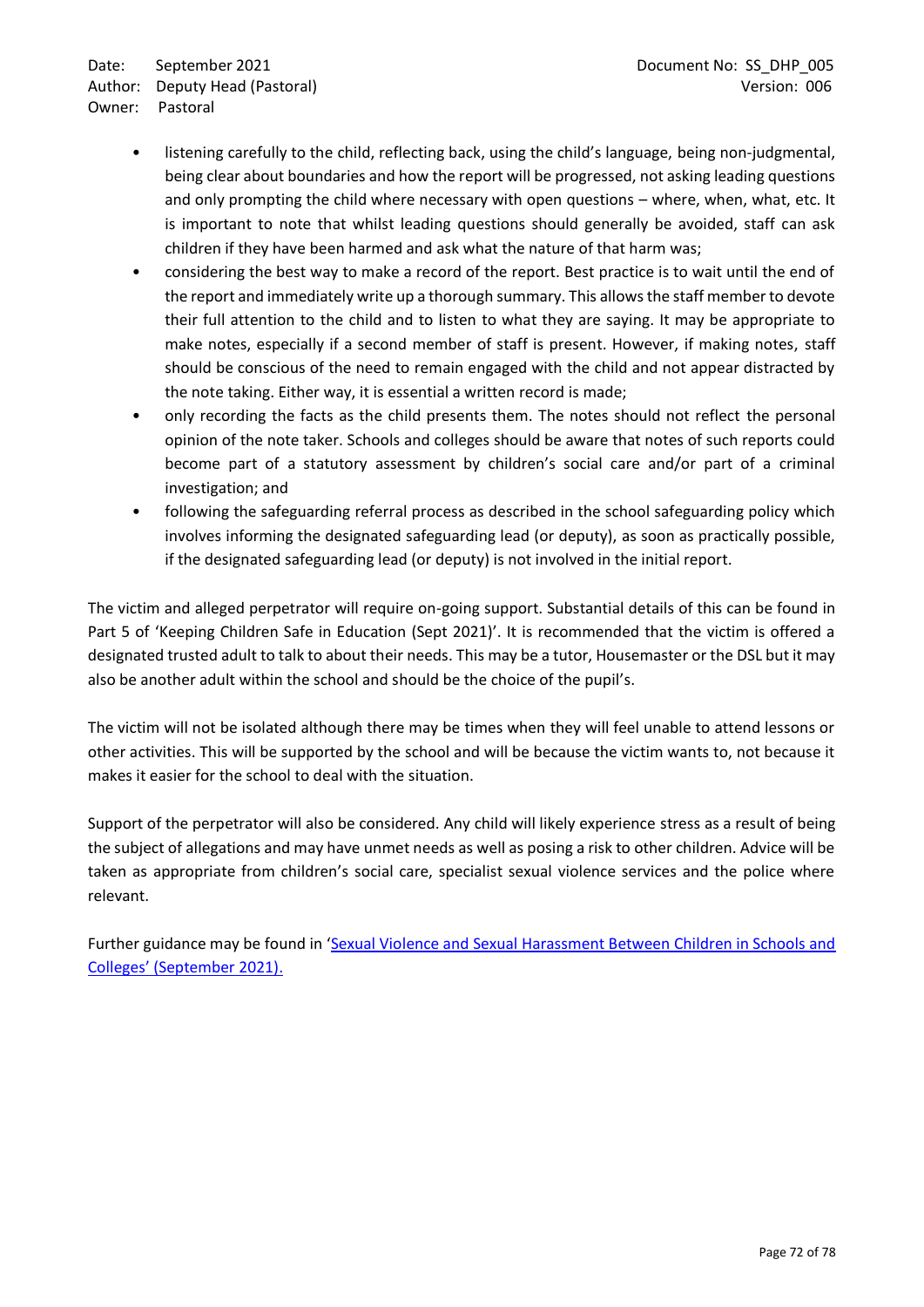Date: September 2021 **Document No: SS\_DHP\_005** Author: Deputy Head (Pastoral) Version: 006 Owner: Pastoral

### **Appendix Six - Prevent within schools**

#### **Indicators of vulnerability or involvement in extremism**

There is no such thing as a 'typical extremist' and those involved in extremism come from a range of backgrounds and experiences. A list of indicators is given below to assist professionals to understand and identify factors that could suggest a child, young person or their family may be vulnerable or involved with extremism.

The list of indicators is not exhaustive and all or none may be present in individual cases of concern. Nor does it mean that vulnerable people/ young people experiencing these factors are automatically at risk of exploitation for the purposes of extremism. The accepted view is that a complex relationship between the various aspects of an individual's identity determines their vulnerability to extremism. Over-simplified assessments based upon demographics and poverty indicators have consistently demonstrated to increase victimisation, fail to identify vulnerabilities and, in some cases, increase the ability of extremists to exploit, operate and recruit.

#### **1. Vulnerability**

- Identity Crisis Distance from cultural/ religious heritage and uncomfortable with their place in the society around them
- Personal Crisis Family tensions; sense of isolation; adolescence; low self-esteem; disassociating from existing friendship group and becoming involved with a new and different group of friends; searching for answers to questions about identity, faith and belonging
- Personal Circumstances Migration; local community tensions; events affecting country or region of origin; alienation from UK values; having a sense of grievance that is triggered by personal experience of racism or discrimination or aspects of Government policy
- Unmet Aspirations Perceptions of injustice; feeling of failure; rejection of civic life
- Criminality Experiences of imprisonment; poor resettlement/ reintegration, previous involvement with criminal groups

#### **2. Access to extremism / extremist influences**

- Is there reason to believe that the child/young person associates with those known to be involved in extremism - either because they associate directly with known individuals or because they frequent key locations where these individuals are known to operate? (e.g. the child/young person is the partner, spouse, friend or family member of someone believed to be linked with extremist activity)
- Does the child/young person frequent, or is there evidence to suggest that they are accessing the internet for the purpose of extremist activity? (e.g. Use of closed network groups, access to or distribution of extremist material, contact associates covertly via Skype / email etc.)
- Is there reason to believe that the child/young person has been or is likely to be involved with extremist / military training camps / locations?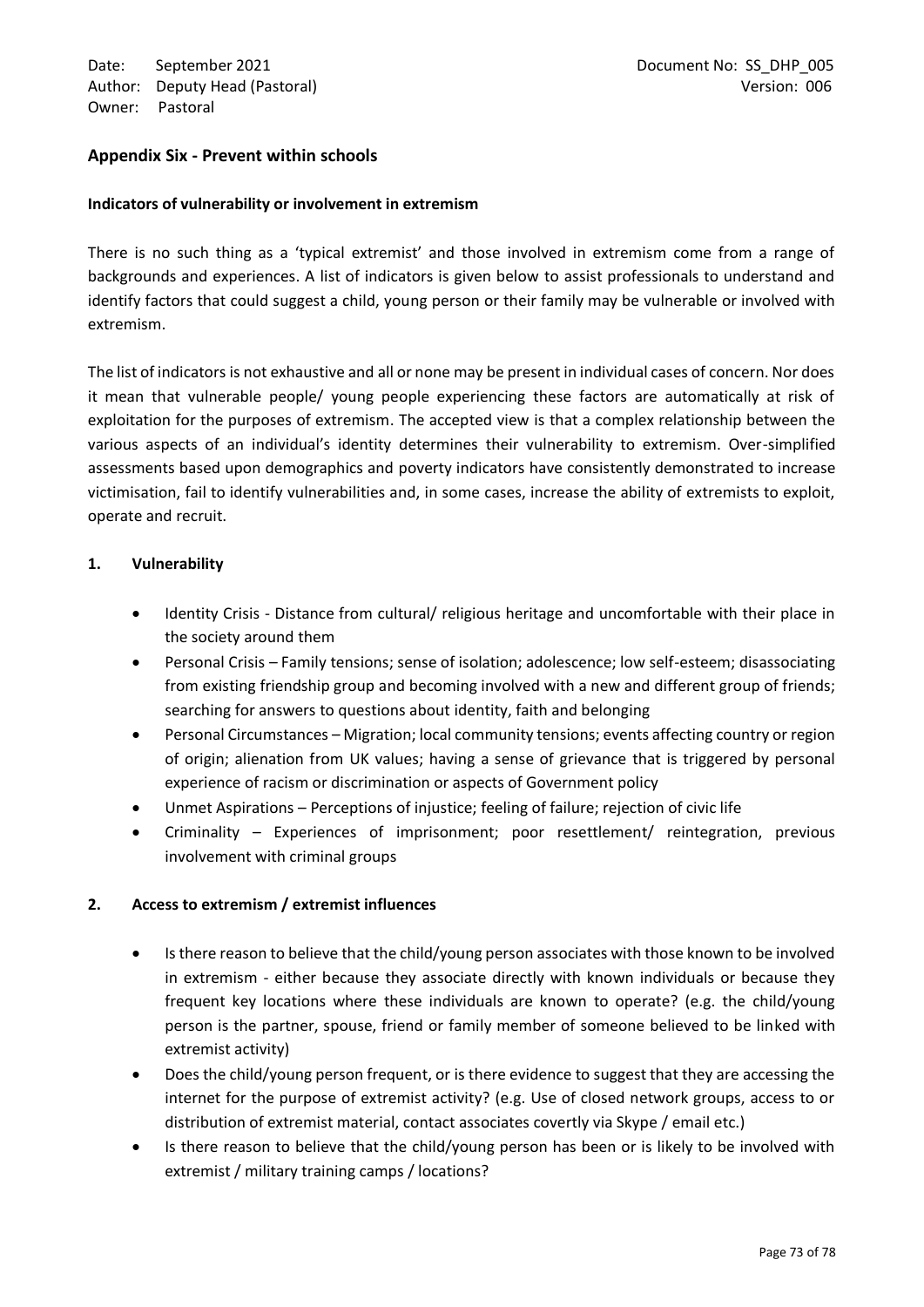- Is the child/young person known to have possessed or is actively seeking to possess and/ or distribute extremist literature / other media material likely to incite racial / religious hatred or acts of violence?
- Does the child / young person sympathise with, or support illegal / illicit groups e.g. propaganda distribution, fundraising and attendance at meetings?
- Does the child / young person support groups with links to extremist activity but not illegal / illicit e.g. propaganda distribution, fundraising and attendance at meetings?

# **3. Experiences, Behaviours and Influences**

- Has the child / young person encountered peer, social, family or faith group rejection?
- Is there evidence of extremist ideological, political, or religious influence on the child / young person from within or outside UK?
- Have international events in areas of conflict and civil unrest had a personal impact on the child/ young person resulting in a noticeable change in behaviour? It is important to recognise that many people may be emotionally affected by the plight of what is happening in areas of conflict (i.e. images of children dying) it is important to differentiate them from those that sympathise with or support extremist activity
- Has there been a significant shift in the child / young person's behaviour or outward appearance that suggests a new social / political or religious influence?
- Has the child/ young person come into conflict with family over religious beliefs / lifestyle / dress choices?
- Does the child / young person vocally support terrorist attacks, either verbally or in their written work?
- Has the child / young person witnessed or been the perpetrator/ victim of racial or religious hate crime or sectarianism?

# **4. Travel**

- Is there a pattern of regular or extended travel within the UK, with other evidence to suggest this is for purposes of extremist training or activity?
- Has the child / young person travelled for extended periods of time to international locations known to be associated with extremism?
- Has the child / young person employed any methods to disguise their true identity? Has the child / young person used documents or cover to support this?

# **5. Social Factors**

- Does the child / young person have experience of poverty, disadvantage, discrimination, or social exclusion?
- Does the child / young person experience a lack of meaningful employment appropriate to their skills?
- Does the child / young person display a lack of affinity or understanding for others, or social isolation from peer groups?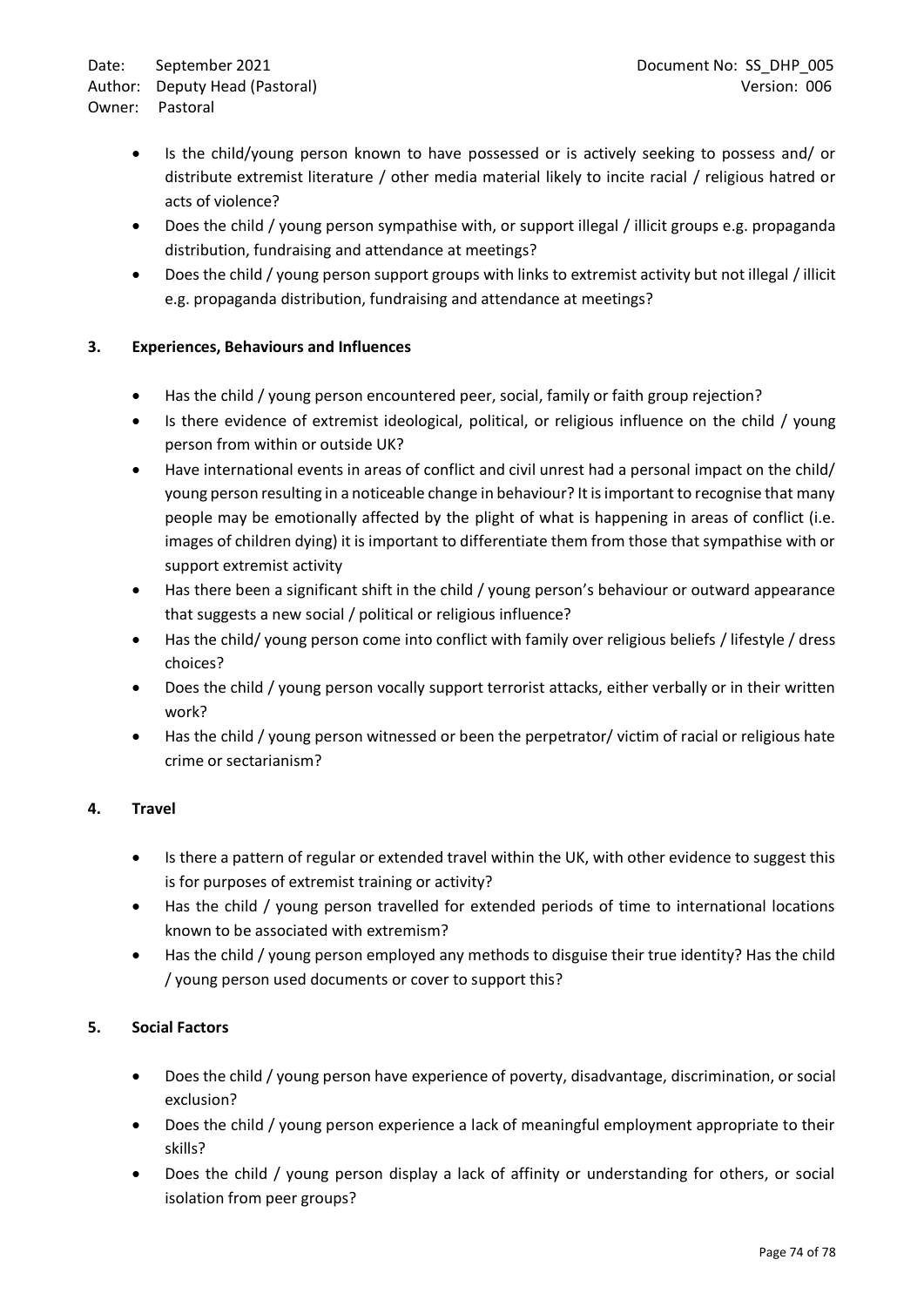Date: September 2021 and Document No: SS\_DHP\_005 Author: Deputy Head (Pastoral) and the control of the control of the Version: 006 Owner: Pastoral

- Does the child / young person demonstrate identity conflict and confusion normally associated with youth development?
- Does the child / young person have any learning difficulties / mental health support needs?
- Does the child / young person demonstrate a simplistic or flawed understanding of religion or politics?
- Does the child / young person have a history of crime, including episodes in prison?
- Is the child /young person a foreign national, refugee or awaiting a decision on their immigration / national status?
- Does the child / young person have insecure, conflicted, or absent family relationships?
- Has the child / young person experienced any trauma in their lives, particularly any trauma associated with war or sectarian conflict?
- Is there evidence that a significant adult or other in the child /young person's life has extremist view or sympathies?

## **6. More critical risk factors could include**

- Being in contact with extremist recruiters
- Articulating support for extremist causes or leaders
- Accessing extremist websites, especially those with a social networking element
- Possessing extremist literature
- Using extremist narratives and a global ideology to explain personal disadvantage
- Justifying the use of violence to solve societal issues
- Joining extremist organisations
- Significant changes to appearance and/or behaviour

#### **If you have any concerns discuss them with your DSL and local Prevent Officer**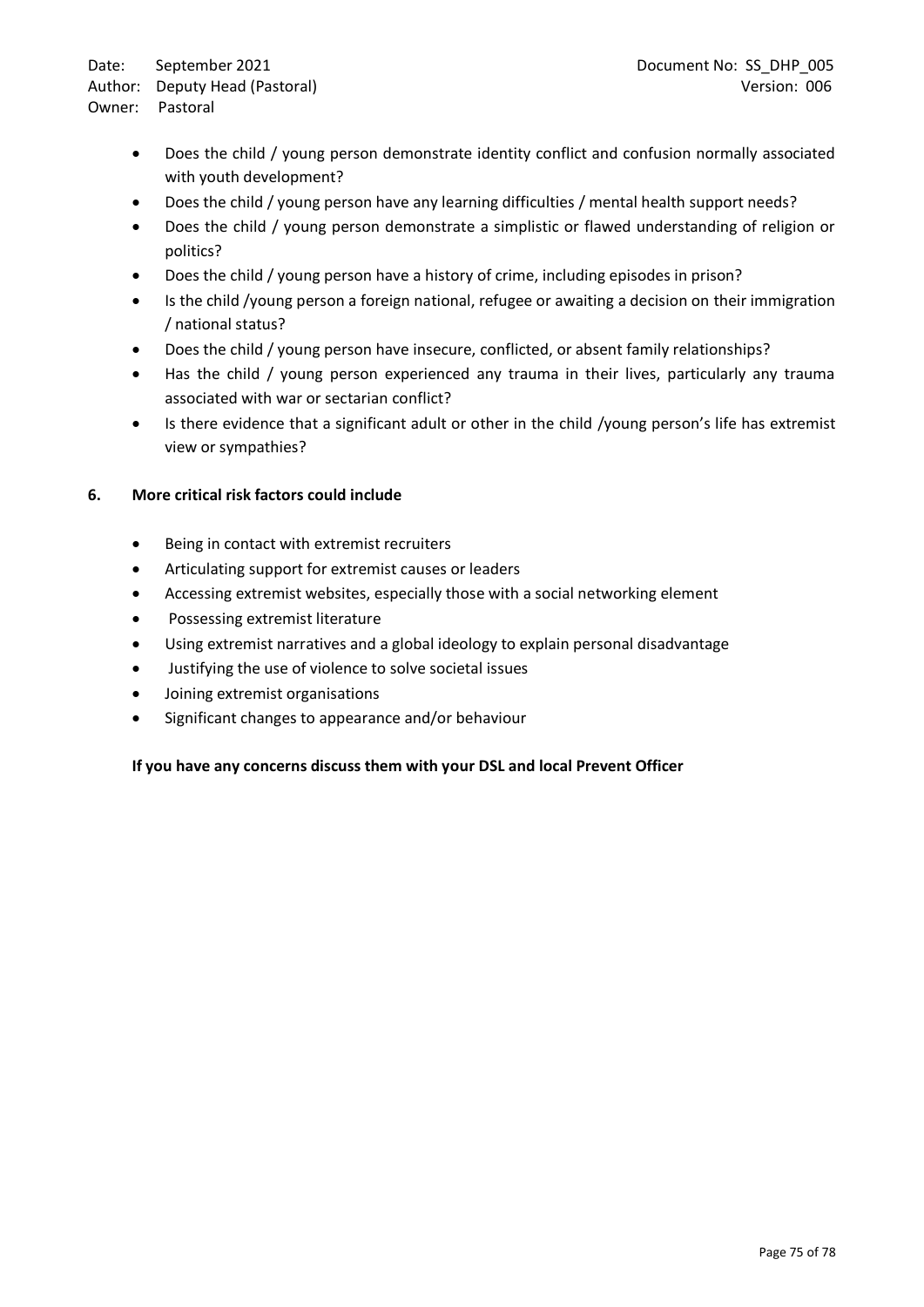Date: September 2021 **Document No: SS\_DHP\_005** Author: Deputy Head (Pastoral) and the control of the control of the Version: 006 Owner: Pastoral

### **Appendix Seven – Visitors**

*All visitors to the School receive the following leaflet*

# **Visitor Information**

Welcome to Sherborne School. Please read the following on arrival.

## **Security & Safeguarding**

All visitors must sign in at Reception and be issued with a Visitor's badge which must be worn at all times. This badge must be returned to Reception before leaving.

Everyone at Sherborne works together to ensure that our pupils are kept safe. If, during your visit, you have any concerns about the well-being of a pupil, please report this to your host or Reception.

Designated Safeguarding Lead: Mr Allister Sheffield, Deputy Head (Pastoral) [allister.sheffield@sherborne.org](mailto:allister.sheffield@sherborne.org) 01935 810421



Deputy Safeguarding Lead: Mrs Cathie Graham, Pastoral & Safeguarding Co-ordinator [cathie.graham@sherborne.org](mailto:cathie.graham@sherborne.org) 01935 810476



#### **Emergency Evacuation / Fire Alarm**

In the event of a fire you must make your way to the designated Fire Assembly Point, as indicated by your host, if it is safe to do so, and await instructions from the Fire Marshals.

#### **Health & Safety**

Please report any accidents to Reception. You may be asked to record details in the School's Accident Log. Any health and safety concerns should be reported to Reception.

#### **First Aid**

Trained first aiders are located around the School should you require assistance. Please ask your host or Reception if you require assistance.

#### **Smoking**

The School has a strict no smoking policy (including e-cigarettes). Smoking is not permitted anywhere on site.

#### **Lavatories**

You are only permitted to use lavatories designated for use by staff or visitors. Please ask your host or Reception if you need directions.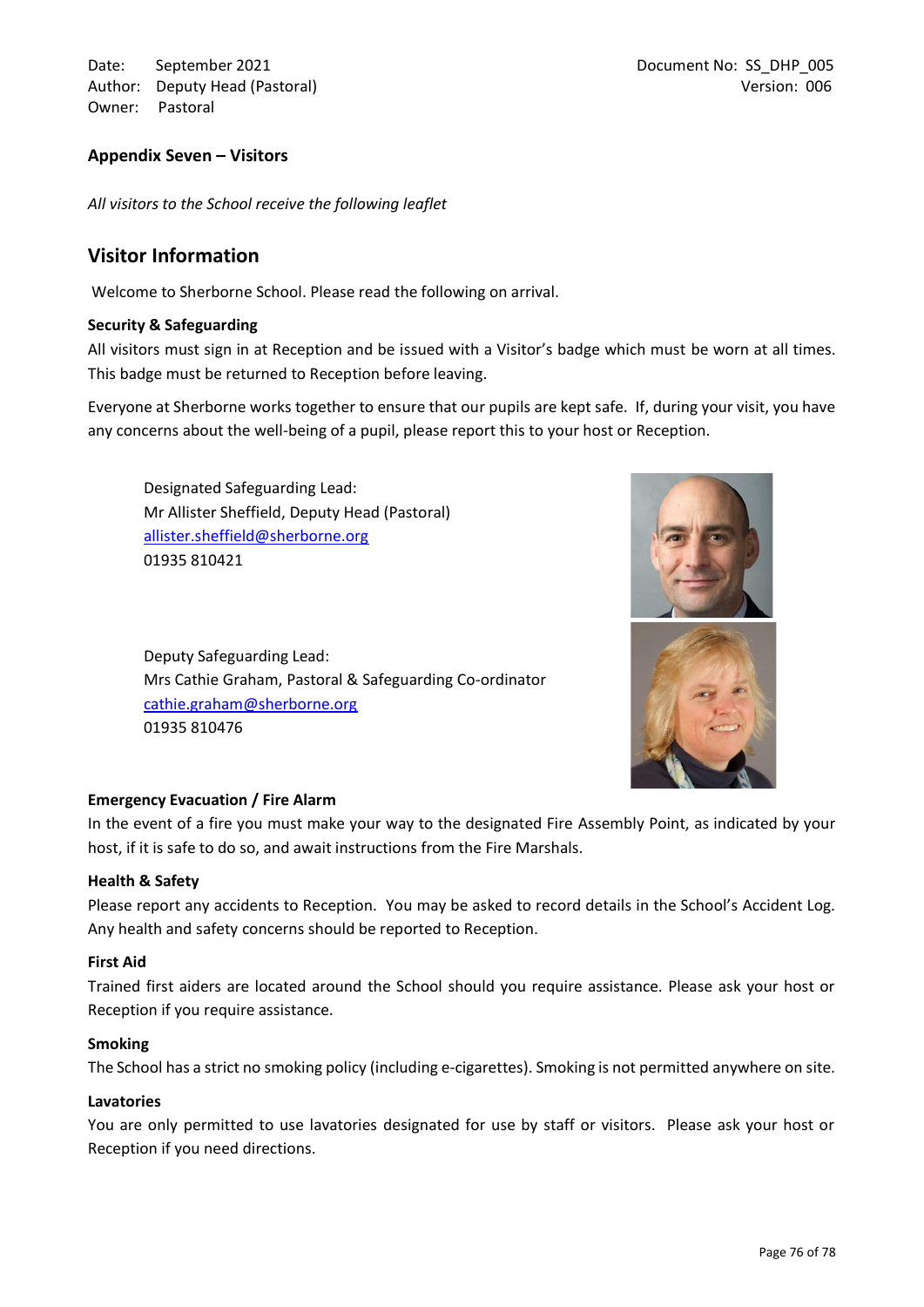Date: September 2021 Document No: SS\_DHP\_005 Author: Deputy Head (Pastoral) Owner: Pastoral

## **Appendix Eight - Concern Form**



## **For ALL staff/volunteers logging a concern / disclosure about a child's welfare**

**A serious concern, such as a disclosure of abuse, should be passed on verbally, without delay, so that a referral can be made promptly to Social Care by your DSL.**

## **You may then be required to complete this form.**

| Pupil's Name:                                                                                             | DoB:      |  |
|-----------------------------------------------------------------------------------------------------------|-----------|--|
| Date (include year):                                                                                      | Time:     |  |
| Print your name                                                                                           | Signature |  |
| Job title:                                                                                                |           |  |
|                                                                                                           |           |  |
| Note the reason(s) for recording the incident / concern:                                                  |           |  |
| (Be factual and include Who? What? Where? When? Any witnesses?)                                           |           |  |
|                                                                                                           |           |  |
|                                                                                                           |           |  |
|                                                                                                           |           |  |
|                                                                                                           |           |  |
|                                                                                                           |           |  |
|                                                                                                           |           |  |
|                                                                                                           |           |  |
|                                                                                                           |           |  |
|                                                                                                           |           |  |
|                                                                                                           |           |  |
|                                                                                                           |           |  |
|                                                                                                           |           |  |
| If relevant, offer an opinion and say what your opinion is based on. (Leave this blank if you are unsure) |           |  |
| Note the action you have taken, including names and positions of anyone to whom your information was      |           |  |
| passed and when:                                                                                          |           |  |
| (Do not inform parents unless agreed with DSL)                                                            |           |  |